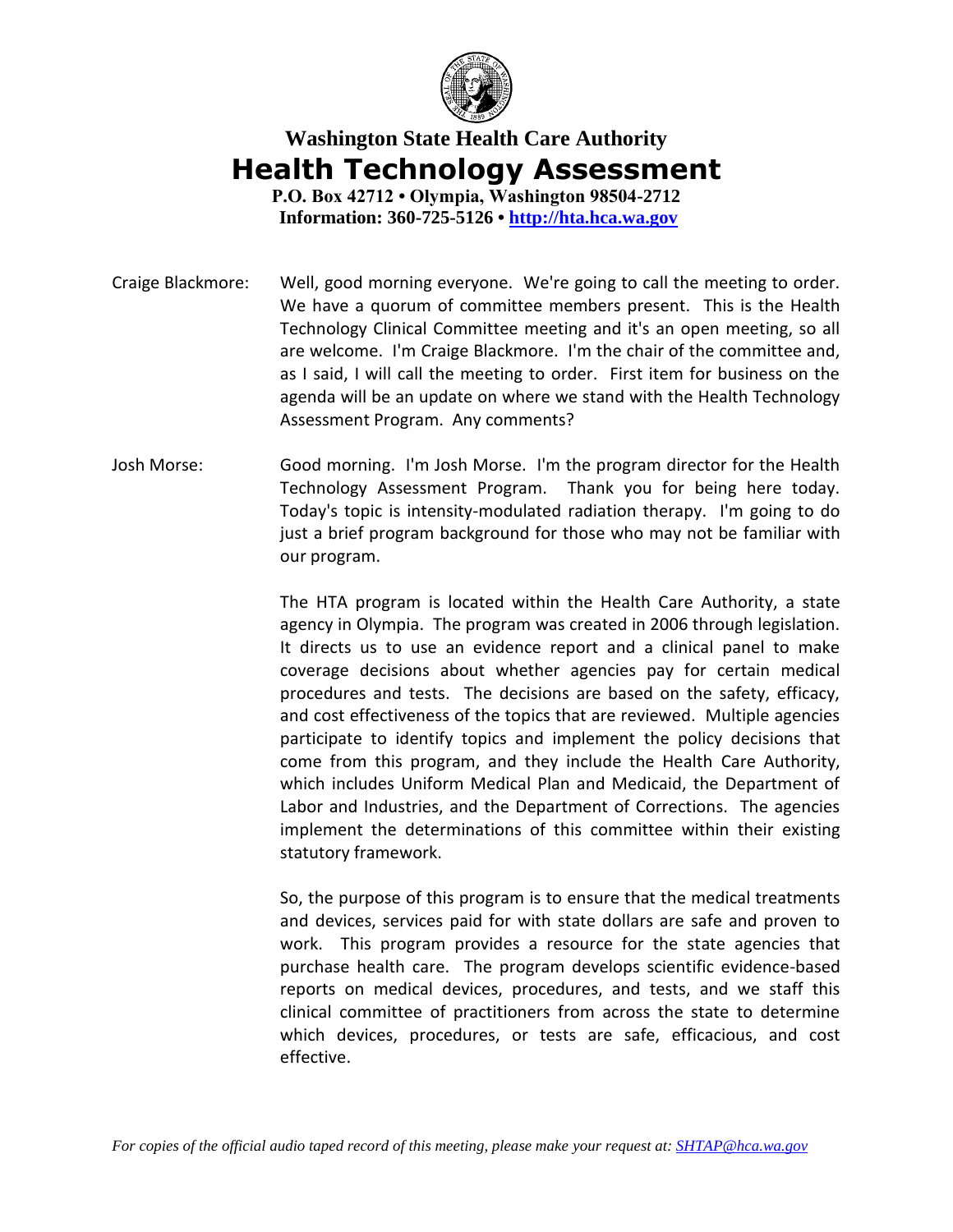Our objective is better health for Washington citizens, and this is a highlevel overview of our process. So annually or semiannually, our director of the Health Care Authority selects topics for review. Once topics are selected, we contract with evidence vendors to produce our technology assessment reports. We bring them to this public meeting for a determination, and then the agencies move ahead with implementation.

The program's purpose is to pay for what works. The program is transparent. We publish all topics, criteria reports, and we have decisions and open meetings. It is based on the best available evidence. We contract again for a formal systematic report on the health technologies, and the decisions come from this independent committee.

The focus of the program is to determine if technologies are safe, effective, and cost effective. The decision basis for the committee: The committee is charged to give the greatest weight to the most valid and reliable evidence. Objective factors for evidence consideration include the nature and the source of the evidence, the empirical characteristics of the studies or trials that are available, and the consistency of the outcomes within comparable studies. Additional factors include the recentness of the evidence, the relevance, and the presence of bias.

This is a review, or a list, of the current topics that are selected for review by this program. Thus far this year, this committee has reviewed sleep apnea, bone morphogenic proteins, upper endoscopy for GERD and GI symptoms, and robotic-assisted surgery. Today's topic again is intensitymodulated radiation therapy. In November, the committee will be reviewing stereotactic radiosurgery and vitamin D screening and testing and moving into next spring, hyperbaric oxygen therapy and cervical level fusion, and you can see the other topics, which will be coming later in the year next year.

How to participate: The HTA program has a webpage. The address is shown there on the slides and is available. You can attend public meetings, as you may be today. All meeting information is posted on the web and e-mailed to those on our distribution list. You can sign up for our distribution list at the e-mail shown on this slide, which is SHTAP or State Health Technology Assessment Program @HCA.WA.GOV and request to be added to our list. You can comment on a variety of points through our topic review on proposed topics, on key questions, on draft reports, and on the draft findings and decisions that are published after this meeting.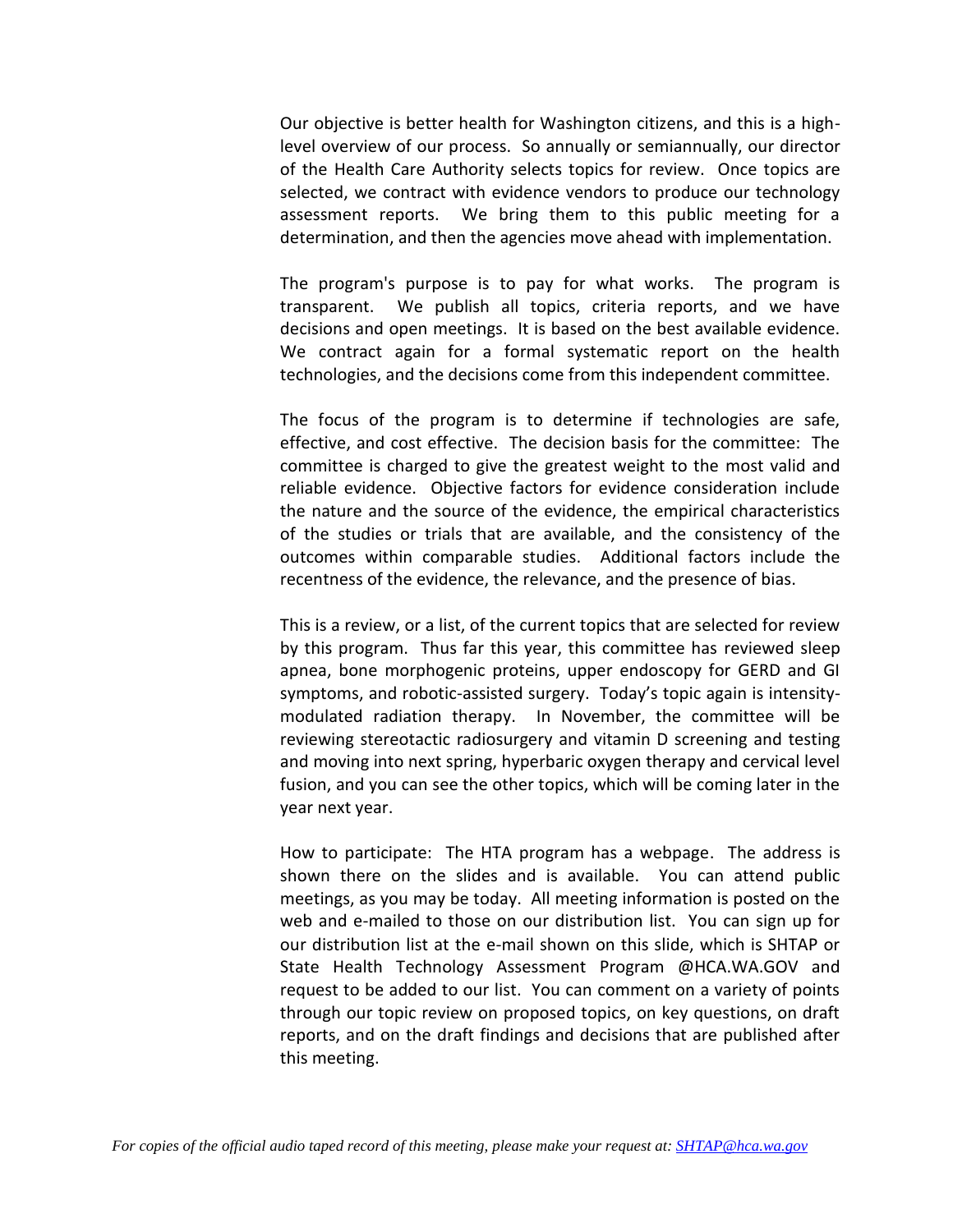You can present comments to the clinical committee at these meetings, and you can nominate health technologies. Anybody can nominate technologies for review by the State Health Technology Assessment Program. Thank you.

Craige Blackmore: So, the first item of business on the agenda is to look backward at our previous meeting, and there's two parts to that. First is to approve the minutes from the previous meeting and then the second component is a final review on the draft decisions and findings from the previous meeting. So, the minutes have been made publicly available. They've been distributed to the committee members. I would solicit either a motion to approve the May 18, 2012 meeting minutes or other comments from the committee.

Female: So moved.

Craige Blackmore: Do we have a second?

Male: Second.

Craige Blackmore: All right, all in favor of approving the minutes, please raise your hand. Any opposed? And abstentions? Okay. The second item from the previous meeting is to provide final approval for the decisions and findings. For those of you new to the process, in the course of the meeting, we go through the evidence and we come to a decision about coverage, noncoverage, or coverage under conditions and then following the meeting, the program staff draw that up into a formal document. That document is then again distributed and made publicly available for comment, and then is given formal approval… final approval or not, at a subsequent meeting. So, the two decisions we had at the previous meeting, the first is based on upper endoscopy for gastroesophageal reflux disease and GI symptoms, and the findings and decisions documented is in your packet, and I believe we did not receive additional public comments. Is that correct? No additional public comments. So, I will either accept a motion to approve the draft findings and decisions document for upper endoscopy or other discussion from the committee.

Male: Move to approve.

Male: Second.

Craige Blackmore: All right, all in favor of approval of the draft findings and decisions documents, please raise your hand. And any opposed? And any abstentions? Okay. One abstention. Same process for robot-assisted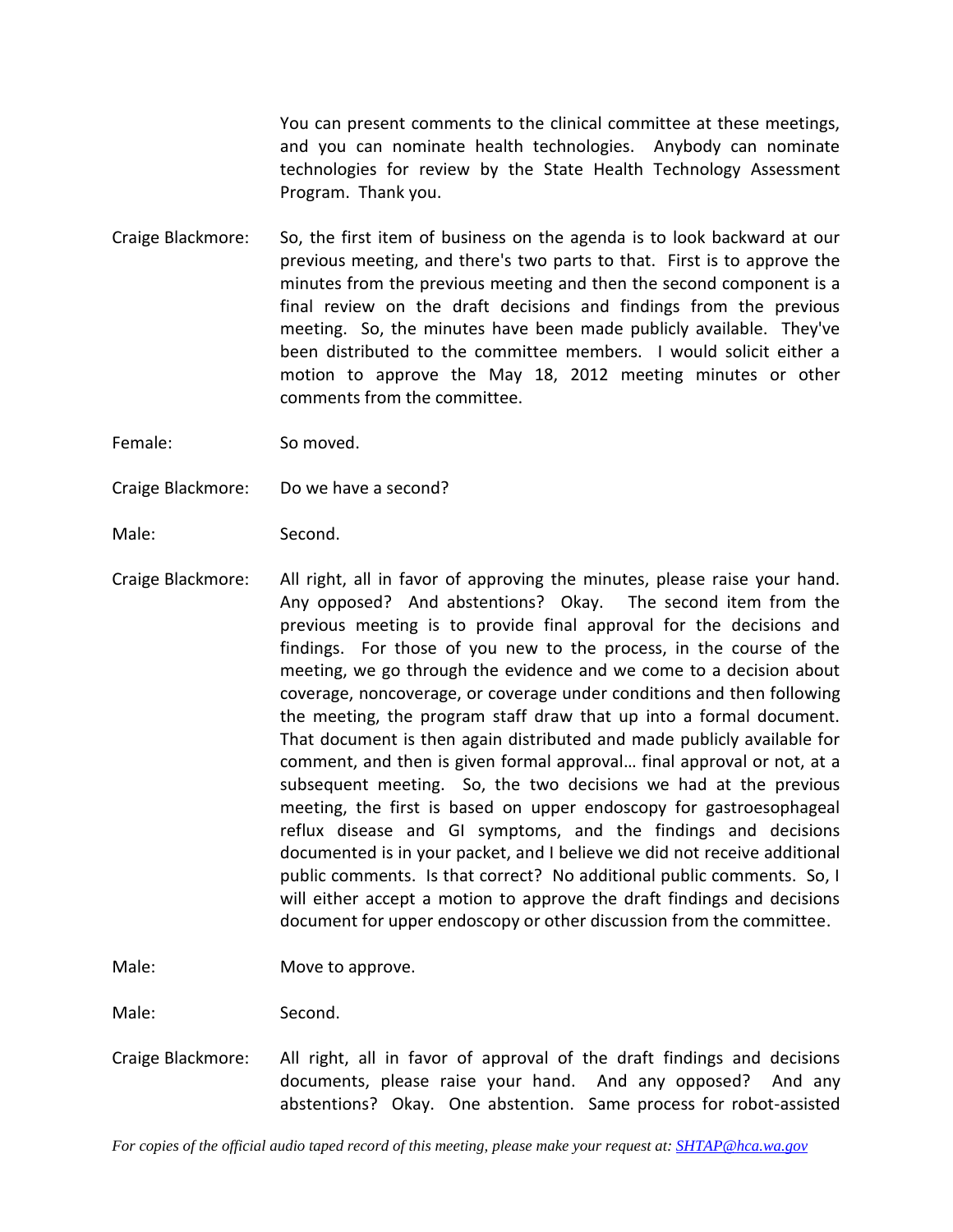surgery. Again, there was an opportunity for a public comment, but my understanding is we did not receive any further comments on the draft findings and decisions document, and therefore I will solicit a motion to approve from the committee or throw it open to further discussion, as indicated.

Male: Move to approve.

Craige Blackmore: Do we have a second?

Female: Second.

Craige Blackmore: All in favor of approval of the draft findings and decisions document on robot-assisted surgery, please raise your hands. And opposed? And abstention? Thank you. All right, that concludes the previous business and that moves us just a minute or two ahead of schedule onto the current topic, which is intensity-modulated radiation therapy.

> We will now open the floor for public comments. We have sort of three categories of public comments. There are those of you who have notified us in advance that you wish to speak. We also have the opportunity, if you haven't notified us in advance and you wish to address the committee, we have a sign-out sheet out in the hall. Is that right? We have a sign-up sheet for people that are… so there is a sign-up sheet in the hall if anybody who's here wishes to speak and has not already let us know, and then finally towards the end of the comment period, we will go and see if there's anybody who has called into the meeting and wishes to speak. Right now, the phones are on mute, so we can't hear you, but we will check. We'll give you an opportunity towards the end of the public comment period. So, do you want to take over on the prearranged?

- Josh Morse: Sure. So, we'll start with scheduled public comments and first is George Laramore.
- Craige Blackmore: I'd just… before you start, I need you to say who you are, who you represent, if anybody, and also any conflicts of interest relevant to the topic.
- George Laramore: Thank you. My name is George Laramore. I am chair of the Department of Radiation Oncology at the University of Washington. I have no conflicts of interest that would interact with this meeting at all. What I would like to do would be to make a few opening remarks on IMRT and then turn it over to a couple members of my faculty who will talk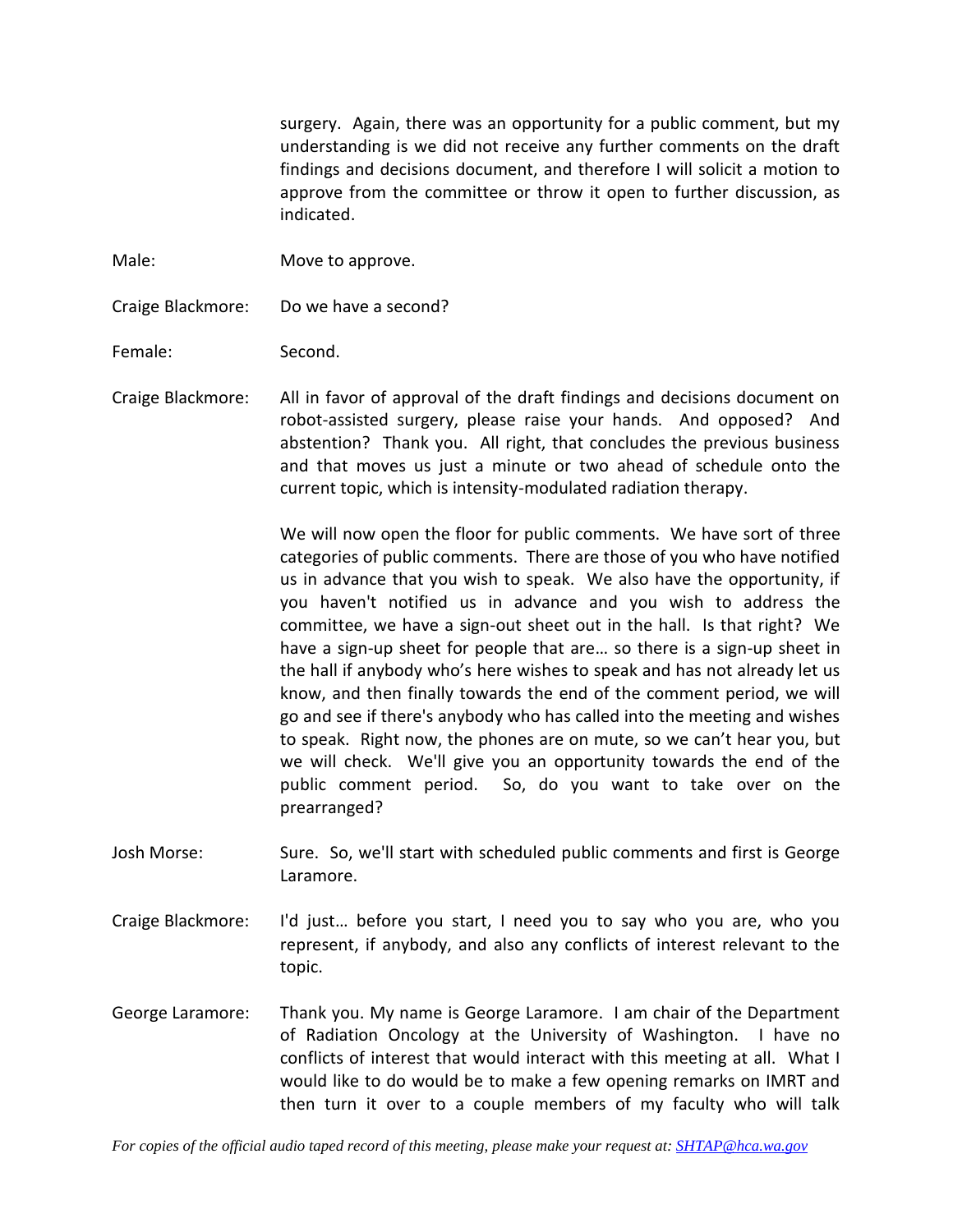specifically about IMRT for prostate cancer and for brain tumors. In its essence, IMRT is simply a method of delivering radiation therapy to tumors in a very conformal manner, nothing more than that. It allows the radiation oncologist to specify not only tumor doses but also limiting doses of radiation to normal structures. It is the only way one can achieve these optimal doses using conventional x-ray therapy with clinical linear accelerators that are in use today.

In evaluating whether IMRT would be of benefit to the patient, you need to consider the specific clinical situation and not necessarily focus on the types of tumors being treated, except to indications by Medicare for IMRT are couched in this language. There are four: Concave or convex tumors in close proximity to normal structures. That means something that's irregularly shaped and you have to irregularly shape your radiation field around it. Important dose-limiting structures that are so close to the target that IMRT is required for safety. Patient safety is paramount. Prior radiotherapy to adjacent structures, so you're worried about tolerance doses that are very critical, and finally, that IMRT will decrease the probability of toxicity by more than 15% compared to more conventional treatment methods, not couched in terms of whether you're treating lung cancer, brain tumors, prostate cancer, or whether there are indications within this subset of tumors. There are very strong indications that IMRT reduces side effects compared to 3D conformal treatments in many situations. This data was not noted in the report that you received, with this report focused on lack of level 1 clinical evidence. Neither the patient nor the physician wants to utilize an inferior dose distribution, which makes the lack of randomized trials looking at outcomes in the traditional sense of tumor control and survival understandable.

Finally, it's important to recognize that this discussion today is driven primarily by monetary considerations. IMRT has never been shown to be an inferior form of treatment. There is a cost differential to IMRT compared to conventional, the older methods of treatment because of the increased amount of work required by the medical physics team, the dosimetrist, and the radiation oncologist, as well as the increased capital investment because of the sophistication of the equipment required to deliver it. However, cost structure, alone, should not dedicate patient care. If there were no difference in cost between IMRT and the older forms of treatment, we would not be having this discussion today. I think it's important to recognize that underlying fact. With that, I would like to turn it over to my colleague, Dr. Russell.

Kenneth Russell: Is there a pointer or a device for controlling...? Thank you.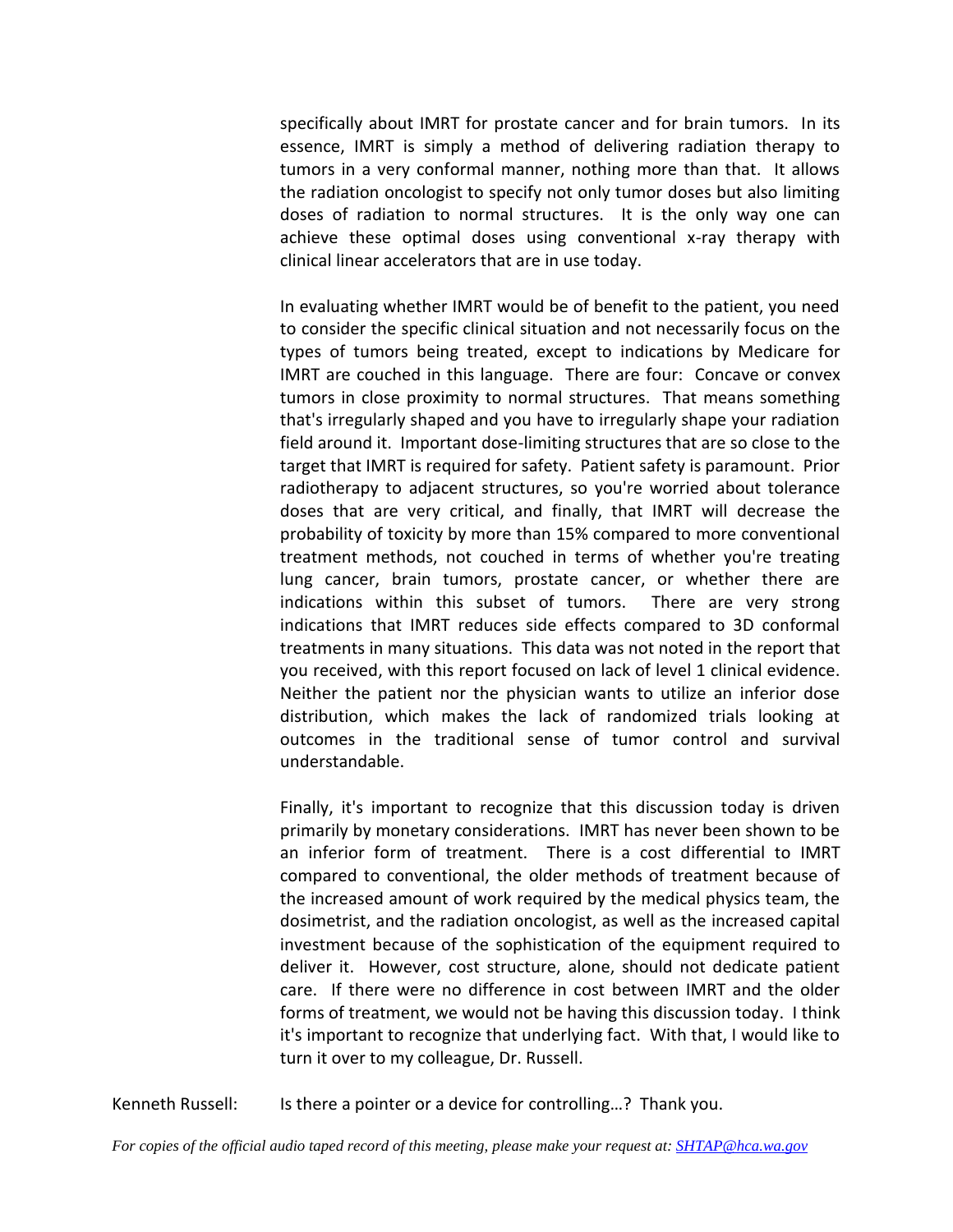Hi, I'm Ken Russell. I am at the University of Washington, vice chair of the Department of Radiation Oncology and I have no conflicts. I would like to provide a 27-year perspective on what I've been doing, taking care of men with prostate cancer for the State of Washington.

I want to go back to some basic principles. I think our field is guilty of having a lot of nomenclature and a lot of technical jargon. IMRT is about shrink wrapping an organ and radiation very snuggly. I'm talking about prostate cancer today, but this applies to other body tumors, as well, and I'm going to use my pointer to work on the slides down here. The hallmark of IMRT, here is a cross-section of the prostate. Here are the radiation dose lines around it like a Topal map. Here is an individual's rectum that we're trying not to treat, and the hallmark of IMRT is this bend that avoids the rectum. You cannot do this with any other form of technology. The conformal technology of old had to bend the other direction. So, when we're treating prostate cancer, we're trying to do our best to cure the cancer and avoid things nearby, in this case this is the organ that's limiting and this is what IMRT lets us do.

When we treat men with advanced prostate cancer, here is another picture of a CT of an individual cross-sectionally. They're lying on the table here. The lymph glands of interest are in green. There's a little wiggle room around it in yellow, and these are the dose lines again. What we're trying to do is treat the lymph glands here and avoid the rectum here, and avoid the pelvis. There is no way to do this other than with IMRT. This is another view, a little more recognizable view of a person. Again, their head would be at the ceiling and their feet at the floor. We are trying to treat their prostate and their lymph glands, and you can see the donut hole here is what IMRT allows us to do is stay out of the middle.

I think there is a perception that if we don't use IMRT, we will use something called 3D conformal, and I want to clarify what we mean by that, 'cause that's another buzz word. If you don't use IMRT for the pelvis, there is no such thing as 3D conformal. This is what you're looking at. This is three views of a person's pelvis. These, again, are the dose lines like a Topal map. The highest dose is in the middle, less doses moving out, and it treats the entire contents of the pelvis, because there is no other way to do it.

Here's a direct comparison. So, when we're talking about men with advanced prostate cancer, on the left is IMRT. The high dose of radiation is in green. The lesser doses are outside, and we are able to put in this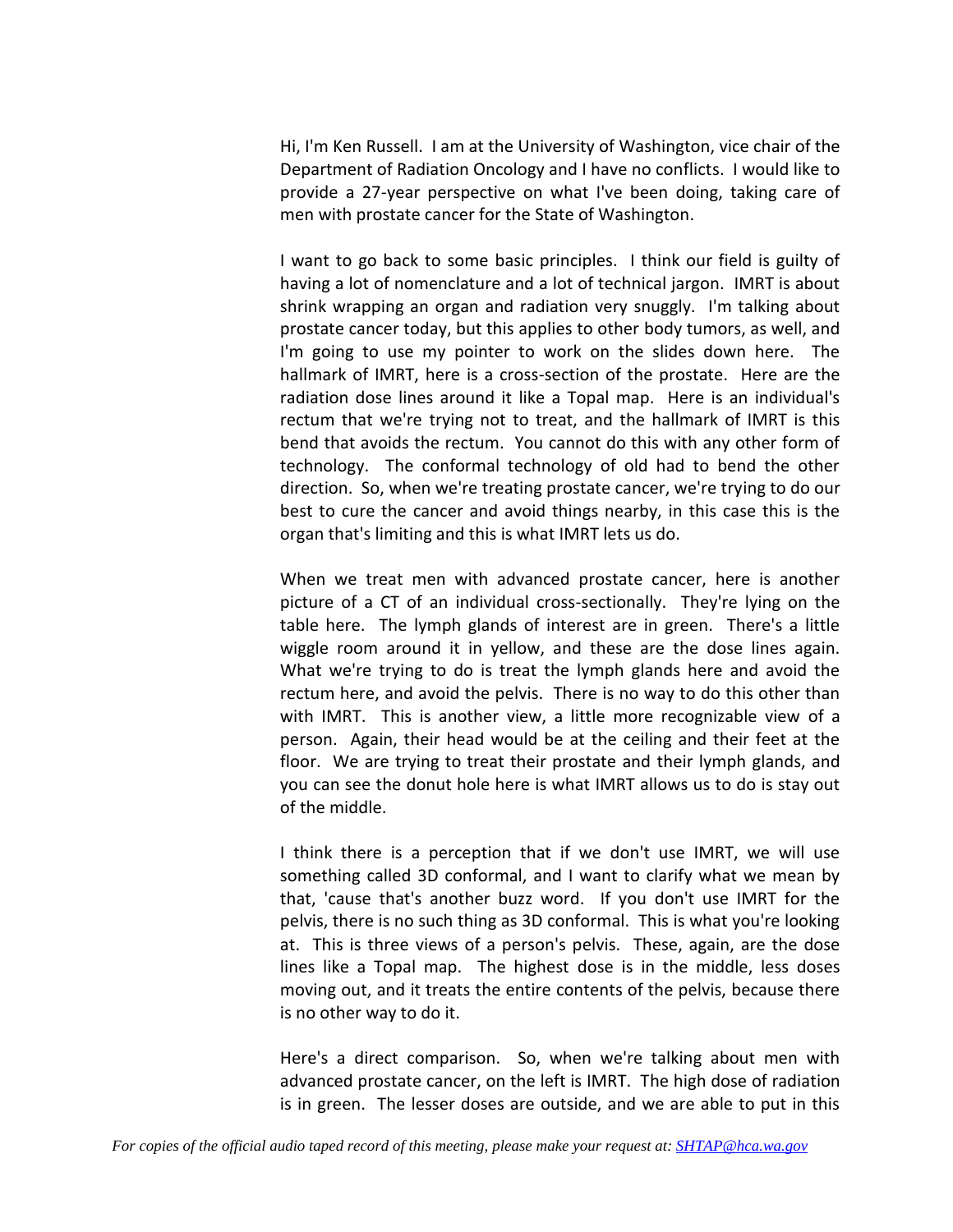boomerang shape with IMRT. If we are asked to go back to the old ways, which come before this, this is the way we will be treating these men.

Hopefully, we are not disconnecting me this soon. So, this is true for prostate cancer. I will say parenthetically this is true for anything else in the pelvis. My subject is prostate cancer, but this is true for gynecological cancer, certain GI cancers. The pelvic lymph glands are neutral when it comes to male versus female and to the type of tumor you are treating.

So, why IMRT in prostate cancer? We think it increases cures, it diminishes side effects. These side effects are significant, and these side effects have a significant impact on patient quality of life, even if they sometimes do not cost the healthcare system. I want to give you one specific example. This is one of my Boeing engineers. In terms of our nomenclature, he had grade 2 complications, and I will bring up grade 2, 'cause you'll see this rippling through my data a little bit later on here, which is considered mild, but here's his four-month log of his daily bowel movements. He has seven to ten bloody bowel movements a day as a consequence of his radiation. That's a grade 2 in my book. It's a grade 100 in his book. He keeps track of every bowel movement, whether or not he had blood on the tissue each day of the last four months. The medical cost to society and the cost to him is significant.

So, progress in prostate radiation over the last 20 years, the cliff notes version given our time constraints, higher doses are more effective. Higher doses have more side effects. Higher doses without more side effects is achievable only with IMRT, because we avoid these normal organs. We have better aiming. IGRT is another term we won't discuss today, and you guys are gonna discuss SPRT at your next meeting, so we won't go there.

A quick review, higher doses are better for randomized trials. The outcome is not survival. It's freedom from relapse by PSA criteria because the answers in prostate cancers take 15-20 years, and so if we try to make an advance in prostate cancer and ask for overall survival, there's gonna be one advance every 15 to 20 years. So, we use this as a surrogate, and it's a good surrogate.

Higher doses without IMRT give higher rectal complications on these dose-escalated randomized trials. The same grade 2 complication I talked to you about just now, when you go to higher radiation doses goes to 28% from 15%.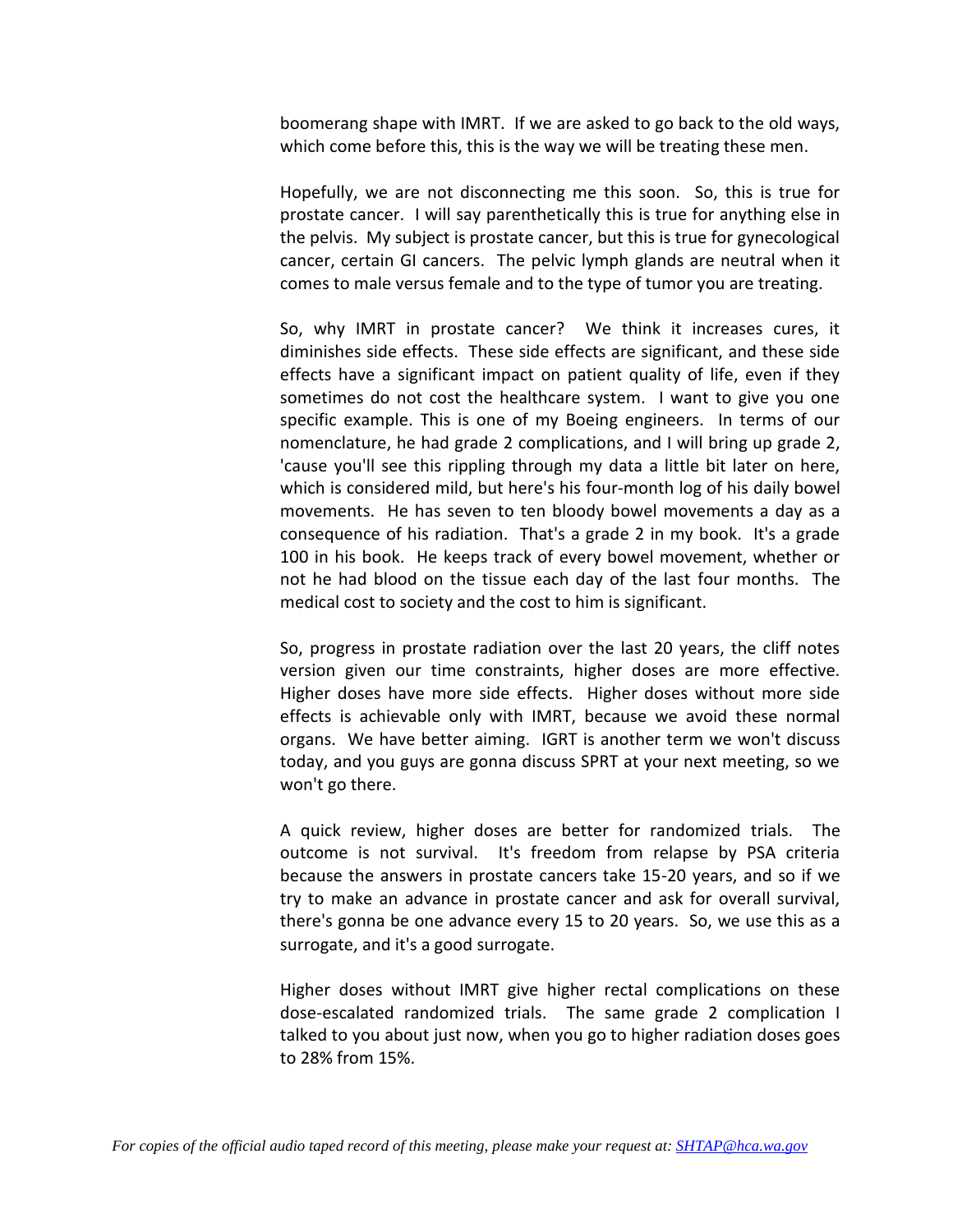Technique matters. I'm going to quote a lot of data from Memorial Sloan Kettering, because they are the institution in this country that is most known for the largest number of patients treated prospectively with IMRT. Here are grade 2 complications based on dose. If you use a low dose of radiation with standard techniques, the complications are low. When the doses get higher with standard techniques, the complications get higher, and when you go to the highest dose of all but use the most modern IMRT techniques, you have the low complications associated with a much lower dose of the radiation.

Why do we worry about side effects in the short run? Because side effects in the short run lead to side effects in the long run. This is your risk of having a complication in the long run if you had one in the short run. If you had one at grade 2 in the short run, it translates into a higher risk in the long run. If you never had problems in the beginning, your risk of having complications in the long run is low. So, the take home message here is don't cause them in the first place. And better aiming, in addition to the IMRT, which is a sidebar to this discussion, is yet another step. If you'll aim even better, the risk of having problems here… these are people who remain well, and as time goes on, less well as the numbers drop. Those remain better off if they have better aiming with the newest technologies.

What I've said about intact prostate applies to the setting after prostatectomy, as well. It's the same equation. It's the same normal organs. It's the same issues at stake. So, there's better tolerance of IMRT than standard techniques when you treat men after prostatectomy who have recurred and have rising PSA indicating active disease.

Here is the incidents of grade 2 complications in men who have been treated with IMRT approaches down here versus the more standard approaches where the incidents of complications is higher.

So, just a couple of reflections. Prostate cancer patients live a long time. The difference in survival outcomes take a long time, and so I have to be very cautious interpreting results that say things look about the same at 5 years, at 7 years, or 10 years.

Late side effects accumulate. Again, it's best not to cause them in the first place. Evidence-based outcome research wants definitive randomized trial data. Some of these trials are just not doable. I've shown you some pictures. They're illustrative of the issues at stake. I have shown you some data on side effects for IMRT and prostate and given the documented differences between IMRT and non-IMRT in terms of side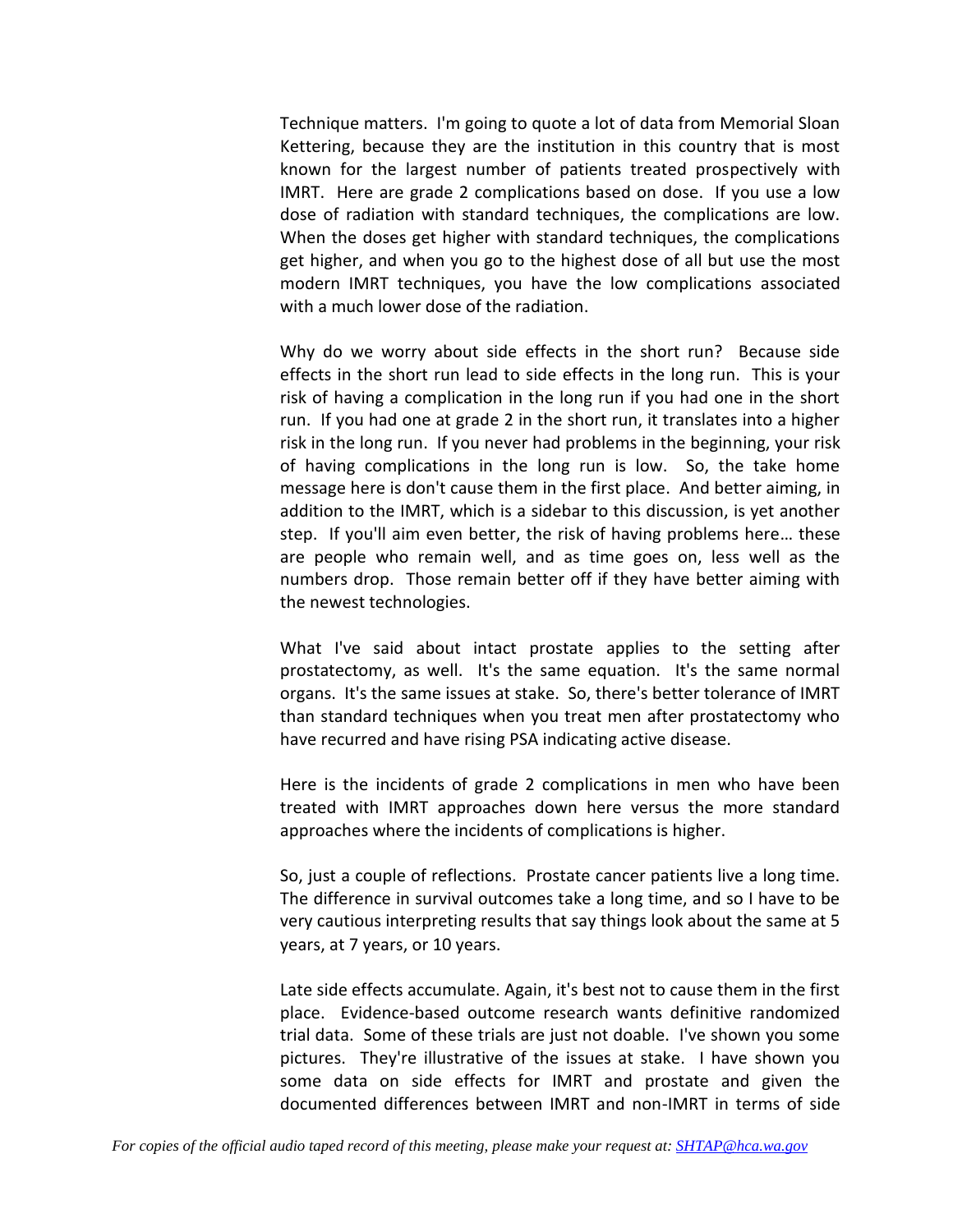effects given the advantages of high doses with lower side effects. If you had prostate cancer best treated with radiation, the crux is would you sign up for an IMRT versus non-IMRT randomized trial, and I think that underscores the difficulty in generating some of the data that everybody would like to see. Nobody, I think in this room having looked at these profiles and saying if they needed radiation, would sign up for the one that treats their whole pelvis. Thank you. I'd love to answer any questions, if that's appropriate. Otherwise, I'll move on.

Craige Blackmore: Who's next?

Kenneth Russell: With the permission of the chair, could I ask one question and one comment?

- Craige Blackmore: You're welcome to, but I think you're out of time.
- Kenneth Russell: The question I have is just in terms of the agenda for today. After all the public discussion is made, will there be value to having us remain, as will it be an open session for dialogue, or will it be a closed session and we should depart?
- Craige Blackmore: This component we're in now is the public comment piece. Beyond that, there is no formal… basically, this is your opportunity for input. Occasionally, issues have come up and the committee has asked for further input. That doesn't generally happen.
- Kenneth Russell: Okay.
- Craige Blackmore: You're welcome to stay or go as you see fit.
- Kenneth Russell: And my one comment with your indulgence is that I noticed in the formal report, there are areas that are going to be gray areas for IMRT, and I think all of us who are going to be taking care of patients with the gray areas would value having a structured methodology on how and when those cases come up that we have a structured way to present those cases for review and a workflow, a structured workflow, in these areas where we will have controversial patients that some would say maybe coverage, no coverage. We would value having some idea of how we will go forward to present those things in a way that would be standardized for all the kinds of cases that we might need to present in the areas where it is a gray zone. Thanks.

Craige Blackmore: Thank you.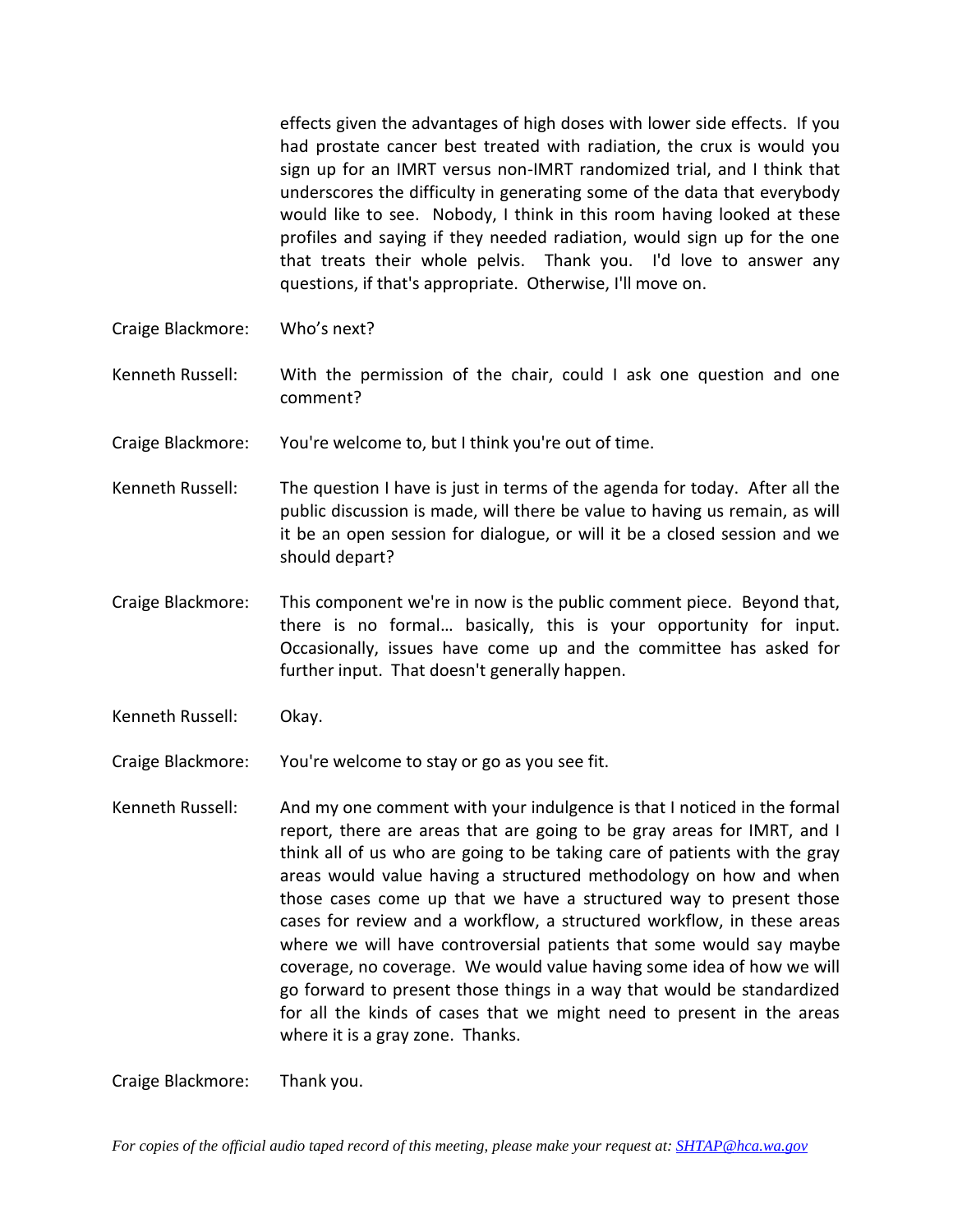- Josh Morse: Our next presenter is Jason Rockhill. Dr. Rockhill, you have three minutes.
- Jason Rockhill: All right. I'm Jason Rockhill. I'm a physician with the University of Washington Medical Center, and I will have a chance to meet with you guys next month, as well. I wanted to give a high level overview, maybe.
- Craige Blackmore: Sorry, can you tell us if you have any conflicts of interest.
- Jason Rockhill: Oh sorry, no conflicts.
- Craige Blackmore: Thank you.
- Jason Rockhill: The hallmarks of radiation therapy, very simplistically, are do not miss the tumor, spare critical tissue, and re-fractionate so that normal tissue that is in the treatment volume can repair itself and reduce the chance of long-term complications. However, many times, in order to achieve the best chance of tumor control, you are close to or exceeding the normal tissue tolerance. The longer we fractionate, the more likely there is to be less normal tissue damage and what we'd like to be able to do at some point is to deliver larger fractions, fewer doses that would require sparing normal tissue. The other cost component to radiation therapy is actually the number of treatments delivered, and if we can't have highlyconformal therapy, we are going to get around that normal tissue complication risk by delivering more fractions, which is ultimately going to potentially lead to increased costs, as well.

Very simple, the evolution of radiation therapy, we started with 2D conformal therapy. If you were treating this vertebral body, you treat a lot of bowel, and that's what makes a lot of us concerned by using high doses of radiation is that the normal tissue has to be able to repair. The middle slide there, there is 3D conformal and you can see you spare a lot of bowel. Ultimately, with IMRT, you can get even much more conformal and you can dose escalate, and one of the challenges of why IMRT has not been shown to be more effective is that we have to start with what is normal tissue tolerance at what is acceptable doses. We haven't really been able to dose escalate as much as we'd like. We know that the goal of evidence-based medicine is to use the best data, randomized control trials, and it works very well for drugs. You can give a dose. You can determine the maximum tolerable dose, and then you can do comparison studies. The challenge is, with radiation therapy is we're more like surgery, and it's been very hard to run randomized trials with surgical procedures, because our goals are very similar. We want to do the best job while minimizing the chance of complications. There is an operator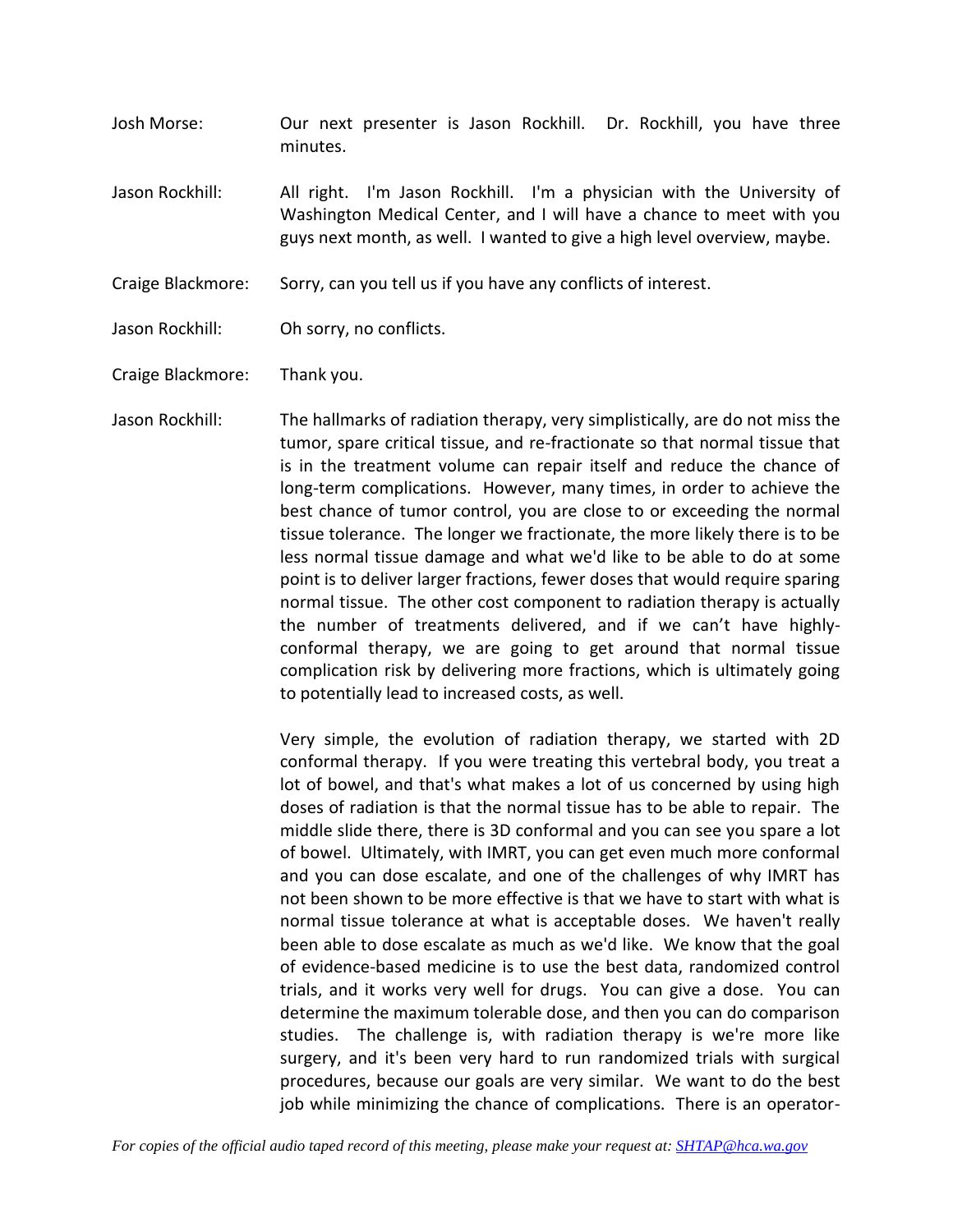dependency. So, in other words, your ability to design the radiation fields using either simpler or more complex technology varies on the individual that's practicing. We try to minimize that, but it's still a problem. Once again, we have to start with what is considered acceptable levels of normal tissue tolerances. We haven't been able to dose escalate with advanced technology. It's also expensive. It's not like a drug company or the companies that make these devices are going to pay for radiation therapy trials. They may pay for machines, but the actual cost of the physics and the support staff is not going to get covered. Once again, I mentioned this at the very beginning. Are we going to pay more in the long run because if we can't have highly-conformal therapy to spare normal tissue, we'll do more treatments? Clearly, there's going to be gray areas, and that's going to be challenge is to help guide people in terms of what is clearly an indication for IMRT and where is the gray area? Where is it personal or individual dependent? Lastly, not only am I a healthcare provider, but it's also my insurance. Thank you.

- Craige Blackmore: Thank you.
- Josh Morse: John Rieke.
- John Rieke: My name's John Rieke, actually. You didn't do any worse than most people do with the pronunciation, and forgive my voice. I have a frog here today, but I'll try to keep clearing it. I am a radiation oncologist and practice in Tacoma, Washington. I am also the medical director for the oncology service line for Multicare Health System in the South Puget Sound region and I'm representing ASTRO today, the American Society of Radiation Oncology. I am on the regulatory committee for that organization. It's an organization supported entirely by dues and by the members. We appreciate the opportunity…
- Craige Blackmore: So, sorry to interrupt. I have to know if you have any conflicts of interest.
- John Rieke: Forgive me. I should have said that. I have no conflict. We thank you for the opportunity for input and will not repeat our submitted written comments but stand by them. Your review is very comprehensive. I think our entire field will benefit from some of what you've accomplished here.

You will hear excellent technical summaries and have heard of one of the cancer patient's most important tools. Radiation is the drug, I'll recraft it in the term of a drug, that works, cures, palliates almost every cancer. It is limited only by toxicity. As pointed out in public comment, having this technology has been so important in some diseases that it is difficult to justify "non-IMRT." Data on usage that you have assembled is really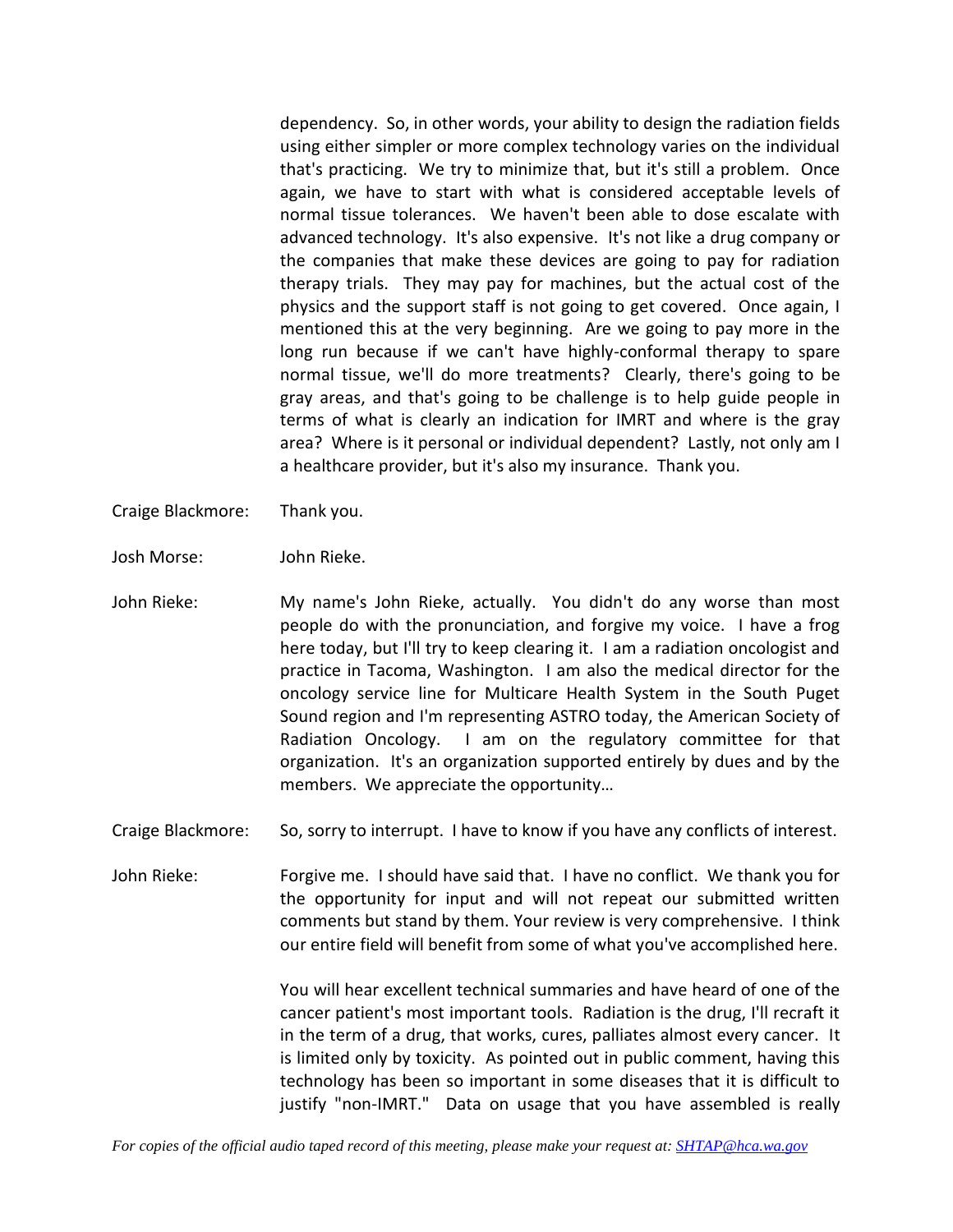helpful. I was very appreciative for that part of the report. In it you'll see that the use in prostate cancer is high and head and neck cancer is high, and breast cancer is low, for example, and I think the important message to me, and I hope you, is that it demonstrates a form of main street outcome research. If IMRT was simply being done for the money, everything would be 100%, I assure you. The fact that it isn't demonstrates what main street has learned about this technology and the unanimity of opinion of the public commenter's that patients must have access is quite obvious.

I would ask one point about the assembly of data and that is, where is the Quantec data in your analysis? It's the definition of standard of care, in essence. Most of our planners use it, and I'd ask you to consider it. The dramatic increase in cost is all paid to the technical owner. The radiation oncologist in practice is paid no more. In fact, we're paid less per hour to do IMRT than 3D CRT, and I would ask you to just consider that in your cost analysis. We are not doing this for the money. Thank you.

Can I have 30 more seconds? Thank you. Lastly, this important technology and its improvements, such as VMAP, are available at virtually all of the Health Care Authority's insured's lives. Research with radiation therapy, federal and industry supported, always uses IMRT. ASTROS, Radiation Oncology Institute, the NCI, and the cooperative groups have refined, improved, and standardized IMRT nationally and it is the usual standard of care. So, please continue to support research and at a minimum, coverage with evidence determination at a minimum. Thank you from the society and myself. Thank you very much.

- Josh Morse: Thank you. Our final presenter who is signed up is Joseph Hartman.
- Joseph Hartman: Thank you, very much. My name is Joseph Hartman. I'm a practicing radiation oncologist. I represent my medical group, Radion Care Radiation Oncology, representing five physicians practicing in the south Puget Sound. We have three radiation treatment centers that we staff and on the… I am also speaking on behalf, without their formal permission, of the patients that I've been treating in the South Sound for over 20 years. I think many of the points that I would like to raise have already been brought to the attention of this committee by our speakers.

Craige Blackmore: Sorry to interrupt.

Joseph Hartman: I have no conflicts of interest.

Craige Blackmore: Thank you.

*For copies of the official audio taped record of this meeting, please make your request at[: SHTAP@hca.wa.gov](mailto:SHTAP@hca.wa.gov)*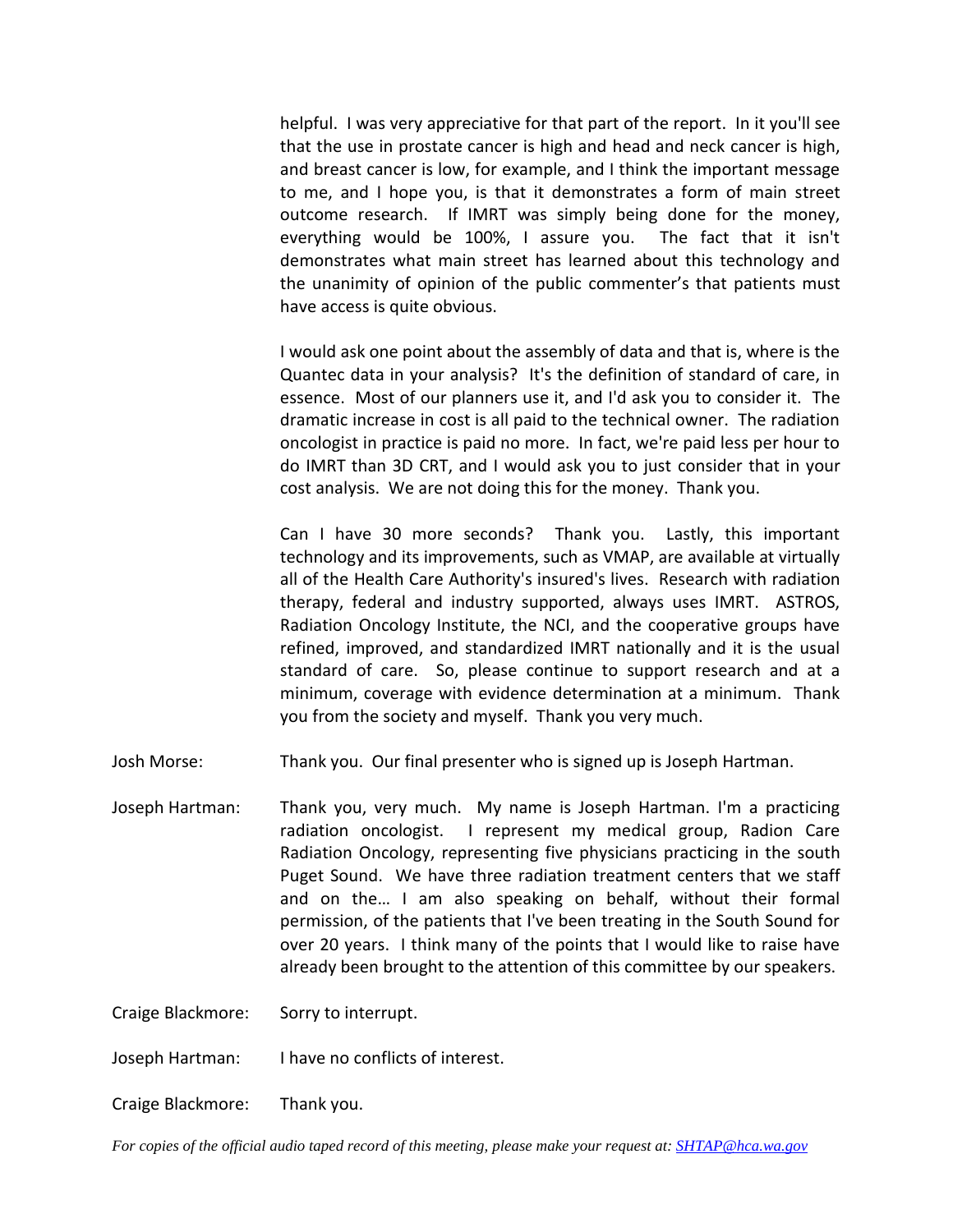Joseph Hartman: Thank you. I'm not sure that in the 2-1/2 minutes that I have remaining I can elaborate in great detail on those, but what I think is clear is that although radiation oncologists and oncologists in general can argue and do argue about specific roles and situations in which IMRT can be utilized, what I think all of us can agree to is that the complication profile of radiation therapy is directly related to normal structures, the volume of the structures receiving high doses of radiation and as Dr. Russell alluded to, there is no other modality available that can limit the volume of structures adjacent to targeted areas for radiation therapy to a greater degree than IMRT. So, I support the use of this modality in areas where there have been adequate, in my opinion, clinical data that's accumulated to suggest lowering of toxicity and ability to increase dose levels that are delivered that does translate, in most tumor sites, into improved control of those malignancies.

> I think there's one thing that all of us in this room have in common, and that is that someday we will all be patients. I would reinforce the argument that Dr. Russell made that if I'm sitting in front of one of my colleagues as a patient, I would hope that they would bring to bear the best technology available to improve my chances of recovering from this kind of an illness, which is devastating and life altering, in such a way that I can continue living my life in as best of a manner as possible with the fewest long-term complications. I will end my comments at this point, and I appreciate the panel hearing my opinions.

Josh Morse: Thank you, Dr. Hartman. So, we will check and see if anybody on the phone would like to make comments this morning. Is the phone muted?

Male: It's not muted.

Josh Morse: If there's anyone on the phone who would like to make a comment to the committee this morning, now is your opportunity. Thank you.

Craige Blackmore: So, we'll just check one more time. Is there anyone on the phone who wished to address the committee? This would be your opportunity. Okay. We'll close the public meeting... public comment period of the meeting and move on to agency utilization and outcomes.

Josh Morse: Slide's up.

Jeff Thompson: Thank you, Mr. Chairman. My name is Jeff Thompson. I'm the chief medical officer for the Health Care Authority. I represent Medicaid, the State Employee Benefit Program, and the Basic Health, and I'm here to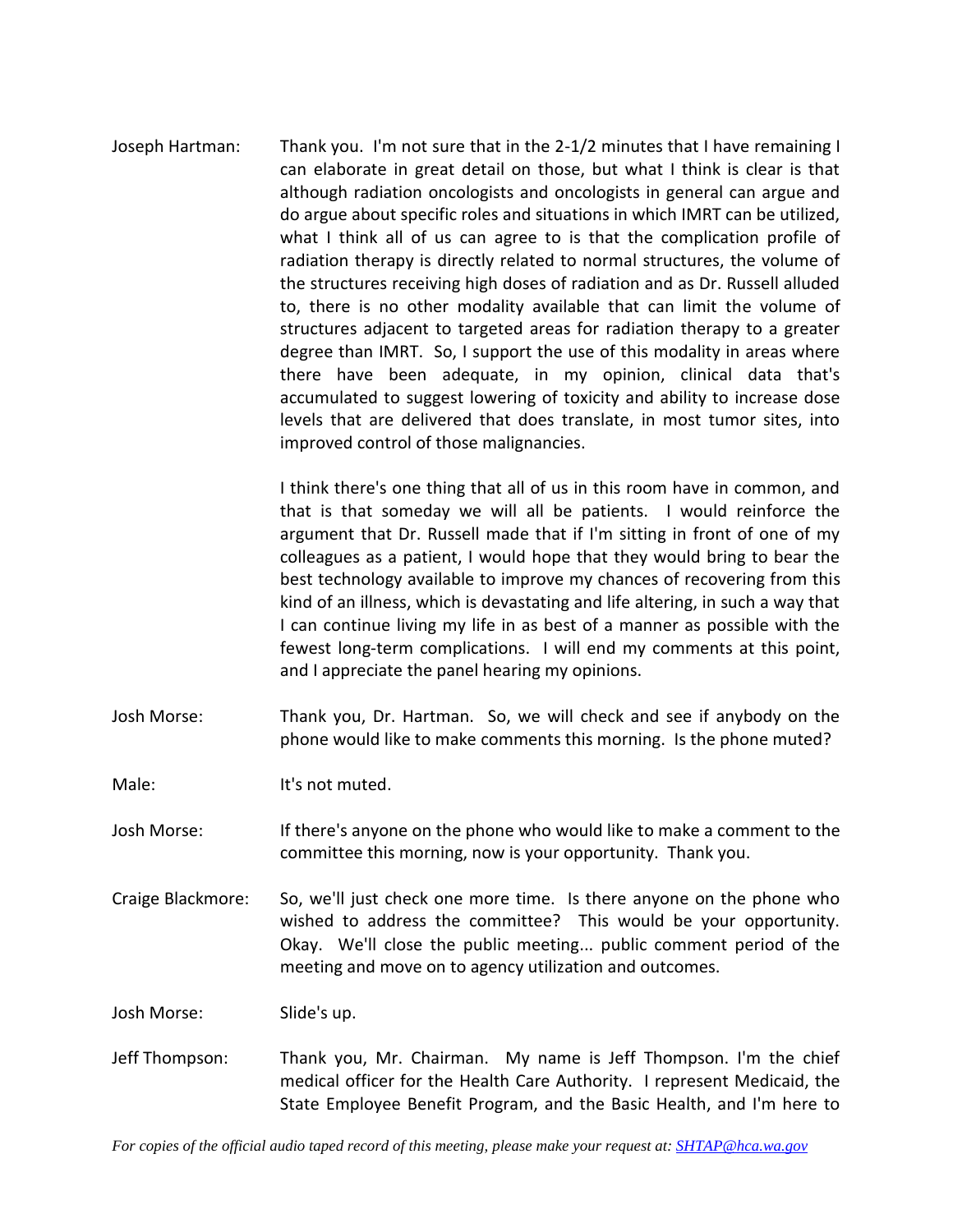produce some utilization and recommendations from the agency medical directors. A couple of comments. I realize how uncomfortable it is to talk about costs, but I think if we sort of go back and look at CMS and their triple aim and ask how we can produce better care, better health, at reduced costs? If you look at the national quality strategy, it asks for how do we provide access to quality affordable healthcare. So, cost is in the national mindset. It is very difficult to talk about, and I know of no other program, state or federal in the United States, that does as good of a job as this program does in a public forum to discuss access, quality, and costs. So, as uncomfortable as we are about it, this is probably the best it's ever going to get where the public has an opportunity to comment, and experts have the opportunity to inform the state as to what is an appropriate evidence-based coverage decision. And so with that, I'll talk a little bit about what the agency is finding.

As in all new technology, it is always increasing with the opportunity to produce better health outcomes. Unfortunately, as we progress so quickly, sometimes we don't know if those outcomes are actually there. It is hopefully the promise of outcomes, but as we look at IMRT and many of these other new technologies, we find there are increases in the amounts of use in those treatments, both in prostate cancer going from 29 to 82%, but then spreading out into all cancers and a very similar analogy is the off-label use of medications, and our hope is that these technologies will actually produce better outcomes, but sometimes I think our opportunities are somewhat further ahead than our science is actually allowing us to do, and this is where the cost comes in. Right now, healthcare in this state is almost 30% of the entire budget. So, if we keep expanding that 30%, then education is no longer our priority, as dictated by the constitution in the State of Washington. So, we do have to talk about costs, unfortunately, and I know it makes everybody uncomfortable.

So, the question is, does IMRT actually improve outcomes? Does it actually reduce safety issues, and can we actually provide better care by enhancing the dose but in a smaller and smaller area, and what does the evidence say? Having looked over this on efficacy, cost and safety, it's a lot like PET scans where we have a new technology that's of phenomenal benefit in a small area but then has expanded to larger areas with a promise of improved outcomes, but the science is lacking. So, when the agency medical directors working with Mr. Morse look at all of these new technologies, we rank them on safety, efficacy, and costs, not necessarily on the evidence but just where it is in sort of our benefit decision making, and so our concern was is that now we have a new technology that may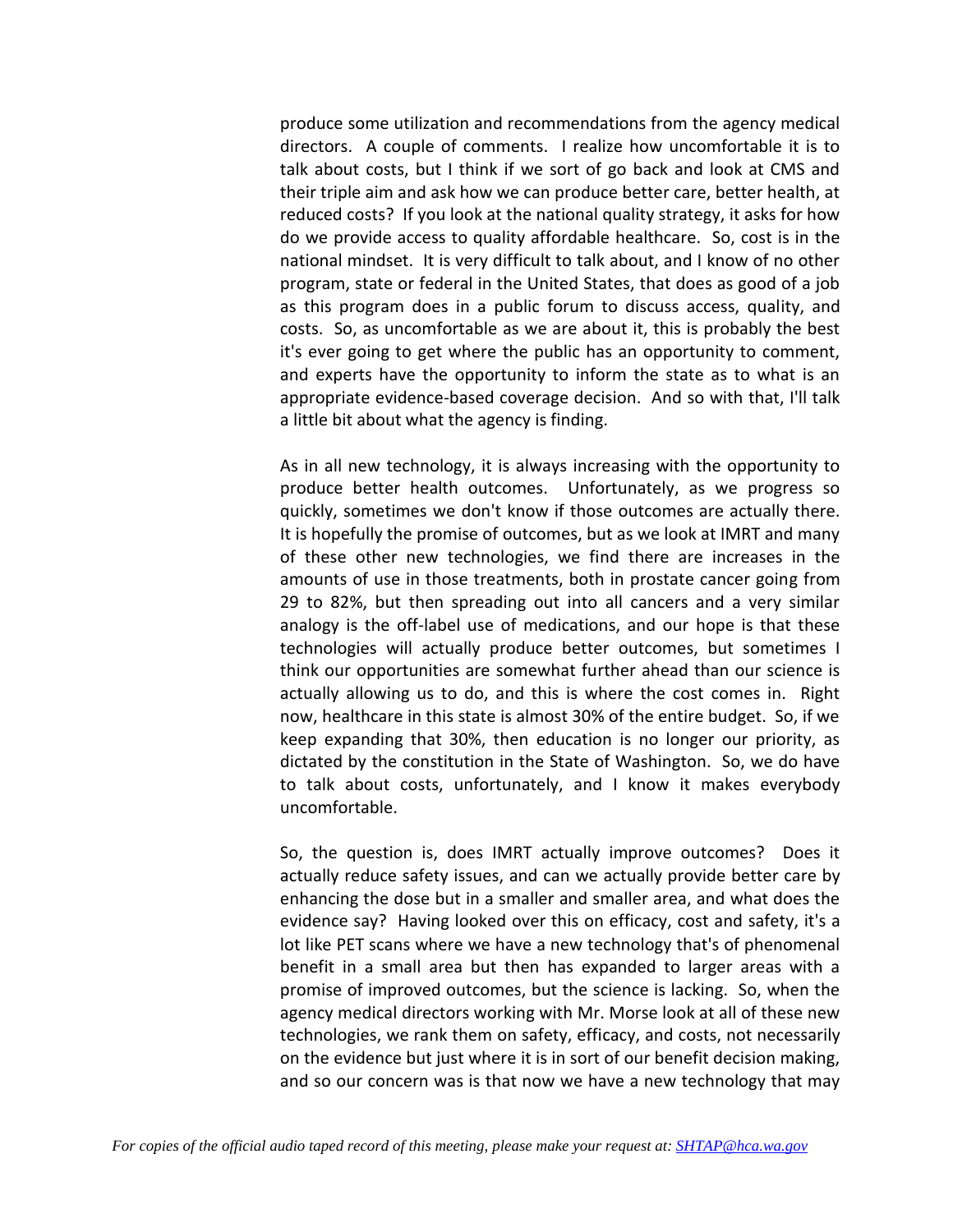be delivering higher radiation doses, so there is a safety cost that the agency medical directors need to look at for more due diligence.

There is the issue of efficacy. Where are we at this science, as we expand the use of these new technologies with the promise of better outcomes, but maybe the science maybe lacking, and so we have a medium concern on that. Then, when we look at costs, and that is what you pay us for as stewards of this program, the costs are escalating. So, we do need to look at value. We do need to look at access, quality, and costs.

So, a review of the agency's criteria and policies here. Again, they're a little bit all over the map, and I think it's just we're all struggling to find out, is there an answer out there? So, for Medicaid, we looked to CMS local coverage decisions and those are sort of mixed. We used Hayes, which is another technology, which gives B and C ratings and some D ratings for this technology, and then we look at NCCN, also the National Cancer Care Network and what are they saying about this, and it is all varied, and we use all these tools to actually make coverage decisions.

In the public employee benefits program, we're using the Regence Program, and for anal, prostate, and head and neck when medically necessary and then for other cancers where there is either radiation issues or need to protect structures. Labor and Industries also has some small costs and utilization, as it relates to firefighters and the Department of Corrections, again with NCCN.

As I've looked over this and looked over this, it is a struggle, and everybody is sort of interprets the science a little bit differently. If you even look at, in the technology, and you look at the Association for Radiology, even there it is a varied opinion, and so we're all again struggling. There are no National Coverage Decisions to guide us from CMS. There are three Local Coverage Decisions, as the locals. Region 10 is one of them, and again, it is similar to the commercial with prostate and breast but then other cancers are looking at prior radiation to reduce the dose or concentrate the dose or where there are other critical structures that are there.

So, in the safety where we had high concern, what are the potential harms? We looked at the appropriate duration and frequency. This is something, the frequency, which we didn't have, I think, and I would love to work with the University of Washington on this. A little bit of a side. When we start looking at cancer care in general, and we look at chemotherapies, we see wide variations in care. Even when we look at stage 1 breast cancer, huge variations in care, and we're working with the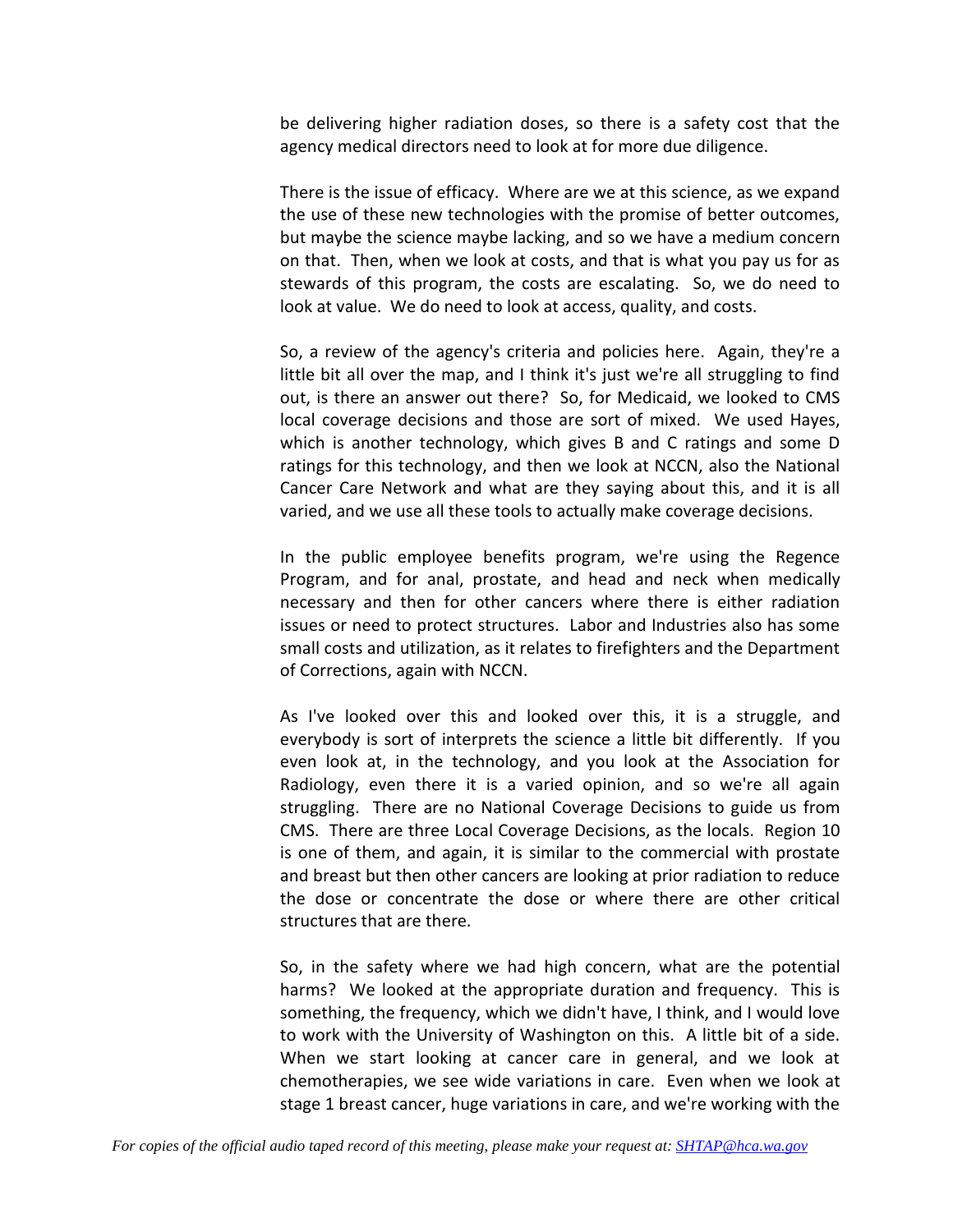University of Washington. So, we would like to work with you on this, because I think the frequency of use is varied, and I think that is related to some of the concerns here, because some people might want 30 and some people might want 50. So, that variation of care is also a driver of safety and costs.

We wanted to look at special populations and who needs to be having special considerations, and then looking at some cancers whether the issues around grades 1, 2, and 3 issues of outcomes like stomatitis in head and neck cancer or cosmesis in breast cancer were differential and something that we need to look at and those will be reflected in our recommendations.

On efficacy, again, I think our hope, our prayers to actually deliver better technology exceed our science, and so what is the evidence and the efficacy? This is where I think if we would look at how children are treated in the United States where everything's on protocol, but adults where nothing is on protocol unless you're in an institution. So this is… I think you said coverage with evidence design but what does that mean? Does that mean we're all agreeing to common protocols and we can then do registries and find out really whether this is in fact better is something that we need to talk about and then, again, special populations that we need to look at and then I'll cover a little bit of the costs, and I know how uncomfortable that is, but it is a high concern, as we have these new technologies come forward.

So, as some of the previous speakers talked about, it is about the planning where the costs are increased, and you can see in this head and neck cancer with billed charges that a large amount of the costs are built in on the front end, as the CTs are guiding where those nice pictures are and the greens and the reds are sort of defined in the IMRT planning and then delivery of 25 treatments. Just as a side, this was actually \$10,000 in allowed charges, but there was \$89,000 worth of billed charges, and so we are all trying to sort of wrestle with billed versus allowed charges. I have talked with some other insurance plans and maybe later on, as we get more experience with this, maybe we can look at bundling. Maybe we can look at doing something, because the actual complexity that we've designed here in the billing system is a bit mind-boggling, but bundling is not an option at this time.

When we look at the therapies across both the Medicaid and the PEB population, we see an actual increase in the number of clients that are being treated. These are adjusted for our increase in amounts of eligibilities, and we see that actually the average payment or treatment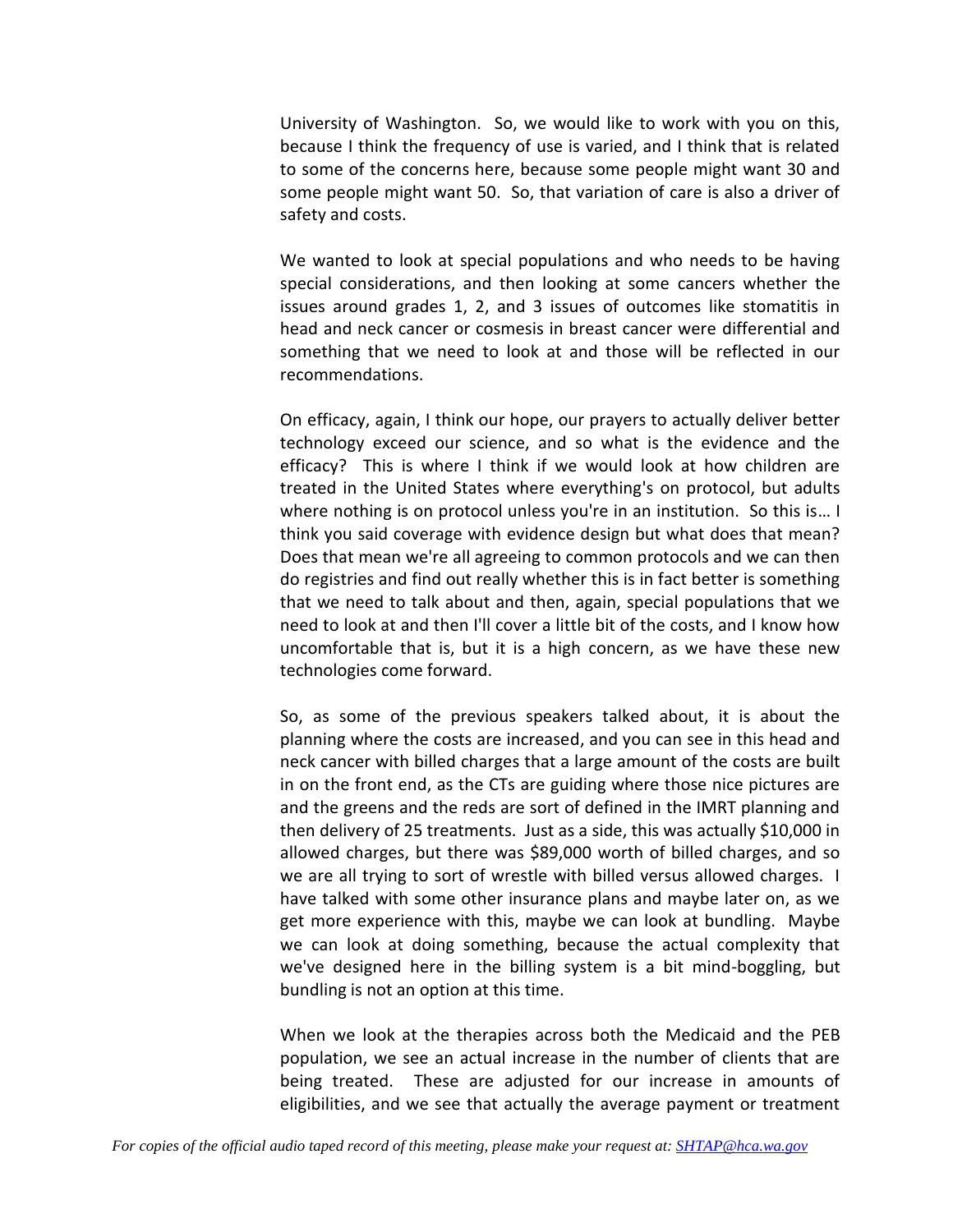costs may be dipping down a little bit, and this probably reflects, they started out in treatments and facilities, which have higher charges, and they are now moving into non-facility where the outpatient perspective payment systems actually have some control in the cost per treatment.

When we look at the differential between facility and professional services, and again, facility could be an outpatient hospital or it could be a freestanding service, you can see the difference here in what is happening with the PEB program, 23 versus 18,000. Medicaid, obviously, we never pay enough but 5 versus 9,000, and then when you bring the Medicare population in, that's where you get that expansive... Medicare pays at a higher rate than does the public employees or obviously Medicaid. Then, you can see the distribution around planning navigation and delivery of services.

Margaret did a very nice job of sort of articulating this across the different types of cancers, and obviously ENT and genitourinary are the highest. Genitourinary, at least for the PEB, probably results, although we didn't break it down with more prostate cancer utilization, and then broken down again by delivery, imaging, navigation, and planning. So, this is where we are with all the rest of the cancers, and it goes across the other portfolio.

In Medicaid, you see a similar type where it's genitourinary and head and neck, and again the PEB population and the Medicaid population are different. We have a large dual population that might be reflected in more head and neck cancers here and a younger female population than the PEB program, and that's why you're seeing some differential in sort of the size of these bar graphs.

So, to sum it up, the benefits, I'm again, like PET scan, I'm struck with the low levels of evidence, very small ends of studies, and if we were to get closer to randomized trials or case controlled trials, or cohort trials, we know that from our experience that the actual effect size gets lower and lower. Some of these effect sizes are very small in and of themselves, and they may even disappear if we had larger ends that were actually controlled. The historical trials in some of the studies that I read didn't account for chemotherapy or changes in practice patterns, especially when you're looking at maybe a decade ago of what those controls are and so that is, I think, a big deficit of the science here and a bias and then no controls. I don't think we're asking for randomized, double-blind, placebo-controlled, cross-over designs. I think what we're asking for is an appropriate amount of science that could be a controlled trial or something that would answer the things around safety. A randomized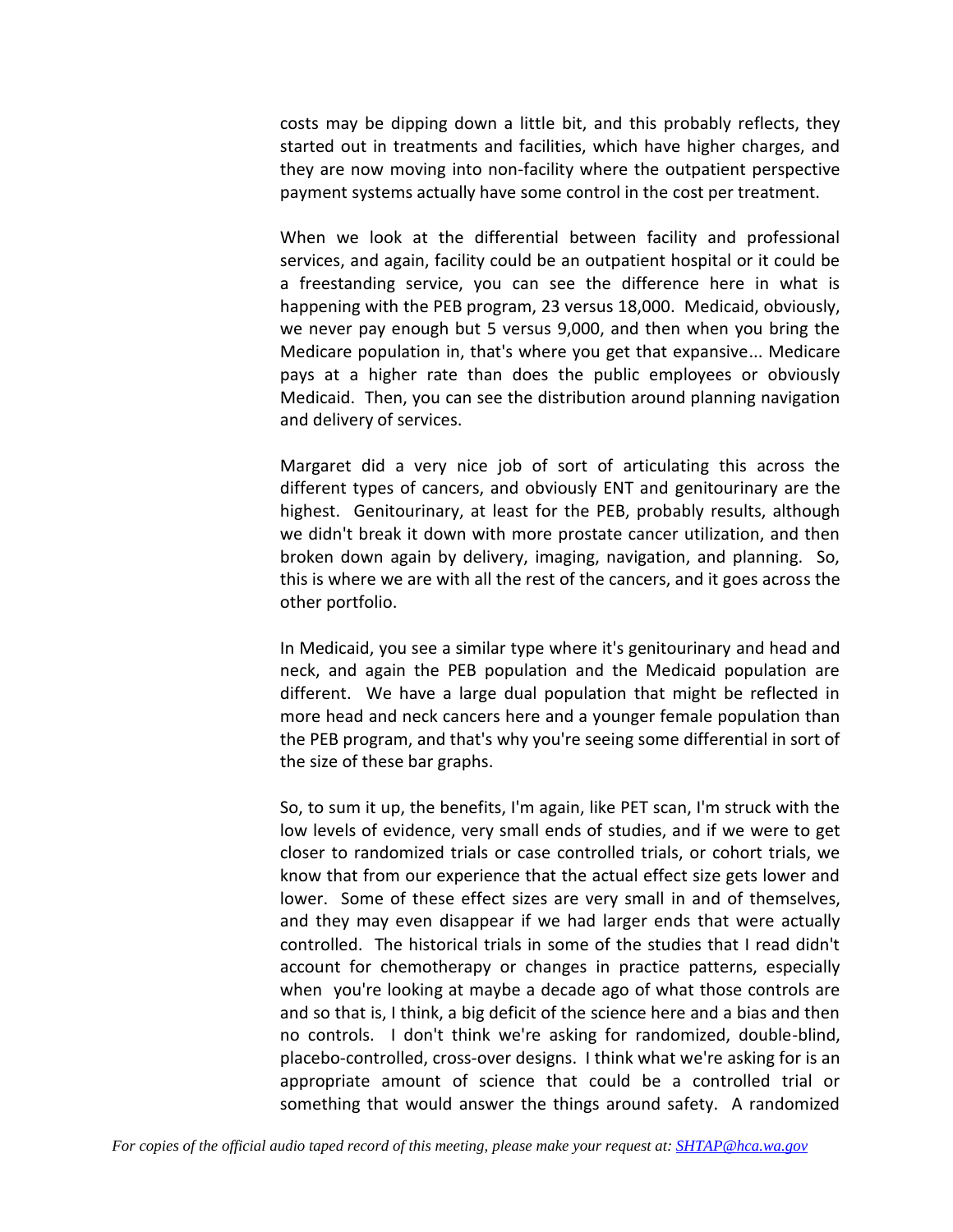trial will not answer the safety questions, but certainly when you look at the science here that grade 1, 2, and 3, the answer is not there, at least that I see in the science. Now, I don't use IMRT. I'm an internist and I'm now a bureaucrat, but as I look through the science, it doesn't comport with what I heard from public testimony, at least across all of the portfolio of cancers.

When I look at the risk, again, small ends, and I realize you want to do the best for your client, but how much of it is biased when you're bringing it forward versus good science to inform, and if we did a standardized decision aid and we actually told them what the science was versus our expert clinical opinion, would that differ? And again, how are we doing those comparisons? Do we actually... and all physicians have biased, bureaucrats have bias, and I think I do hear that you want to give the best informed consent, but are we giving it based on our opinion or the science, and I think that's something that I think this committee will do an excellent job in sort of sorting out. The controls for chemotherapies, they've obviously changed over the decades, and when you use those as comparisons, I think there are injections of bias there. Again, I think the randomized trials, again, I don't think it's about randomized trials but certainly cohort-designed trials are not sort of the standard of care in a lot of these things that we're looking at here.

So, in summary, we are concerned that there isn't an adequate amount of science to juxtapose these two therapies, which do have cost differentials. They are largely based on case series. Their controls are lacking. If you started parsing out these grade 1 through 3s, is there really good evidence that you're getting these huge benefits on safety? And the science just doesn't seem to be there on all cancers, and the cost analyses are mixed on this. In some, it's \$1 million per quality adjusted life year, and on others they're using assumptions that don't comport with science. So, as always, our cost analysis, our quality adjusted life years per cost always are lacking.

So, our recommendations: I think for head and neck and prostate, because of the dosing that is needed for prostate and because of the structures that are in and around the head and neck, we want to cover those with IMRT, but for all other cancers, we want some evidence that IMRT is going to give us additional benefit with you need to reduce the radiation or concentrate the radiation. You need to try and save some of those vital structures or critical structures, and then we need to have a context about how you're going to use this within clinical trials. We always pay, when there's informed consent, with an IRB, but if you're experimenting without an IRB, is there informed consent? And I know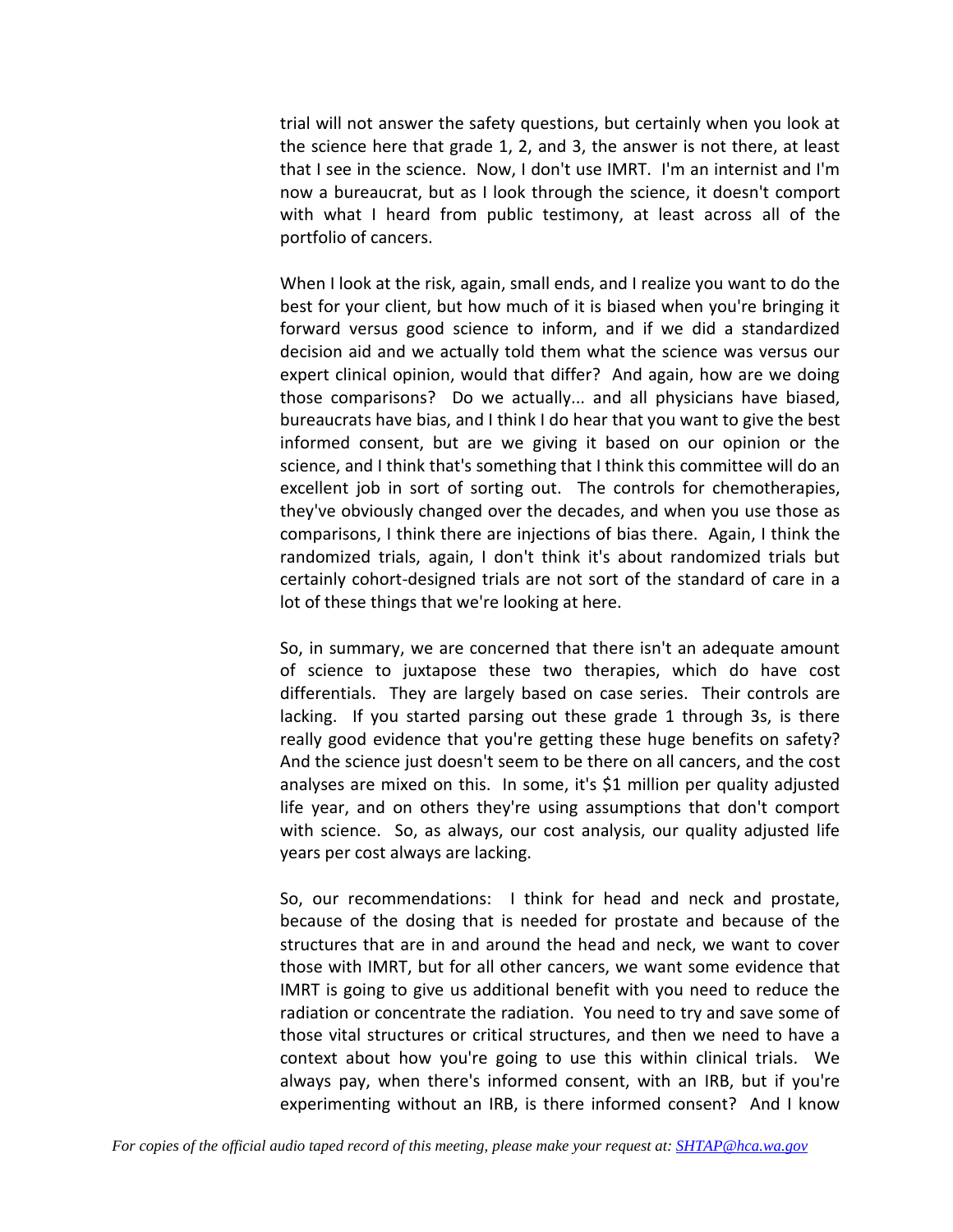that sort of is fighting words, but I think we really have to be honest with ourselves. So, we want to cover these cancers, and we would love to work with the community, as you say, to standardize how we bring forward your clinical judgment that we need this and we have some of the people that actually do these prior authorizations. So, a promise that I'll give you is that we will look to try and see if we can't standardize how we do prior authorizations, and I'll work with Regence to do that. We're working right now with a number of people from the University of Washington and looking at some of the disease registries, the cancer registries, and we would like to work with you again. I think the issue that's not here is the variation in care. Every time I look at an issue that has never been looked at before, the variation of care is huge, and the quality issues are huge. So, again, we'll continue to look at that. Any questions?

- Craige Blackmore: Questions from the committee?
- Female: I have a comment and a question, Craige. The comment is in response to an earlier statement by someone when they said it's about cost, and as a committee member, I would say it's about care, and I'm very happy as a committee member evaluating any new medical technology, and we may find that there are new medical technologies that are less expensive. They need to be efficacious, they need to have a good safety profile, and we should have evidence. So, that's in response to the earlier comment about costs. Now I'll follow up that comment, though, with a general question about cost. It is so hard to get an overall sense of how much more expensive this technology is because there's multiple components to it, and there's multiple sites, but can you give me just a general sense? Are we talking a five-fold increase in cost? I just... some sort of bellwether to kind of help me understand.
- Jeff Thompson: So, at least two- to five-fold.
- Female: Two to five-fold?
- Jeff Thompson: Yeah. It depends on the cancer. It depends on the number of treatments, and it depends on the payer, too. Thank you.
- Craige Blackmore: Okay, we'll move on and hear from our vendor on the evidence report, but while you guys are setting up, I also want to take a moment, if I could, and introduce our clinical expert. The committee members are all selected for their experience in evidence-based medicine and with policy decisions we are not all experts in IMRT or some of the other technologies that are brought before the committee. Accordingly, we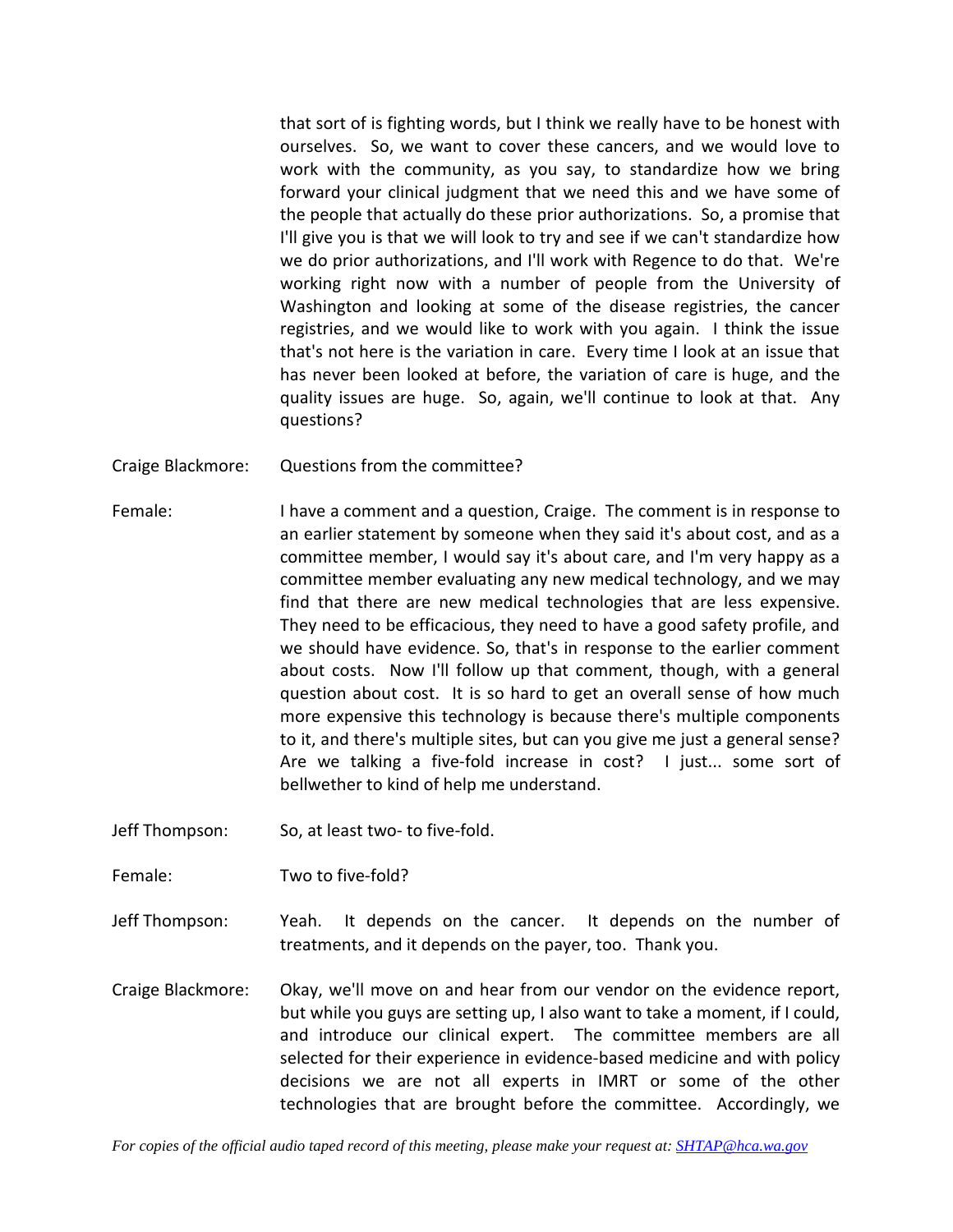always have a clinical expert who is present with us to help guide the committees in areas where we need a better understanding of the technical aspects and it's Dr. Foos?

Martin Fuss: Fuss.

Craige Blackmore: Fuss. Could you please just introduce yourself briefly and tell us your background?

- Martin Fuss: My name is Martin Fuss. I am a radiation oncologist at the University of Oregon Health and Science University in Portland, Oregon and professor and vice chair of the department there. My background with the use of IMRT goes back to the year 2000, so very early on in the introduction of this technology, and I have the last 12 years obviously treated hundreds, if not thousands, of patients using this technology. So, I hope I can provide you some benefit perspective on why its costs are incrementally high over other types of radiation treatment, what is the resource utilization that justifies the increasing costs, and what is the perspective on the clinical use and [inaudible] clinical indications here.
- Craige Blackmore: Thank you. Before I forget, do you have any conflicts of interest to share with us?
- Martin Fuss: I do not have.
- Craige Blackmore: Thank you. The way we structure this is we rely on the evidence vendor to give us a comprehensive and hopefully objective summary of the evidence, and we rely on the clinical expert to help us with the context and with a lot of the technical information that isn't the focus of the technology assessment. We don't have designated time on the agenda for you to speak, but questions will inevitably come up, and so we thank you for being here to help us.
- Edgar Clark: Good morning. My name is Ed Clark. I'm a diagnostic radiologist, and I work at the Center for Evidence Based Policy at OHSU. I have prepared before this committee twice as a clinical expert, and I presented evidence from the Center for Evidence Based Policy on PET scanning in malignancy. Many people contributed to this report and although I'm the leadoff hitter, I have brought some of my teammates along to advance me if I get stranded on base here. So, today we're going to talk about intensity modulated radiation therapy and like the other speakers, I am going to refer to that as IMRT because it is a big mouthful.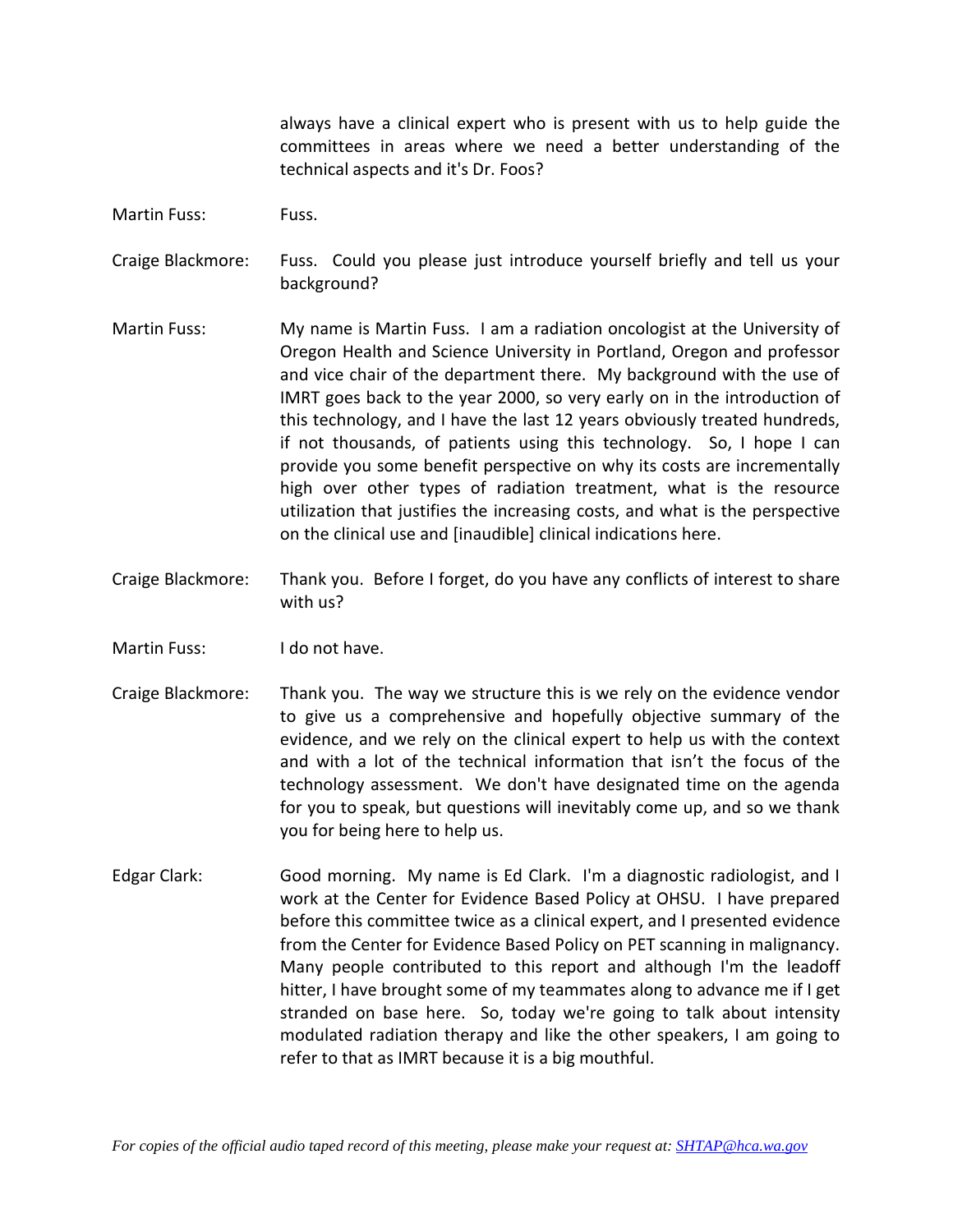This is the outline of our presentation, also the outline of the report, and I won't spend any time on this slide.

So, as background, half of cancer patients receive some form of radiation therapy, either alone or in combination with surgery or chemotherapy. The purpose of radiation therapy is to destroy or control sites of cancer without causing irreparable damage to normal adjacent tissues and to accomplish its goal, radiation therapy uses high energy waves to deliver energy to the tissues.

Radiation does cause damage to normal tissues, as well as cancer tissue. The potential harms of radiation therapy occur to tissues adjacent to the tumor and will vary by tumor type and location. The harms that I've listed in this slide are just examples of radiation side effects, and they do not represent either a complete listing or a list of the most common side effects.

This slide, which is small to project is a chart taken from the report. The intent here is, then on the following slide, is to place IMRT in the overall framework of radiation therapy... anyway, IMRT is in the longest tail in the center. It is one of the newer image-guided conformal methods, and it will be compared with 2D and 3D CRT, which is another form of externally administered radiation therapy.

Moving down one layer in the chart here, just make note that stereotactic radiation therapy is not the same as IMRT, although both can be performed together on the same patient, and stereotactic radiation therapy is the subject of an upcoming report and is not included in this report. And note also that IMRT, which is the left column, includes Tomotherapy and Arctherapy.

IMRT has FDA approval for sale, but this FDA approval does not require comparative studies on efficacy or safety, and the report that we provided provides a broader evidence analysis than required by FDA approval. IMRT has experienced wide clinical acceptance, and its use is growing in the United States. Dr. Thompson gave you these figures, as well, but for breast cancer the use of IMRT in cases requiring radiation therapy expanded from 1% in 2001 to 11% in 2005 and for prostate cancer from 29% in 2002 to 98% in 2008, and this is using SEER Medicare data.

IMRT is commonly used for brain, head and neck, breast, lung, and prostate cancer. To provide overall clinical perspective, we have listed the incidents figures for these cancers in the United States, and then the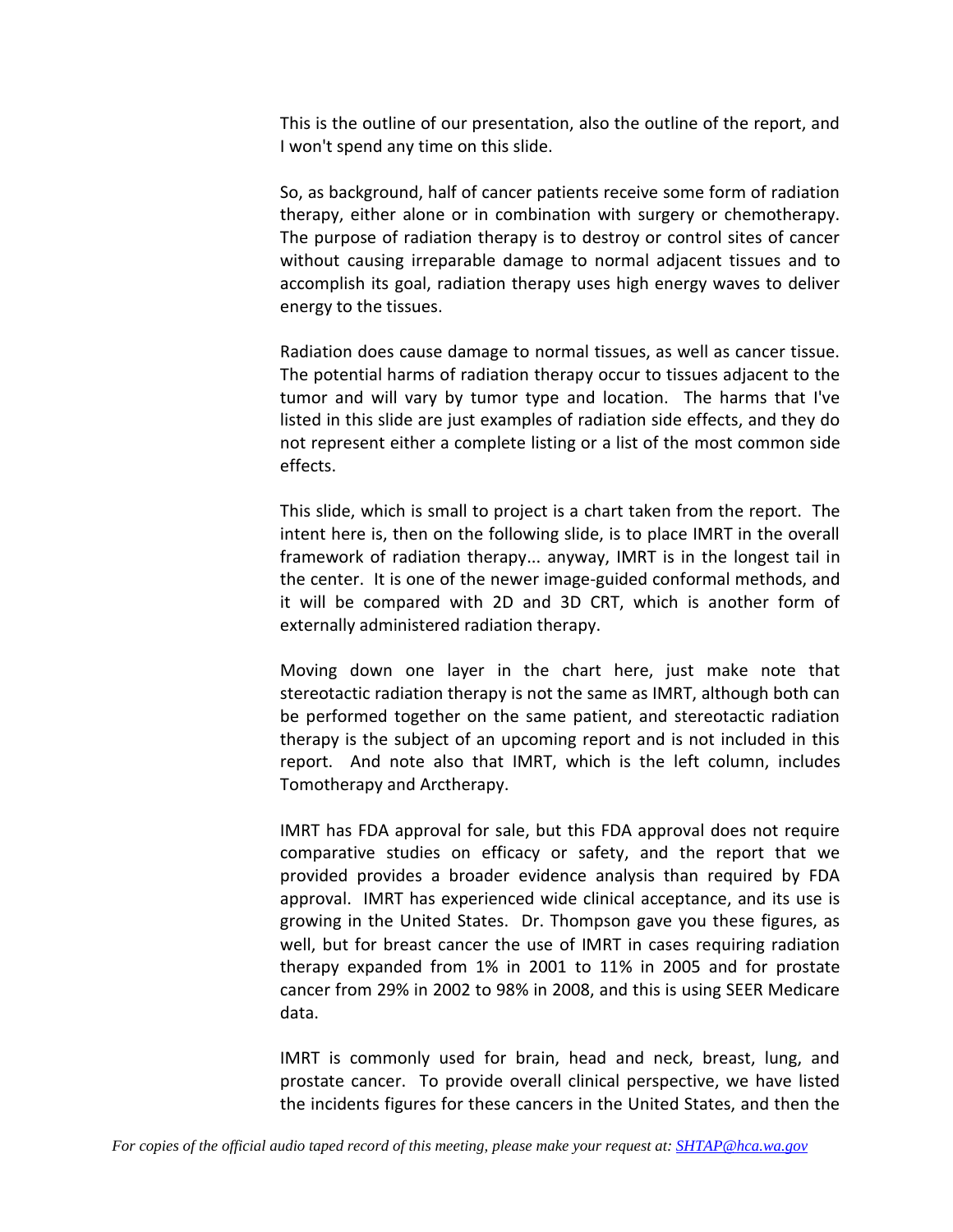third bullet point to provide some Washington-based perspective, we have listed the number of cases, this is not incidents, the number of cases for Washington PEB and Medicaid for the three years that were given to us and note that prostate and head and neck make up approximately 80% of all of the cases.

Modern external beam radiation treatment is conformal and conformal means that the radiation field is shaped or collimated to conform to the anatomy of the tumor. So, through pretreatment planning, the radiation beam is collimated or shaped, and the direction is chosen to give the best solution for radiation to the tumor and surrounding tissues that maximizes the dose to the tumor and minimizes the dose to the surrounding tissues. 2D and 3D CRT are conformal radiation therapy or conventional radiational therapy, are similar and the distinction is made on the basis of what diagnostic imaging modality is used to do the treatment planning. So, 2D CRT uses x-rays and 3D uses CT or MRI or some other 3D imaging modality.

IMRT does increase the conformality compared to CRT using hundreds of leaflets or collimators to shape the beam more complexly and also to vary the intensity of the beam. So, comparing CRT to IMRT, the IMRT beam is more irregular in shape, could be more narrowly collimated and also has varying intensity, as opposed to fixed intensity throughout the beam. In addition, there are an increased number of beam angles to deliver the radiation instead of two beam angles at right angles. In fact, for Tomotherapy, the radiation is administered in a 360-degree arc around the patient.

IMRT does require increased pretreatment planning and increased time during each treatment session, which does increase the cost of IMRT. This slide is taken from the report, and its purpose is to visually demonstrate that you do get increased conformality with IMRT. So, the top line representing CRT where the green organ at risk adjacent to the tumor is entirely included in the radiation field, and then with a more complex radiation field in the lower right hand column, we see that at least some of the organ at risk is excluded.

So, the PICO for our report, the population is adults and children with malignancies where treatment by radiation therapy is appropriate. The intervention is IMRT and the comparator is conventional external beam radiation, which we will, in the rest of the slides, I think refer to as EBRT or external beam radiation therapy. The outcomes that we looked at are patient outcome, survival rates, recurrence, metastases, quality of life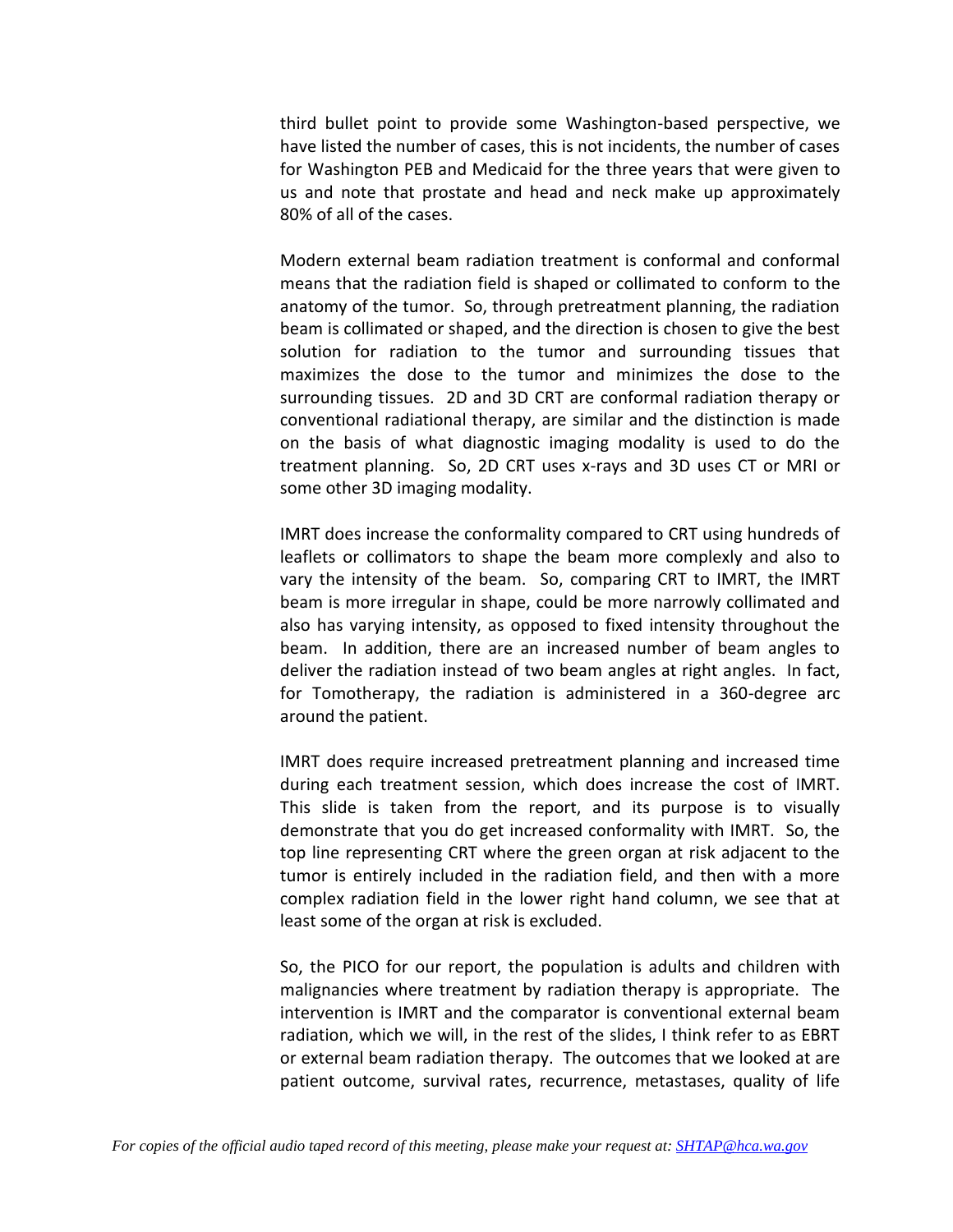and harms, primarily radiation exposure and complications, cost and cost effectiveness.

We used the best evidence systematic review methodology. We looked for recent good quality systematic reviews or technology assessments and when we found those and there were only 16 systematic reviews for four of the cancers, we did a Medline search from the date of the systematic review search to the present. In the absence of any systematic review, we did a 10-year Medline search for individual articles.

Our inclusion criteria, we looked at clinical outcomes and we therefore excluded articles on dosage, dose ranging, and dosimetry unless they also included clinical outcomes, and I think the comment that why had we ignored a basis of data, and I think it was because it dealt with radiation contours.

So, there are four key questions. Key question 1 is outcomes. Key question 3 is subpopulations, and key question 4 is costs, and the literature for head and neck, breast, and prostate is much more rigorous, well not rigorous, but there is many more articles at least, and we included articles with at least 50 patients and studies that had a comparator. That is, that compared IMRT to EBRT. For the less common cancers, we included articles that had at least 20 patients, and we accepted both comparative and noncomparative studies.

For harms, for all cancers we included studies with at least 50 patients, and we looked at comparative and noncomparative studies. There were two exceptions to that. One is that for serious harms and for pediatric populations, we included studies with at least 20 patients. We quality assessed the systematic reviews, the guidelines, and the individual studies as good, fair, or poor. In addition, we used the grade system to rate the overall strength of evidence of the findings into high, moderate, low, or very low and strength of evidence here relates to the likelihood that further evidence would change the conclusions of the findings.

Four keys questions. They are all comparative. That is, please compare IMRT to EBRT for clinical effectiveness and efficacy, harms, including radiation side effects, and these are oftentimes referred to toxicities, subpopulations, costs, and cost effectiveness.

We obtained 2,100 citations of which 146 met the inclusion criteria, and these included 16 systematic reviews and 130 individual studies. An additional 12 citations were submitted during the public comment period and five of those met inclusion criteria and were incorporated into the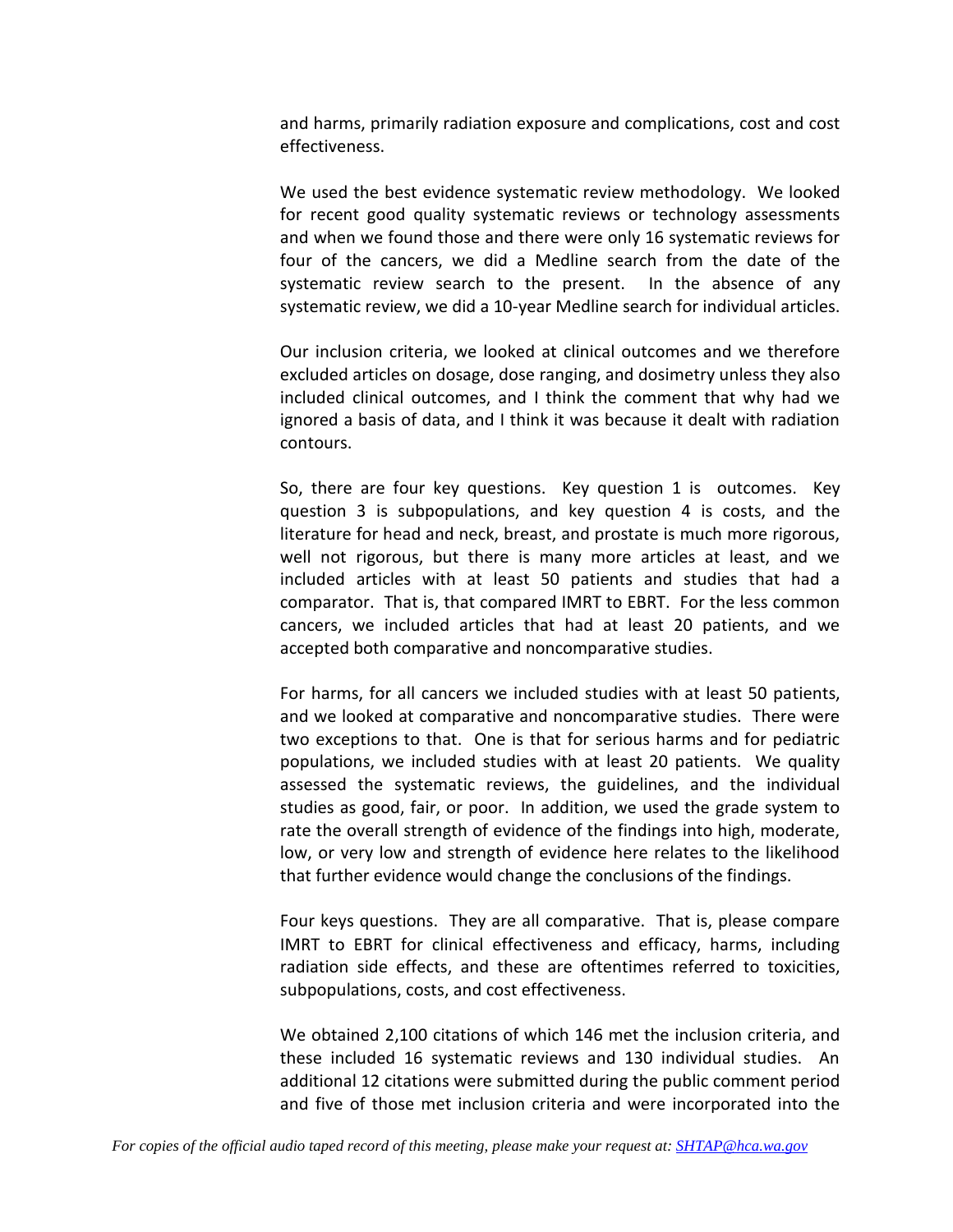final report. The report was reviewed by two peer reviewers, one from OHSU and one from the University of Washington, and their comments were included in the final report.

An overall approach to how the rest of this presentation will go, we were going to present the findings for clinical outcomes and harms by cancer, 26 cancers in all that we found evidence for, and by strength of evidence. Key questions 3 and 4 subpopulations and costs we'll present in aggregate. Overall, there were no findings of high strength of evidence and only a few findings of moderate strength of evidence and if you want to follow along, the Appendix E in the major report called the summary of findings table summarizes the findings in a way that will match what we're talking about here.

Now, what are the weaknesses of the evidence? Dr. Thompson mentioned most of them. Most of the studies are case studies with either no comparators or historical comparators, especially in the prostate literature. There has been an increase in dose during this last 10 years, and we encountered studies that were comparing CRT at lower doses compared to EBRT at higher doses, or were studies that included patients at mixed radiation doses, and the results were pooled, and they made coming up with conclusions more difficult. Many of the studies that we looked at had different tumor stages at the initiation of treatment, which we thought was a compounding variable, and as Dr. Thompson mentioned, different chemotherapy regimens during the course of IMRT.

Now, this slide lists the abbreviations that we're using in this report and in the summary of findings table. On the right are the symbols that we use, and I want to spend just a minute talking about those. All of these arrows indicate comparison between IMRT and EBRT. An up arrow may mean that IMRT is better or worse than EBRT, depending on the finding that we are reporting on. The up and down facing arrows indicate conflicting reports where some of the evidence shows increase and some a decrease of IMRT compared to CRT, and finally the sideways facing arrows show no significant difference. Just one additional finding that I meant to mention is that for the up and down arrows, those indicate that the differences were statistically significant. So, in the absence of significant difference, then the sideways facing arrows are what we put in the table.

Craige Blackmore: Can I ask for clarity while you're on this slide?

Edgar Clark: Sure.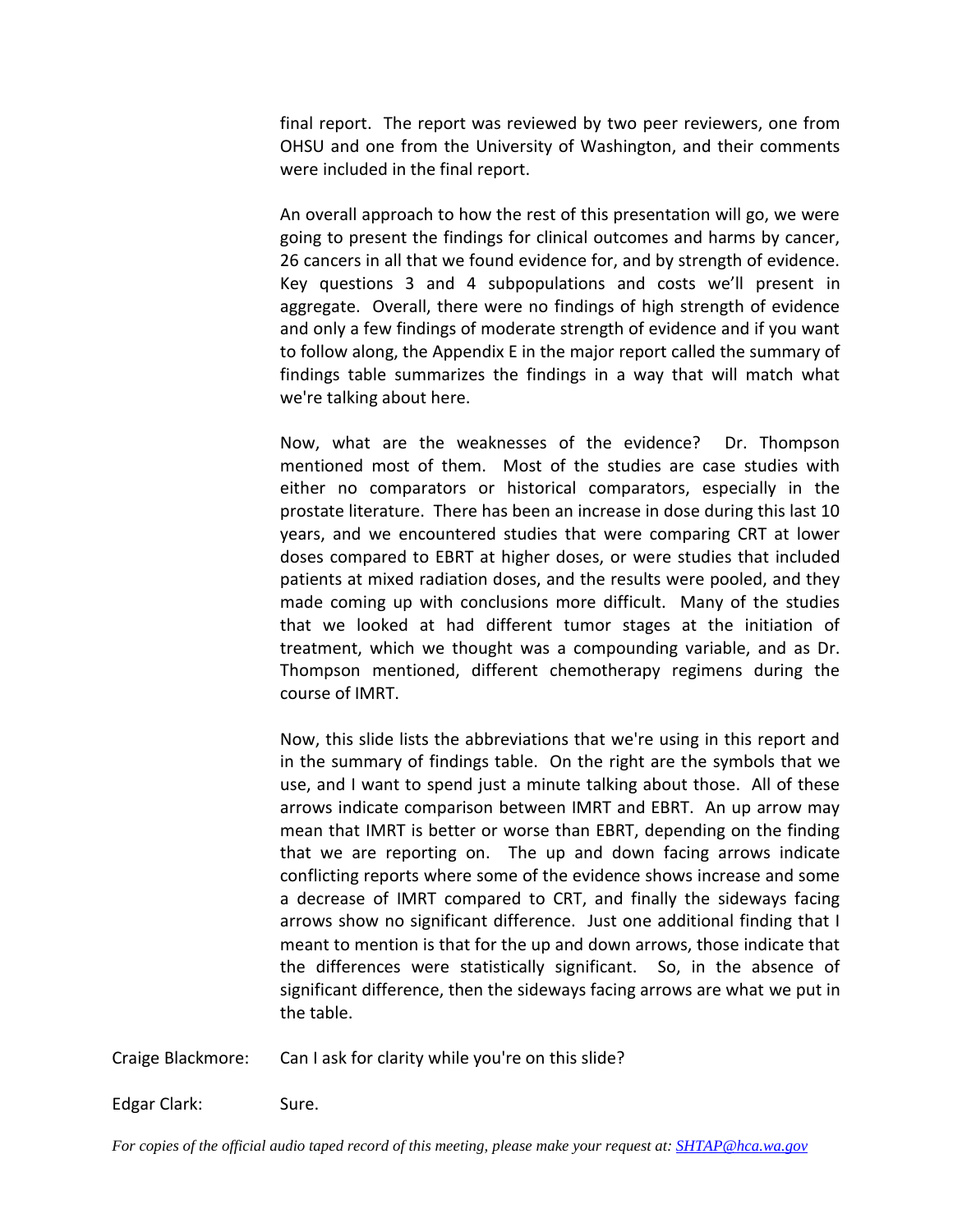- Craige Blackmore: Of the abbreviations, progression-free, disease-free, disease-specific, and biologically disease free.
- Edgar Clark: Wow. We have basically taken these from the articles. So, this is the monitor that they were using. I think overall survival is pretty simple. Progression-free survival, disease-free survival, disease-specific survival are, I think, difficult to define generally, and they were defined in the article. Biologic disease-free survival is unique to the prostate cancer literature and what it means is that the PSA has not increased more than 2 mg/mL above the lowest post-treatment level. Does that help?

And we are going to present these... the results by cancer in the approximate order of the frequency of cases in Washington State, and these tables on the left will show the strength of evidence and on the right will show an individual finding. So, the first category is head and neck cancer. Key question #1, clinical effectiveness there is one moderate strength of evidence finding and that is that xerostomia or dry mouth-related quality of life is improved with IMRT. The other findings are low strength of evidence and those are other quality of life measures. There is no significant change, and there is no significant difference for overall survival, local control, progression free survival, or RFS. I can't remember.

Craige Blackmore: So, I'm going to…

Edgar Clark: Recurrence-free survival and disease-free survival.

Craige Blackmore: …I'm just going to be explicit here. When you say improved xerostomiarelated quality of life, we're talking about decreased complications?

Edgar Clark: We're talking... no, this is actually an outcome measure, and this is people who have done quality of life surveys. So, we... it will show up as a harm on the next slide. I'll go…

- Craige Blackmore: That's what I'm afraid of. So, I want to make sure. So, here we've got improved quality of life.
- Edgar Clark: Improved quality of life by measuring by some quality of life measure.
- Craige Blackmore: Xerostomia score, yeah.
- Edgar Clark: Some questionnaire.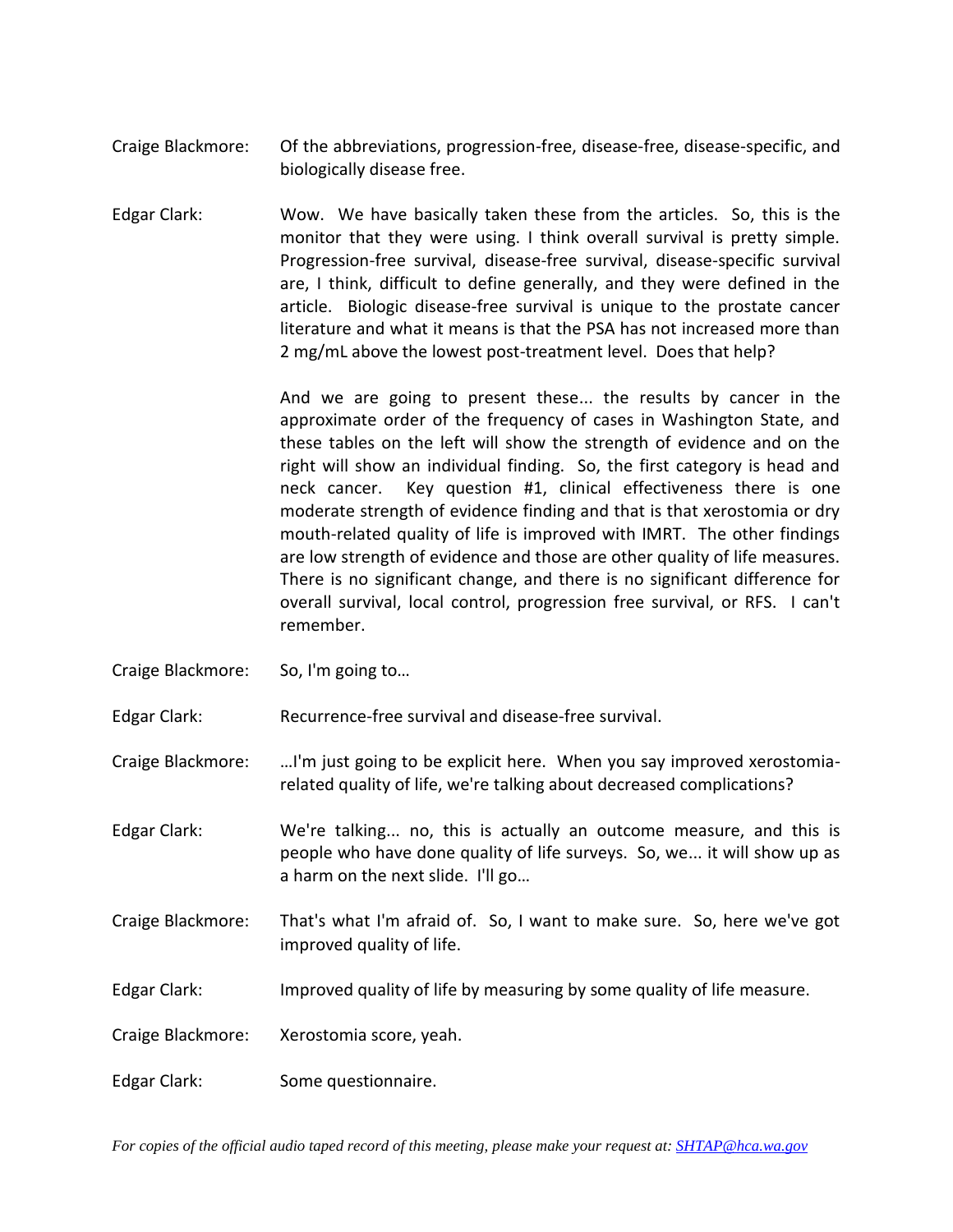| Chris Standaert:  | So, it's not the same as frequency as xerostomia?                                                                                                                             |
|-------------------|-------------------------------------------------------------------------------------------------------------------------------------------------------------------------------|
| Edgar Clark:      | That is correct. That's a that will be reported as a harm. So, the<br>outcomes measures are patient survival measures and quality of life. The<br>distinction is [inaudible]. |
| Craige Blackmore: | I just want to be explicit.                                                                                                                                                   |
| Female:           | Exactly.                                                                                                                                                                      |
| Craige Blackmore: | This is better. This is an this is a positive thing.                                                                                                                          |
| Edgar Clark:      | Yes.                                                                                                                                                                          |
| Craige Blackmore: | Because in the next slide, you're going to tell me that it's a negative thing.                                                                                                |
| Edgar Clark:      | It's going to be a lower incidents of xerostomia.                                                                                                                             |
| Craige Blackmore: | Right.                                                                                                                                                                        |

Edgar Clark: So, this is clinical effectiveness, key question 1. Key question 2 is harms. Now, this is the flip slide of that. So, moderate evidence that xerostomia is lower in incidents with IMRT than EBRT, significantly lower, and when we previewed this with the medical directors, they asked if we could put some data in a few of these slides to give you an idea of what the actual range or level of... the order or degree of reduction. So, there were nine studies on xerostomia. In those studies, the incidents of xerostomia ranged from 7 to 80%, and the reduction in xerostomia with IMRT ranged from 43 to 62%, and that was statistically significant in nine… or eight of the nine studies. Very low strength of evidence for other harms or radiation side effects.

> The prostate, clinical effectiveness, there is low strength of evidence for all of these findings. There is a decrease in local recurrence with IMRT and the measure for that was the need for additional treatment at three years and this is from SEER data and Medicare, 2.5 per 100 persons per year was the additional treatment required with IMRT and 3.1 per 100 for EBRT and that is statistically significant at less than 0.001. For biologic disease-free survival at 60 months, there is improved biological diseasefree survival with IMRT. The rates are 74% for IMRT and 60% for EBRT. That is also significant at 0.001. Biologic disease-free survival at 30 months is not significantly changed and tumor control is not significantly changed, and the evidence about quality of life is conflicting. Now, for harms for prostate, there is moderate evidence that there is a decrease in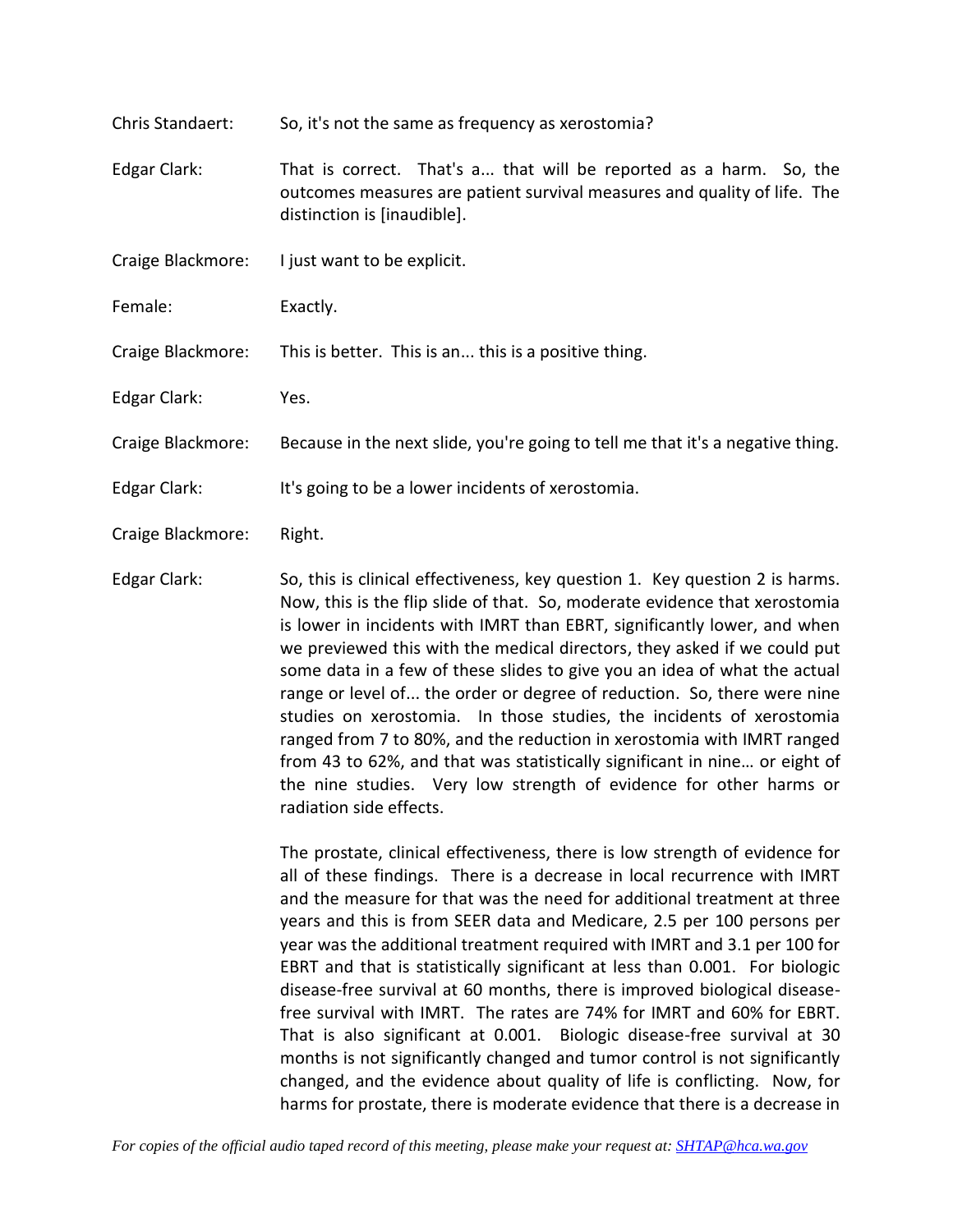GI toxicity with IMRT. There's also low-level evidence for hip fractures with IMRT, for GU toxicity with IMRT, and no significant change for chronic GI toxicity or erectile dysfunction.

Moving on to lung cancer, the evidence is low or very low in strength and note here that for some of these very low there were no comparators, and in the absence of comparators, we are unable to make any kind of differential, or different, statements on differences. So, the evidence is that there is low-level evidence that for non-small-cell lung cancer there is an increase in survival with IMRT but no significant difference in local progression-free survival or metastases-free survival.

I won't just read out the very low evidence. For harms, there is low-level evidence that there is a decrease in pneumonitis with IMRT compared to EBRT, and then the remainder of the findings are very low level, and I should say that lung here includes mesothelioma, large cell and small cell lung cancer.

For breast cancer, key question number 1, clinical effectiveness, there is a moderate level of evidence that there is no difference in quality of life, low-level evidence that overall survival and disease specific survival have variable results, and they appear... there appears to be no difference in tumor recurrence of distant metastases with the use of IMRT.

For harms, there is a decrease in telangiectasia and moist desquamation with IMRT. Moderate strength of evidence as well that the other toxicities are not significantly changed.

The brain includes... I'm going to pause here. I excluded... I inadvertently omitted slides on female pelvis in your set. I will say that the female pelvis, which includes cervix, endometrium, and whole pelvic radiation there is one low-level finding and that is that there is increased overall survival for cervical cancer but no difference in local regional control, and for harms for cervical cancer, there is a low-level evidence that there is decreased late GI toxicity and no change in GU toxicity.

Okay, going on then to brain cancer. This includes glioma astrocytoma, meningioma, medulla blastoma, brain metastases, and pituitary adenoma, and you can see that the evidence here is all variable, both for clinical effectiveness and for harms.

Going onto the abdomen, the abdomen includes the esophagus, stomach, liver, pancreas, anus, and rectum, and I appreciate that the esophagus is not in the abdomen, but we put it in this category. Again,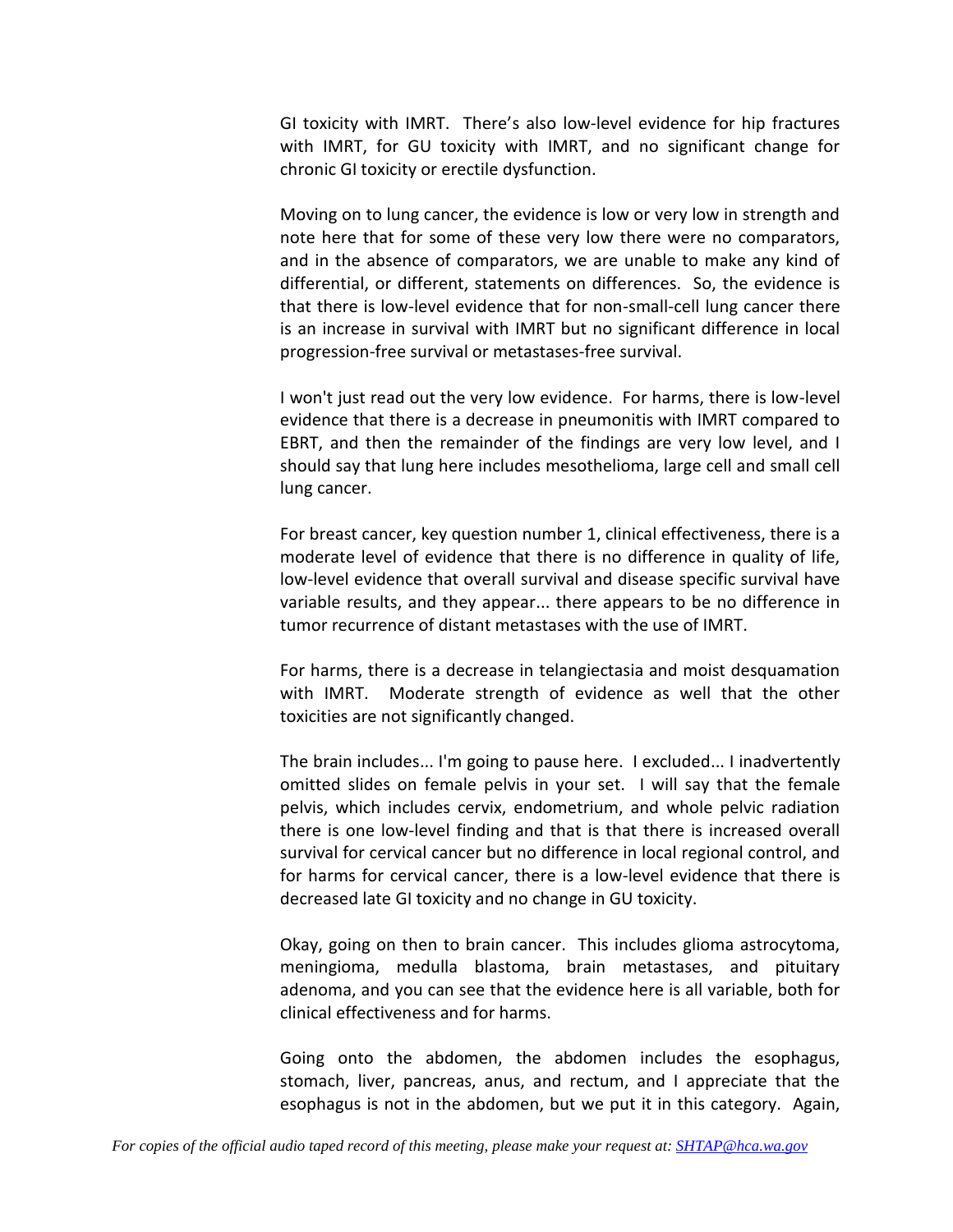the evidence is very low here for both clinical effectiveness and harms. Then, the kind of grab-bag at the end, thyroid cancer, sarcoma, skin cancer, and spinal metastases, again, evidence is very low in strength for both harms and outcomes.

So, moving onto key question number 3, subpopulations. We were unable to find any evidence on subpopulations for any cancer. For key questions number 4, cost and cost effectiveness, there is cost-only data for breast and head and neck and cost and cost effectiveness data for prostate cancer. The evidence is low in strength for all cost and cost effectiveness findings. So, there are two reports on cost for breast cancer. SEER medical database study showed a mean cost of \$7,000 for EBRT and \$15,000 for IMRT. A modeling analysis by Sue gave a range of direct costs of \$6,000 to \$11,000 for EBRT and \$19,000 for IMRT.

For head and neck cancer, a single study from France showed direct costs for centers that had just begun performing IMRT of 14,000 euros and for centers that had experience with IMRT, a direct cost of 6,000 euros. For prostate cancer, there is a mistake on this slide. The Konski Study is from the United States and not from the United Kingdom, but Hummel wrote a technology assessment under the comparative effectiveness review from AHRQ. He identified two studies looking at cost and cost effectiveness, Konski and Pearson. They both calculated cost effectiveness, and they used different assumptions for survival and for the utility of toxicities and they came up with very different numbers for cost effectiveness. So, the costs for Konski are \$21,000 for EBRT. He wrote two articles in 2005. The cost for IMRT is \$33,000, and in a 2006 article \$47,000, and incremental cost effectiveness of either \$16,000 or \$40,000 per QALY in those two articles. Pearson, on the other hand, calculated costs of \$11,000 for EBRT and \$42,000 for IMRT and gave a cost effective ratio of \$700,000 per QALY, and I would like to expand upon those differences in the next slide.

So they both use 2005 dollars, they both used the [inaudible] articles that were referred to earlier to estimate the frequency of side effects. Konski considered low and intermediate risk prostate cancer while Pearson considered only low-risk prostate cancer, but the differences in… so the baseline data they used was pretty much the same, but the assumptions were different. So, Konski assumed a 14% difference in survival with IMRT better than EBRT, and he gave a large increase in utility to differences in GI and GU toxicity to IMRT. Pearson, on the other hand, assumed no differences in survival and only a minor increase in utility due to changes in rectal toxicity. One gives you an ICER of 16 or 40,000. The other gives you an ICER of 700,000, which is right. We quality reviewed both those studies and rated them as poor. Hummel and his technology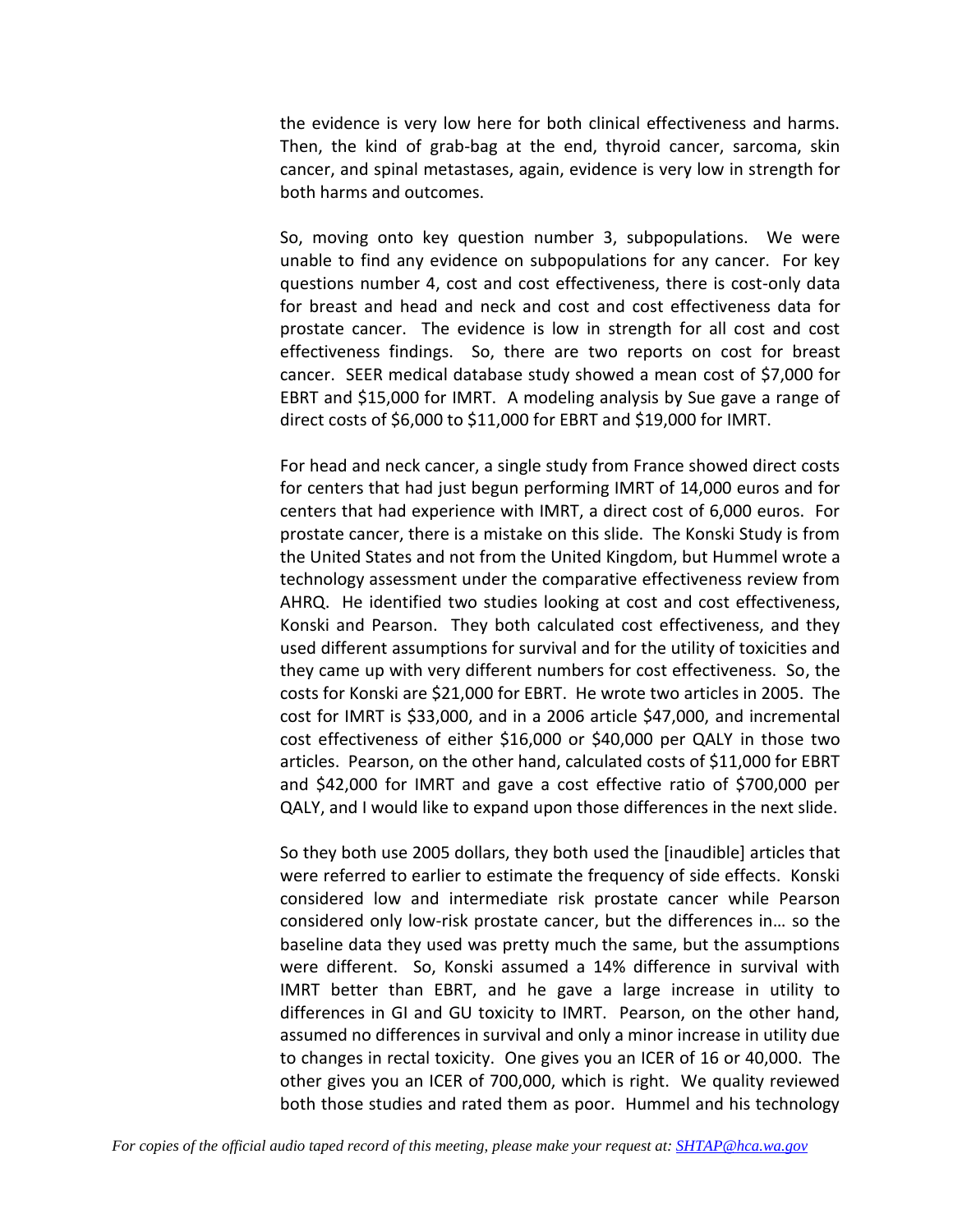assessment, his conclusion was that the Konski assumptions did not agree with the existing evidence.

The MAUDE database is a voluntary database maintained by the FDA and two reports are present in there on severe adverse effects. One patient admitted to the ICU with severe skin reactions and one patient admitted to the hospital with hematochezia and anemia. The type of cancer being treated is not specified in the MAUDE database.

There are 17 guidelines identified, 15 from NCCN and 2 from Astro, and the two from Astro talked more generally about how IMRT should be performed and who should be performing it. They don't deal with patient-specific guidelines. The NCCN do. All the guidelines were rated as poor in quality, and for the NCCN guidelines, this poor rating came about almost exclusively because we were unable to determine if they had done a systematic literature review, and we had several communications with them by phone and by e-mail and wound up still being uncertain about the rigor of their literature search. There are 11 appropriateness criteria from the American College of Radiology. As you know, those are not true guidelines but they do relate to various aspects of care, and the recommendations are varied by malignancy, and this table is also in the report and it has 3 columns. The left hand column is those cancers for which IMRT is usually not appropriate or recommended. The center is those for which IMRT may be appropriate. And the right is the… those for which IMRT is usually recommended or appropriate, and you will notice if you look at that chart that there are some cancers that appear in more than one column including cervix, which appears in all three columns, and the differences here are clinical stage and clinical presentation.

Coverage policies, Dr. Thompson reviewed these. There are no national Medicare coverage decisions. There are three local coverage decisions that affect Washington. The bottom one is probably more helpful. It indicates that IMRT is standard treatment for brain, head and neck, prostate, and selective cases of thoracic and abdominal malignancies, selective breast cancers, pelvic and retroperitoneal tumors.

AETNA requires that critical structures be located near tumors that cannot be adequately protected with EBRT. Group Health covers IMRT for head and neck, and prostate cancers. Regence covers IMRT for anal and head and neck cancer, and for prostate cancer after surgery, and breast, lung, and other abdominal and pelvic tumors that may be covered if critical structures were in the field... in the radiation field that is.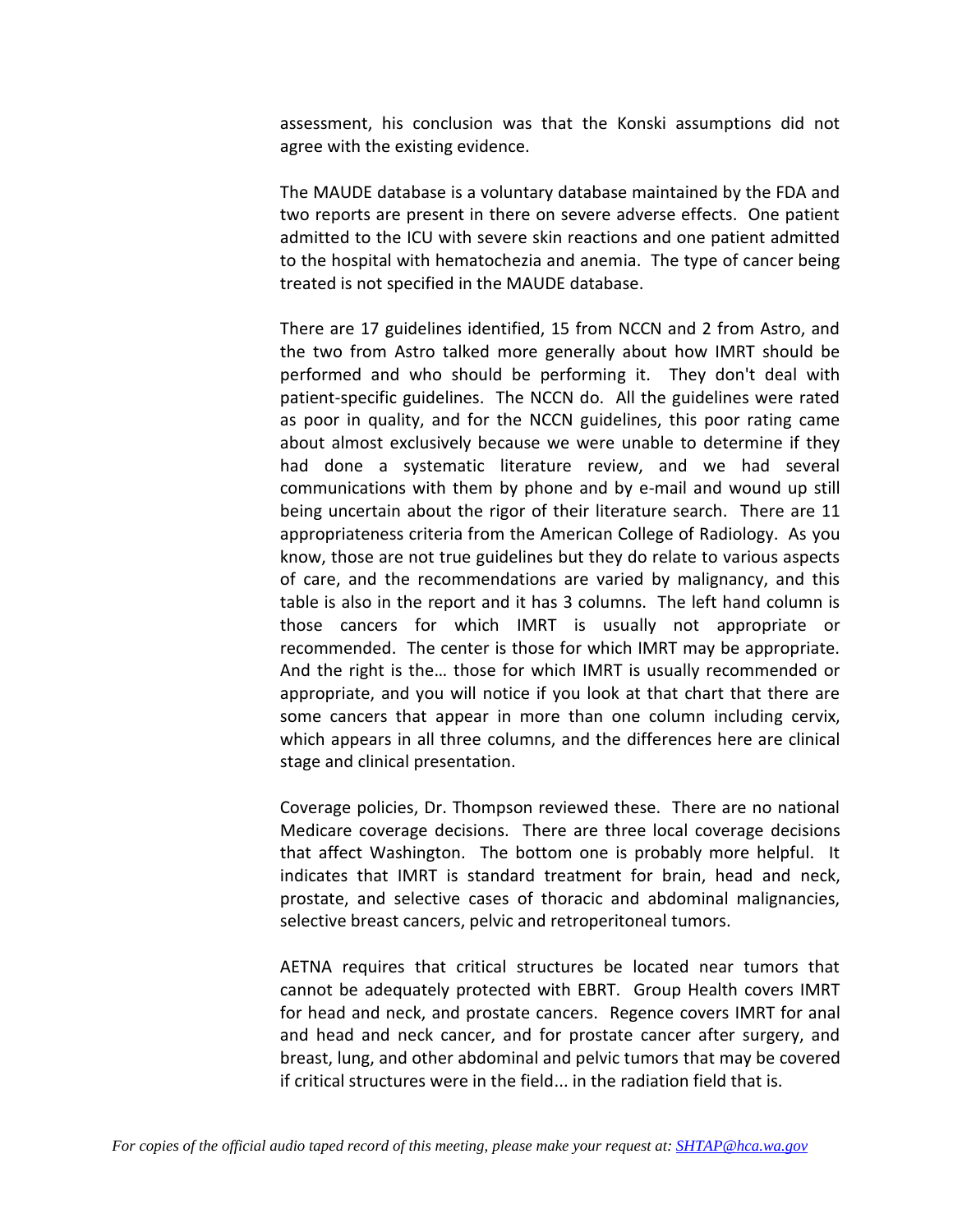So, overall summary, key question 1 there is only moderate strength of... the only moderate strength of evidence findings are for quality of life and those are that for head and neck, there is an increase in xerostomia related quality of life with IMRT. For breast, there is no significant difference in quality of life. There are no findings on other patient outcomes of any type for any survival, recurrence, disease-free recurrence. There are no findings of moderate strength for any cancer.

For key question 2, the moderate strength of evidence findings are decrease in telangiectasia and moist desquamation for breast cancer without significant difference for other toxicities. For head and neck cancer, there is decrease in grade 2 or greater xerostomia, and for prostate there is a decrease in cases of acute GI toxicity with IMRT.

There is no evidence of subpopulations on costs for breast, head and neck and prostate by IMRT costs more than EBRT in the range of cost effectiveness was \$16,000 per QALY to \$706,000 per QALY.

Guidelines: IMRT is said to be usually appropriate for breast, prostate, head and neck, cervical, and nonsmall cell lung cancer, but it may be appropriate for the others that are listed there.

The limitations of the evidence: There are a limited number of systematic reviews, only for head and neck, prostate, breast, and glioblastoma. Many of the studies lack a comparator or have only a historical comparator, and many of the studies did not adjust for the compounding variables that we have mentioned, including radiation, postradiation treatment plan and the presence of various forms of chemotherapy, patient age, tumor stage, and difference in the standard repair over time, and the baseline literature is primarily a series with small sample sizes. Thank you.

- Craige Blackmore: Thank you. At this point, I'd like to ask if there are committee member questions specifically about the evidence report and then we will see if we can get those questions answered, and then we will take a break. Then, we'll come back and go into a more general discussion among the committee, but at this point, are there any specific questions about what we just heard from the evidence report?
- Male: Can you remind me, again, why the evidence for female GU cancers was left out of the…?
- Edgar Clark: Sorry. When we went through...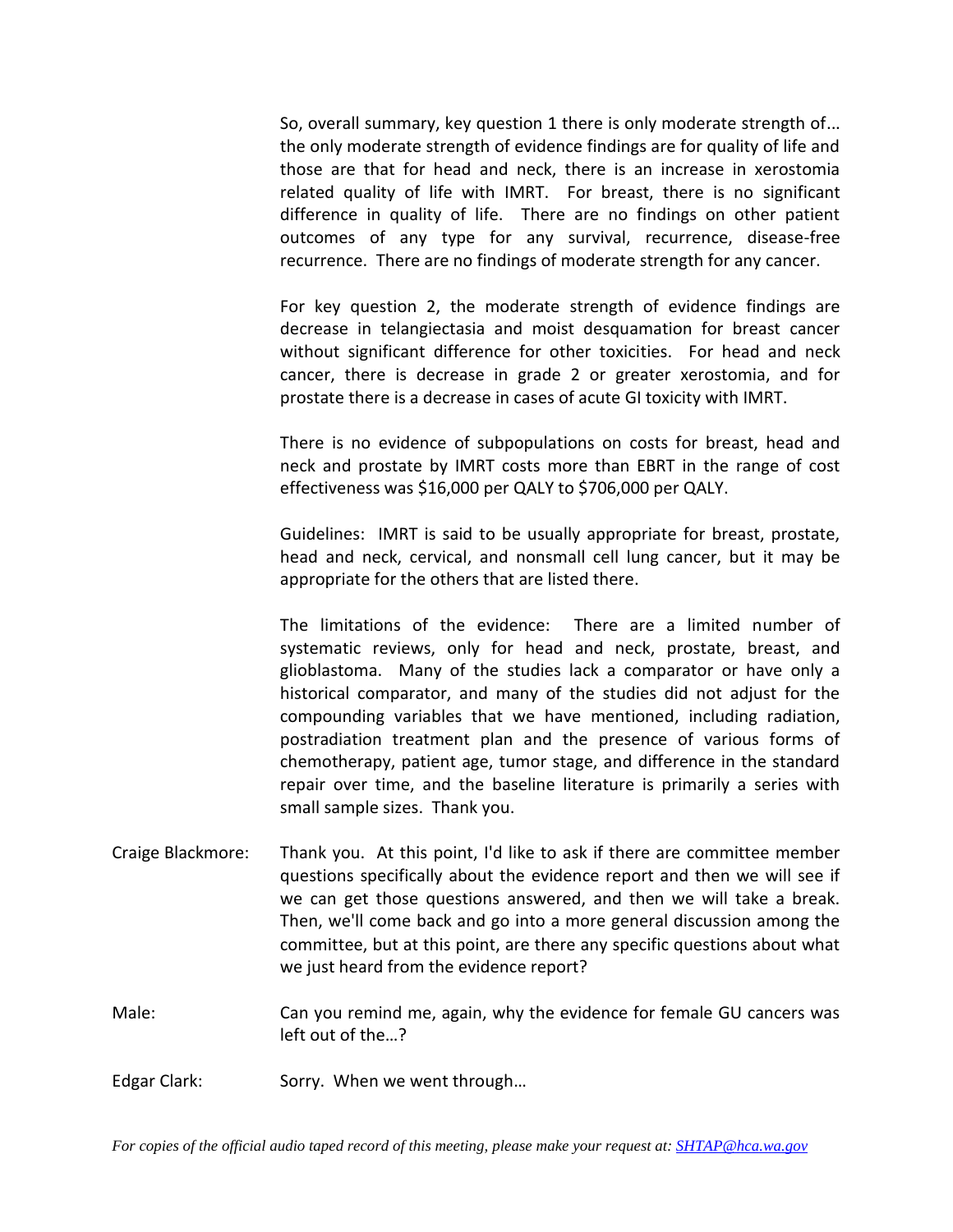Craige Blackmore: It was an error? It was a mistake?

- Edgar Clark: It was an inadvertent omission. We totally reorganized this talk after we presented it to the medical directors, and in the course of doing that, I just did not get the female pelvis slides in this set.
- Craige Blackmore: So, you do have the summary data on the female pelvis in Appendix E, which is in your notebooks. I don't have the exact page in front of me, but page 10. Thank you. So, the information is there, we just did not have a slide on it.
- Edgar Clark: When I was rehearsing this a few days ago, I said, hmm, there's no pelvis data. That's when I found it.
- Male: So, I'm... the reason I'm bringing this up is if you look at the incidence data, it's fairly significant. So, I'm... I'm proposing that we at least cover it as a topic even though it was left out of the presentation.
- Craige Blackmore: We should definitely cover it as a topic. It was left out of the presentation, but it is clearly included in the evidence review. It's included in the material that we're provided with, and I think it's included here. We just lacked a slide. So, I'm comfortable that we have that information. We can refer to the tables when we get to that point in the discussion.
- Carson Odegard: I just have one small correction here, Dr. Clark, on GI toxicities for prostate cancer. You have an increase in the appendix, an increase of GI toxicities as opposed to decrease. So, it's just a small correction.
- Craige Blackmore: So, where are you?
- Carson Odegard: I'm under key question 2, under prostate cancer. Moderate evidence.
- Craige Blackmore: Do you have a slide number?
- Carson Odegard: It doesn't have page numbers on here.
- Craige Blackmore: Oh, in the tables?
- Carson Odegard: This is in the appendix, right.
- Craige Blackmore: So, you're saying there should…
- Carson Odegard: It should be decreased GI toxicity.

*For copies of the official audio taped record of this meeting, please make your request at[: SHTAP@hca.wa.gov](mailto:SHTAP@hca.wa.gov)*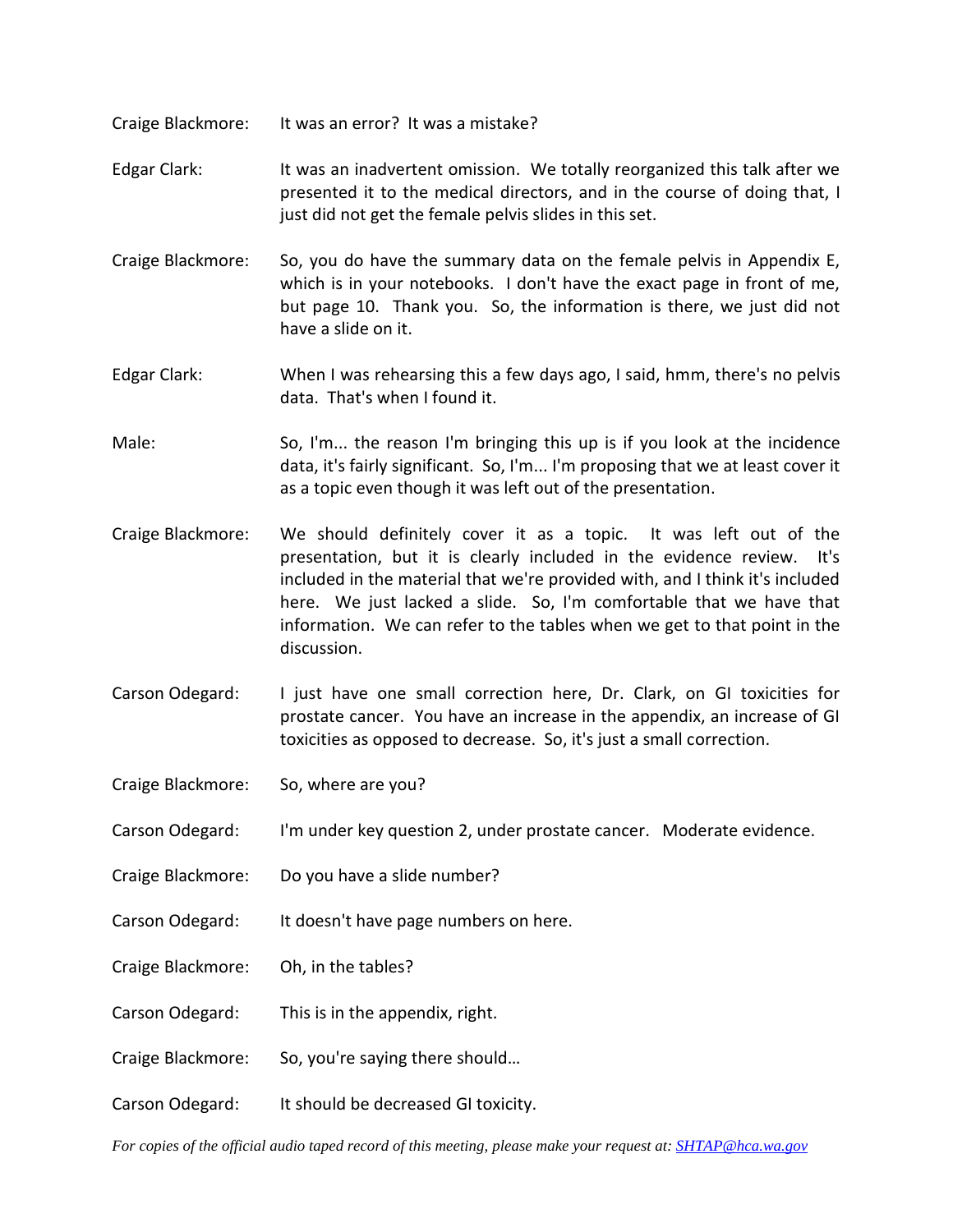| Craige Blackmore: | there's an error in the tables?                                                                                                                                                                                                                                                                                                                                                     |
|-------------------|-------------------------------------------------------------------------------------------------------------------------------------------------------------------------------------------------------------------------------------------------------------------------------------------------------------------------------------------------------------------------------------|
| Carson Odegard:   | Right.                                                                                                                                                                                                                                                                                                                                                                              |
| Craige Blackmore: | Can we get confirmation?                                                                                                                                                                                                                                                                                                                                                            |
| Edgar Clark:      | In the table, it says decreased GI toxicity.                                                                                                                                                                                                                                                                                                                                        |
| Carson Odegard:   | It should well, it says increased GI toxicities in the                                                                                                                                                                                                                                                                                                                              |
| Edgar Clark:      | Okay, that was a that was an error that we picked up, and I thought we<br>had sent a correction on that, but you're correct. It should be decreased.                                                                                                                                                                                                                                |
| Carson Odegard:   | Okay.                                                                                                                                                                                                                                                                                                                                                                               |
| Craige Blackmore: | And I'm sorry, Carson. You were under prostate?                                                                                                                                                                                                                                                                                                                                     |
| Carson Odegard:   | Prostate.                                                                                                                                                                                                                                                                                                                                                                           |
| Edgar Clark:      | Page 17 of the appendix.                                                                                                                                                                                                                                                                                                                                                            |
| Craige Blackmore: | Right, okay. Yep.                                                                                                                                                                                                                                                                                                                                                                   |
| Edgar Clark:      | In the middle?                                                                                                                                                                                                                                                                                                                                                                      |
| Craige Blackmore: | This should be a decrease in GI toxicity.                                                                                                                                                                                                                                                                                                                                           |
| Carson Odegard:   | Under moderate.                                                                                                                                                                                                                                                                                                                                                                     |
| Edgar Clark:      | Decrease.                                                                                                                                                                                                                                                                                                                                                                           |
| Craige Blackmore: | Thank you.                                                                                                                                                                                                                                                                                                                                                                          |
| Marie Brown:      | I have a question about the practical differences between moderate level<br>of evidence, low, and very low. While certainly there were some<br>differences there were some less than ideal research designs in some of<br>the studies, and that would make it low or very low. Could you talk a<br>little bit about the differences? How you defined, exactly, low and very<br>low? |
| Edgar Clark:      | I'm going to ask for the one that lists them all? Well, I have to say that<br>this work required five or six people working full time, and I did not do all<br>of the assessments the quality assessments. We actually quality we                                                                                                                                                   |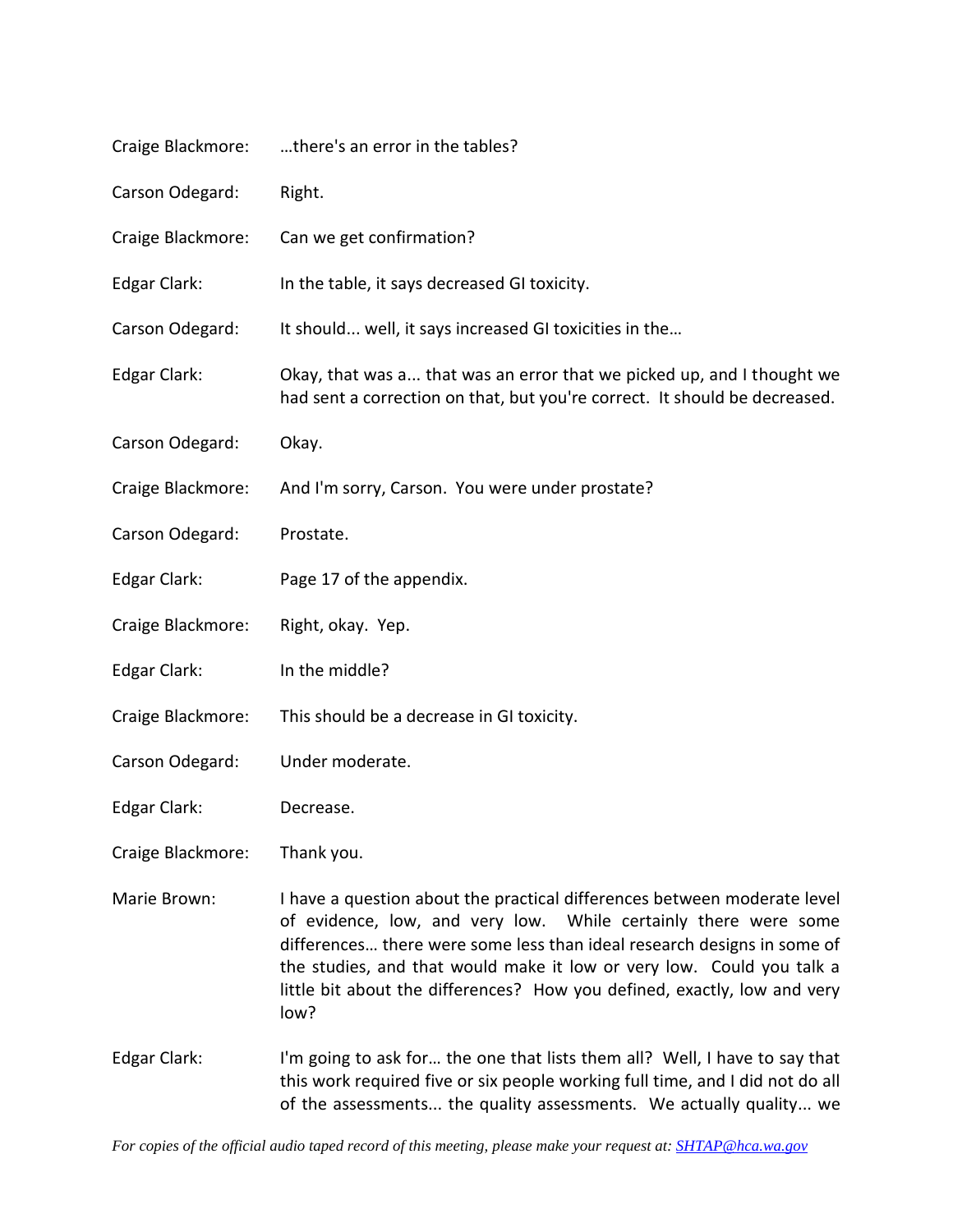had two people quality review every article. Then, I'm not sure that I could speak very high, but the differences... I'll let Heidi Krist who headed the team up talk.

Heidi Krist: So, this is based off of the grade terminology that they use. As you can see, all the definitions are there. I think there's two things that are important. Can you hear me okay? There's two things in this that are important to take into consideration, which is the estimative effect and then how much confidence we have in that estimative effect. So, that's what you'll mainly see between the differences of these different ratings, and so your particular question was between low and very low, is that…

Marie Brown: And moderate and low.

- Heidi Krist: Okay. So, if you look at the definitions, like on moderate, for example, further research may change the estimative effect and will likely have an important impact on our confidence in that estimate. When you get into low and to contrast you see further research is likely to change the estimate and very likely to have an important impact on our confidence. So, how much can we trust these effects and how much was it due to chance if further research was to come out? Is that going to change our confidence in these estimates, basically, is what this is saying. So, when you get into low and very low, as you can see, your confidence in these effects is declining. When you get into very low, we really don't know. This is what the study is saying, but with further research that could definitely change. So, we really don't know if further research comes out, what that may say.
- Marie Brown: And I think it's important for me, when I remember that it's really about lack of evidence rather than something about quality.
- Heidi Krist: Well, quality does go into this.
- Marie Brown: Right.
- Heidi Krist: Yes, definitely. I mean, we definitely take into consideration the quality of the studies. As you see up above on that first bullet, you know we are assessing the individual quality of all of these studies with good, fair, and poor, and that definitely goes into account in the grade methodology, because you're also looking at the consistency of the evidence. We've pointed out where there is inconsistencies in the evidence, so that's also something that's really important, the effect sizes, how large of an effect size is there. Those all go into play in how much confidence you have in those estimates of effect.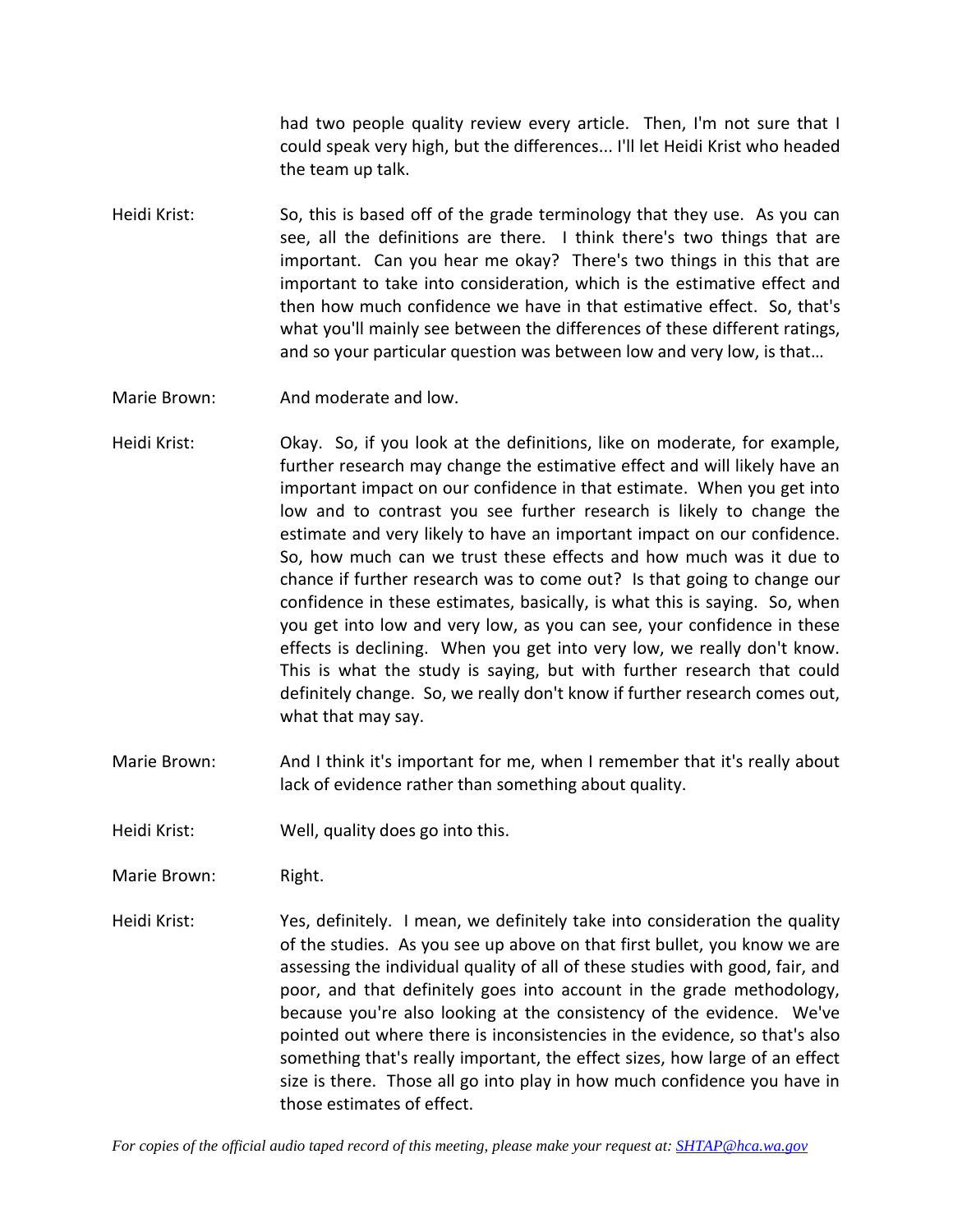| Michelle Simon:   | Just to follow up on that, I have a question about some terminology<br>that's used in the report. At the bottom, at the very bottom of page 61<br>when you're discussing the pancreas, it says subsequently by published<br>studies it says a fair quality cost effectiveness study and goes on to<br>describe Murphy 2012 and then in the summary, overall summary of that<br>section, it says one poor quality cost effectiveness modeling study. So,<br>fair quality, poor quality, what are those? Are those equivalent? |
|-------------------|------------------------------------------------------------------------------------------------------------------------------------------------------------------------------------------------------------------------------------------------------------------------------------------------------------------------------------------------------------------------------------------------------------------------------------------------------------------------------------------------------------------------------|
| Edgar Clark:      | No.                                                                                                                                                                                                                                                                                                                                                                                                                                                                                                                          |
| Michelle Simon:   | Okay.                                                                                                                                                                                                                                                                                                                                                                                                                                                                                                                        |
| Edgar Clark:      | That's a report written by a lot of people. That's an inconsistency.                                                                                                                                                                                                                                                                                                                                                                                                                                                         |
| Michelle Simon:   | So, can we assume it is indeed a poor quality cost effectiveness study on<br>the pancreas at the top of page 62?                                                                                                                                                                                                                                                                                                                                                                                                             |
| Edgar Clark:      | Fair.                                                                                                                                                                                                                                                                                                                                                                                                                                                                                                                        |
| Michelle Simon:   | Okay.                                                                                                                                                                                                                                                                                                                                                                                                                                                                                                                        |
| Female:           | Fair quality?                                                                                                                                                                                                                                                                                                                                                                                                                                                                                                                |
| Edgar Clark:      | Fair quality.                                                                                                                                                                                                                                                                                                                                                                                                                                                                                                                |
| Michelle Simon:   | And remind me again what the difference between fair and poor is, then?<br>Is it this?                                                                                                                                                                                                                                                                                                                                                                                                                                       |
| Craige Blackmore: | Fair and poor.                                                                                                                                                                                                                                                                                                                                                                                                                                                                                                               |
| Michelle Simon:   | Okay, because I see high, moderate, and low. I don't see poor, fair.                                                                                                                                                                                                                                                                                                                                                                                                                                                         |
| Edgar Clark:      | Well, the                                                                                                                                                                                                                                                                                                                                                                                                                                                                                                                    |
| Michelle Simon:   | But the systematic review                                                                                                                                                                                                                                                                                                                                                                                                                                                                                                    |
| Edgar Clark:      | the individual studies, top [inaudible] the individual studies are rated<br>good, fair, or poor.                                                                                                                                                                                                                                                                                                                                                                                                                             |
| Michelle Simon:   | Okay.                                                                                                                                                                                                                                                                                                                                                                                                                                                                                                                        |
| Edgar Clark:      | And the overall strength of evidence takes into account the consistency<br>and the quality of the available studies.                                                                                                                                                                                                                                                                                                                                                                                                         |

*For copies of the official audio taped record of this meeting, please make your request at[: SHTAP@hca.wa.gov](mailto:SHTAP@hca.wa.gov)*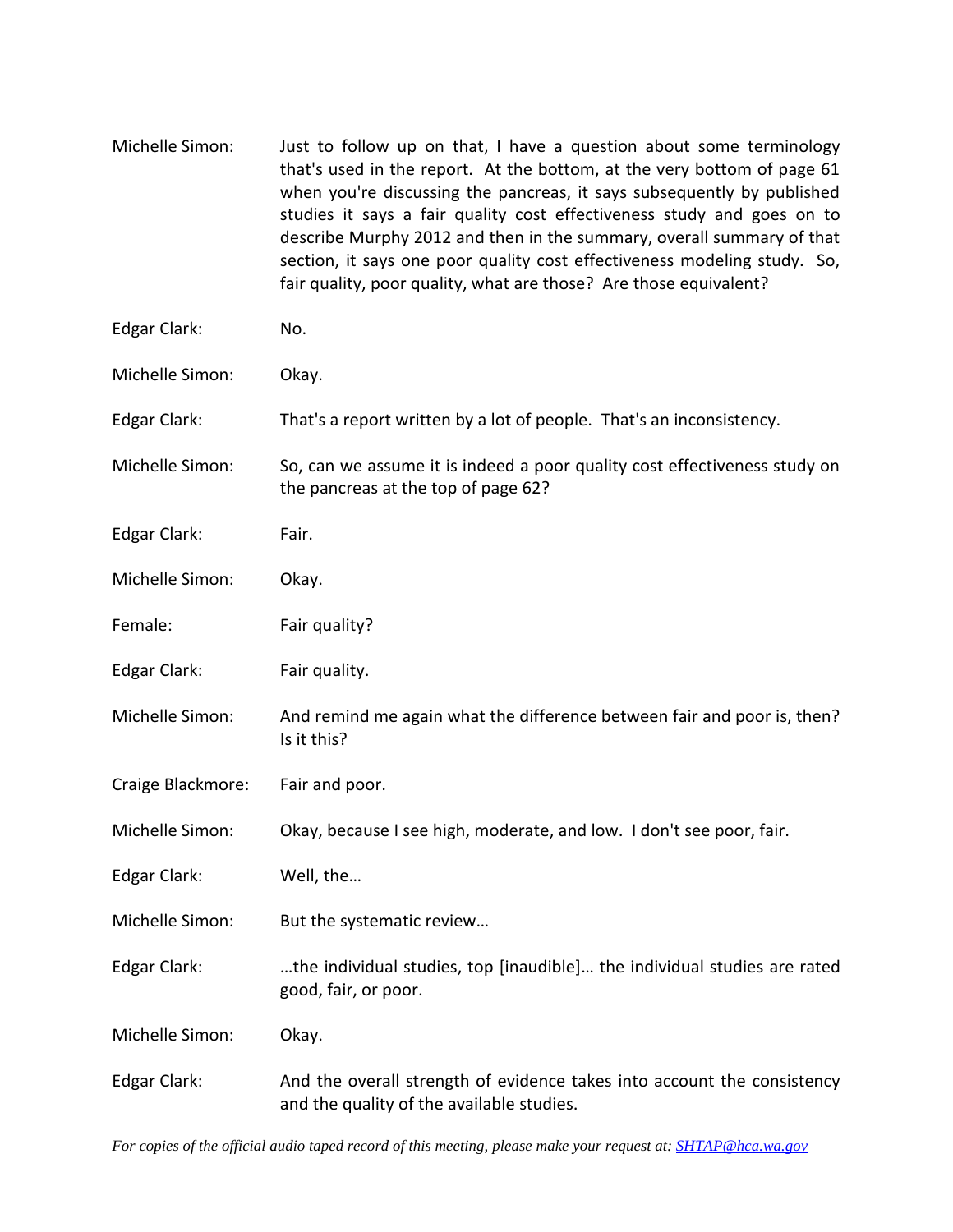- Michelle Simon: So, the summary, in this case, is incorrect. It's actually fair?
- Edgar Clark: That's correct. We should have you as a proofreader.
- Michelle Simon: Okay.
- Heidi Krist: Do you want me to… I can comment on what that means. Like on the economic evaluations, for example, a good quality economic evaluation has a low potential for bias from conflicts of interest and funding sources. Typically, the modeling of the studies that have gone into it are a good quality. When you get into more fair quality, they have incomplete information about methods to estimate the effectiveness and the cost of the intervention. The analyses may not consider one or more important variables, and the choice and values of those variables are not completely justified. When you begin to pour, there's just really clearly lots of flaws, and you just cannot trust what they did, as far as what studies went into that modeling or if any went into the modeling, itself.
- Chris Standaert: I have a somewhat related terminology question when they're ready.
- Edgar Clark: Let me just say that the definitions of good, fair, and poor are all included in the report. Pages 53 and 54.
- Chris Standaert: One more terminology question. You guys have a number of things that you say very low estimative of effect, and then you say there's no comparator. I mean, we're comparing two different things. So, if there's no comparator, that means there's no information, not a very low estimate. That means there's…
- Edgar Clark: Very low strength of evidence.
- Chris Standaert: But there's no evidence, not very low... there's nothing. It says no comparator, so it's just giving me a list of sort of side effects of one treatment without having any idea what happens when the other treatment is nothing. That's not any evidence, right?
- Edgar Clark: That is correct, but, we have been asked to include evidence of side effects even if there are no comparators, so that's why those were included. You will recall when I said that when we looked at harms, key question 2, we looked at studies that were both comparator and noncomparator studies for harms, and we did that also for outcomes for the less common cancers. This was in an effort to try to ferret out.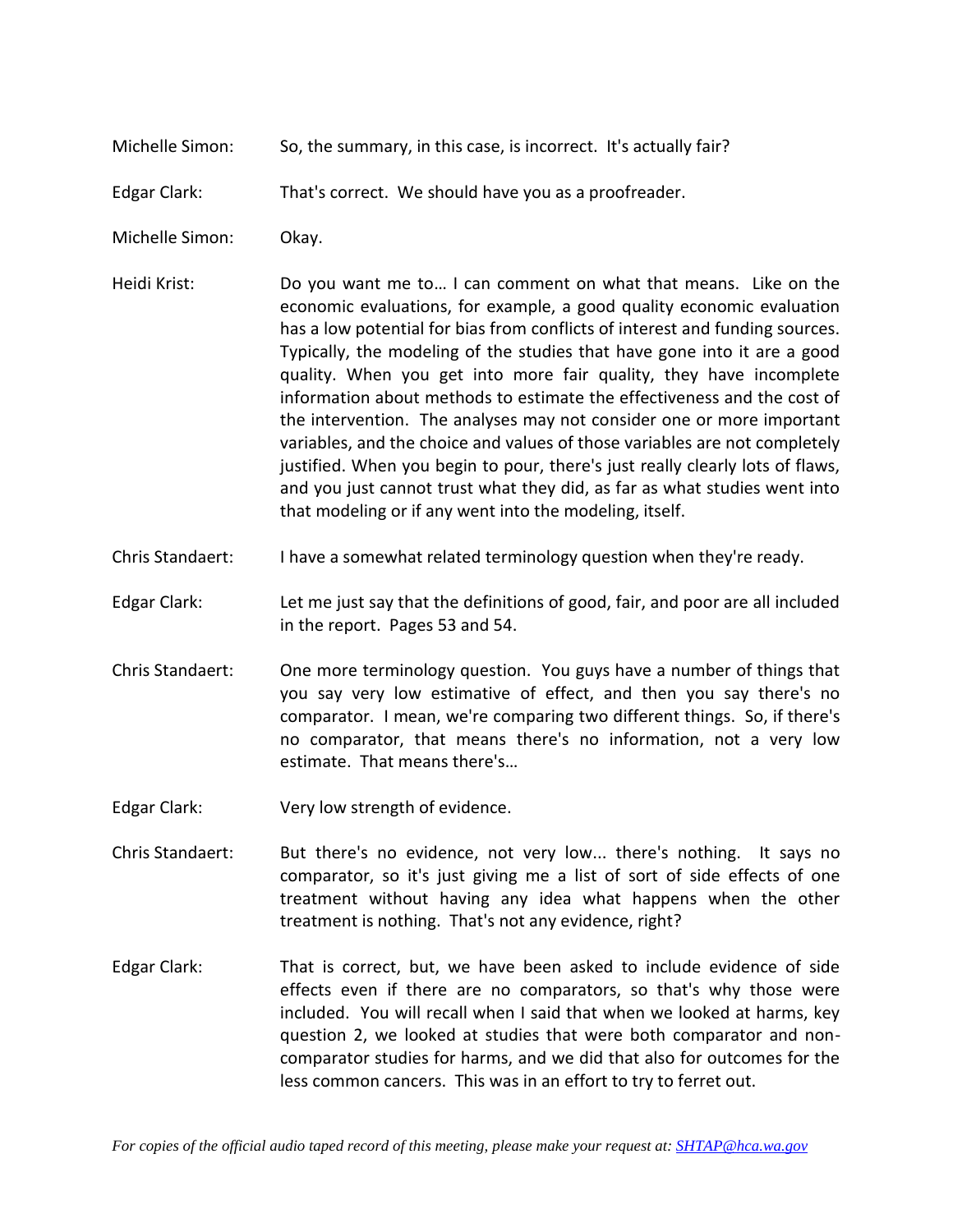Chris Standaert: Right. I'm just point out we just don't know, but he's giving us one side.

Edgar Clark: That's correct.

- Heidi Krist: So, just to add to that, so if we don't identify any evidence on a particular intervention or cancer, we'll just say blatantly there is no evidence out there. And to your point, what we do is we will assign a very low overall strength of evidence to say, as you have said, we don't have a comparator. We really don't know…
- Chris Standaert: We don't know.
- Heidi Krist: …anything about this. So, that's where that very low comes in is we really don't know. There's no comparator, so we don't know how much better it really is compared to…
- Chris Standaert: Okay. I had a question on the Hummel, these issues of cost effectiveness. So, the numbers are wildly different, obviously, and the Konski study says a 14% difference in survival for IMRT versus EBRT. Where did that come from? You have another study saying that's not valid, but did he just pull that out of the air? Did they just pull this out of the air, or where did that number come from? Is there a basis for having that number that... that's a big number, and that dramatically shifts the economics here. It seems odd they would just make that up.
- Carson Odegard: As a followup to that question, you also mentioned that one of the studies looked only at low-risk prostate in patients and the other looked at low and moderate-risk prostate patients, and I wasn't sure what that meant, both in terms of the indications for IMRT and the likelihood of having harms and dosing and that sort of that thing, and I didn't know if there was any data in the efficacy data looking at prostate cancer that was stratified based on risk of the cancer or stages or anything like that?
- Edgar Clark: I think this might be a question that our clinical expert could help with, in terms of risk of high risk, low risk, prostate cancer, and stage…
- Martin Fuss: It's obviously low risk, moderate risk, high risk taking into how it relates to the ultimate prognosis of the patient. After that… that go into that is the pathologic grading, Gleason score in this particular case, plus PSA values. So, the estimate in outcome in classic white patients by their disease stage here into likely outcomes. Low-risk disease obviously having a favorable outcome in the first place. Here, the survival benefit of one modality over the other may be difficult to prove and may require long followup times and that's one of the traps that we are falling into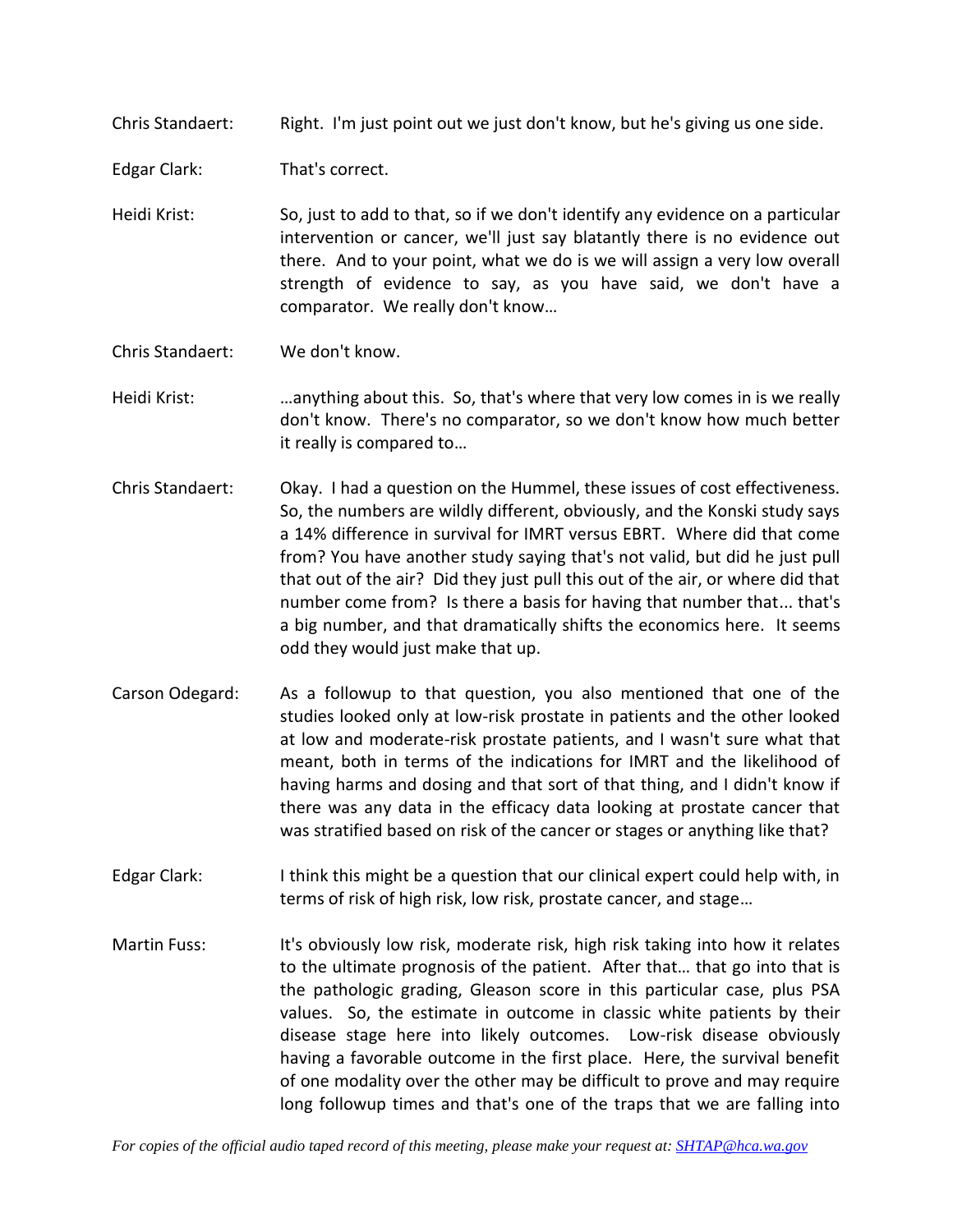with prostate cancer. So here, we have to rely on surrogate, one surrogate being a PSA, or the freedom from biological… the biological recurrence-free survival, meaning a lack of an increase in the PSA value over time. So, this is one of the predominantly reported outcome measures in prostate cancer and secondary in point to potential better tolerance of one treatment over the other in terms of reducing GU and GI toxicity, both acute and chronic.

- Carson Odegard: And based on the risk of the cancer, would that affect the dosing recommendation for IMRT for those cases?
- Martin Fuss: At this point in time, we don't necessarily stratify radiation dose by low, intermediate, or high risk. We do, however, approach those treatments differently in the sense of either delivering radiation therapy alone or in combination with, for example, on one occurrence.
- Marie Brown: And does that include the aggressiveness of the cancer cell type?
- Martin Fuss: Well, that's inherent to long, intermediate, and high risk, and, in fact, we are not necessarily treating the same volume. If you have a low-risk cancer, which is confined to the prostate gland only, has a relatively low PSA, has a relatively low pathologic grading. In this particular case, only the prostate gland is being treated, because there's a low probability that this tumor has moved on to regional lymph nodes. However, if you look at the high risk side of the spectrum, so now we have a tumor that has likely a high PSA, it is a more extensive stage of disease, the tumor may no longer be confined to the prostate gland exclusively but has a higher risk of lymph node involvement. Here, we are treating the prostate gland, seminal vesicles, and lymph node chains if we treat them with radiation. So, the whole treatment concept changes. Not all of this volume can receive the same radiation dose, because if they are looking into the mid 70 grades of a radiation dose to the prostate gland. You cannot deliver that high of a radiation dose to the lymph node chain or into the proximity to structures that risk, bowel and bladder being those two structures that are a particular risk.

So, at the same time, if you have the assumption of having microscopic disease out in the lymph nodes, they may not need a mid 70 grade radiation. So, that's how we have to look at it.

Carson Odegard: So, just in terms of understanding these cost effectiveness studies, is it reasonable to assume that they were looking exclusively at low-risk patients, then those patients would have had radiation exclusively directed at prostate but not had regional lymph nodes treated, so the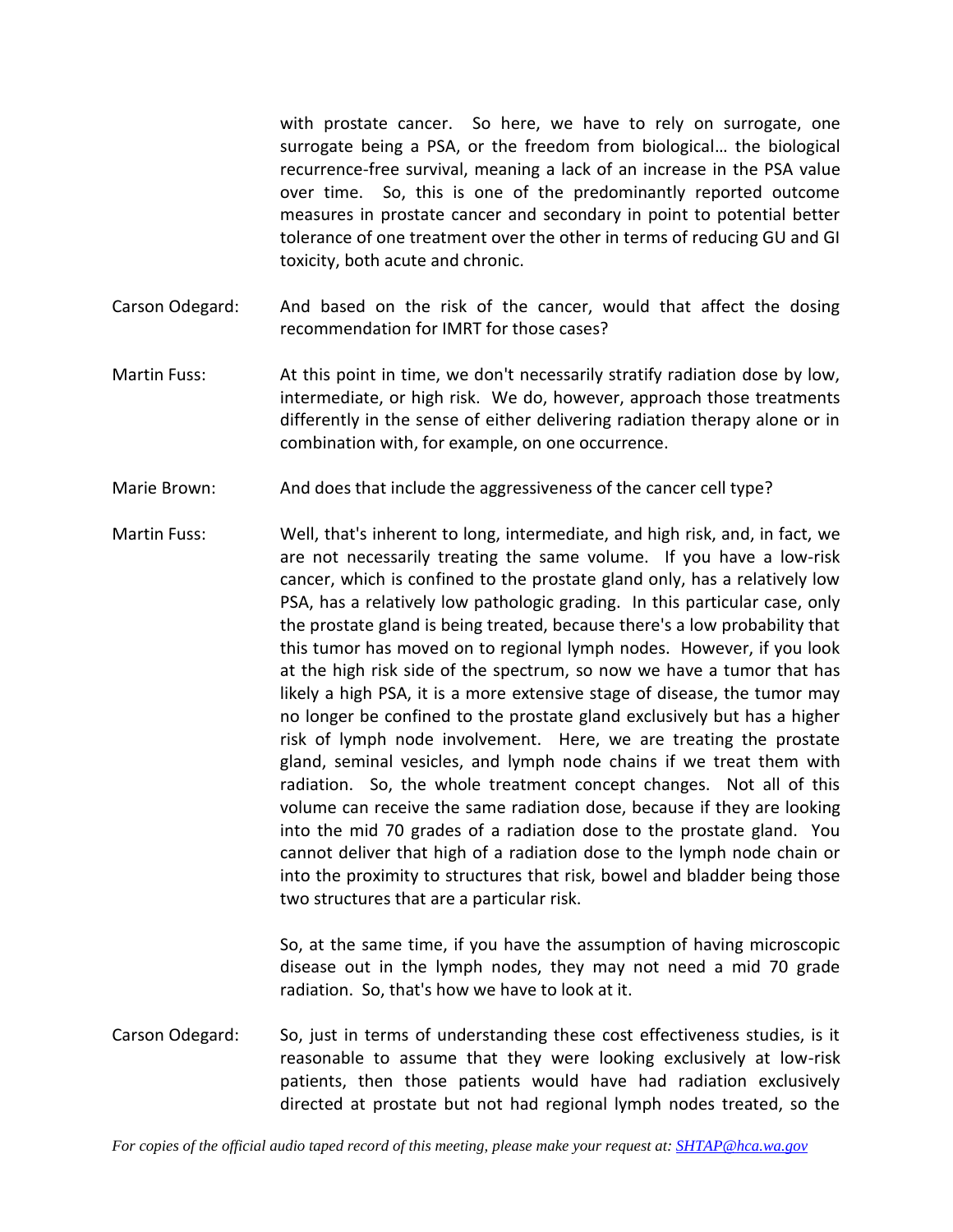side effect profile might have been lower than for the studies that included moderate risk patients where the radiation fields might have been larger, and the risk of toxicities might have been higher. Is that a reasonable assumption?

- Martin Fuss: I can't... I think it's a reasonable assumption to assume that we are looking at a favorable risk prostate confined to the prostate where the prostate is the target of the intervention.
- Edgar Clark: Your question about survival... I have the article here in front of me, and I can't quite come up with how they calculated the improvement in survival, but the utilities were obtained from 17 patients with intermediate risk prostate cancer undergoing IMRT without hormone therapy or randomized in-house phase 3 clinical trial.
- Chris Standaert: That's a very small number.
- Edgar Clark: 17.
- Chris Standaert: Yes.
- Edgar Clark: One-Seven.
- Chris Standaert: Yes.
- David McCulloch: I just have a quick question about, and this may be something that comes up in talking to our clinical expert, but on the basis of the evidence review, is there any information at all on the costs acquired in dealing with the complications of any therapies?
- Edgar Clark: The cost data that we gave you… the cost data is direct costs of the treatment. The cost effectiveness data for prostate would include the costs in the modeling, includes the cost of taking care of the side effects.
- Marie Brown: The current side effects, not long term? Like, not the next set of side effects if the bowel were over-radiated?
- Edgar Clark: Well, without going into the articles in great detail, it depends on the way the model is set up and I can't tell you that the…
- Marie Brown: Is the assumption correct that if there are more at the time side effects, then there will be more long-term side effects and that will cost, and those costs are another set of costs that will likely need to be considered, if you looked at this in the bigger picture?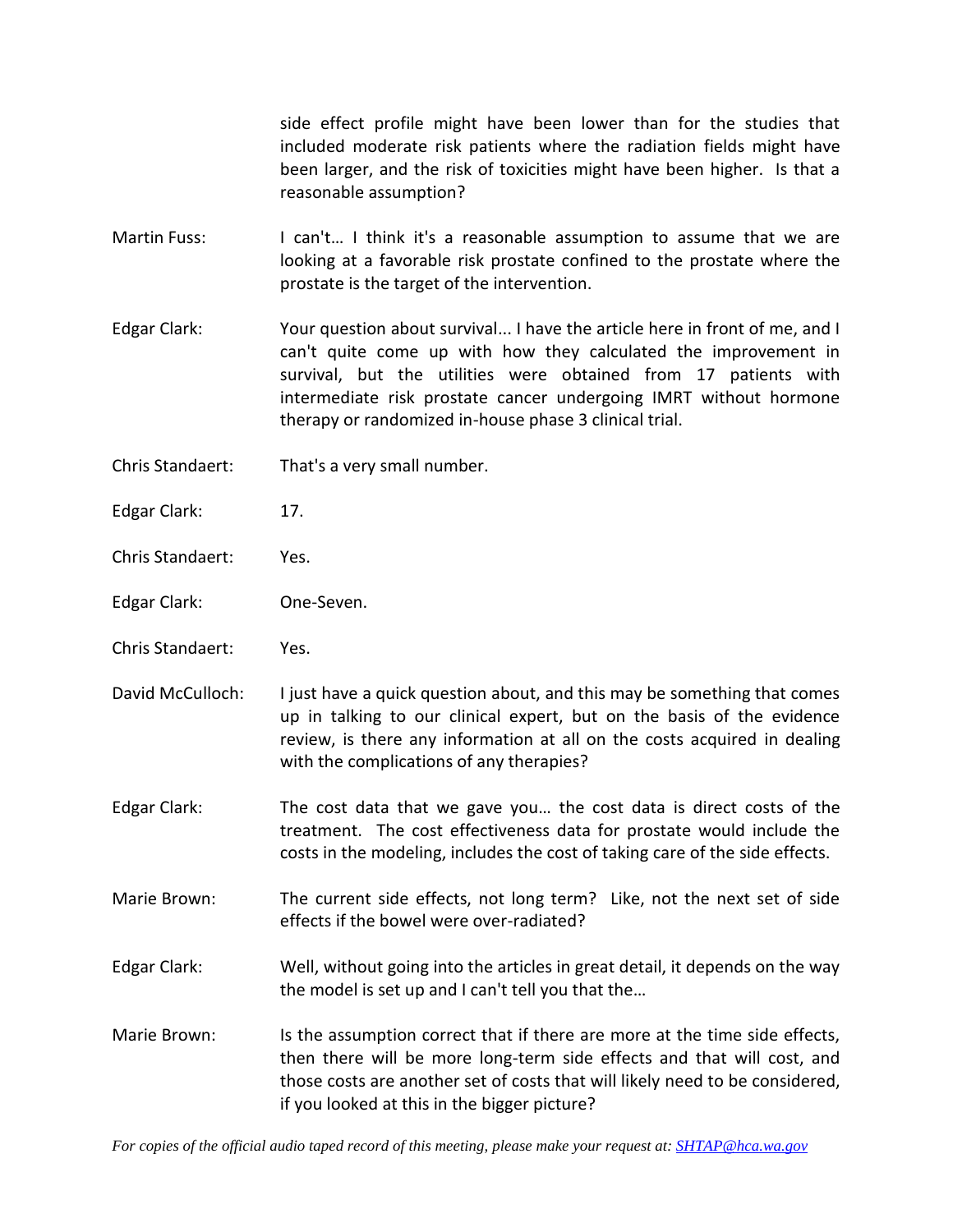| Martin Fuss: | Well, yes. |
|--------------|------------|
|--------------|------------|

Marie Brown: Yes.

- Martin Fuss: Acute side effects do predict for chronic side effects. Chronic side effects do come with cost, cost in terms of quality of life and cost to the health system.
- Marie Brown: Right, but they're not in this particular consideration, but they would be if we took a broader perspective? If we looked at life case over time?
- Craige Blackmore: So, I guess one, if I might, rephrase what you're asking. Maybe this is what you meant, I don't know, but it's what I'm interested in. Do the cost effectiveness analyses, what is the time horizon on those?
- Edgar Clark: Yes, I'm trying…
- Marie Brown: Yes, that's what I was asking.
- Edgar Clark: I'm trying to... okay... the time horizon... this is from the Hummel technology assessment. The time horizon is 15 years for Konski and lifetime for Pearson.

Craige Blackmore: I think it's a little after 10:00, so why don't…

Chris Standaert: Could I ask one more question?

- Craige Blackmore: Yes, sure.
- Chris Standaert: I had one more question, just on sort of a level of evidence and study. Sometimes, when we aggregate these things, we sort of lose the detail we would like, and I heard what the speaker said earlier, and maybe I don't know enough about the evolution of how this particular technology came into the marketplace, but it seems like it would have been a natural thing to perform an RCT on when it first came out. You had a distinctly different method of doing something with distinctively different costs and planning with a theory that it does certain things, and you had an existing technology, and you do mention there are several RCTs in here. I was curious about the design of them and the quality of them and did they really just do this sort of apples and oranges? We did one technique, then we did the other technique, and is there... do people actually do this? Is that what they did?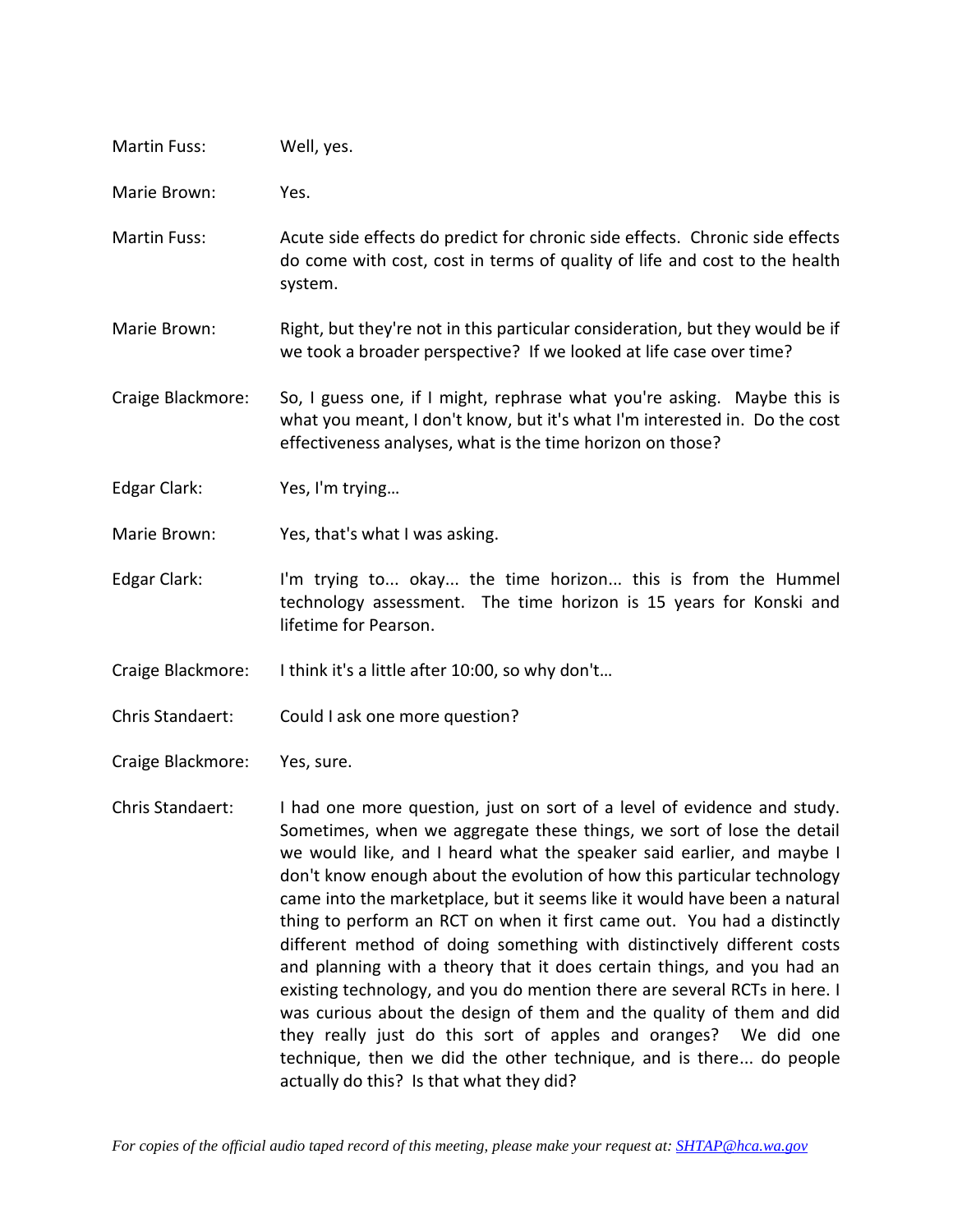- Edgar Clark: My team here has the list of every article that we looked at. So, there were two RCTs for breast and one for head and neck, and I'm… to be honest with you, I don't remember the details of those. We have them all here.
- Craige Blackmore: So, we're going to take a break in a minute, and if I could, if you… during that break, maybe you guys could have an opportunity to drill down a little and try to figure that out. Joann, you want to ask a question before we…?
- Joann Elmore: You want it before or after? I'm flexible.
- Craige Blackmore: You're anxious, let's…
- Joann Elmore: I'm not anxious. I am... well, okay, I will ask my question, then. I want to thank our evidence vendors for dealing with the challenging topic on so many anatomic sites. It was challenging for us to review, and I feel for the radiation oncologists because now that this has gotten into clinical practice, they have a hard time studying it, and I have a question for our evidence vendors about the potential for bias in reporting of the harms by both patients and providers in these studies, and I will preface this question by saying the biological plausibility of a reduction in harm, it kind of makes sense, and secondly I need to be honest that I am often quite harsh and critical of primary evidence, as I'm reviewing it, but it seems that we only have a handful of RCTs. These are case series and cohorts. Patients are not randomized. They are not blinded, and in many of these case series, they are often seeking the providers that have this new technology. They may be reading on the internet that it's better. They may be told in their informed consent process that this is better. And so, can our evidence vendors please share with us their thoughts on the potential for biased in reporting of harms?
- Edgar Clark: I think you've stated it very well. I think there's a huge potential for bias in selection, in publication, and in, as you say, it's not blinded. I mean, one of the things that struck me when I first undertook this project, and I'm not a radiation therapist, so this is not something that I came with a lot of preknowledge about, is that if my doctor said I had to have radiation therapy, and if it costs twice as much, I'd pay twice as much. I mean, it just seems obvious. So, I suspect that the possibility of an individual patient reporting side effects, they might report very differently. So, I think there's a very large bias, or potential for bias.
- Male: And just one added question. Just to try to clarify the definitions. I know we talked about this before, but the definitions of survival. When you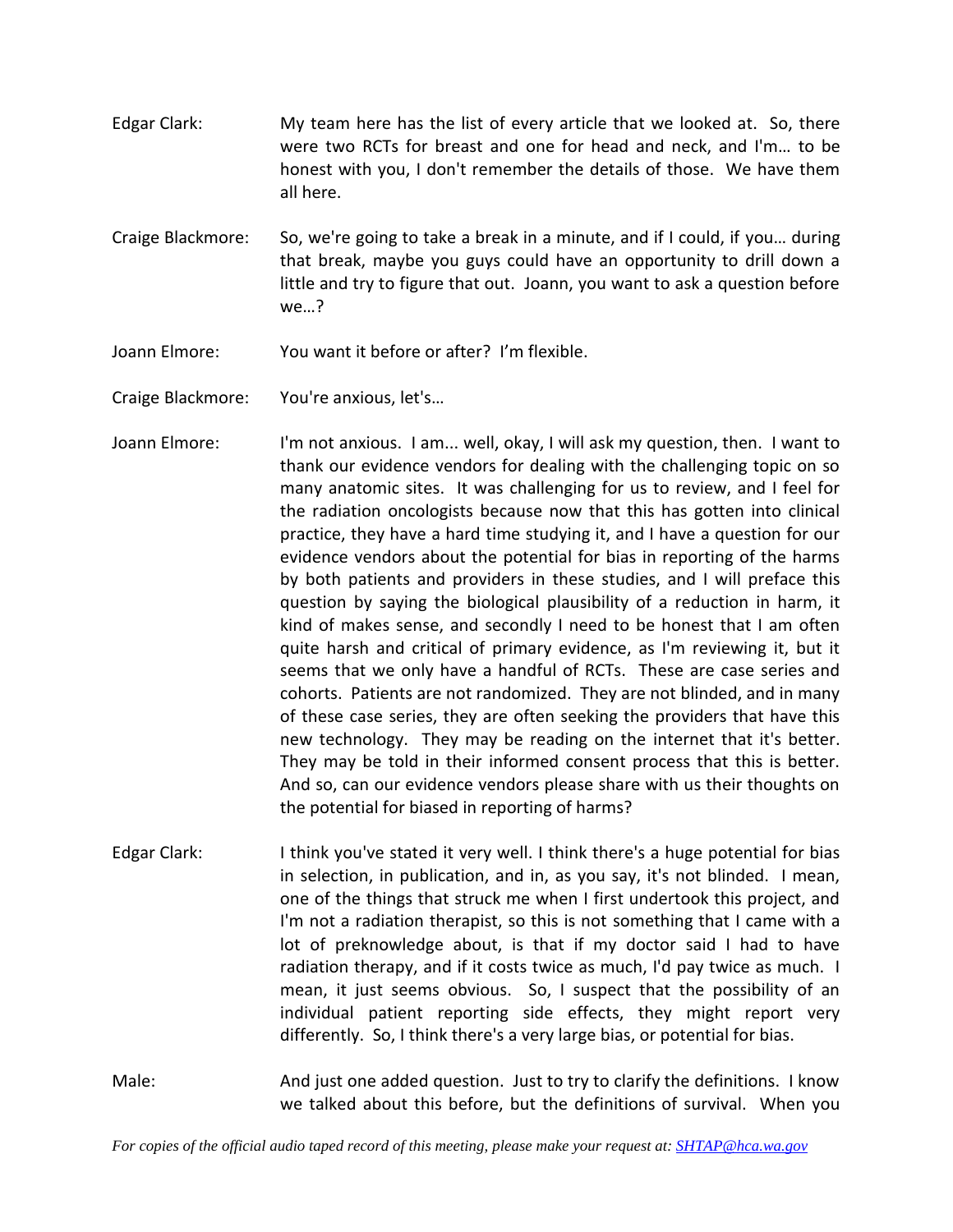went through the articles, I know they gave their own definition of disease-free versus progression-free survival, but across the board, is there a possibility that they're saying some of the same things?

Edgar Clark: Sure.

Male: And that it's just the nomenclature that they're using?

- Edgar Clark: Yes, I think so. I mean, I think you're looking at measures of local control. That is, has the tumor come back or has it... is there a recurrence? Did it ever go away? Are there local metastases? Then you have… that is the patient died but he didn't die of the cancer. That would be a diseasespecific survival. For many patients, they have advanced other illnesses. So, there are a lot of different definitions that probably, if you were to spend another 100 hours you could cram them down into smaller categories, but we basically tried to reuse the terms that they used to the extent that... to aggregate when we could but basically use the terms that they gave.
- Male: Thank you.
- Martin Fuss: Could I make one comment here?
- Craige Blackmore: Sure.
- Martin Fuss: Looking at... we like to look at such outcome measures, overall survival, local control rates or the lack of local control and then systemic failure rate. But they failed to capture relevant outcome metrics that relate to quality of life. If you look at rectal cancer, for example, the overall outcomes here, in terms of survival, may not change with one of way of delivering radiation versus another, but the local recurrence rate of the tumor may change significantly, and we have this situation in this particular type of disease, and it is highly relevant because in local recurrence of rectal cancer invades the sacrum and causes intractable pain, for which no therapeutic measure exists. The patient is highly dependent on pain medication. So here, the metric that fails in terms of survival yet provides significant outcome benefits to a patient, and that's often very difficult to summarize in a table. That's why one metric shows the benefit, the significance of that benefit to the life span of the patient. It may be dramatic, and I just want to highlight that, because we talk about the focal treatment where the potential of [inaudible] often resides, it is in the improvement in local control in the first place, as we do not increase the overall radiation dose, which is a focused radiation dose better and stay away from other tissue, avoid complications, and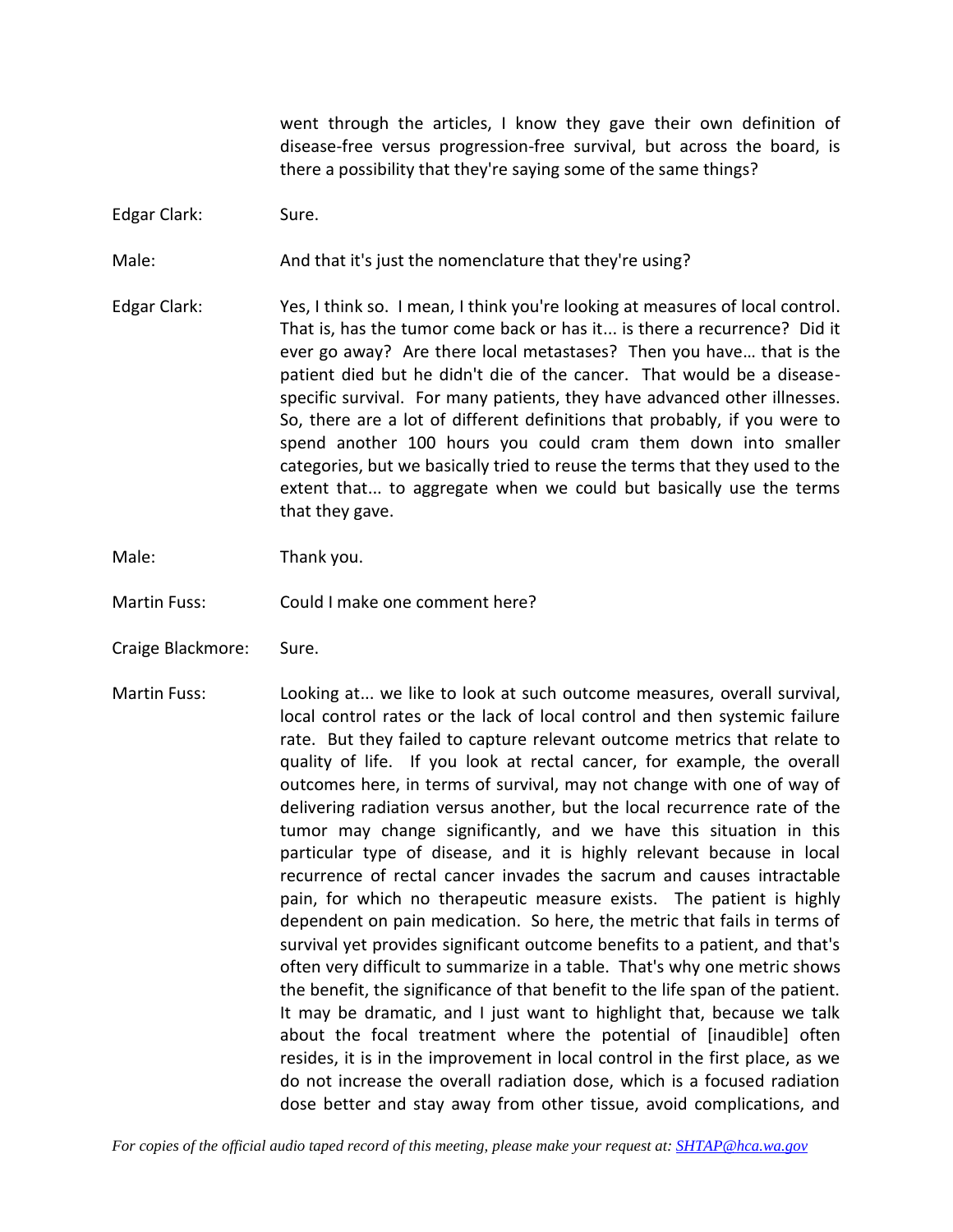improve local control and while that not always resolves in the ultimate outcome benefit in terms of prolonging survival, it may yield quite dramatic benefits to the patient, and that's a lot softer.

- Carson Odegard: To turn that same question back to our evidence vendors, I don't know that we saw that there was a significant difference in regional disease control. Do we see that in any of these tumors in the data?
- Edgar Clark: There was no moderate strength of evidence of any form of local or general survival improvement for any of the cancers that we…

Carson Odegard: Not survival?

Marie Brown: Recurrence.

- Carson Odegard: Disease-free recurrence?
- Edgar Clark: The only outcome measures for which we found a moderate strength of evidence were quality of life.
- Craige Blackmore: Okay.
- Edgar Clark: Local control, whatever measure.
- Craige Blackmore: So, we're going to take a break. That's not to say I want to cut off the conversation and the questions. We can resume, but we'll take 10 minutes and come back here at 25 after 10:00.

I'm going to have the committee members resume their seats, please. If I could have the committee members take their seats. We'll call the meeting back to order. Well, we have a quorum, so I'm going to call the meeting back to order. I know there's a couple committee members who are still trickling back in. So, this portion now is the committee's time to deliberate among itself. We also still have, of course, all of our people here to help us provide... answer additional questions, as they come up, but at this point, it's our charge to start to look at the evidence and start to work our way towards a decision to cover without limits, to not cover IMRT, or to cover under some conditions, which we would then define, and what I would like to do at this point is just get some perspectives from among the committee members where they think we are and what questions we still need to drill down on a little further. I don't mean everybody has to give me an opinion, and this isn't binding, but this is just sort of a summary of where we are at this point. Is there anybody who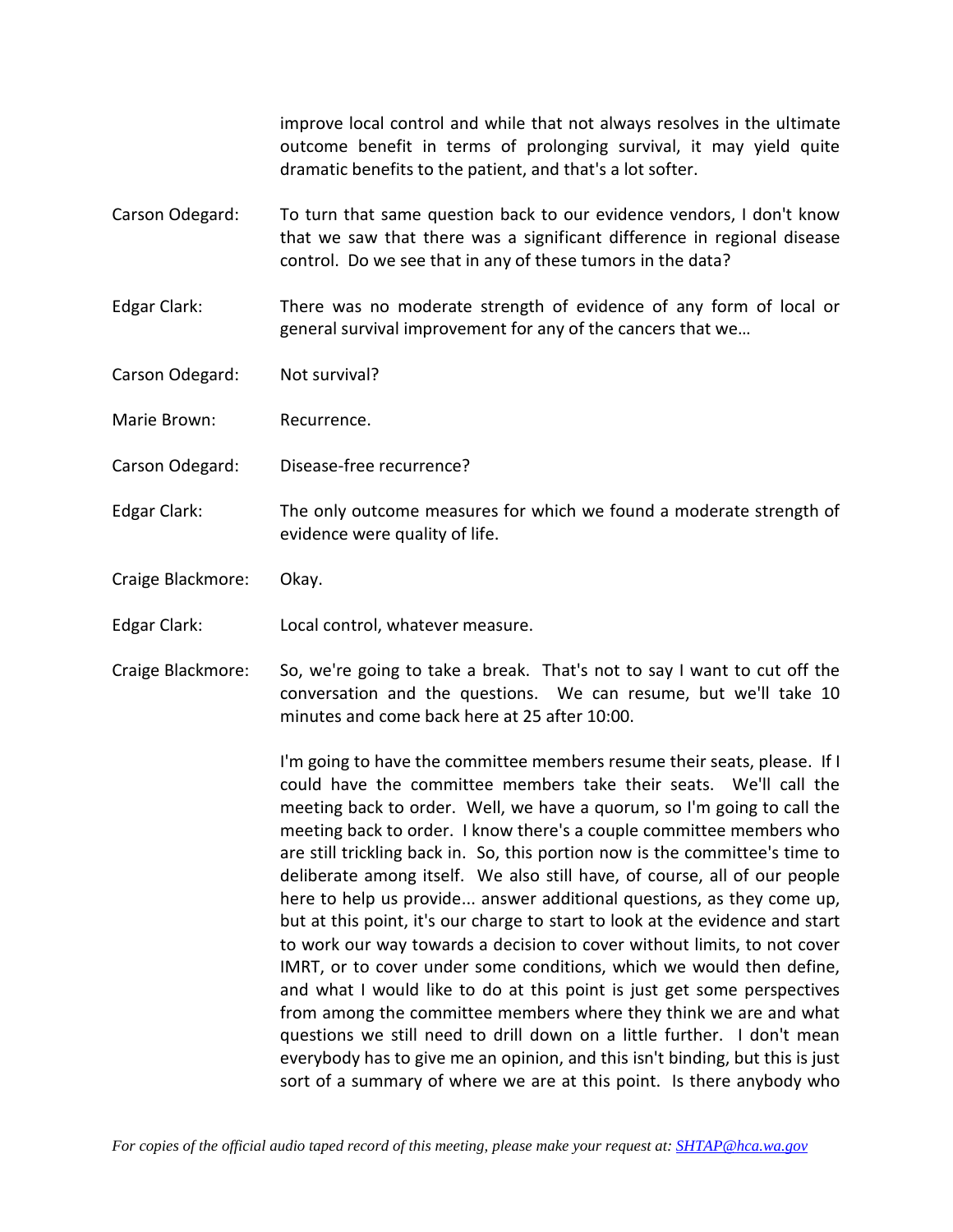would like to take a stab at getting us started? We're not all too busy eating, right? Okay.

- Joann Elmore: Well, with prostate cancer, it seems that this approach is the standard of care and is used in, what did they say, 98% of the patients, and I think that's... if I looked at areas where there's… the data is stronger, relatively, I would say that's the one area that I would feel comfortable moving forward with supporting. Now, there's lots of other things, but that's one thing.
- Craige Blackmore: So, prostate cancer, so I guess I mean the report is structured around different organ systems and we don't have to approach things from different organ systems. It seems to make some sense, and what I'm hearing from you, I think, is that we should not consider this as a global issue but to try to look at it through the different body parts, if you will, separately. Is that... does that resonate?
- Joann Elmore: Well, that's the evidence. I mean, the evidence is also different in those body parts that I think it's really about the strength of the evidence, not as much the body part, but they seem to be highly related.
- Craige Blackmore: Okay. Can I get some views from some of the other committee members on sort of where we are as a starting point. Seth is raring to go.
- Seth Schwartz: I think it's pretty clear that there's no high level evidence in terms of efficacy or decrease in harms for any of the different body sights. I think we did see some marginal, moderate level of evidence of at least of decreased harms in terms of head and neck and prostate. I think... and then there's just a real dearth of data on most of the other body areas, which is difficult. I think one of the things that was brought up by Dr. Laramore was about the concept of this being a tool and really the interesting issue is the... what structures are around the area of interest, and that's I think hard for us, as a committee, to differentiate based on data. So, for instance, you know, breast cancer in particular may not be, whether it's the skin that may not be a big issue, but if it's deep and it's right next to the heart, that might be a different issue. Now, clinically, I don't know if that's just a... that's not a clinically meaningful example, but just, I think that's the issue that is hard to… I think hard to [inaudible] out when we're talking about making recommendations for some of these other areas that have lesser levels of evidence.
- Craige Blackmore: I think we've seen in some of the other policy decisions that the decision has been general in the sense of saying if there's a critical structure that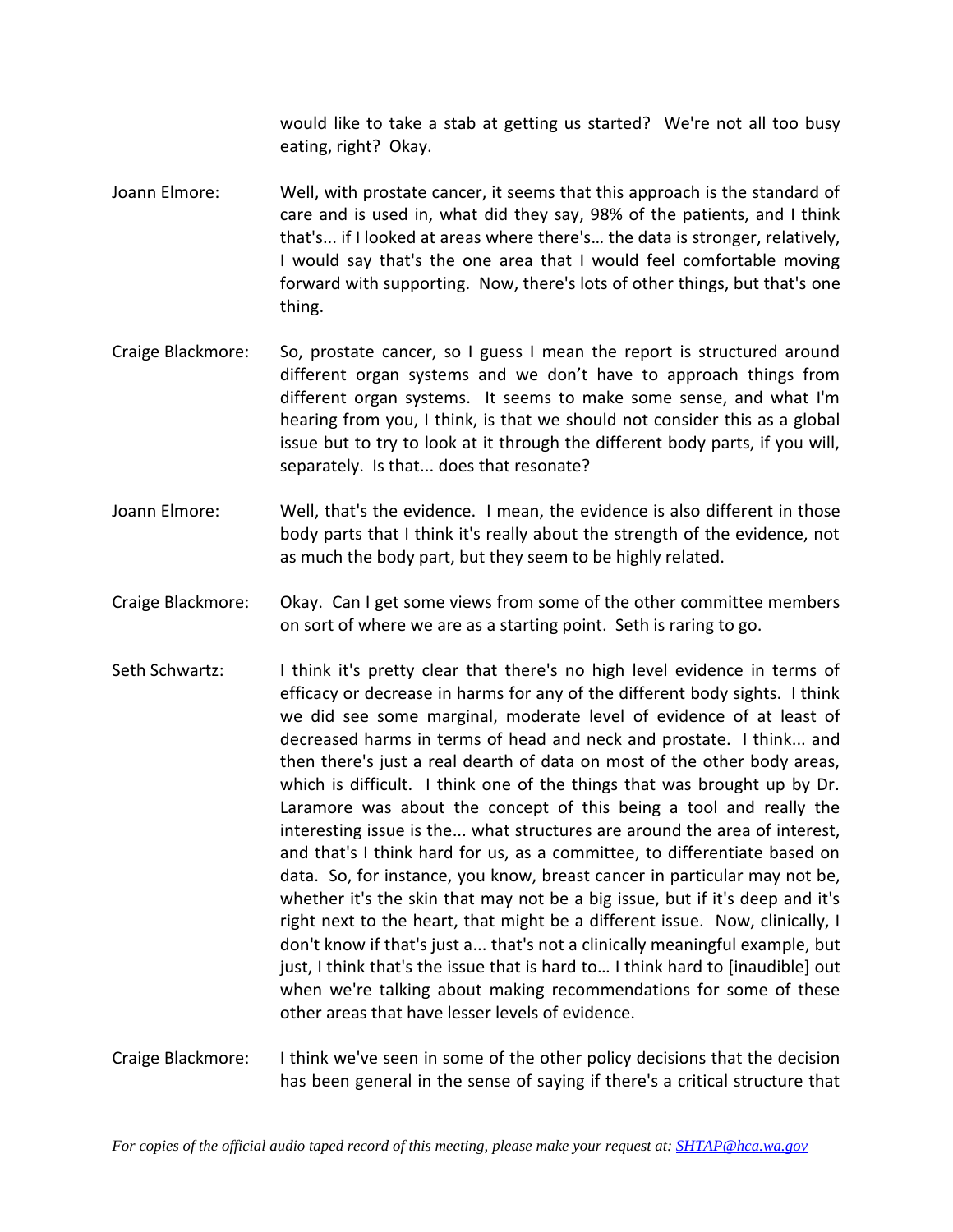would be in the field, as an indication to sort of avoid micromanaging each of those individual decisions. Kevin, do you want to…?

- Kevin Walsh: Well, I guess the next question I would ask in regards to what you just said was, so we'd leave the definition of critical up to who?
- Chris Standaert: It's all relative. This is a tricky one, because this is the horse... the cart came before the horse here. This is now standard of care for some procedures, which becomes difficult then to sort of talk about changing. We don't... we have the... history is full of great theories that have flatten when faced with human reality, you know? And is this one of them? I don't know, but it's well penetrated and used, and in a lot of unanimity amongst the coverage policies in terms of avoiding critical structures and errors of prior radiation, and there's a logical rational for that but not a lot of data behind it, which is somewhat frustrating. We have some data on specific cancers with less local side effects, which would seem to sort of support the theory, but we don't have any great, sort of long-term outcome data on anything, which is frustrating. So, it's how do we wrap our heads around all of that? I'd still like to know more about the RCTs that are there, just so I can get some sense of what... how people tried to tackle this problem and the realities of what they did.
- Edgar Clark: We have three RCTs on breast cancer and one on head and neck. I'm going to use the Haze, I guess they call it the report. Directories. Let's just summarize them. So, for breast cancer, there are three RCTs. One is from the Royal Marsden Hospital in London. The 306-women divided into 150 and 156 patients, randomized. They were early breast cancer, and they were trying to... respectively trying to compare for adverse late effects of whole breast radiation. The inclusion criteria, if you want to get this detailed or not?

Group: Yes.

Edgar Clark: Okay. Inclusion criteria were early breast cancer, T1-3A, no 0-1, no metastasis. Microscopic incision of the tumor, [inaudible] confirmation of invasive cancer, higher than average risk of radiation induced normal tissue changes by virtue of breast size and normal breast shape. Radiation therapy prescribed to the whole breast under the care of Royal Marsden Hospital. Previous malignancy was an exclusion criterion.

> Let's see, they have 90% had tamoxifen and 50% had chemotherapy. They were not blinded. There were no measures of toxicity or complications; 21% were non-evaluable because they did not have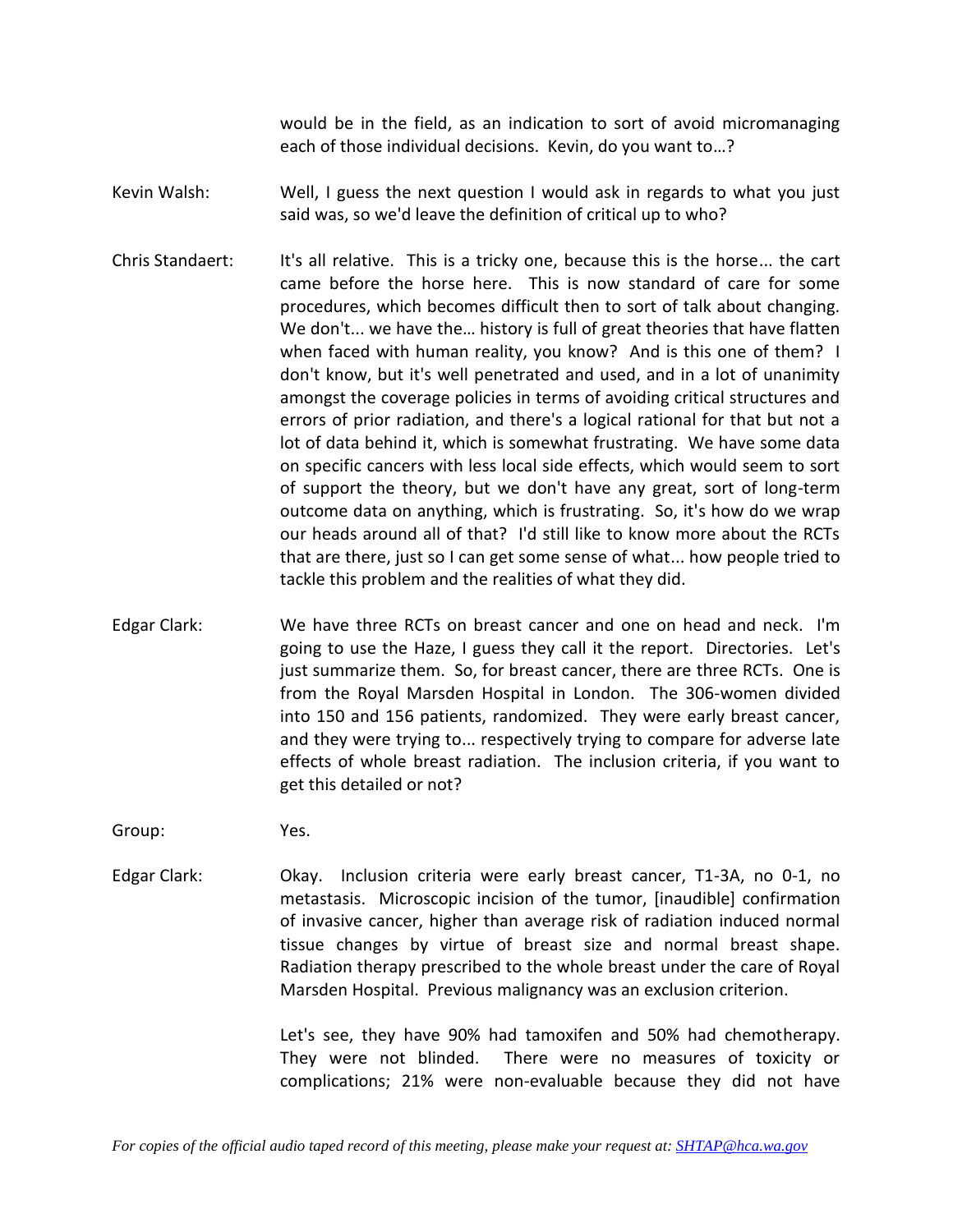followup photographs. They were judged among clinical photographs, and they didn't evaluate survival and treatment failures. That's one.

- Kevin Walsh: So, what was the outcome?
- Edgar Clark: Oh! You want to know the outcome?
- Chris Standaert: Those would have seemed to have been pertinent, yeah.
- Edgar Clark: Typically, more patients treated with standard radiation exhibited changes in breast appearance than those undergoing IMRT. Those had better breast appearance.

Michelle Simon: In the non-blinded with 21% without the outcome [inaudible].

- Edgar Clark: Right.
- Michelle Simon: Okay.
- Edgar Clark: There's another one from Toronto, a multicenter study from Canada, 358 women enrolled, 331 were eligible, 170 versus 160. The purpose was a phase 3 double-blinded RCT comparing the effect of IMRT to standard radiation for acute skin reaction, pain, and quality of life. Conclusions, IMRT is associated with significant lower rates of acute skin reaction, moist desquamation, and standard radiation therapy. Limited duration of followup, clinical outcomes such as survival and treatment failures were not evaluated. Do you want me to go to the exclusion criteria there?
- Chris Standaert: No, we got that one.
- Edgar Clark: We got the feeling of it?
- Chris Standaert: Yeah.
- Edgar Clark: Okay, but two reports of the same group from Cambridge Hospital in the United Kingdom, 815 women randomized to IMRT or control, 411 and 400 patients, early invasive cancer. Comparing late toxicity and the results suggest that IMRT and standard radiation do not differ in breast shrinkage, acute toxicity of grades more than two, rates of individual toxicities. However, IMRT is associated with a lower risk of telangiectasia.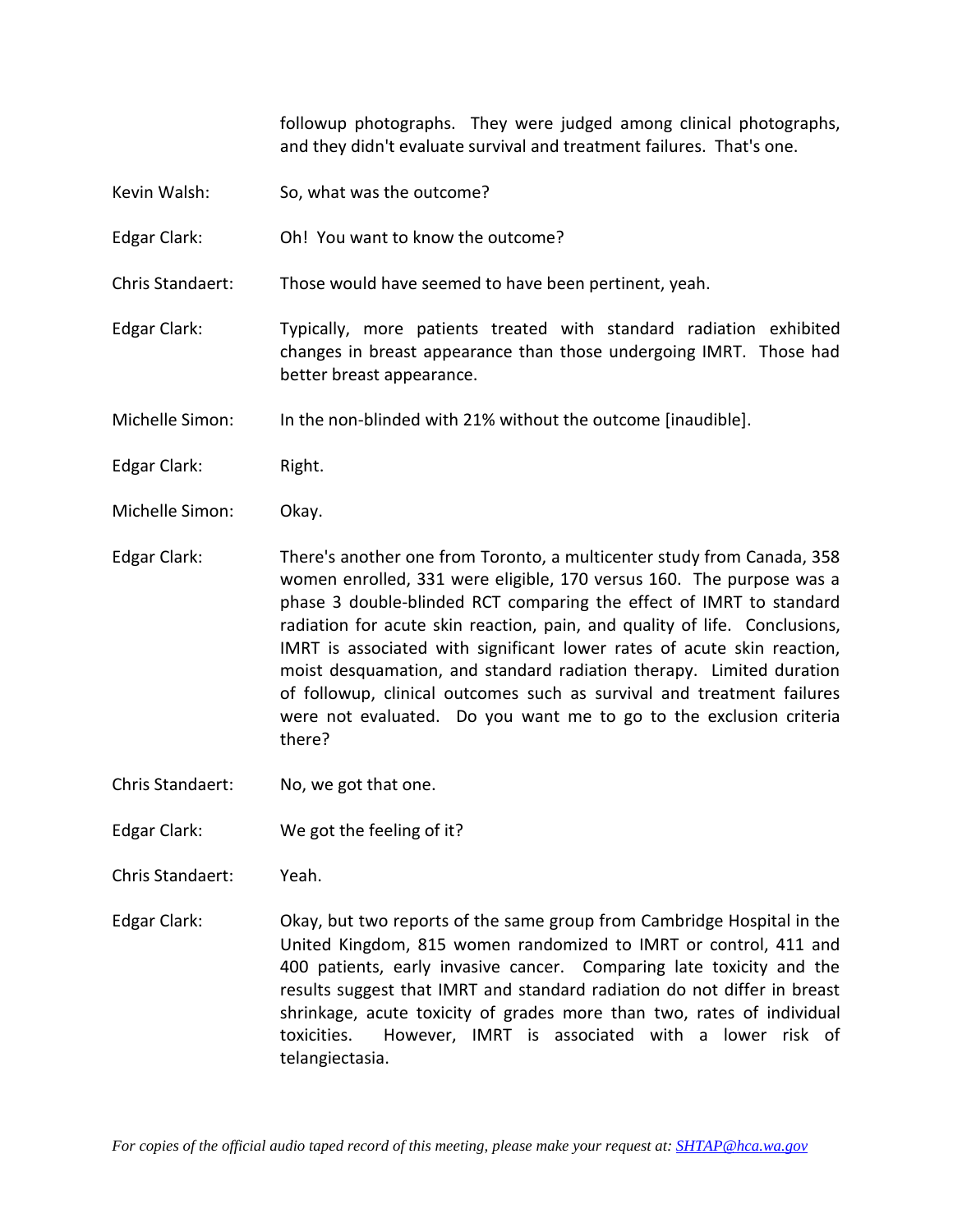Then, we have one study on head and neck cancer. Let's see here. This is squamous cell cancer of the oropharynx, larynx, or hypopharynx. Sixty patients allocated, 28 to CRT and 32 to IMRT, analyzed on an intention to treat basis. The proportion of patients with grade 2 or worse salivary gland toxicity was significantly lesser in the IMRT arm than in the comparison. Late xerostomia and subcutaneous fibrosis were also significantly lesser with IMRT, and this is from India.

- Chris Standaert: So, all of those look like complications and none of them actually looked at the effectiveness of the treatment?
- Edgar Clark: Yes. I wouldn't say that.
- Chris Standaert: That's astounding.
- Edgar Clark: I mean, in general, of the articles that we looked at, three-quarters...
- Martin Fuss: Can I comment on that?
- Chris Standaert: Yeah, yeah.
- Martin Fuss: I don't know. If you want to ask me to shut up? I mean.
- Chris Standaert: No, it's just I'm curious.
- Martin Fuss: So, you have to see those [inaudible] you're right? Looking at those studies of toxicities, yeah? Let's look at the breast trials first. Why do we look at that? Predominantly in females with large breasts, radiation therapy can cause quite significant acute side effects, reddening of the skin, most desquamation, pain intolerance, and now it affects the [inaudible] later in life, shrinkage of the breast or the outcome, the cosmetic outcome of the treatment can be quite problematic for largebreasted women. So, the recent theory is that using conventional treatment techniques, a significant amount of radiation dose ends up right under the skin medial and axillary. So, those are the two areas where the skin breaks up. Really, IMRT here is not used to better treat the tumor. It is, in fact, to more homogeneously distribute its radiation dose throughout the breast to avoid radiation hotspots under the skin and into soft tissues medially and axillary. So, the design here cannot be better tumor control, because you're treating the same volume to the same dose. You just do it more homogeneously to avoid the side effects that we frequently observe.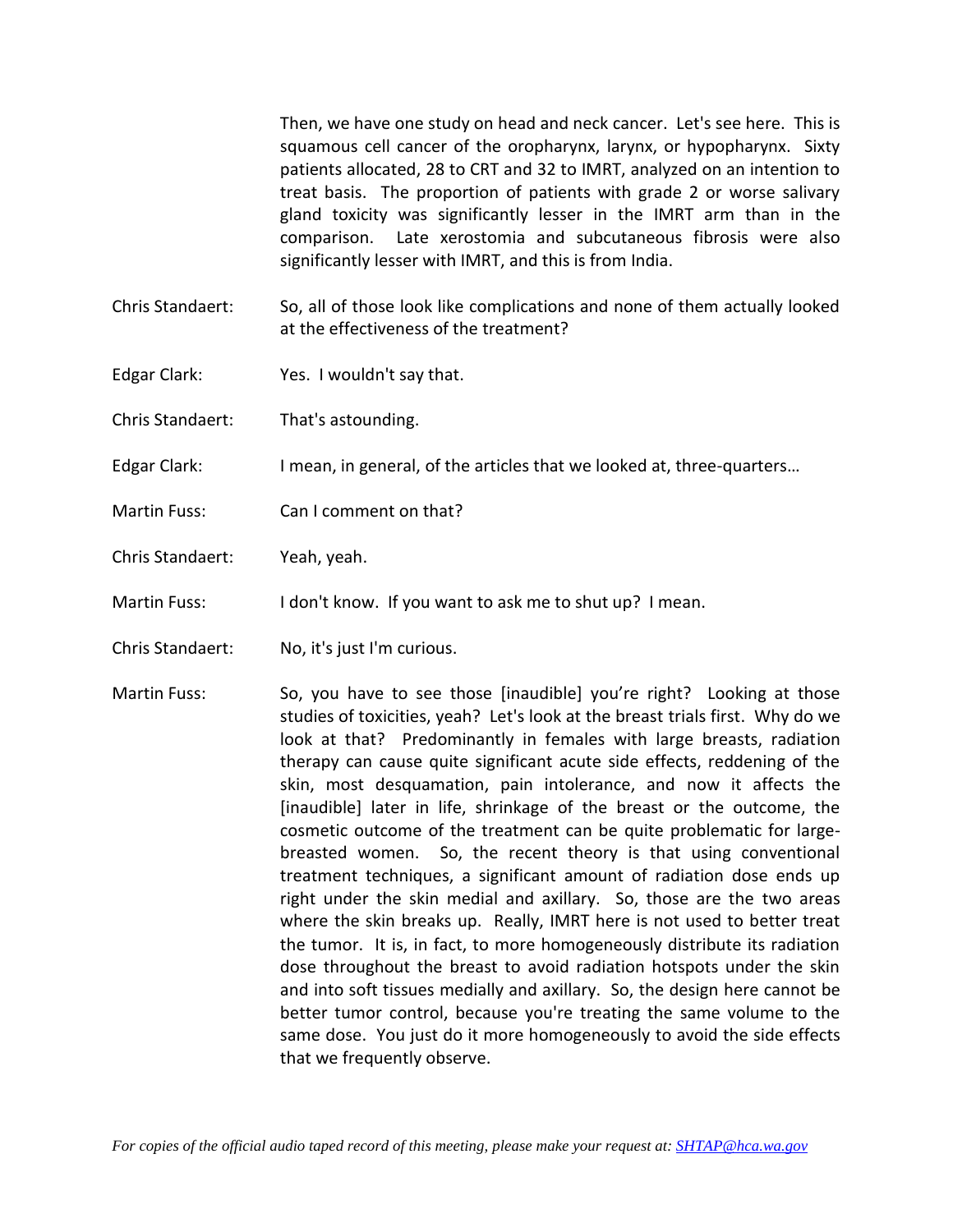So, here, the only endpoint outcomes in terms of survival or local tumor control can only have been the secondary endpoint in that study, because it was not designed to really improve those outcome measures in those randomized trials. So, the primary endpoint improved normal tissue toxicity and thus quality of life, what's definitely made in those studies. The same for the head and neck population.

Again, the same tumor volume was created to the same radiation dose. So, we are not expecting to better the outcome in terms of local tumor control or survival in those patients, but conventionally treated, the vast majority of patients develop xerostomia, dry mouth syndrome to the degree that patients walk around with a bottle of water all the time. They literally do not produce saliva often at all anymore. So, sparing out the parotid gland and allowing that gland to function after the comprehensive treatment course in patients who may have an extended life span is a significant quality of life improvement. And again, the trial is not designed for better local control and survival but purely designed to reduce the very common toxicity and at that time [inaudible] was reached. The challenge here is none of those randomized trials has or had a design to improve survival as an outcome measure.

- Chris Standaert: Yeah, no. That's my… my sentiment wasn't meant to minimize the importance of the complications, but the question of efficacy. Is it equivalent…
- Martin Fuss: Is it well...

Chris Standaert: …is it equivalent, better, or is it equivalent, better or worse? But that's…

Martin Fuss: It's equivalent, but it's not better.

- Chris Standaert: But the studies weren't even designed to show equivalency of the study, of the treatment is my... so we have this question of is the…
- Martin Fuss: Well, the secondary... the secondary endpoint of those trials… the data have to be in there. The local control rates were no different between the two [inaudible].
- Michelle Simon: They didn't record their data.
- Martin Fuss: The head and neck trial did not record on the local…
- Chris Standaert: I don't think so.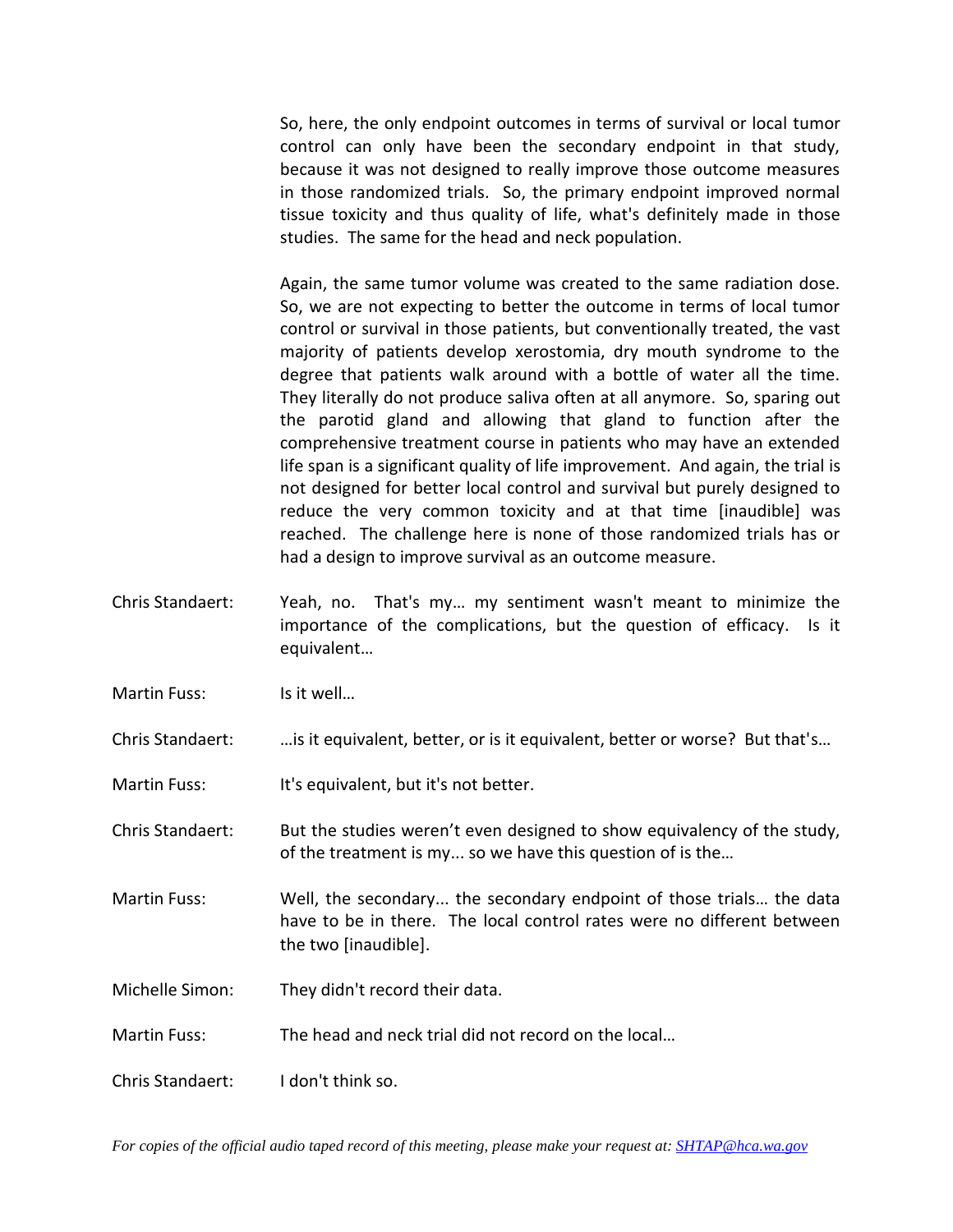| Edgar Clark:            | I would say that the vast bulk of the literature describes side effects. |
|-------------------------|--------------------------------------------------------------------------|
| Chris Standaert:        | Right.                                                                   |
| <b>Martin Fuss:</b>     | But this is outcomes.                                                    |
| Chris Standaert:        | That's clearly where our data is.                                        |
| Edgar Clark:            | So it's                                                                  |
| Marie Brown:            | That's outcomes, reduced toxicities and outcomes.                        |
| <b>Chris Standaert:</b> | Oh, it is yeah, and it's an important outcome, so I'm not                |
| Marie Brown:            | Yeah.                                                                    |
| Chris Standaert:        | It's just that the effectiveness of the primary treatment is what I'm    |

Martin Fuss: So, if you have the outcomes... the survival outcomes reported here. Three-year [inaudible] and my estimates with local regional control and overall survival when non-statistically significant at a level of 0.45 and 0.81 for previous CRT and IMRT arms respectively. So, there's an equivalence in clinical efficacy with respect to tumor control.

curious about. The efficacy there.

- Craige Blackmore: So, I think from the standpoint of organization, we have to decide what we mean by effectiveness, safety, and cost and I'm going to just put out there as an idea, and you can give me feedback, I would suggest when we talk about effectiveness we talk about whether the tumor comes back and the patient dies, and when we talk about safety we talk about the toxicities. That's not necessarily the way everybody thinks about it, but just in terms of simplifying our task, then we can divide those two out, as I think we're sort of prone to do here. So, it just allows us to make conclusions about effectiveness and conclusions about safety that wouldn't necessarily be the same based on the evidence that we've heard. Does that sort of resonate with everybody?
- Joann Elmore: I understand that, and it makes sense on one level. The worry I have is that if we put reduced toxicity in the safety category, and we tend to give more weight to the efficacy… if something may be not proven to be effective but it's safe, that may have a different kind of weight in our minds than if something is effective in reducing toxicity, as part of the effectiveness.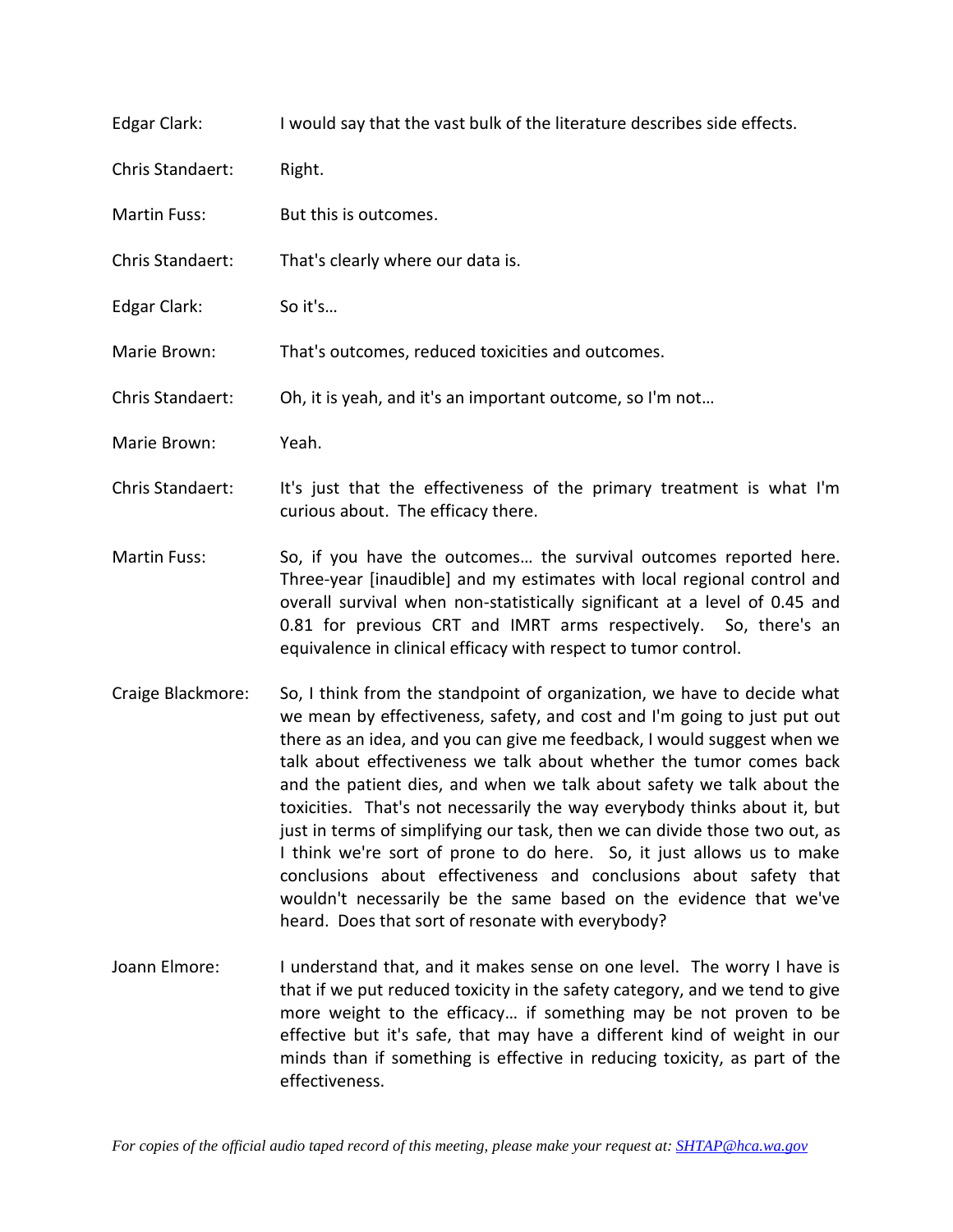Craige Blackmore: Yeah, I mean I guess I would say if we believe it reduces toxicities, then we would say it's more safe than the other, but I mean, again, I'm just making a suggestion.

Joann Elmore: Okay. I understand that then, okay.

Chris Standaert: I think we saw the same dilemma in our slides. You pointed out early on that data is presented twice.

Craige Blackmore: Right.

- Chris Standaert: So you have complications presented, as it is a health-related quality of life outcome measure and complications reported as a side effect, which is a safety issue. So, the same issue is presented both in the context of an outcome measure, which would be effectiveness and in complications, which is... so it's, again, we got the data the same way with that same dilemma in it.
- Craige Blackmore: And I... I think, and again this is just one person speaking, it's not necessarily what everybody believes, but I think, as I look through this data, we're gonna find there's not much that really tells us about effectiveness in terms of tumor control. So, we then can, you know, I think it's hard to conclude... for me, it's hard to conclude that it's more effective or less effective. I think I would either say it was equal or unproven. That's sort of where I am, and again, this is just working through it. It's not binding, but then I think that would allow us to kind of focus the bulk of our conversation around what we're calling safety, meaning are there fewer side effects, really, fewer toxicities. So that…
- Marie Brown: I would go with that, yes.
- Craige Blackmore: Carson?
- Carson Odegard: I have a question for Dr. Fuss. One of the doctors mentioned that it's hard to design these studies, or it's hard to have effectiveness studies done because of dose escalation, that you can't escalate dose because of the levitation of the surrounding tissues sparing the normal tissues. So, can you just elaborate on that? I mean, how do you know what the normal tissue dose limitations are for toxicity?
- Martin Fuss: So, we actually have a pretty good empiric understanding of normal tissue dosed tolerances. Over the years the number of highly voted publications have been... found their way into literature ranging from surveys where radiation oncologists were essentially queried and asked,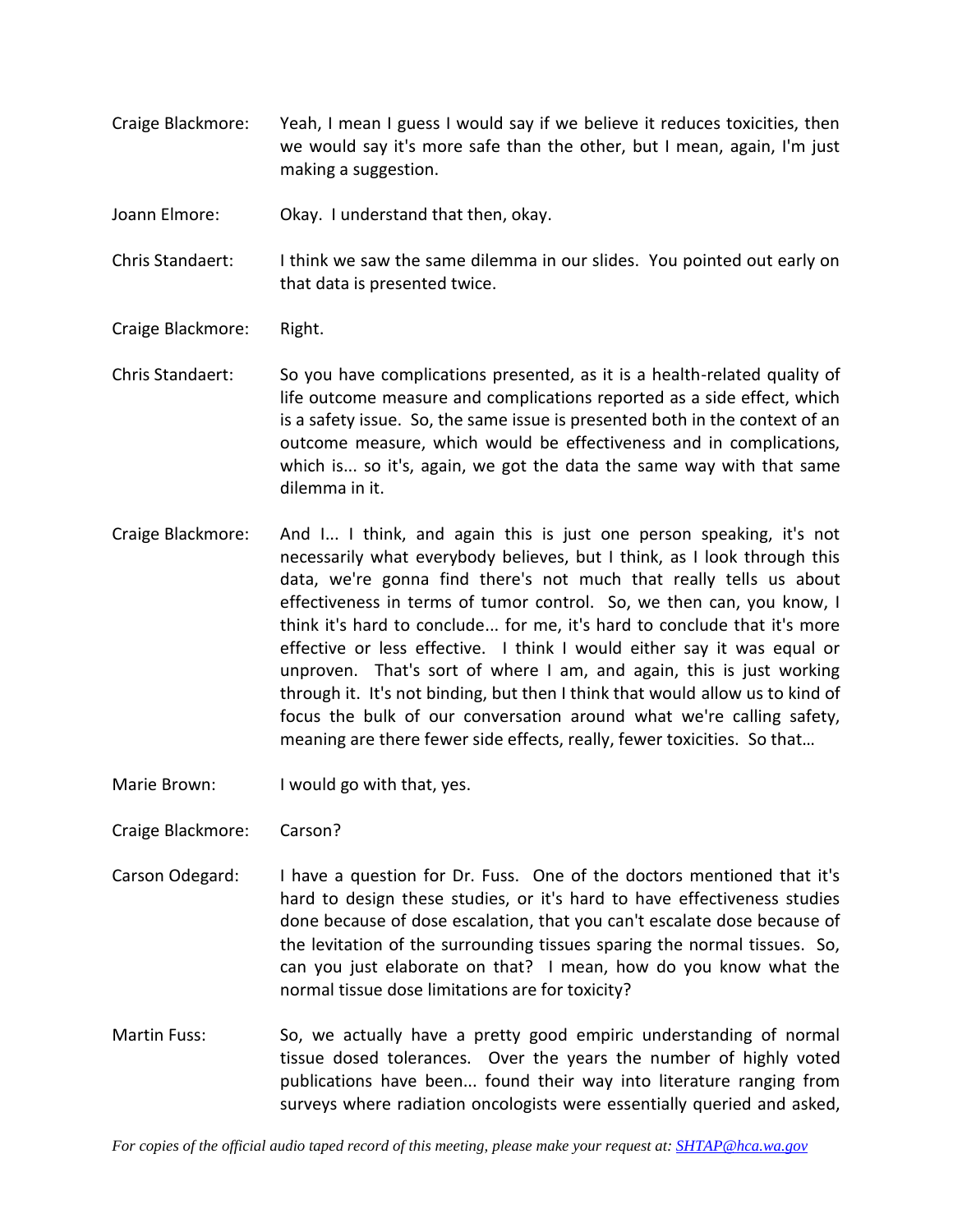so what do you think is a safe dose to give, let's say, to a spinal cord? What volume of a kidney can be exposed to radiation without losing the relevant clinical function of this organ system, and more recently, I think John pointed out that we have a body of data that we call Quantec. It's a very good document indicating what radiation dose can be safely delivered to what percentage of each structure. Let's say the liver. The liver will fail if the entire organ receives more than 30 Gy of radiation.

Carson Odegard: Okay. That's exactly what I was asking.

Martin Fuss: And, at the same time, you can quantify those as the likelihood of having a complication then with the likelihood of higher than 5% over the next five years or the likelihood of higher than 50% over the next five years. Obviously, as a field we are not terribly tolerant of 5% spinal cord injuries. That would mean that 1 out of 20 patients would lose their ability to walk, [inaudible] bladder and bowel, as a consequence of radiation therapy. So, this is a side effect where we want to be on the much less than 1% side. Same for blindness of the optic nerve and chiasm. So, for some organ systems, we do not have perfect data, because we don't push the envelope, because the complication result would be so dramatic.

> On the other hand, based on those escalation trials, I think we have a very good idea of bladder toxicity, what percentage of a bladder can be exposed to what radiation dose before we run into chronic GU complications? The same for the rectum. We have very good data for the kidneys. We have good data for, or increasingly better data for the lung. What likelihood of the complication comes along with those treatments? So, I think in developing our clinical treatment plan, which is a document that every radiation oncologist has to render for each patient, because we have to define I want to treat this patient at a certain dose level over so and so many fractions, and I want to use IMRT, and then there has to be a justification. Why do I use IMRT? Not just because I have a machine. Yeah, that's not good enough. We justify that we use IMRT because the target volume stands in close proximity to the spinal cord. The necessary radiation dose for the tumor may be 60 Gy to spinal cord tolerance, safe tolerance, may be less than 50 Gy. So, obviously now I think I do have a significant dose differential, and I have a challenge of treating that—treating all of my tumor while protecting all of my normal structure. I think that justifies IMRT, and so there is very good data that we typically quote in our clinical treatment plans.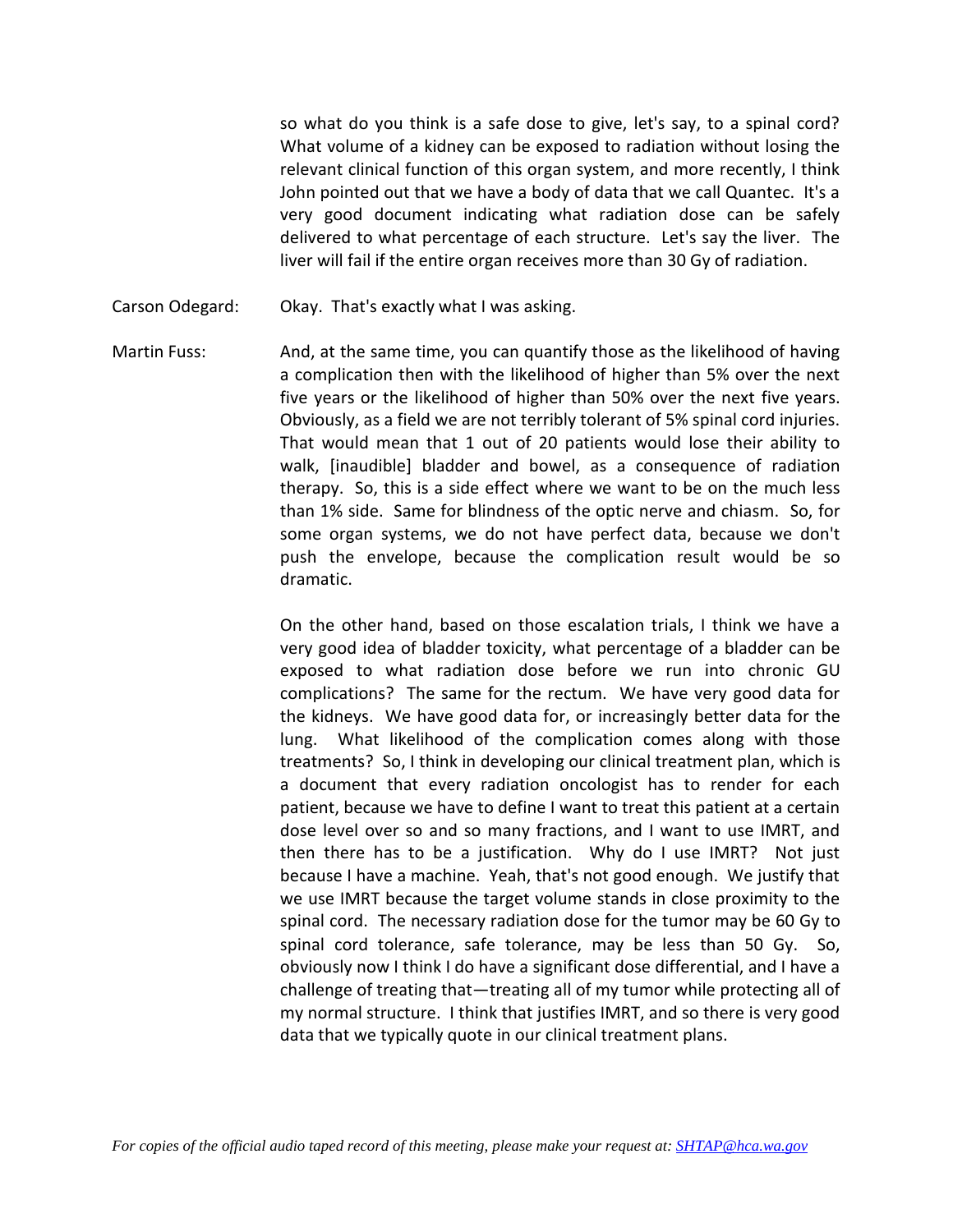Now, how can you stipulate that in your requirements is very difficulty; but there is good guidance data as to when do we expect clinicallyrelevant toxicities?

- Carson Odegard: Well, that's great. Thank you. That's very helpful.
- Seth Schwartz: I have a separate question for our clinical expert, and one of the comments that was made in looking at these articles is that a lot of them use historical controls, and there was a comment that it wasn't really looked at very well in terms of what adjuvant treatments people might have had, whether there had been changes in chemotherapy or other things that people might have gotten along with the radiation, and I know that we are covering a lot of different organ systems and probably a lot of different treatment regimens, but I'm curious just in general. So, say pull out a couple, prostate and head and neck, can you comment at all on whether there have been concurrent changes in the chemotherapy or other adjunctive treatments that may affect side effects?
- Martin Fuss: Those are maybe not the optimal tool, but if we look at the whole set of GI tumors for example, patients do live longer. We make cancer a chronic disease. We are increasing the success in getting there, having patients live with the diagnosis of cancer, because we do now have... and that's the challenge with [inaudible] controls. Those are likely patients treated in their 80s or 90s where we may not have had a second and third line chemotherapy regimen plus targeted agents available, that each of them have a window of efficacy that may range from a month to years. So, if someone goes into a second line therapy at the time of failure, has local control or disease control for over six to nine months until that drug fails in its effectiveness and we switch him over to a targeted agent, and the second targeted agent or a third targeted agent, and each and every time, hopefully, we get to a certain window with the drug [inaudible]. So, we push the survival time. So, yes, there is a significant bias with time more recently with treated patient populations even if they have a shorter fall off and we have longer survival, and it may not be the right [inaudible]. It may just be that the sequence of all therapeutic modalities available to us.
- Edgar Clark: Could I comment on this? Our original draft, Dr. Kim reviewed as a peer reviewer, and we had excluded all articles that included chemotherapy along with radiation, because we felt it was a compounder that we couldn't separate out, and it was at his suggestion. So, in the last two or three weeks before it was published, we went back and included all of the chemotherapy studies, as well, for all of the tumors.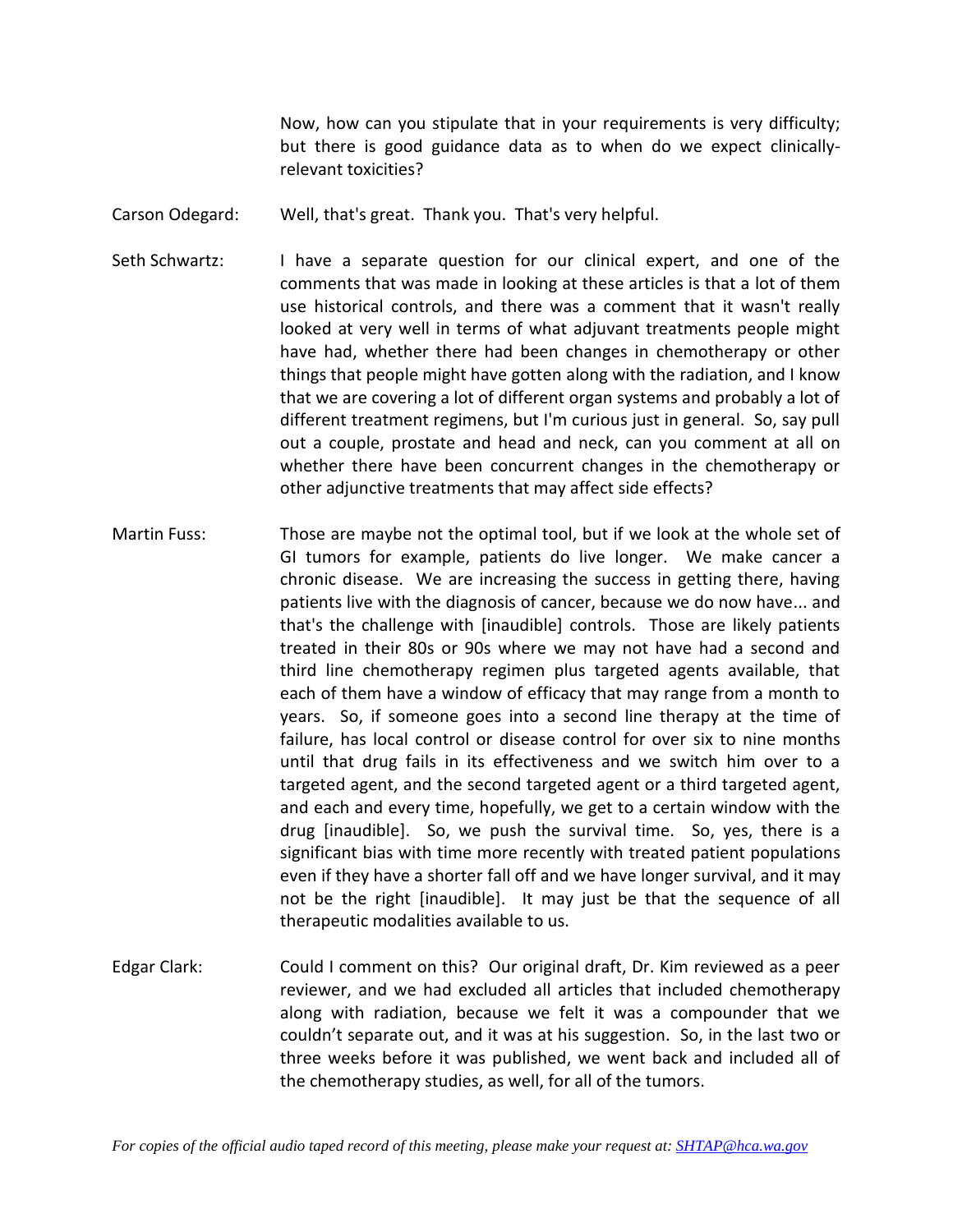Craige Blackmore: I'm just going to take this opportunity to point out to the committee that you now have a new Appendix E at each of your places dated September 6th, because there were some typos in the Appendix E that was distributed initially dated August 17th. So, remove the August 17th and use the September 6th if you want a reference.

> Any other questions or comments? So, let's focus on toxicities, which we are covering under the umbrella of safety. I would like to continue this sort of committee members starting us off and getting us grounded, and I would like to hear people's thoughts on where the evidence takes them in terms of effective IMRT on toxicities. Can I get a volunteer? Kevin?

- Kevin Walsh: Conceptually, it seems to make more sense to me to go by body part and discuss this than in general.
- Craige Blackmore: Okay.

Kevin Walsh: Because, it seems like there's a few where there is...

- Joanne Elmore: I would just pick two. Start with prostate then do head and neck, then do the others.
- Craige Blackmore: So, get us started on prostate and/or head and neck? What does the evidence speak to you?
- Kevin Walsh: I thought that in head and neck that the incidents of xerostomia seemed to be significantly decreased with IMRT compared to external.
- Joann Elmore: Significantly decreased, right?
- Craige Blackmore: Quality of life increased. Incidents of complication decreased. It was presented both ways in the table. Any other thoughts on that? Is that a place we're comfortable with?

Group: Mm-hm.

- Craige Blackmore: How about prostate? What do we think of the evidence on prostate and toxicities?
- Richard Phillips: Well, the only moderate evidence was the decrease in gastrointestinal toxicities, but low evidence of GU toxicity and hip fracture. Erectile dysfunction, there was no significant difference. The problem with the evidence is that there's very few moderate categories here on harms and so that's what the evidence suggests for prostate.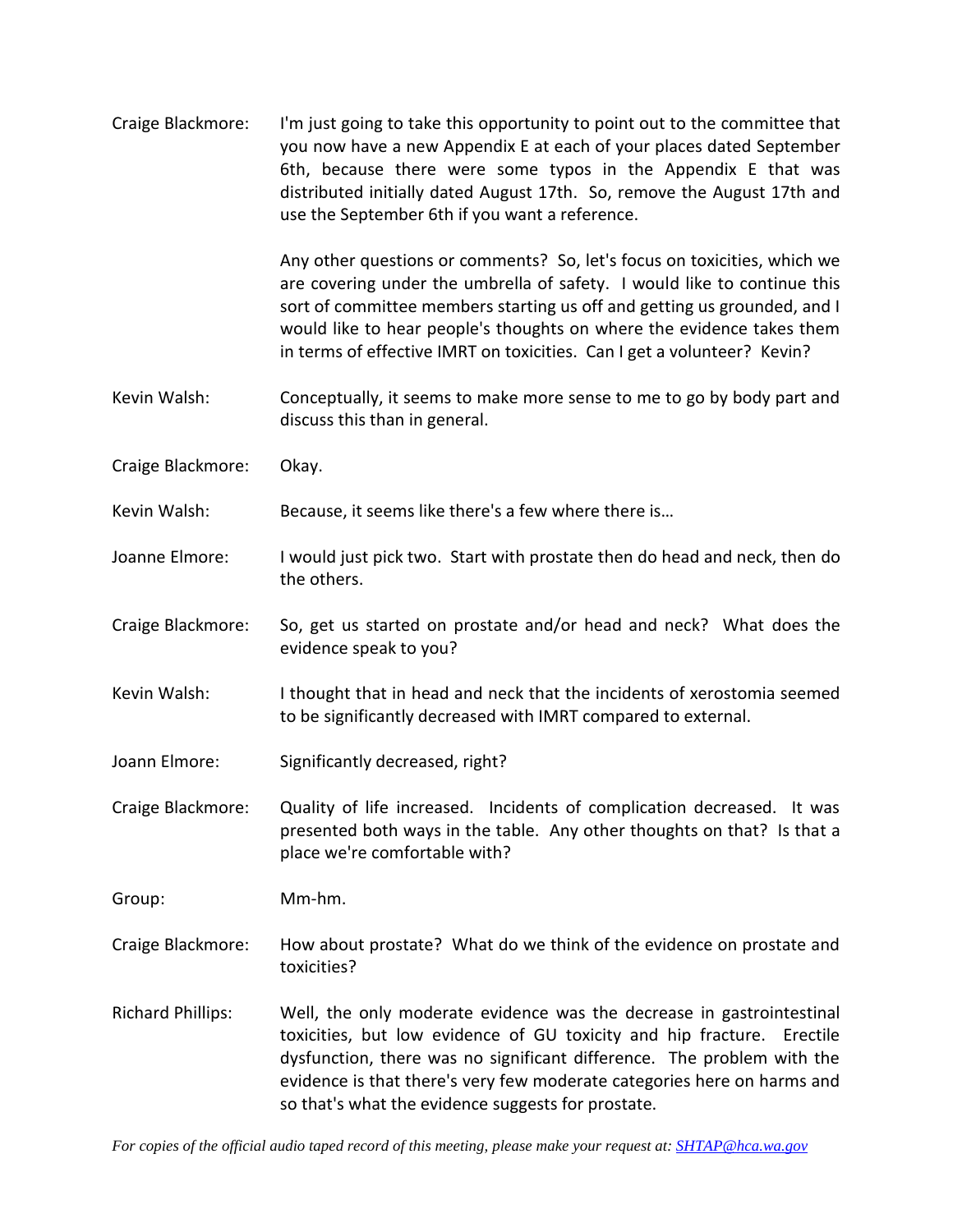Craige Blackmore: Any other comments on prostate? How about breast?

- Kevin Walsh: Can we go back to prostate for one second. The only other thing that we've gone about this efficacy question, and there actually is a little bit of data on efficacy, improvement in efficacy for prostate cancer. It's lowquality data, but when you look at that study looking at the 60-month biologically... who knows what to make out of that, and I guess particularly with all the controversy about PSA, I don't know what to make out of that, but there is some data there. I don't know what it means, but there's something there.
- Craige Blackmore: Okay. Does anybody want to comment on breast?
- Chris Standaert: We have the same issue. We have moderate evidence that sort of less skin and local effects from IMRT that do make a difference for the subjects receiving it.
- Michelle Simon: There's also one study that shows equivalent quality of life, moderate strength of evidence on that study, too.
- Craige Blackmore: So, maybe a little conflicting evidence?
- Michelle Simon: Exactly.
- Kevin Walsh: Well, and that big randomized trial with 800 patients in it, didn't that show there was no difference?
- Joann Elmore: Telangiectasia only. It didn't state how many other many, many outcomes were potentially studied.
- Craige Blackmore: So, I've got decreased moist desquamation and decreased grade 1 to 3 telangiectasia. No change in acute grade 2 or greater toxicities. No change in grade 3 or 4 skin, and then another study with no change in quality of life. I think those are the breast... no, there's one more. No, that's it. So, are there any of the other areas that had data that was worth discussing?
- Kevin Walsh: On the safety side, I guess.
- Seth Schwartz: Can I ask a question for our clinical expert on brain? I'm struggling with brain, in particular, because in most of the other areas we're talking about avoidance of critical structures, but brain inherently seems like a critical structure. So, I'm... we only have very low quality of evidence,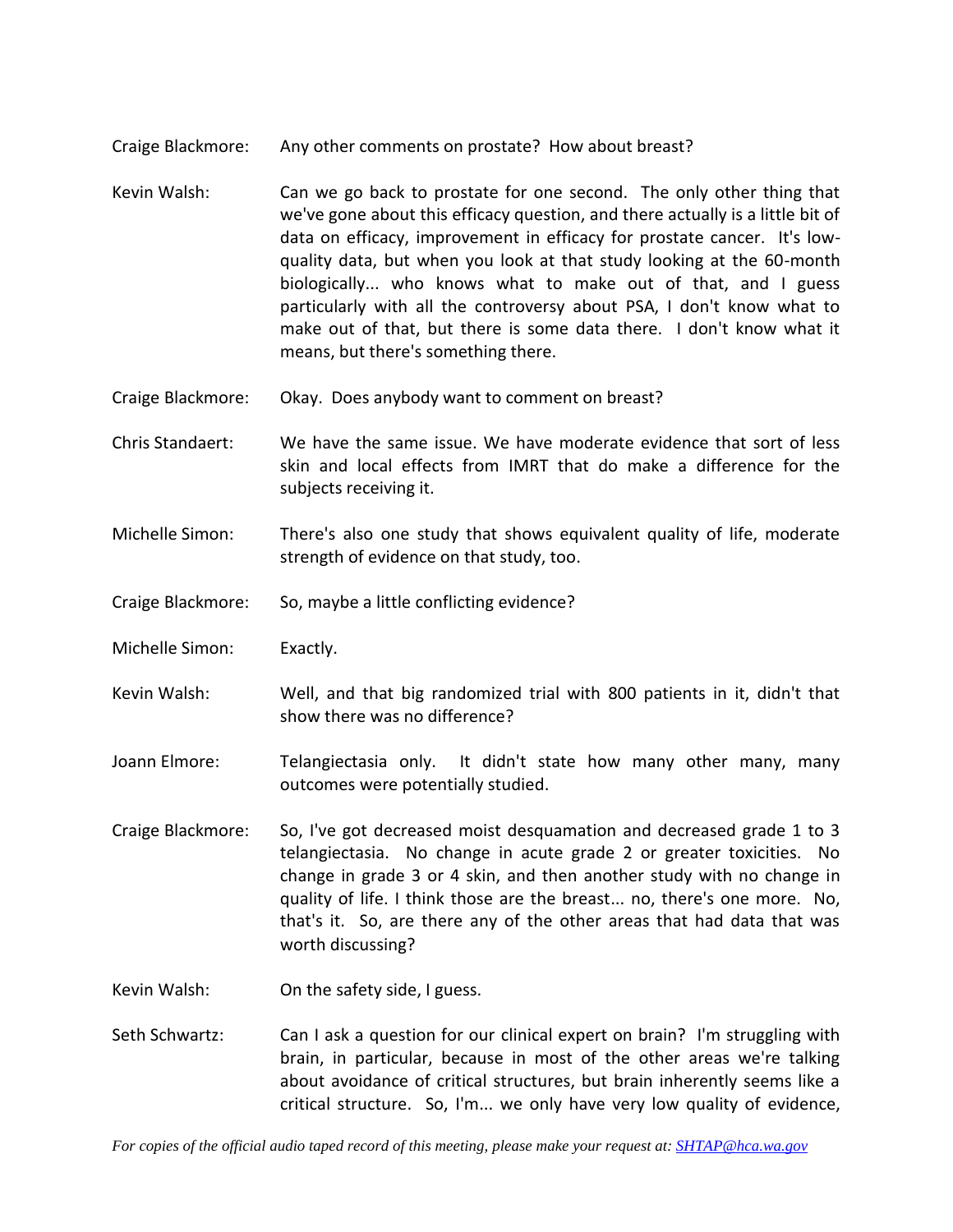which I assume means that there were basically no controls in these studies. Do we have any controlled studies at all looking at any of the brain cancer types?

- Chris Standaert: If I can remember back to the stabilization data, there were no cases of brain being treated with this particular mode of radiation therapy. Like there was zero if I recall for Washington State data. They didn't have any, so I assume this is not the preferred modality for brain. That's one of the other things we're talking about.
- Martin Fuss: That is actually a surprising data point to me that you have a [inaudible] in the brain, because brain is the treatment site commonly treated by IMRT and assuming that this was Medicare?
- Edgar Clark: Medicaid and the state employees.
- Martin Fuss: It's actually surprising that the number for IMRT....
- Craige Blackmore: Margaret, do you want to…?
- Margaret Dennis: Head, neck, and brain data was added again [inaudible].
- Craige Blackmore: Okay. So, brain was included on the head and neck?
- Chris Standaert: Didn't you have a column that said brain? I thought I saw a brain that had nothing above it. That sounds all wrong, but.
- Carson Odegard: They have brain.
- Joann Elmore: That explains why head and neck was so expensive.
- Seth Schwartz: Some people would describe surgeons that way.
- Chris Standaert: There was brain, wasn't there a category of brain in one of those bars?
- Craige Blackmore: Okay, so we'll just take that brain was included in the head and neck, which is why no cases appeared in our data.
- Martin Fuss: Then my comment to brain may be that it may help your decision making, brain metastases are often not nice [inaudible] lesions. That's one shape of a typical tumor. A primary tumor by far most of the time has an extremely complex shape with concavities and convexities, which is difficult to follow, more extensive, and then it is also the proximity to structures at risk, the eyes, the optic nerves, the chiasm, the pituitary,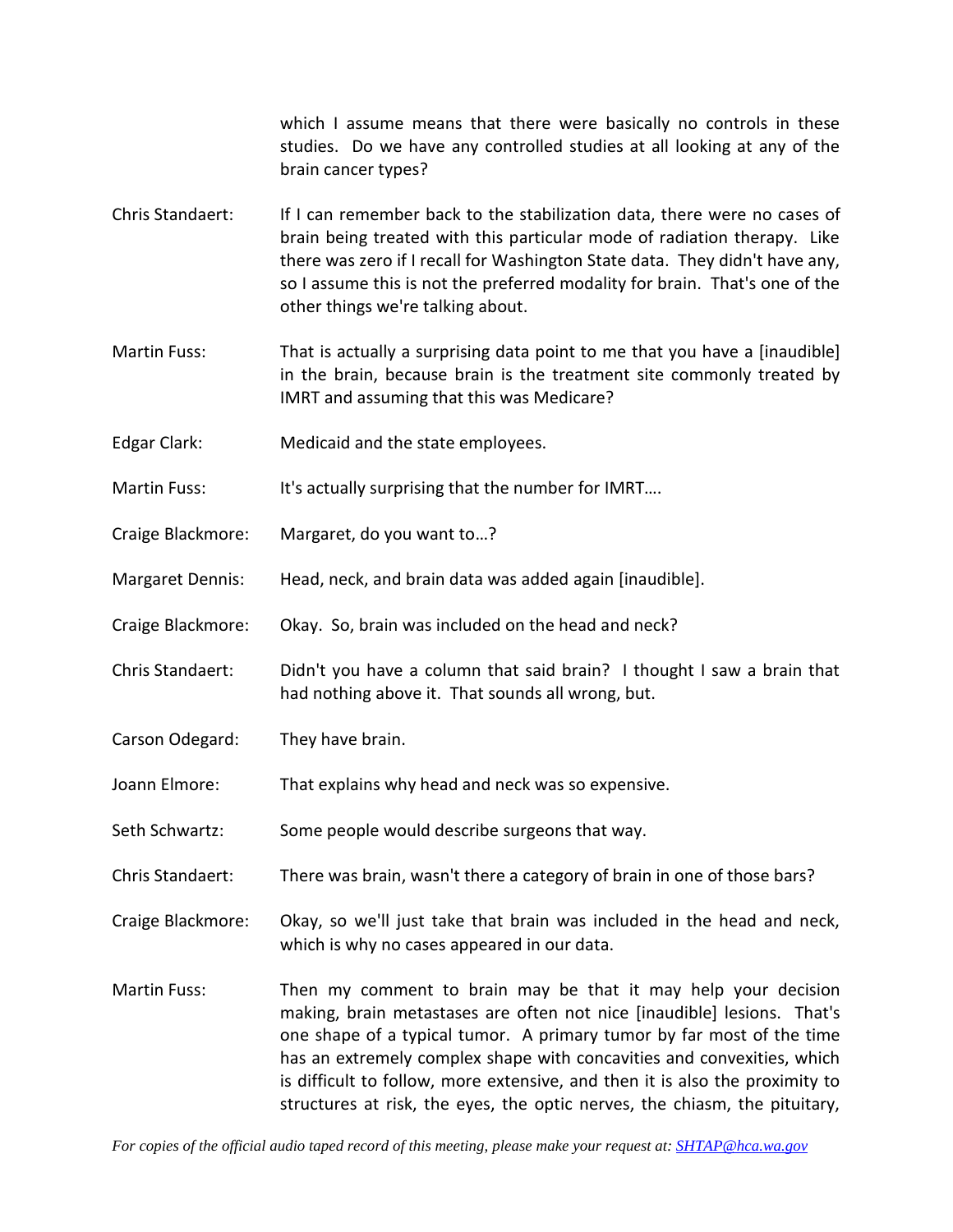and the pituitary stalk and/or brain stem. So it often can be a challenge by many structures at risk when treating predominantly primary brain tumors and pituitary adenomas. Brain metastases, more often than not, are not as challenging.

- Seth Schwartz: Which makes it interesting that if it is… it makes sense that it's as anatomically complicated and risky as that, but yet, there's no evidence that there's a difference.
- Chris Standaert: Just going back to the data for a second. So on slide 8 of the evidence review has a brain of 0, so that is using slide 8. The brain number of IMRT cases for Washington 7, Medicaid 0. So, is there a difference in sort of how the… like were you assuming that brain was not in head and neck and so you assumed that and said 0? Is that what happened? Or did you have data saying that there were none?
- Edgar Clark: I just took that from the report.
- Chris Standaert: So, just sort of like how it was omitted in your… and clumped in your report, you pulled it out? Okay, I got it. That's where, okay.
- Craige Blackmore: So, I think… I mean if I could try to summarize where we are in a sort of a global sense, the concept behind IMRT is that it allows a more focused dose of the radiation to the tumor with less dose for the adjacent structures and that's sort of logical, and it makes sense that you wouldn't want to radiate structures that you didn't need to radiate, because that would have toxicities. Then, we're stuck with the problem that we don't really have any data to show that A, using the IMRT is as effective in controlling the tumor as the sort of standard, but, at the same time, there's no reason to believe it would be any different, because the dose is still being administered. We have, again, sort of the theory, one of the foundational theories, I believe, of radiation oncology that if you don't radiate normal tissue, that's good, but yet our data on how that effects the patient is pretty limited, and it's limited to a couple different body areas and other areas where we really don't know much of anything.

So, I think it, in my mind, it kind of gets down to making a judgment as to do I believe this theory and do I accept not radiating normal tissue, as a surrogate for patient outcome, and I think, to my mind, I am sure that it is a good surrogate for patient outcome up to a point, but probably not indefinitely. Probably, when you get into small changes and probably in some dose ranges, there's not going to be a difference in outcome with the sorts of choices that we're observing. Are we at that point, I have no idea, and the challenge to me is making the judgment to support or not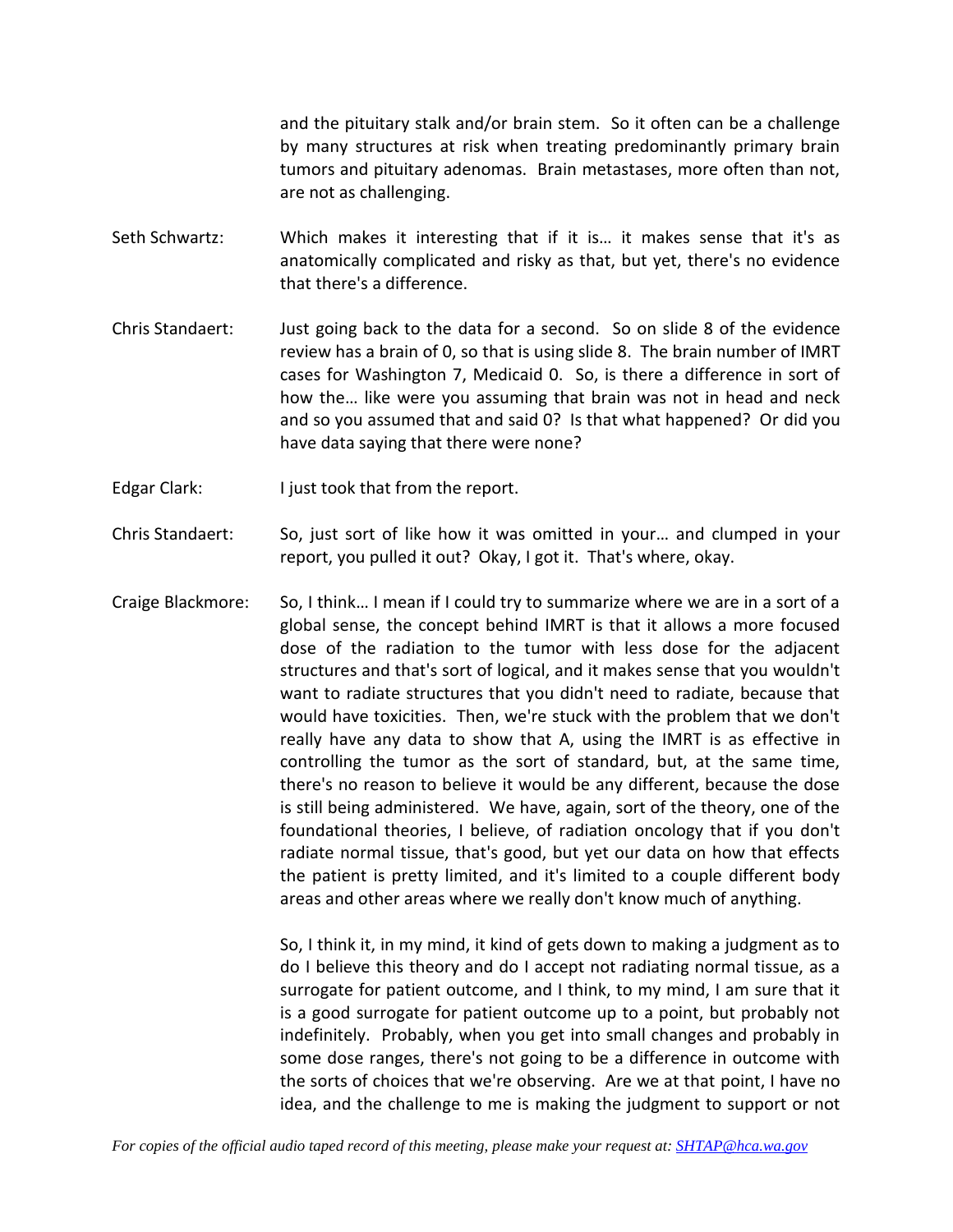support what we believe is a higher radiation dose to an area that doesn't need it at a higher cost. I know I didn't put that elegantly, but that's sort of me trying to summarize where I think the challenge is in this.

David McCulloch: Can I make a comment, Craige? Let me make a kind of philosophical comment, and then it'll get down to why... what's guiding my thinking. Again, despite the accent, I've actually been in this country for 28 years. I'm an American citizen and a professor at the University of Washington, but still when you look at the differences in the way, I mean, these things are wrestling with costs, never ending rising costs, if you look at what's going on in the USA versus most of the rest of the world, we just do more of everything. We have more CT scanners per capita than any other country. So, we do more CT scans. We do so many more CT scans, but we are undoubtedly generating tens of thousands of unnecessary cancers in the population over time.

> We have more PET scanners than anywhere else, so we do more PET scans. We've got more interventional cardiology centers, so we could stent into people who would do better off not having stents in them. We now have more robotic surgeon machines, so we're just going to use them, and the argument that keeps getting made by the impassioned people who love these cool new tools is, you know, the arguments made well, we've already got the overhead of the buildings and the machines and the staff to use it, so we might just well use them. So, the biggest driver of cost is scope creep. So, if you get some marginally believable evidence that in a couple of specific cases you can get as good life and death outcomes, fewer side effects, we're told we shouldn't be swayed by the fact that it's actually massively more expensive for tiny incremental costs. And if we just leave it, then those practitioners can then just dabble at looking at it and, well let's try it for this, let's try it for that. In no time at all, you find that we're just doing it everywhere. That, you know, I would argue that cancer outcomes in this country are marginally better than anywhere else in the world if at all for massively increased costs, and all those incremental yet another hundred thousand dollar drug that if you give it for fifth-line treatment might improve disease-free survival by a highly-statistically significant 17 days, but overall survival is unchanged. I mean, that's what… we're getting into this kind of almost... I don't know where it's going to end, and I feel as if with that kind of framework, I would like, you know, I'm feeling we should be voting for very limited and specific criteria and as Jeff Thompson was arguing, we should demand that these are only used in protocol-driven agreed upon by the community so that we limit this kind of allowed variation in practice that people can just decide, well, I've got the tool and I don't have any prostate cancer patients to treat this week,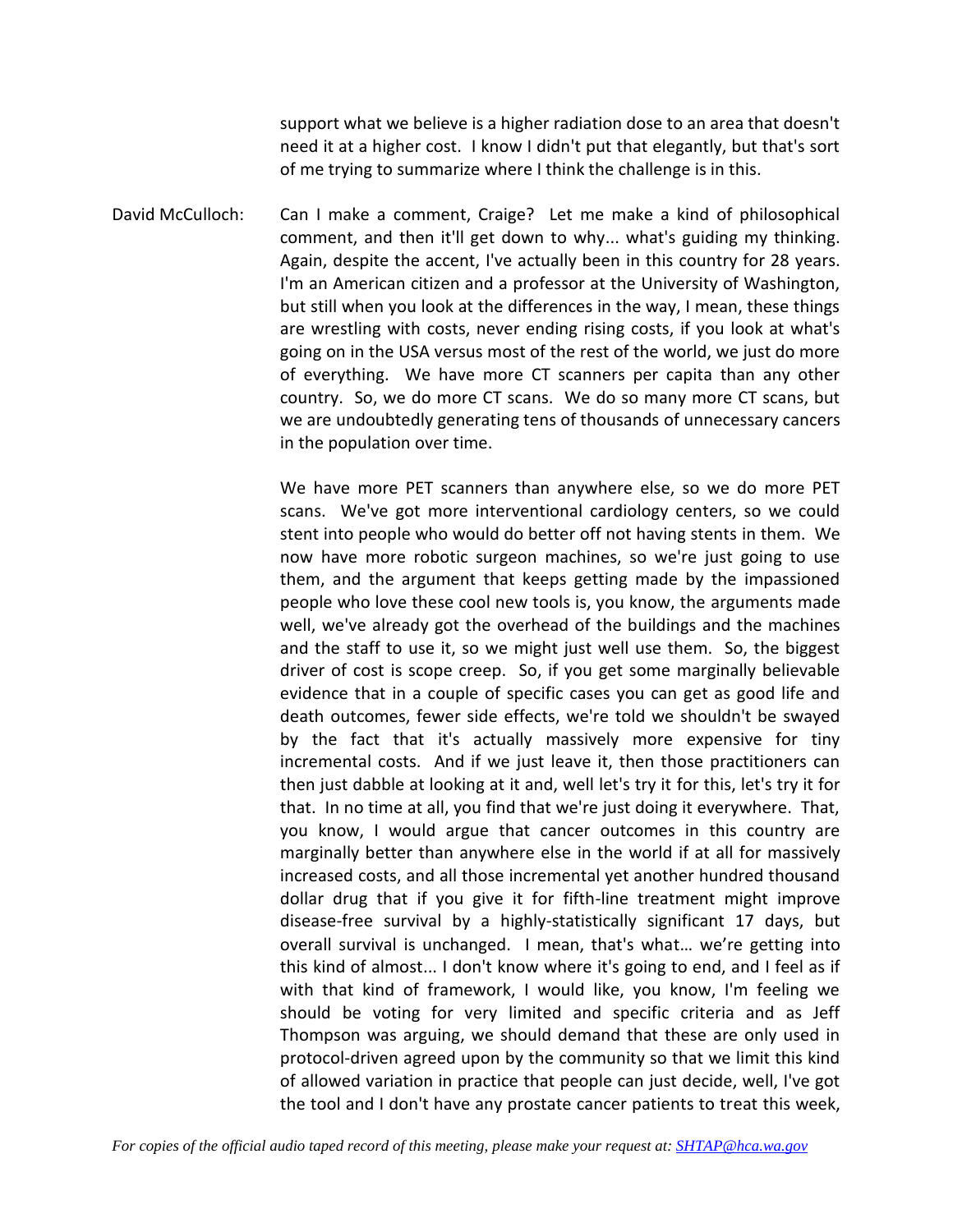might as well bring in a couple of people with fill-in-the-blank and we'll try it.

So, I'm, I mean, I'm thinking, which is really bringing this back to conversation that you've been guiding, Craige, is that I do think we should... I'm leaning towards covering for a couple of very specific conditions and not for others until there is some discipline in the wider healthcare community to actually agree to protocols that will actually look at meaningful outcomes over time. I'm done. I'll get back off my soap box.

Craige Blackmore: Any other comments? Mike?

Michael Souter: As the other Scot... ex-Scot become a naturalized American Citizen on the committee, again, not quite as long here as David, I share a lot of his observations and thoughts on this. I am a little bit more sanguine about perhaps the need for some data. I think that it's... we're all here because we believe in the concept of evidence-based medicine. I think we've demonstrated that. We do have to be careful, ourselves, that we don't fall into some of the intellectual pitfalls that accompany that. You know, the whole parachute paradox is something that's held up time and time again to kind of warn us against the strictures of falling in too blindly. So, I think, I agree overall with what you're saying. I think that there are distinct pathologies here that we can identify that where clearly the principle of confining a radiation dose and reducing collateral damage to biologically sensitive and physiologically sensitive is perhaps a better term structures nearby is an important one, and I think it's difficult to ignore that and say that there's no evidence to support it. That we probably shouldn't cover. We can't do that. I think that, to me, makes no logical sense.

> The concept of okay, it's here let's use it, I agree is something that needs to be curtailed. The question is how do we curtail it? Do we curtail it from the point of view of just saying, okay. Unless it's specifically laid out, we're not going to cover it? Then that, to me, again, I get concerned about diminishing innovation, because we both come from a country, and I emerged there a little bit more recently than you where the ability to push the envelope in terms of making progress is severely curtailed by the lack of innovation and the overly tight strictures being placed on that. So, I do think about that, again, as well.

> So, I think that we've… when we think about trying to curtail the 'what ifs' and the 'oh it's here, let's use it' categories, we should be, maybe again going along with what the agency director proposal was of having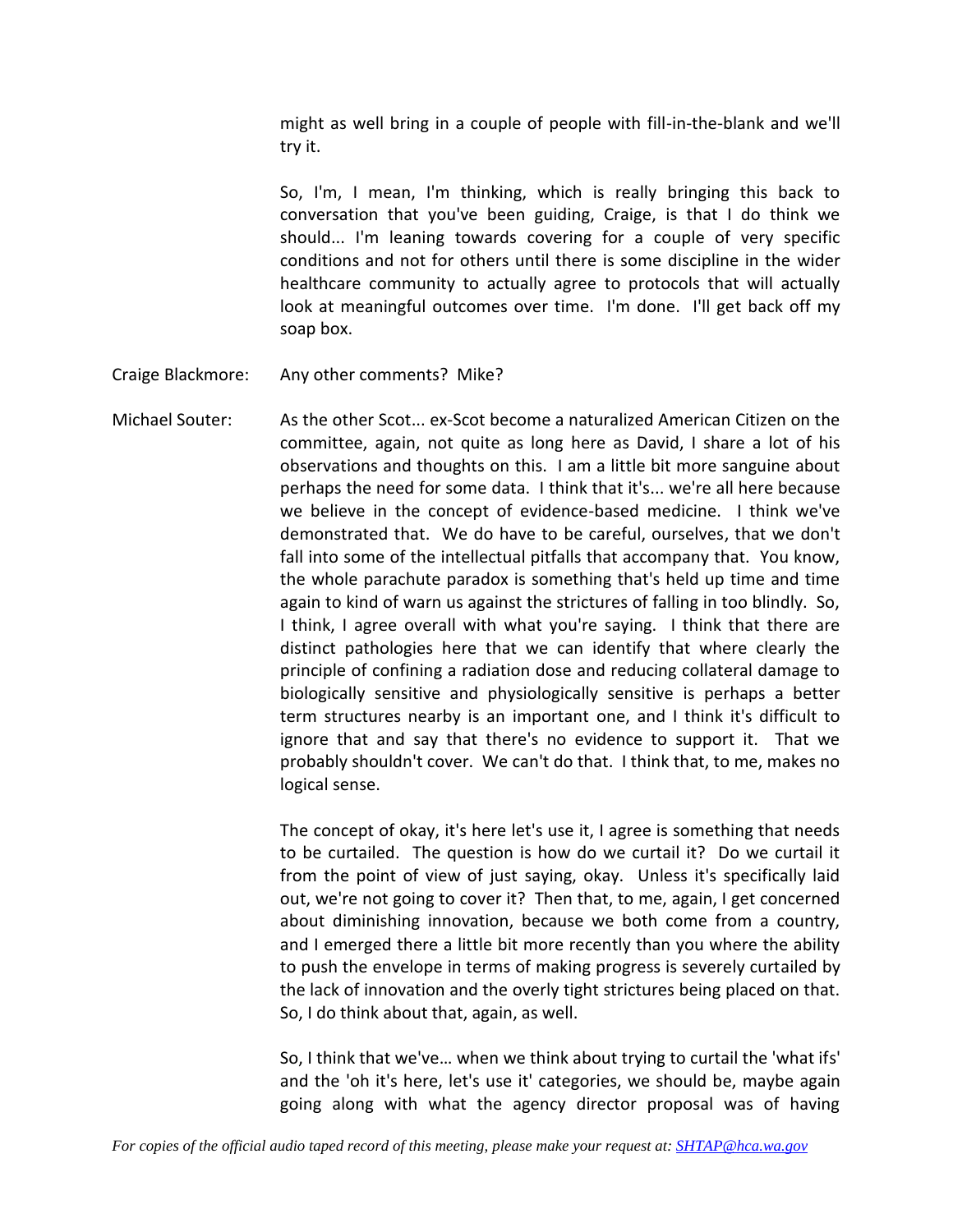distinct, and I know we've talked about this before here, with varying degrees of success but having a registry or seeing anything that gets done outside of some very anatomically identifiable pathologies would need to be covered in a structure or registry.

Chris Standaert: This is all difficult. I mean, I agree with much of what you just said. I think the... we have a fundamental dilemma sometimes, again, in that we... the data here is lacking, as it almost always is when we talk about these things, or we wouldn't be talking about them. When you take subjects like this and you parse it out into 25 different distinct clinical entities, we assume they're all different, and maybe they are all different, but some get very uncommon, and some will just, realistically, you'll never get data for. If somebody's going to do a large RCT, it's probably going to be on prostate or something that's relatively common that's utilized a lot, and that's what you get data for, and then you're left with the idea of do you extrapolate that out and follow the theory if one or two studies prove that… or seem to imply that the theory of more focal radiation to the tumor with less spread to things you don't want to irradiate is better, do you extrapolate to everything else? So, when you start drawing lines, do you say well nobody studied glioblastoma very well, and nobody studied X, Y and Z so we're not going to cover them, or do you assume they're like other things? And it gets very hard. You really can box things in too far, I think. It's also dawned on me, I appreciate what Kevin said, he used words like critical. I'm a language guy, I like language, and vague words are very frustrating when you put them in, because people don't know what to make of them and whose judgment is that to decide? And what do you do if more data comes, or how do you play with vague words? I mean, we're in a vague situation, so, that's some of what I struggle with, how to balance all those.

- Craige Blackmore: You know, I'm not sure it's that vague, to be honest, and I'm going to ask Dr. Fuss, but I mean, it seems to me that critical structure terminology that's in some of these other decisions is quantifiable in the sense that you can calculate the dose that will be administered to the adjacent structures, and you know what their dose tolerance is. I mean, how objective is the criteria about... is there critical structure in the field? I mean, critical... is that a vague term, or can we operationalize this?
- Martin Fuss: No. I don't think it's a vague term. I think we have a very well-founded understanding of what... how much radiation dose is tolerated by what organ system, and I think there's a really straightforward limitation, because that's what we assess, as a radiation oncologists, once the radiation plan is generated. We, just to give you a little bit of an insight into the process, we often start out with a 3D conformal plan, because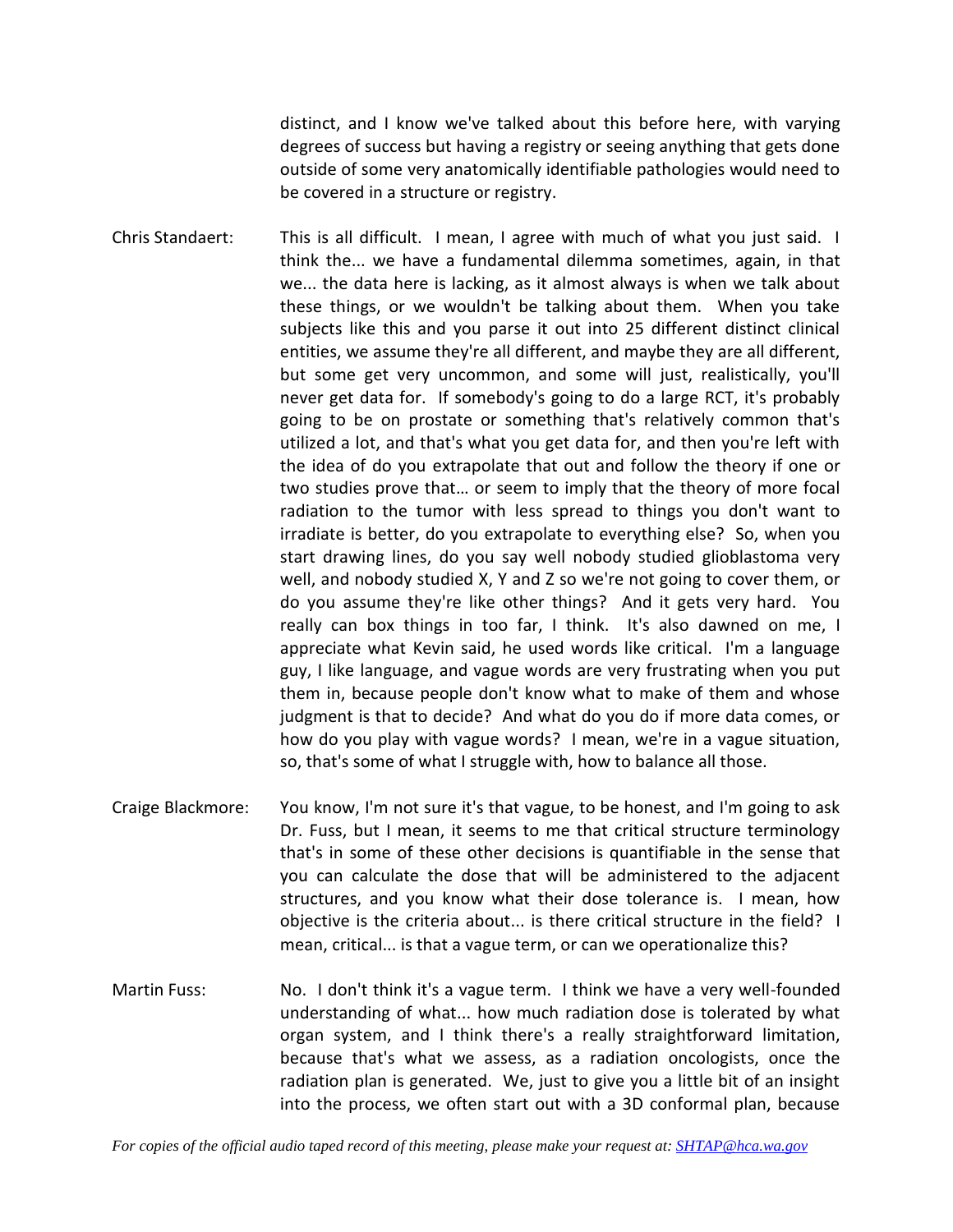it's probably faster to deliver, it's less resource intense, it is cheaper to the health system, and then we look at the result of that plan and see if the kidney and spinal cord and obviously the liver and let's say the optic system receives an excess radiation dose that does not render delivery of that plan safe. At that point in time, we go back to the drawing board and say let's develop an IMRT plan, which now harnesses the power of the computer to spare that particular structure and obviously now, if everything works as it should, you get a plan that achieves that particular goal of still exposing all of the tumor to radiation dose and sparing a particular organ system. This can be numerically quantified, and it's a typical process that happens in our world all the time. We don't always run the 3D plan first and then IMRT plan second, because with time, we learn, we know what the expected result with a 3D plan would look like. The four-field box on the prostate is a four-field box on a prostate, and I know the direction will be included in its entirety into that radiation field, and I know that I won't be able to deliver 78 Gy or 80 Gy with a good tolerance. I know that I'm risking 20-25% complications that will stick with my patient with a high likelihood over the remainder of his life, but yes, we do have good data behind it.

- David McCulloch: Just one quick question. I don't want to distract from the train of thought right now, but the thought just struck me. How often do you actually have to engage in re-mapping, and is there a difference between the 3D technique and the IMRT technique? If you're losing volume of tumor, is there any difference, or do both therapies require re-mapping?
- Martin Fuss: Yeah, we call it adaptive re-planning in our field, but remapping is actually a good term for it. So, that means the tumor shrinks, the relationship between tumor and normal structures change, as normal structures fall into a radiation field, for example, because the tumor shrinks away, and at that point in time, we have to replan and that is the situation that we may encounter with both 3D and IMRT.
- Seth Schwartz: There was a slide earlier, and I'm sorry I can't recall which slide it was, but it was showing actually decreased costs in delivering IMRT over time, so it showed that early delivery was like \$12,000 and then up to 2005 and then it had gone down to \$6,000. Does someone know which slide I'm talking about?
- Marie Brown: It was expense, I mean expertise. Wasn't it the difference between people who were new at doing the procedure?
- Seth Schwartz: That was my understanding.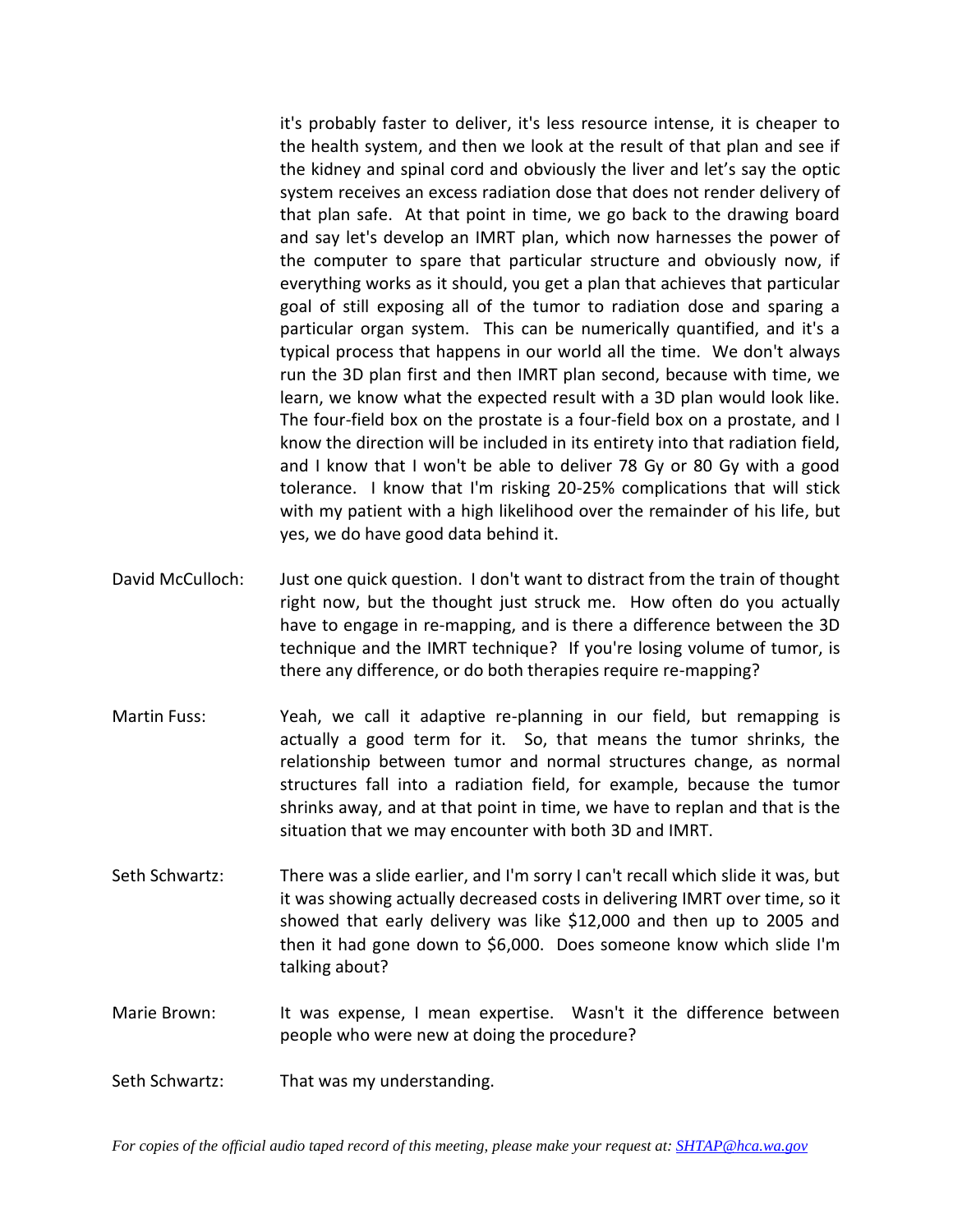- Edgar Clark: The study you're referring to is a study from France that looked at evaluation of IMRT with and without experience in the centers.
- Seth Schwartz: And the cost went down by half. Was that what we said?
- Edgar Clark: Yes, approximately.
- Martin Fuss: Again, there's probably a bias with technology development in there, as well, but effectively if you establish an IMRT program specifically related to physics costs and your dosimetry costs. The dosimetrist is the one planning the plan, the medical physicist is our safety net. Yet they do the quality assurance on the machine. They QA each and every plan so they measure it out and initially you would measure it out using different devices, compare those devices, compare the outcomes, and it's just time. With time, you become... the process is streamlined, obviously, protocols emerge, and thus your resource utilization goes down. What stays the same is the requirement on your technology and the usage of your technology. I mean IMRT is much more taxing on your linear accelerator than 3D conformal radiation therapy, and in such that technical component will always stay higher with IMRT than with 3D conformal radiation therapy, and so the professional resource usage will always stay high as well.
- Chris Standaert: Cost is so hard to figure out on our data. It is, you know, and you look at the data and is it the people are billing less, is it people just decide to reimburse less? And you can get more efficient, but in our system, the initial values under Medicare are assigned based on initial surveys of time, so as people are getting more efficient they get paid the same amount whether they're efficient or not. So, it's hard to extrapolate these costs, because people aren't paid by the hour to do it, necessarily, I don't think. The data is so fuzzy. It's clearly a lot more expensive, but I don't know how to look at subtle drops over time from what I saw, because I don't know what the cause of them is.
- Seth Schwartz: No, I agree with you. I mean, I think everyone's raised some really great points here, and I think I'm struggling with the same things that everyone is, which is that conceptually this makes sense. Empirically, it makes sense, and I'm sure that there's... they probably have reams of data about how they've got better about delivering 3D external beam radiation and the toxicities went down. So, I think that conceptually we don't disagree that delivering less radiation to structures that don't need it is a bad idea. I don't think that's up for debate. There's clearly the question of does IMRT actually achieve? And we're not seeing great data on that, but there's certainly suggestion of that in the better studied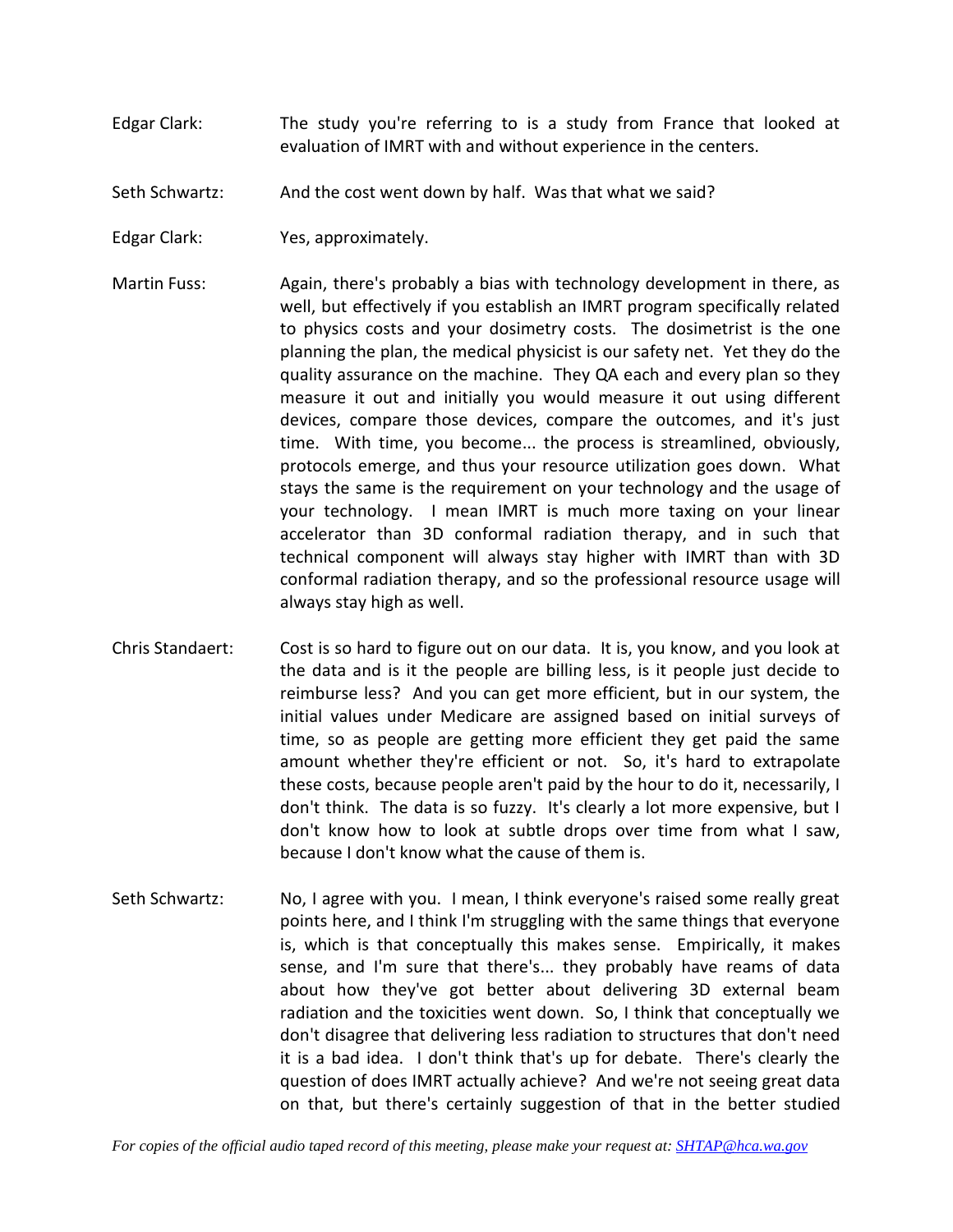areas. So where we have higher volumes of patients in prostate and head and neck, we are seeing that affect with IMRT.

So, I guess where I'm thinking is it probably does what they think it does, and I agree with Chris's comments that we're certainly just not going to get data about a lot of these areas, because there aren't going to be enough patients, and clearly the medical community is convinced that it works for reasons that seem obvious. So, those studies, likely, are not going to get done, and yet, I completely agree with what David said about the fact that we don't want this, I mean, we've already seen a huge escalation in costs for this without clear benefit in some areas. So, probably what that has somewhat to do with is the definition of critical structures, while it's well-defined, is vague. So, we've heard, obviously the optic chiasm is important, and your spinal column is important, because you don't want to be paralyzed and incontinent and blind, but whether you have a little bit more red skin, how significant is that? I think those are... those are the areas that I think are hard to quantify, and that's when I think the cost effectiveness data becomes important, because we can't necessarily define quality of life, but quality of life data becomes very important here, and I think that we're not seeing really conclusive evidence that the quality of life is better, but certainly a suggestion that it may be in some areas, but if we can look at the incremental cost effectiveness, the quality of life improvement of not being paralyzed is probably huge. The quality of life improvement of having less telangiectasias on your left breast is probably not as huge, and we may be seeing incremental cost effectiveness ratios of \$700,000 per QALY for breast and \$15,000 for head and neck cancer where you can't swallow.

So, that's the kind of data I think we really want to see to be able to sort of parse this out a little bit. So, that's kind of what I'm struggling with here.

Kevin Walsh: I don't feel a struggle at all here. I feel like I'm involved right now in trying to get a series of 12 community health centers accredited for patient-centered medical home, and the amount of evaluation of care that we have to do in order to meet the accreditation requirements is astounding, and we're such a small fish that most of you wouldn't even notice us in the ocean, but yet we're required to do that. The fact that these kinds of technologies are allowed to just kind of go for it and see what the market will bear is almost impossible for me to tolerate.

> I have no question that there's benefit to some of these technologies, and I support the notion of finding out, and that's why I think that the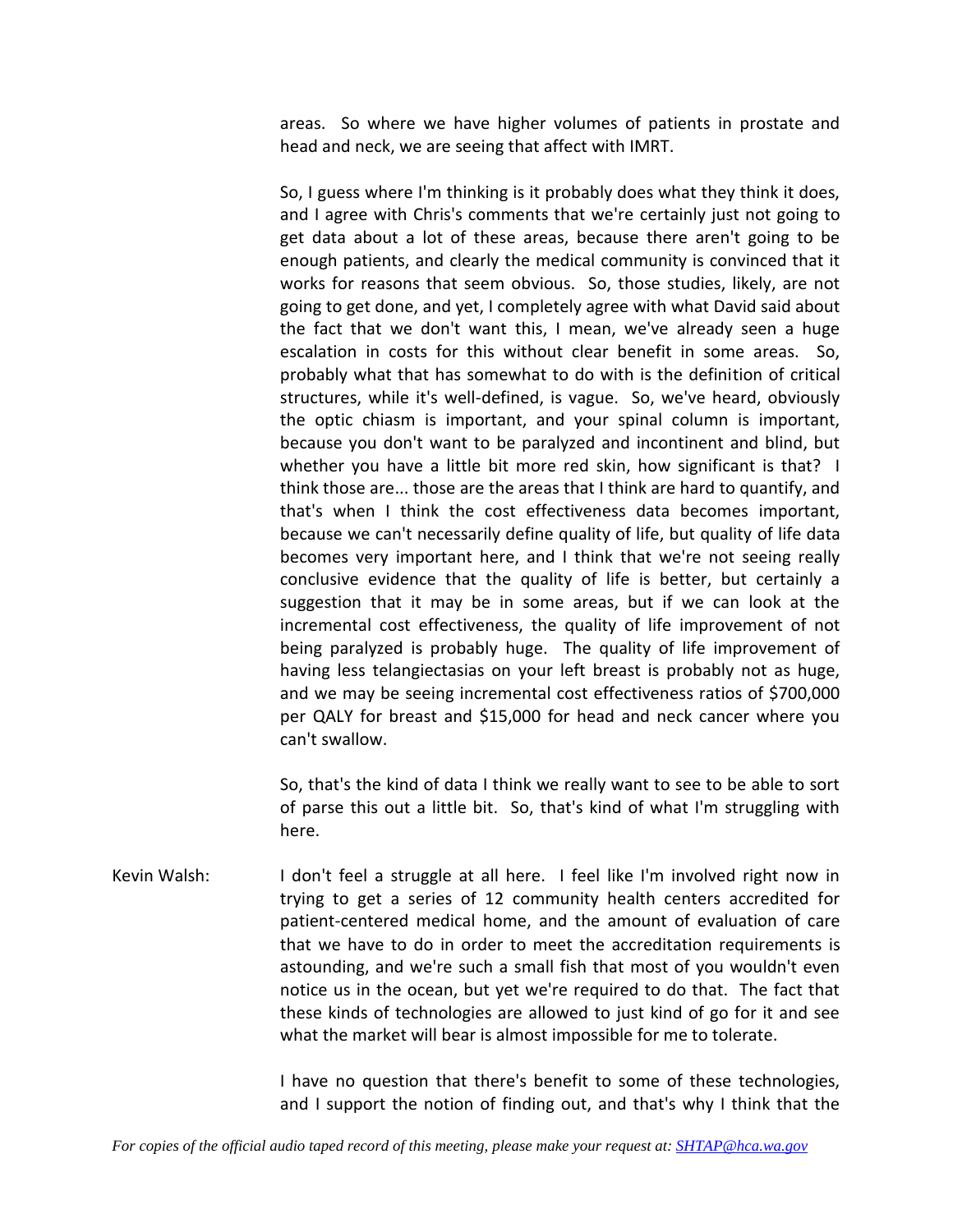only way to move forward with these situations where we don't have evidence is to decide if we're going to stand on the fence of saying we will let this go forward with the condition that data is collected and data is evaluated so that decisions can be made over time about whether there's effectiveness or not. Or, we say cut it off because there's not evidence, and I'm wholeheartedly on the side of saying let the stuff go forward with some real definitions about what's required. There have to be, and that's why I think that Jeff did a nice job of kind of laying it out. He set some conditions that will allow people, over time, to collect that kind of information so that we can all make decisions about with the limited amount of money, let's better define what works so we know what to pay for and what not pay for.

Craige Blackmore: So, yeah, Richard?

Richard Phillips: One of the things I struggled with, as I went through this, is I thought the questions that were asked were not really focused on the clinical issues that come about, in particular, I'll take one example. In prostate where there seems to be some advantage to using this technology, and yet, there's no comparison made to brachytherapy, which seems to me to be, or should be in the discussion. I don't, obviously we have our... our discussion is set by the questions. I'm not asking to go after that. But, it's a distractor for me, because I'm... in a sense I'm making... I'm going to be forced to make a decision without really looking at the scope, and so I've asked our consultant about the issue of brachytherapy without getting into too much detail about it, but are we really seeing the full picture here to be making the decision? Should we be doing that? Does that make sense where I'm coming from? In other words, I'm trying to figure out, is that really... are we really... do we really want to compare against external beam radiation, or should we not be looking at a broader scope, if we're going to be making the decision on this? Is that a fair clinical question?

Martin Fuss: That is probably a fair question, but it's very difficult to give you a good answer on. Obviously, there are different treatment options for prostate cancer, and they range from surgical treatment options over... they range from surveillance. Let's start at that point, which is the lowest cost treatment option. Or there's surgical treatment to internal radiation and external radiation in different ways, shapes, and forms, both internal and external we can deliver in different ways and it's a... essentially, we have established that surgical procedures, brachytherapy and forms of external beam radiation therapy, provide the same outcome in terms of biochemical control, which we extend to provide us comparable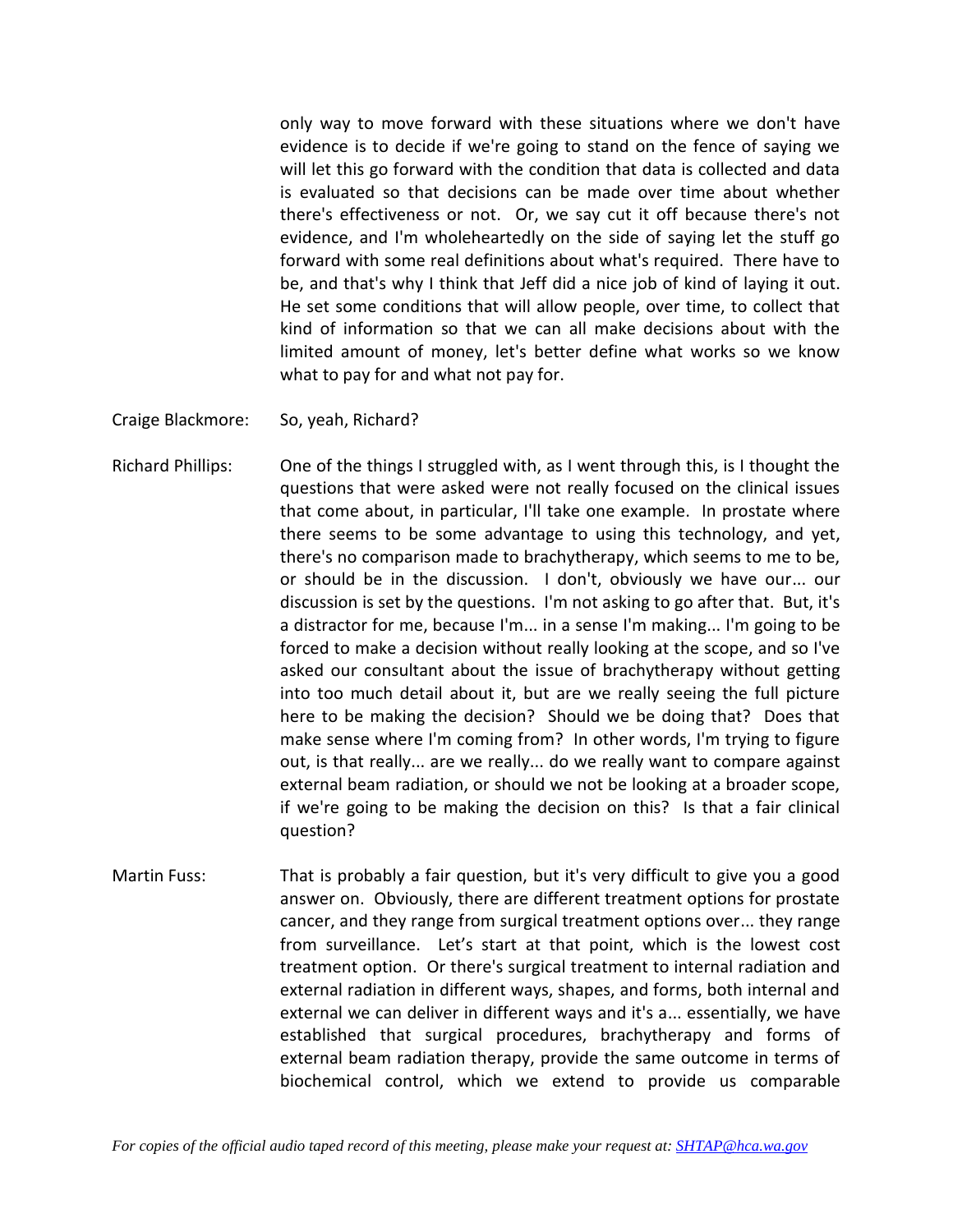outcomes in terms of survival outcome-proven data on sufficiently mature levels. We do have some data [inaudible].

But I think the problem here is we can't propose to pay... it's also an expertise question. I'm an external beam radiation specialist. I'm not a brachytherapy specialist. So, do you now stipulate that patients undergo brachytherapy? Not every patient is not a brachytherapy candidate, so what do you do? Where do you cut the line there? I just think it's extremely difficult. Why does a patient decide to be surveyed versus the next one who decides for surgery and the third one for one form of radiation therapy? Our health system allows for all of those options.

- Craige Blackmore: I... go ahead Carson.
- Carson Odegard: Yeah, I have just a question on costs, and I don't have the table in front of me, but it was an agency table on comparing PEB versus Medicaid delivery versus planning costs, and I was just wondering, because on PEB expenditures, delivery and planning costs are about the same. It's like... I don't have the table, but it was like 45% delivery, 35% planning, but in the Medicaid population it's 45% delivery and 25% planning, and I'm just wondering how that happens for IMRT? Where is the difference in planning? Why would planning be half of the delivery costs?
- Chris Standaert: Slide 11? Is that what you're looking at?
- Carson Odegard: Yeah. I'll have to go…
- Seth Schwartz: You're right. That's really high.

Carson Odegard: It was real high, and I just wondered what... why the delivery cost would go up in Medicaid and planning costs would go down.

- Craige Blackmore: Have you found the slide in question?
- Chris Standaert: Slide 11 is the one I see, but that doesn't say totally…
- Edgar Clark: That was in Jeff's material.
- Carson Odegard: It wasn't in Jeff's... yeah, it was in Jeff's material.
- Chris Standaert: It says planning charges under PEB were \$11,000, delivery of 27. Under Medicaid \$3,200 versus \$11,000. So, a different ratio to a degree. I mean, the costs are totally different, because that's what they allow. How they determined what they allow, I don't know.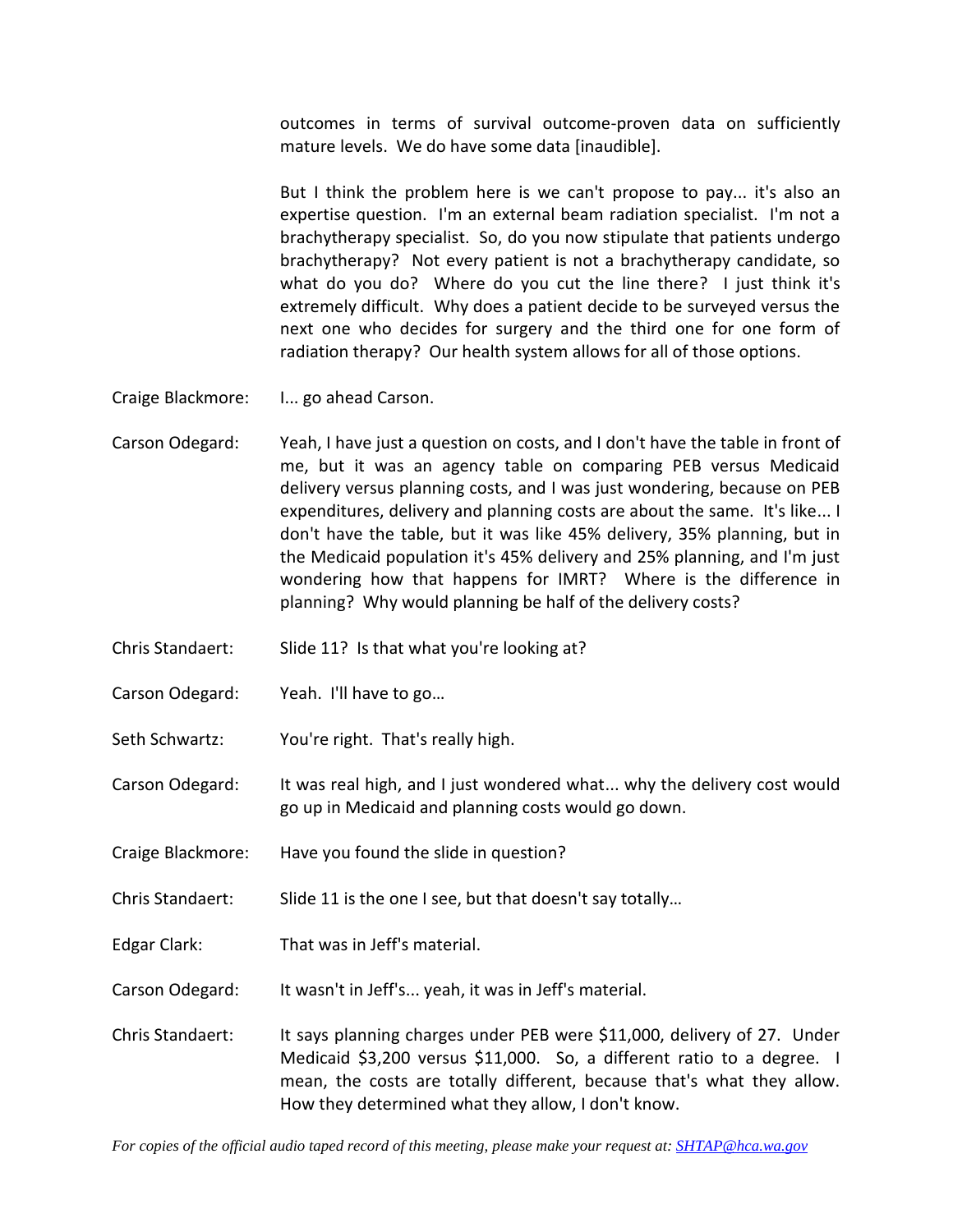- Craige Blackmore: So, I mean, I guess we're confronted with…
- Carson Odegard: It may not be important to this discussion, but I just... I just wanted to bring it up to…
- Craige Blackmore: Yeah, I mean, we're confronted with the costs of the bizarre nature of the US reimbursement system, which is arbitrary and capricious, but it's what we're stuck with, so I don't pretend that's an answer to your concern, but it's the reality.

So, I don't sense that we're at a consensus, and I'm not sure we ever will be, but I think we should start to move through the decision instrument and see if we can make a decision. So, I'm going to ask the committee members to turn to that document, which I think is in the very back. Yeah, it's in the very back. So, this is our HTCC Coverage and Reimbursement Determination Analytic Tool, and the committee members are all intimately familiar with this document. Basically, it lays out the principles upon which we will make a decision, and that is based on the evidence, assigning the greatest weight to the evidence which we feel is most valid, and we are charged with looking at the effectiveness, safety, and the cost or cost effectiveness of the technology under evaluation. So, we have a table on page 6 of the instrument, which really defines the outcomes that the committee has used in its decision making. Staff has prepopulated that document with the outcomes that are relevant. So, the first thing we need to do is see what they have prepopulated here corresponds with our perceptions of what the appropriate outcomes are. So, there is a whole list of safety outcomes, and they are the toxicities that we've talked about and then the efficacy and effectiveness outcomes is where we get into the effect on the tumor and recurrence, disease-free survival, and all the various metrics. Does anybody have anything that isn't on this list that they're considering in their decision making that we need to add? I'm not seeing blindness here, which would be one of the toxicities we've talked about.

- Chris Standaert: Any sort of neurologic impairment? Blindness, spinal cord paralysis and all that stuff.
- Craige Blackmore: Yeah, so we, you mean we have a general category of neurologic.
- Seth Schwartz: And then under costs, I think we've talked a little bit about long-term costs of managing complications.

Craige Blackmore: Yeah.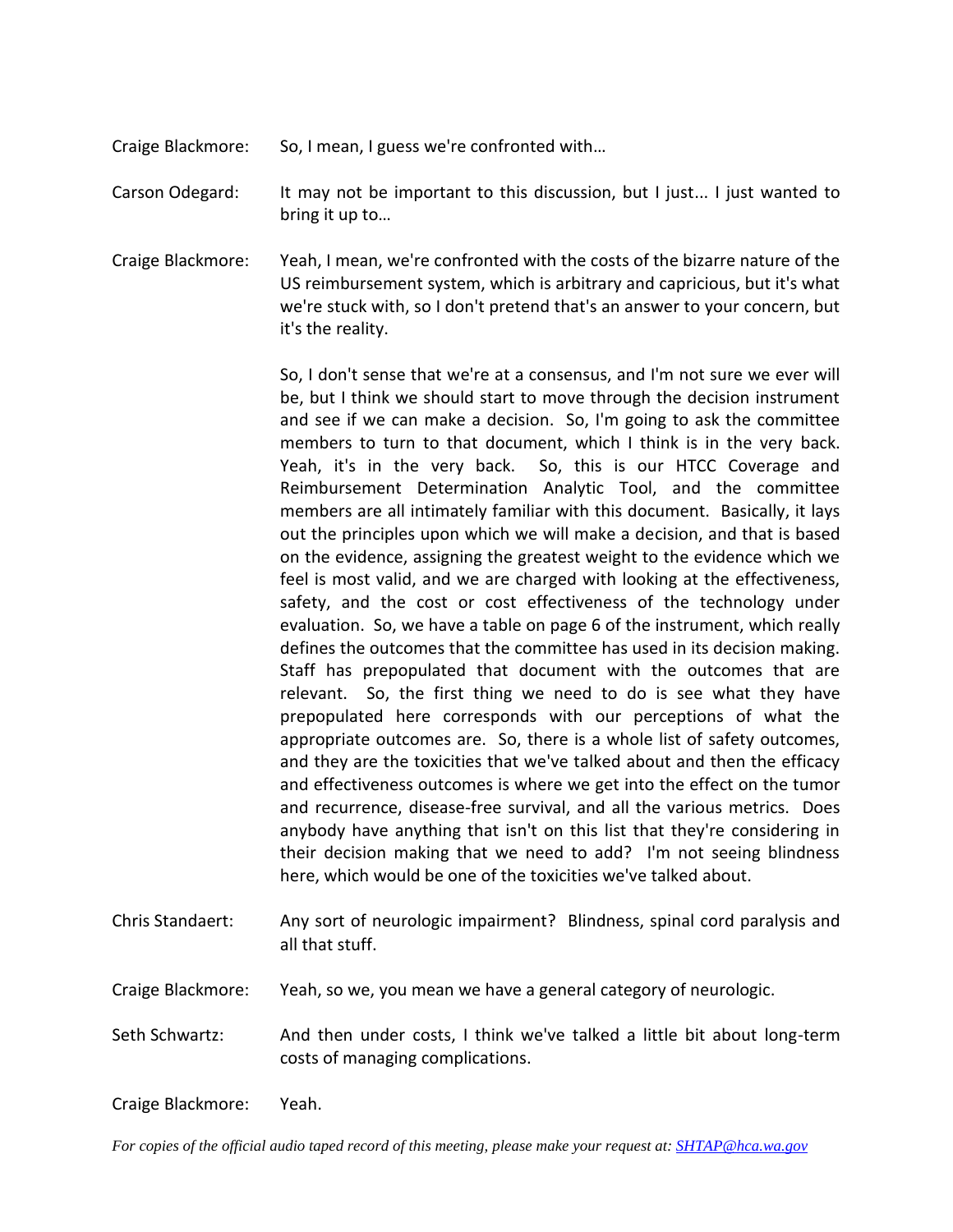David McCulloch: Are you wanting to go through all of these singly?

Craige Blackmore: I want to make sure that we capture the outcomes that we're including in our decision making and not discuss them in detail but make sure that the factors that the committee is weighing are noted, but I don't want to go through each of these in detail.

> So, next up in the process is to well, just in terms of framework, I think there's two ways we can approach this. We can look at the question from a general perspective of IMRT or we can individually look at each of the body parts or organs. My suggestion is that we look at the general question and if we felt one organ was more appropriate than another or one type of cancer we could include that as a condition of coverage rather than having separate discussions on each of the many areas in question. I'm seeing nods. Okay.

> So, I'd like then to move towards the first voting question. So, this question would be nonbinding and looking at whether we felt there was sufficient evidence under some or all situations that the technology, IMRT, is effective, safe, and cost effective when compared to 2D or 3D external beam, and your choices are unproven, equivalent, less, and more, and to be clear this is under some or all situations. So, if you felt that there was one situation where it was more, you should so indicate say for more effective. You would only use equivalent if you felt it was equivalent under all circumstances. Does that make sense? Okay.

> So, these are the tan cards. So, this is everything. So, if I felt that IMRT was more safe under one circumstance but the same in all the others, I would vote more, and I don't know what I would do if I thought it was more in some and less in others. I guess in that situation I would vote more. Okay, so the first question is effectiveness. IMRT compared to external beam standard 2D, 3D, is it unproven, equivalent, less, or more effective?

Josh Morse: I see 11 unproven.

Craige Blackmore: All right. The next question is, is IMRT safer or unproven, equivalent, less safe, or more safe under some or all situations?

Josh Morse: 11 more.

Joann Elmore: With the caveat that this could be just one disease. Many others are still unproven.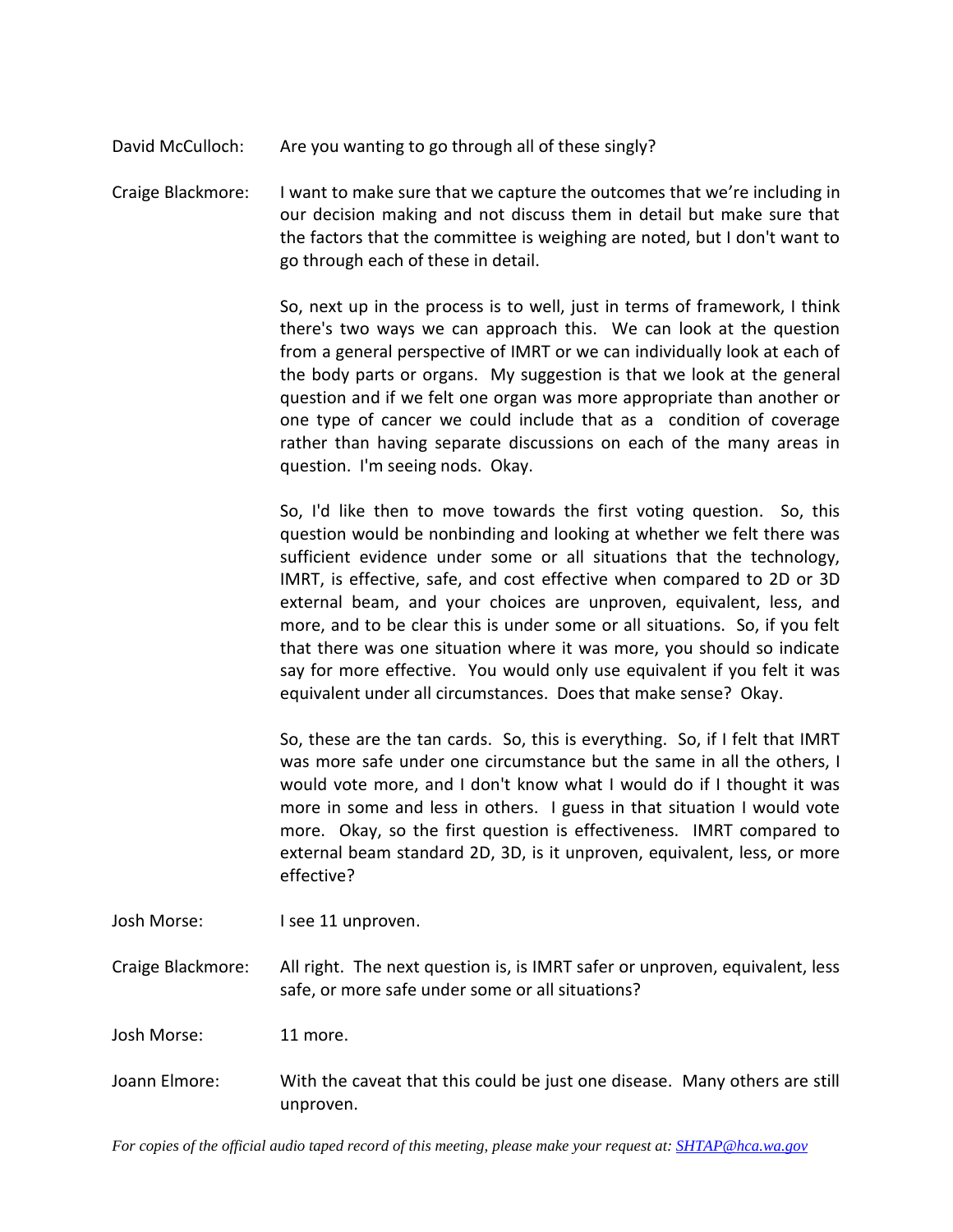Craige Blackmore: In some or all. And then, finally cost effective.

Josh Morse: 7 unproven, 4 less.

Craige Blackmore: Okay. Does anybody want to comment at this point? Okay. So, we have three choices. We have cover unconditionally, cover with conditions, and don't cover at all. The cover with conditions, of course, we stipulate the conditions. I'm assuming if we go there that that's going to be in part based around which organ we're looking at. At this point, I would like to try to narrow us down, because it helps us structure and get to the final decision, and that's to kind of get a gestalt of are we leaning towards a decision of unconditional versus conditions? Are we leaning towards a decision of no cover versus conditions? Or are we all over the board? I'd like a sort of unofficial straw poll, get a sense for where we are so I can lead us in the rest of the discussion. Let me ask some opinions. Are we headed towards a no coverage decision?

Group: Mm. No.

- Craige Blackmore: So, we're headed towards either a cover decision or a cover with conditions decision, and that allows us to think about what those conditions might look like, and at this point, we usually ask that the projector be turned on, and we start to get some text on the board so that we are all on the same page and understand what we're talking about, and then I will ask members of the committee to suggest some proposed conditions, and there might be one set or there might be multiple sets for us to consider and we use that as a point of discussion. So, does somebody want to take a first stab at what the conditions might look like?
- David McCulloch: Well, I would say, Craige, the straw... a good place to start might be a slight [inaudible] of Jeff Thompson's presentation, which looked pretty reasonable to me, but…
- Craige Blackmore: I'm going to have to find that.
- Marie Brown: Page 8 of the handouts under Jeff's presentation.
- Craige Blackmore: So, I don't know, Margaret or Christine, whoever's in charge of the projector over there, did you catch what we got? We're going to use, as a starting point, what Jeff had on slide 16. I have to find it. There it is.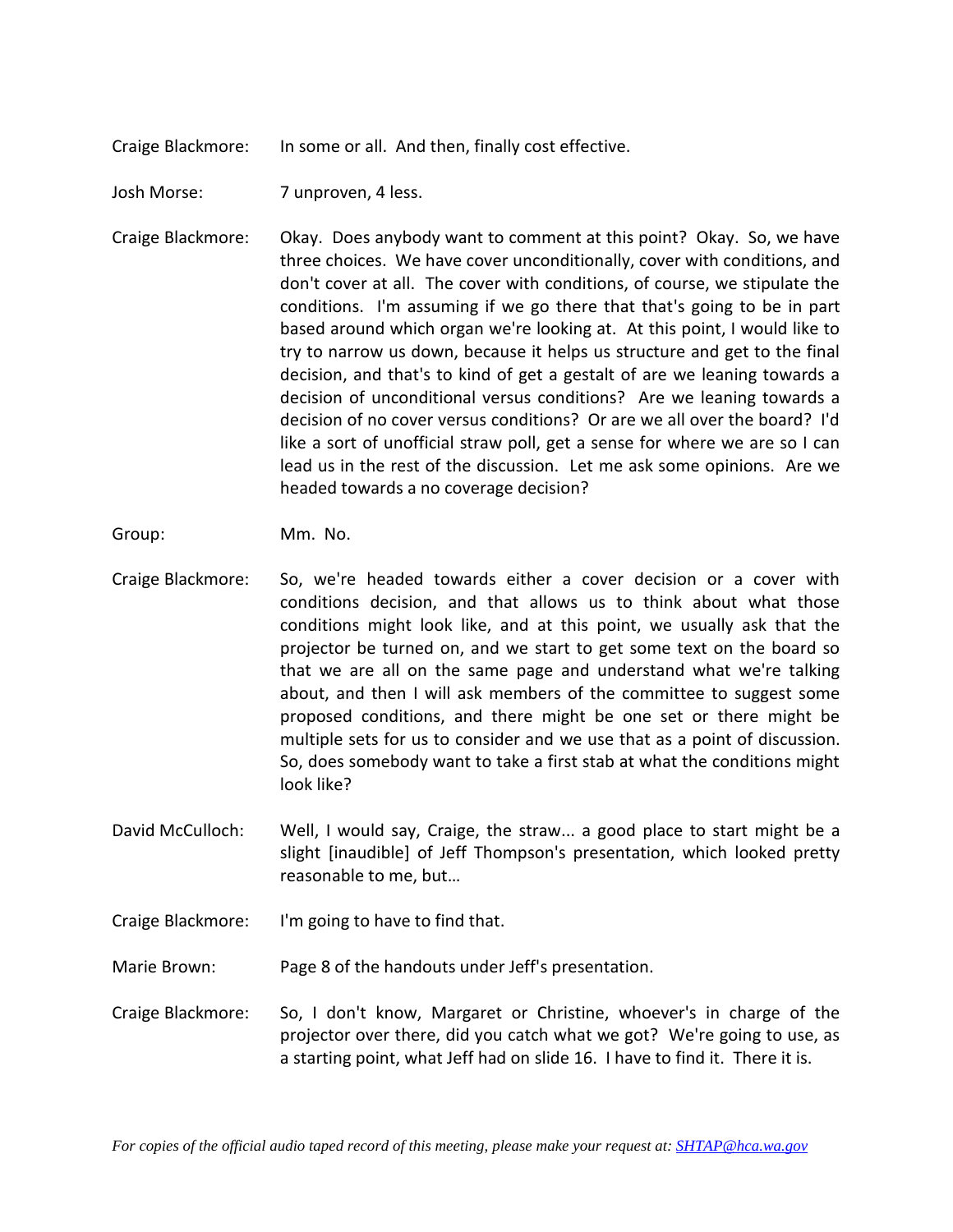| Chris Standaert:  | So, if I read that right, then anything other than head, neck, and prostate<br>would have to be in a clinical trial. That's what that says? |
|-------------------|---------------------------------------------------------------------------------------------------------------------------------------------|
| Craige Blackmore: | No.                                                                                                                                         |
| Chris Standaert:  | Am I reading?                                                                                                                               |
| Craige Blackmore: | No. That's not what it says.                                                                                                                |
| Chris Standaert:  | Oh, I thought these were all the same conditions.                                                                                           |
| Joann Elmore:     | No.                                                                                                                                         |
| Chris Standaert:  | They're different conditions.                                                                                                               |
| Craige Blackmore: | 16.                                                                                                                                         |
| Chris Standaert:  | So, history of previous radiation, spare adjacent structures or clinical trial.                                                             |
| Craige Blackmore: | These are ors.                                                                                                                              |
| Chris Standaert:  | They're ors, not ands. I thought they were ands, not ors.                                                                                   |
| Craige Blackmore: | No, they're ors. So                                                                                                                         |
| Chris Standaert:  | So, you could                                                                                                                               |
|                   |                                                                                                                                             |

Craige Blackmore: So, the last one, the clinical trial is a given basically regardless of what we decide. Even if we decide no cover, if they're in a clinical trial, the agency still has the ability to pay for that. So, that's kind of a given. We don't have to worry about that too much. I'm not saying we shouldn't leave it up there, but just... so go ahead.

Chris Standaert: Just as a, you know, the rationale for prostate and head and neck are that there are critical structures nearby? That's why you do it that way? It's not something... that's why you're doing it. So, I mean, Aetna actually just says for approval of IMRT, Aetna requires critical structures located close to the tumor, cannot be adequately protected using conventional EBRT, which covers everything up there. It covers head, I mean, that's why you're doing head and neck and prostate. It's just much cleaner language, and it says specifically you sort of... the idea that you're trying to protect the critical structures by avoiding EBRT is sort of what they're after, which I think is sort of the point. So, I actually kind of like that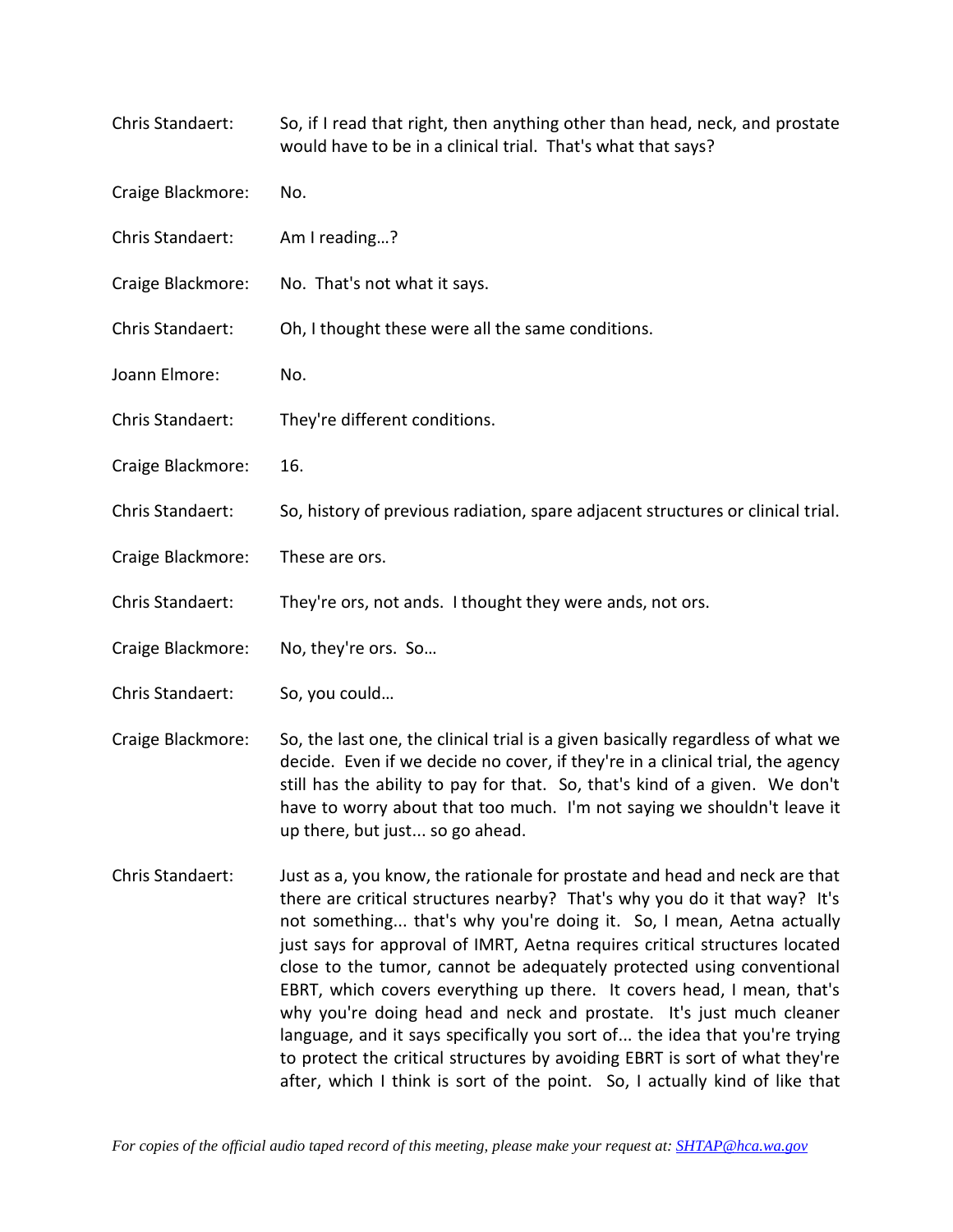language myself, and I think it covers everything up there. It's no less restrictive than what Dr. Thompson put up.

- Kevin Walsh: It doesn't cover the last line.
- Chris Standaert: The clinical trial.
- Kevin Walsh: Yes.

Chris Standaert: I have no problem adding that. Certainly, if people want, yeah.

Marie Brown: So, remove the history of and just keep up spare adjacent critical structures and undergoing clinical trial.

- Chris Standaert: Yeah. Critical structures located close to tumors cannot be adequately protected using conventional EBRT.
- Seth Schwartz: Well, I think that makes sense. But is the previous radiation separate as shown, because it may not be as critical structures, but it may be, if you're worried about dose.
- Chris Standaert: You know, that's a question for the expert, but I assume that as you're calculating the dose the structures nearby can take and you calculate in the exposure they've already had over the course of a lifetime, and then you sort of say that we can't radiate this piece of skin anymore, so we have to sort of collimate it down somehow so we can avoid that skin, that's how you would do it, I would think.
- Martin Fuss: That's pretty much accurate. You factor in the prior radiation exposure.
- Chris Standaert: Yeah, it's all in the same thing.
- Martin Fuss: And the exhaustion of a certain [inaudible] is left.
- Chris Standaert: Right.
- Richard Clark: I asked Dr. Fuss if he could think of any generalized conditions, and I think he had a very interesting suggestion.
- Martin Fuss: Well, in general, we... I would say 95+% of IMRT treatments are used for curative intent treatments in patients who have a life expectancy of 12 months or longer, because if you think of sparing normal tissues as one of the key arguments for using IMRT, then time for toxicities to manifest is relevant. However, in select palliative indications, it may come down to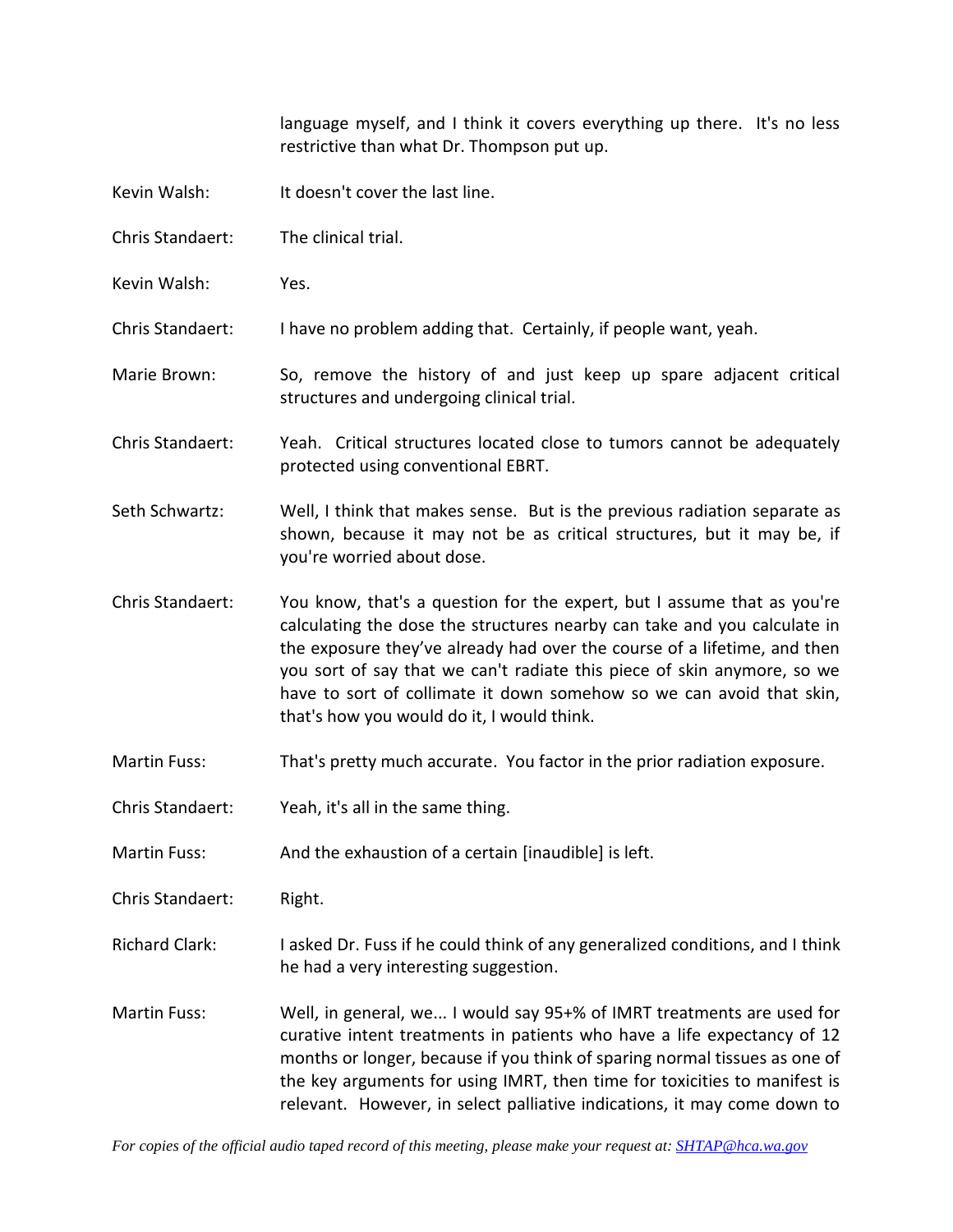patients who have had radiation in the past. You do have to factor in that the tissue could sustain injury earlier than 12 months after treatment. So, I mean, this can't be a… but I mean, this is a general consideration. I don't know if this is something that you want to verbalize like that, but it is implied if you think… it obviously applies to head and neck [inaudible]. It applies to the patients that we treat [inaudible].

- Craige Blackmore: Other comments or other suggestions? One suggestion is to use this based on some of the other policy decisions and recommendations. Are there... Joann?
- Kevin Walsh: I would propose getting rid of the head and neck and prostate lines assuming that the statement spare adjacent critical structures captures those, as well as other critical structures. I would get rid of the 12-month survival, because, as you described there is some application in palliation, in palliative situations. So, I wouldn't hold it to just curative and leave the other three.
- David McCulloch: But, I think you need to be careful about, I think the time interval is a good question. We don't want to have this being done by somebody who has the legitimacy of the position of saying well, yes, we are doing something palliative. The differences they expected to make is one of, you know, a week. We want to guard against that, again, as well.
- Kevin Walsh: Your point is better than mine. I agree with that.
- Craige Blackmore: So…
- Chris Standaert: But would that be…

Craige Blackmore: I struggle with 12-month as arbitrary.

Chris Standaert: I mean we saw no data on a number anywhere. I appreciate what you're saying, and it probably may well be true, but that was not part of our data set, at all. So, that's... we don't have any data to 12, 10, 14, 24, 6. I got no idea, and…

- David McCulloch: But knowing how much money we've spent on people in their days and weeks of life.
- Chris Standaert: But that whole question is the whole radiation... that goes through the whole field. I assume not just this particular thing. That goes for every aspect of radiation and oncology.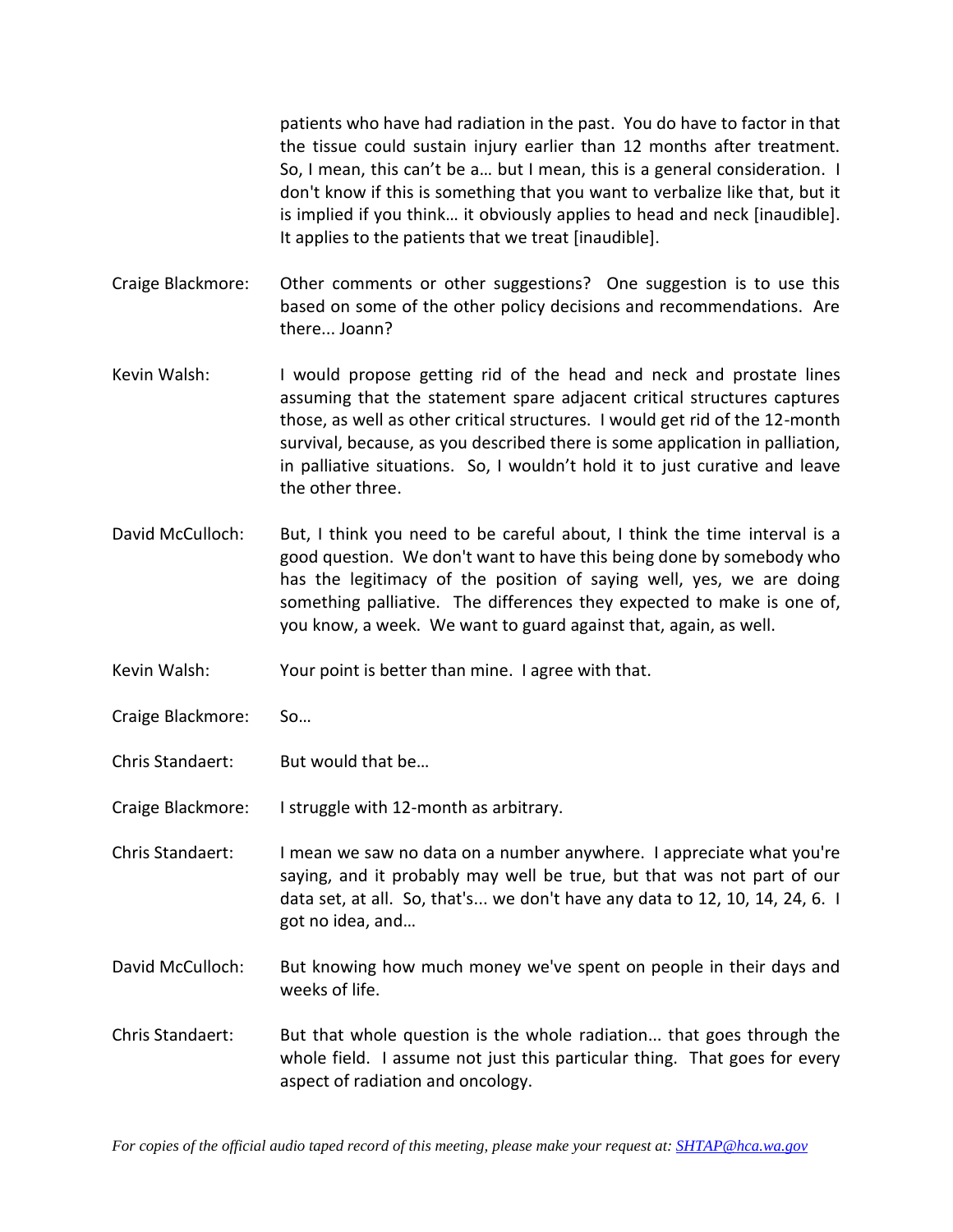- Craige Blackmore: Is there a way to phrase spare adjacent critical structures to prevent toxicities within the expected life expectancy or some... I mean, I'm just thinking out loud. Because what you're trying to... that's what you're trying to do, right? You're trying to prevent toxicities that will arrive within... arise within their expected lifetime, but I don't know how to put that into words, but is that what we're trying to say? Joann can do it. We have Joann.
- Joann Elmore: Well, I'm going to have us back up though first, because if it's my understanding of the direction you're taking, you're recommending coverage with condition with the condition being those that are stated there, and I disagree with that for the following reason. I'm disappointed at my profession that we now have a standard of care of IMRT that there's inadequate data on efficacy and low-quality data that it improves toxicity. With that said, I think all of these, if it is covered, data needs to be collected.
- Chris Standaert: I don't think... I mean, these things actually would be well served by a registry. You're assuming relative similar clinical effectiveness, but you're really after sort of complications and costs, which you can get through a registry very easily, but registers are not easy, and I don't think we have the authority to mandate our registry. I would like to.
- Joann Elmore: Well, I'm worried about the efficacy issue.
- Chris Standaert: But I don't think we have the authority for that.
- Joann Elmore: Because it was low-quality data, and I would ask in the future that they give us data on statistical power with these low-quality studies. How do we know that there isn't harm? You know, I doubt there is, but how do we know that there is not harm with these new technologies?
- Chris Standaert: Right. We don't know it doesn't... we don't know that it does not work as well. We don't know. It may well not work as well, and we don't know that.
- Joann Elmore: Right.
- Chris Standaert: We're just assuming.
- Joann Elmore: So, how can we approve covering something if we don't know if it works, as well, with important outcomes of, you know, cancer recurrence and life. It worries me a little.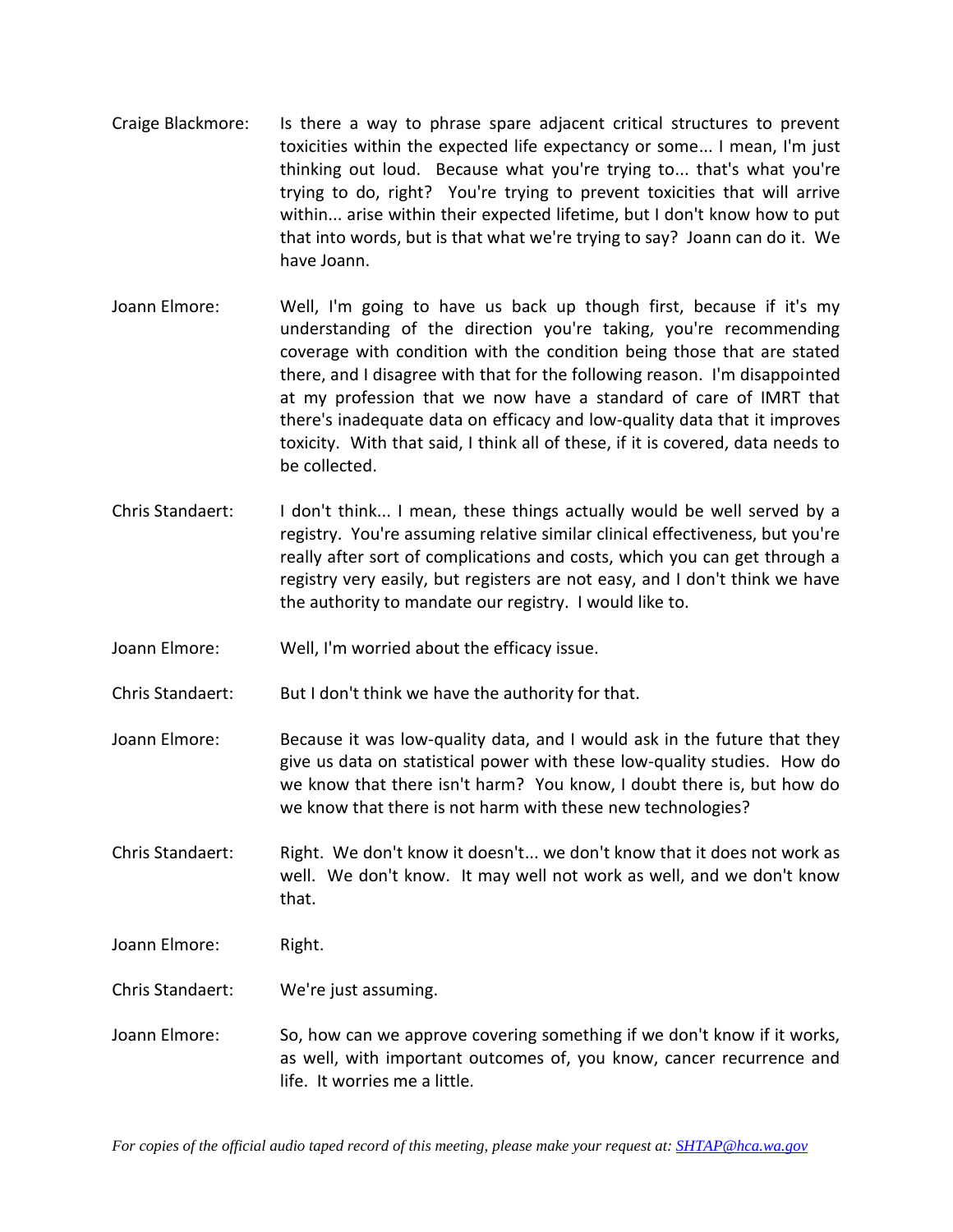| Craige Blackmore:   | A lot of decision making worries me, but we still have to make a decision.                                                                                                                                                                                                                                                                                                                                                                                                                                                                                                                                                                                                                               |
|---------------------|----------------------------------------------------------------------------------------------------------------------------------------------------------------------------------------------------------------------------------------------------------------------------------------------------------------------------------------------------------------------------------------------------------------------------------------------------------------------------------------------------------------------------------------------------------------------------------------------------------------------------------------------------------------------------------------------------------|
| <b>Martin Fuss:</b> | Can I interject something here?                                                                                                                                                                                                                                                                                                                                                                                                                                                                                                                                                                                                                                                                          |
| Craige Blackmore:   | Sure.                                                                                                                                                                                                                                                                                                                                                                                                                                                                                                                                                                                                                                                                                                    |
| <b>Martin Fuss:</b> | Then you would have to step back and apply the same to 3D and 2D<br>radiation therapy techniques, but that has never been formally tested.                                                                                                                                                                                                                                                                                                                                                                                                                                                                                                                                                               |
| Craige Blackmore:   | Maybe we should.                                                                                                                                                                                                                                                                                                                                                                                                                                                                                                                                                                                                                                                                                         |
| Joann Elmore:       | That's a good point.                                                                                                                                                                                                                                                                                                                                                                                                                                                                                                                                                                                                                                                                                     |
| Martin Fuss:        | [inaudible] that we have. This is not historically how we have these<br>bring radiation therapy                                                                                                                                                                                                                                                                                                                                                                                                                                                                                                                                                                                                          |
| Craige Blackmore:   | I don't know, I mean, if we stipulate a registry, we're requiring the agency<br>medical directors to institute a program that has a registry in it, and I<br>don't know if that's what's in our realm. It would be nice to encourage<br>that, but I don't know that we have the ability to require it, and actually, I<br>don't think I would favor requiring it, because that introduces its own set<br>of access issues that                                                                                                                                                                                                                                                                           |
| Joann Elmore:       | Almost 100% of people are getting IMRT with prostate, so they're already<br>having access.                                                                                                                                                                                                                                                                                                                                                                                                                                                                                                                                                                                                               |
| Marie Brown:        | And we have to think about the cost of medical director review, also.                                                                                                                                                                                                                                                                                                                                                                                                                                                                                                                                                                                                                                    |
| Seth Schwartz:      | Do you think it's as much as one of these rounds of?                                                                                                                                                                                                                                                                                                                                                                                                                                                                                                                                                                                                                                                     |
| Joann Elmore:       | I don't think so.                                                                                                                                                                                                                                                                                                                                                                                                                                                                                                                                                                                                                                                                                        |
| Craige Blackmore:   | This gives the medical directors a lot of leeway, and I mean we should<br>solicit their input next, but I think if they within the way this is<br>worded, if they wanted to preapprove prostate, they could. They could<br>say, well the prostate is next to the rectum. That's good. That's all you<br>need. And then for something else, they might have a different process,<br>but I mean what do you? I don't know whose best to answer the<br>question, but in terms of operationalizing, you hear where we're trying to<br>go. Are the sorts of conditions that we're laying out that are based, in<br>part, on what Jeff Thompson suggested. Is this something that could be<br>put into effect? |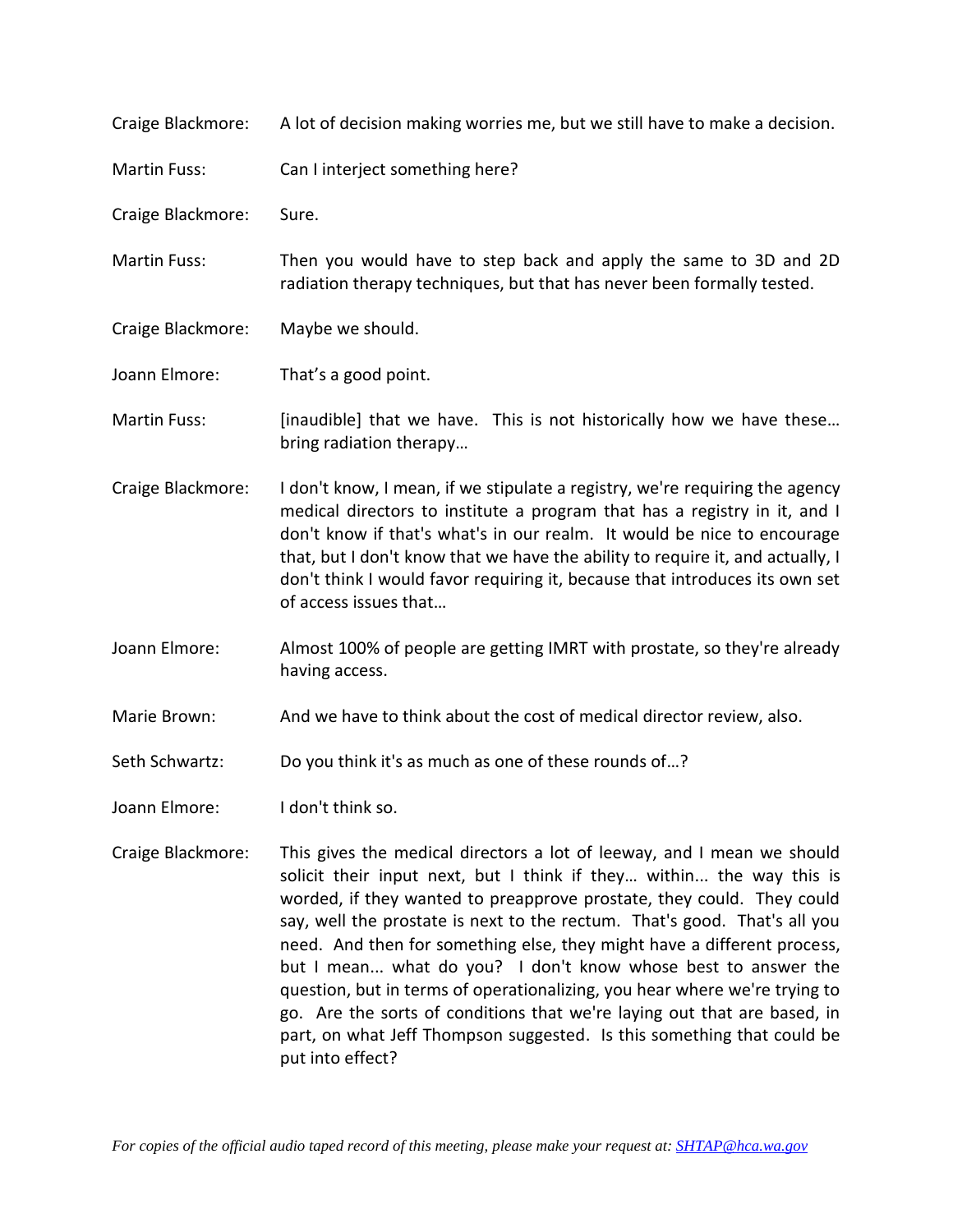- Female: It would be much easier to operationalize if the specific diagnoses are included in the conditions. So, if head and neck cancer and prostate cancer were left in.
- Craige Blackmore: Why is that?
- Female: Because there's a specific ICD-9, which we can enter into our system in order to control whether or not certain treatments are paid.
- Chris Standaert: But then you still have the issue of spare adjacent critical structures, which is everything else.
- Female: Right, and those cases could be placed on PA. So, in terms of operationalizing a decision, if specific diagnoses are included in the language of the decision, it is much easier to operationalize.
- Chris Standaert: But we can only include a couple of… okay.
- Female: My other comment is that there's been no discussion about the pediatric population. I mean it was included in the PICO. So, I don't know if the committee has any other thoughts.
- Edgar Clark: There were, I think, only two cancers that had any pediatric patients. One was medulloblastoma, which is primarily pediatric patients and the evidence there is quite weak, and I think that there were a few head and neck cancers. There were a few pediatric patients in some of the head and neck cancers.
- Craige Blackmore: So, what I'm hearing is that on the operational side it might be better to keep in the yellow highlighted head and neck cancers and prostate cancer. So, I guess I would ask the committee if the intent of our thinking was to include those, and if we only took them out because we thought it would make things easier, in which case we could put them back in, since we're told that would make things easier.
- Chris Standaert: I would like them out, because the language is inelegant, but if that's more effective for them, it means the same thing, as far as I can tell.
- David McCulloch: Could you repeat she said? I'm sorry, I didn't hear it.
- Craige Blackmore: What she said?
- David McCulloch: Yes.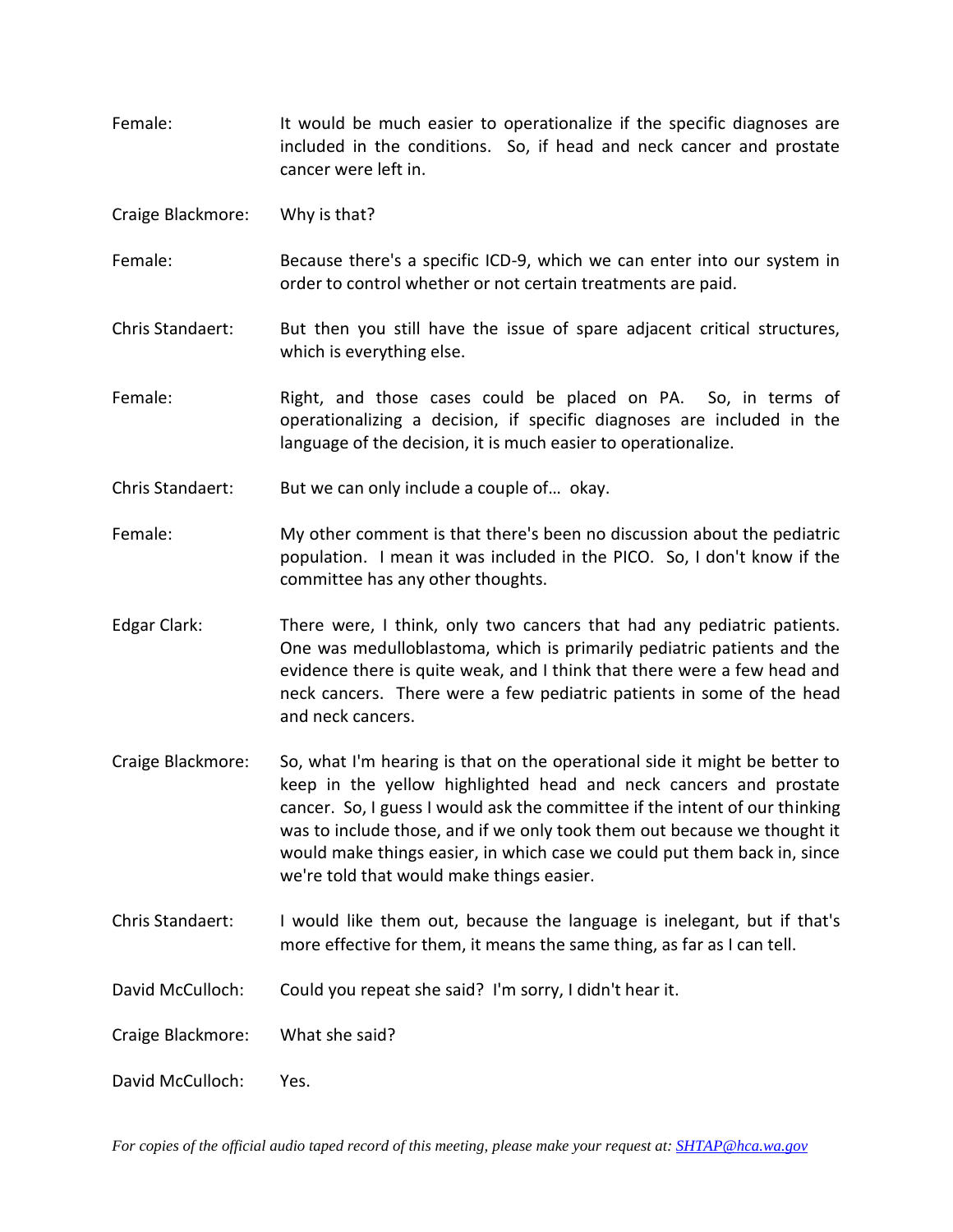- Craige Blackmore: She said it's easier to operationalize if it says head and neck cancer and prostate cancer if we wanted the coverage to include those, because then they can screen those out of their... what they would otherwise use, which would probably be a preauthorization process.
- David McCulloch: Because every time we're saying it's an adjacent critical structure, somebody actually has to look at that and exercise a decision, a subjective decision on whether this is critical or not.
- Craige Blackmore: So, they're gonna have to do pre-auth on all the use of this technology unless we specify exceptions that they can track.
- Chris Standaert: Are we including brain and head and neck, or are we not including brain?
- Craige Blackmore: We haven't discussed that.
- David McCulloch: It's in your head.
- Chris Standaert: I understand. It depends on the day, apparently, but yeah.
- Seth Schwartz: I also just want to get back to that point.
- Edgar Clark: Our report distinguishes between, I mean, head and neck is oropharynx, nasopharynx, hypopharynx, and larynx, and oral cavity.
- Craige Blackmore: Head and neck does not usually include brain.
- Edgar Clark: Yes.
- Craige Blackmore: Or spine for that matter.
- Edgar Clark: So, head and neck, in our report, refers to those group of tumors that the ear, nose, and throat surgeons would not normally be involved with.
- Michelle Simon: I'm not in favor of adding brain, because the research really wasn't strong on brain. We looked at the head and neck cancers.
- Seth Schwartz: Yes, I would agree with that. I don't think brain needs to be pulled out separately. I think the only things we saw data on that was arguably of moderate quality were head, neck, and prostate. I think to pull out any other individual diagnosis without data doesn't make a lot of sense.
- Craige Blackmore: The only reason to do that, and I'm not saying we should, would be to conclude that the brain is a critical structure.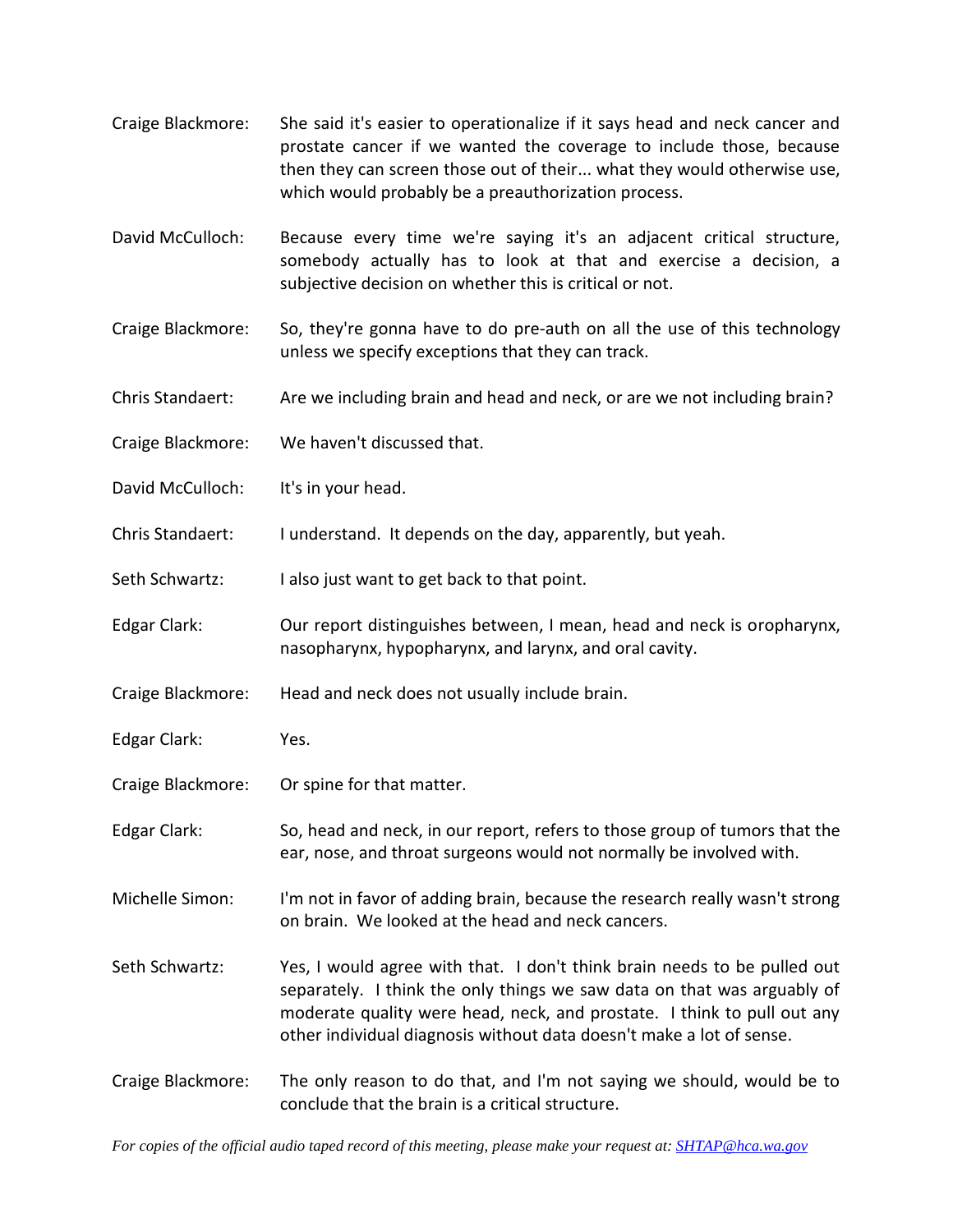- Chris Standaert: Ahead of time. We would be calling it out as a critical structure.
- Craige Blackmore: And again, we don't have to, I mean, I'm not…
- Michelle Simon: It would be included, though.
- Edgar Clark: Your next meeting will talk about SRT. You're going to get a whole day's full of brain there.
- Kevin Walsh: I would like to propose one more change. I'm going to propose that all of these be required to be in the context of a clinical trial.
- Chris Standaert: So, not treat at all, except in a clinical trial?
- Marie Brown: Even head and neck and prostate? Okay.
- Craige Blackmore: So, I'm seeing at least a couple nods.
- Kevin Walsh: It's because we're not trying to prove, I mean, we're not... there's no data here that says it's more effective. The data says that there's a change... that there's a difference in quality of life.
- Seth Schwartz: That's not entirely true. We didn't talk a lot about it, because of the data. I don't think there's any data that showed it wasn't as effective. I think that there was some equivalency. There was low quality data that was of equivalence and there was some low quality evidence of improvement.
- Kevin Walsh: I'm sorry. I misspoke. It's no more effective...
- Seth Schwartz: Correct.
- Seth Schwartz: Well, you can make that argument, but I think, you know, so that's what I'm saying.
- Kevin Walsh: So, I think it is worth requiring the additional work of a clinical trial.
- Joann Elmore: That disadvantages rural people.
- Craige Blackmore: I'm willing to accept... I think it's probably equivalent, and I think, and if I say it is equivalent, I'm willing to accept coverage on the basis of safety. So, the only way I would need the trial is if I wasn't sure it was as effective as traditional external beam and while I'm questioning whether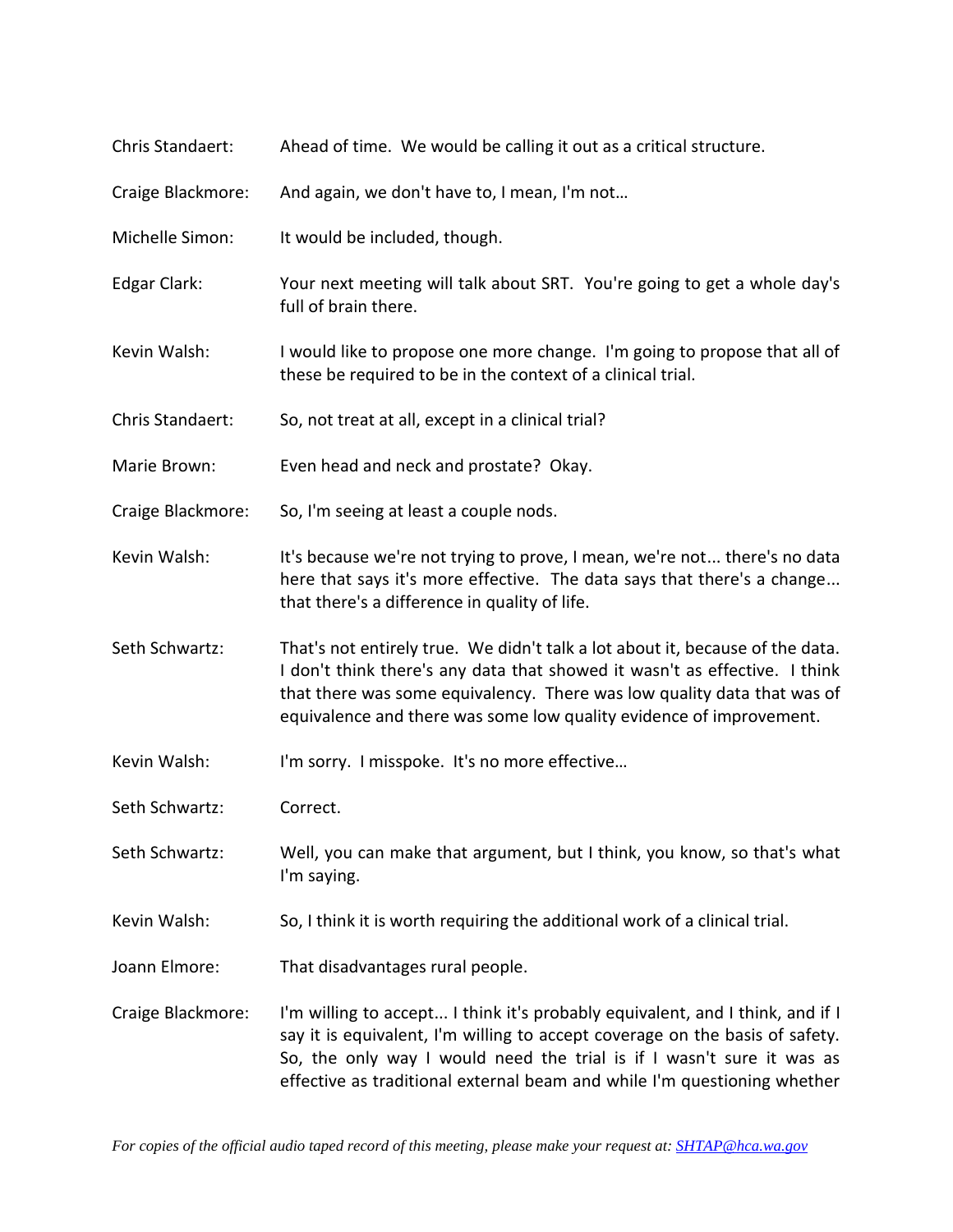it's any more effective, I think it's probably at least as effective just based on the fact that you're still radiating the tissue.

- Joann Elmore: In the same amount. Didn't they say that?
- Kevin Walsh: So, your supposition is that here's the technology that's somewhere between 10 and 70 times more expensive than another and because we can prove it's just as effective, that's a reason to pay for it?
- Craige Blackmore: No, I would only pay for it if I thought it was safer, if it was saving significant toxicities.
- Kevin Walsh: Which is exactly why I think the information needs to be... there needs to be more information and it needs to be more rigorous with study.
- David McCulloch: But that wouldn't get captured within the confines of a trial. A trial misses out safety data. Trials miss out safety data all the time. If you want a trial in terms of your rather real-world safety data and effectiveness, then you've got to look for a registry. I'd favor a registry before I would a trial.
- Craige Blackmore: Were you saying trial in the general sense meaning investigation or were you saying a randomized clinical trial?
- Kevin Walsh: No. I don't mean randomized clinical trial. I mean collect some kind of ability to look at the effectiveness and the side effects of what people are doing to get a bigger end…
- David McCulloch: Then we're talking about a registry.
- Kevin Walsh: …than 10 and 17 to make these decisions on.
- Chris Standaert: I mean, you know, if you looked at it from a big picture perspective, a registry would give you great data, I would think, if you could do it, and from the cost of all this stuff, it probably would turn out to be very cost effective to do, but they are very hard to operationalize, and I, although I would love to say you have to do this, boy, I don't know that we have the authority, because that means creating an enormous infrastructure to run our registry, which we can't... I don't think we can mandate at all, and that's my problem. I would love to see it, and I'm sort of, once again, disappointed in sort of our standpoint, disappointed in the state of our knowledge and the belief systems of our…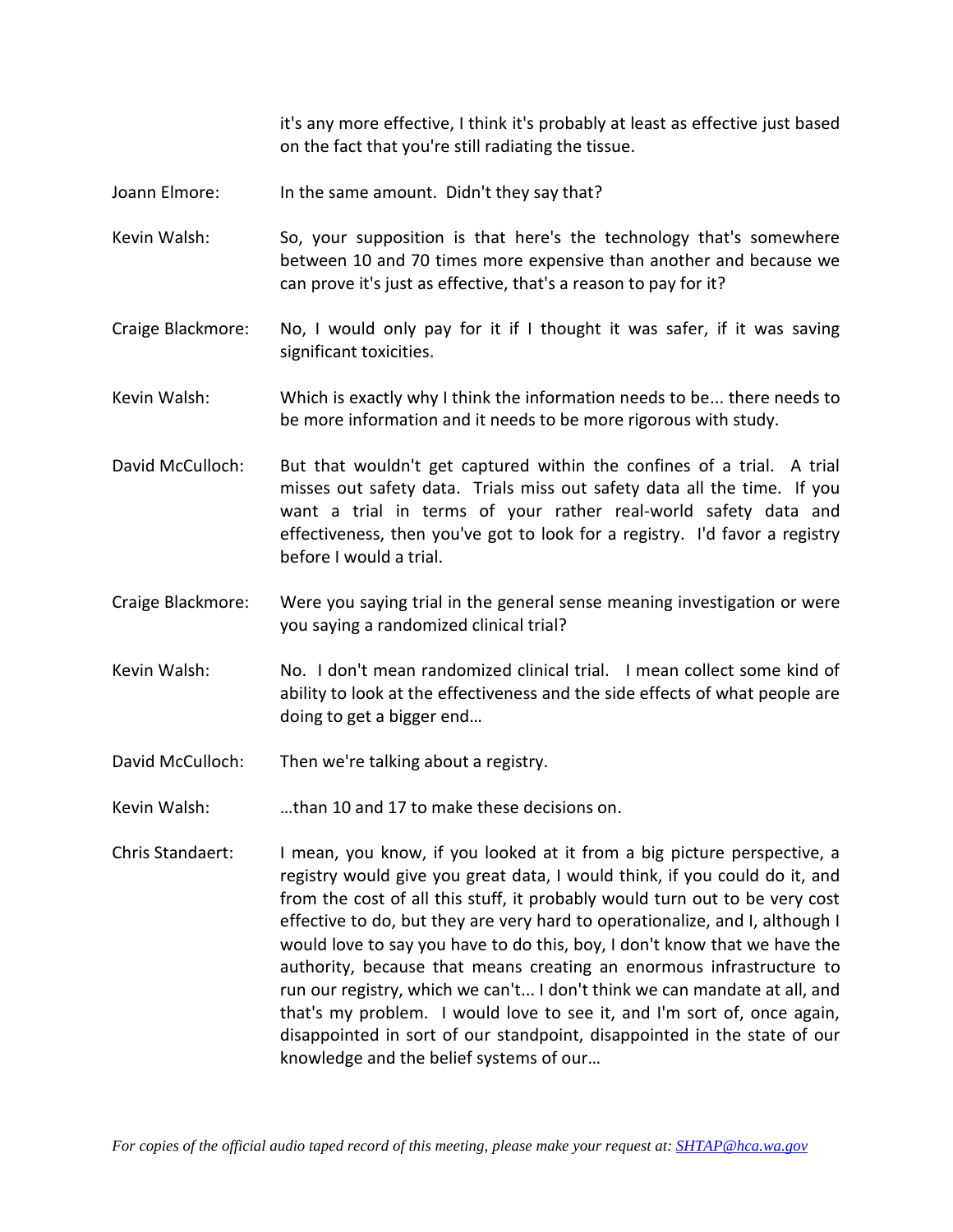| Kevin Walsh:      | Chris, we have to develop a registry for diabetes. We have to develop a<br>registry for asthma care. Do those                                                                                                                                                                                                                                                                                                                                                                                                                                                                                                                                                            |
|-------------------|--------------------------------------------------------------------------------------------------------------------------------------------------------------------------------------------------------------------------------------------------------------------------------------------------------------------------------------------------------------------------------------------------------------------------------------------------------------------------------------------------------------------------------------------------------------------------------------------------------------------------------------------------------------------------|
| Chris Standaert:  | [inaudible].                                                                                                                                                                                                                                                                                                                                                                                                                                                                                                                                                                                                                                                             |
| Kevin Walsh:      | Did those cost as much to implement, to deliver, as these? No.                                                                                                                                                                                                                                                                                                                                                                                                                                                                                                                                                                                                           |
| Chris Standaert:  | No, I agree with you. It would be a cost-saving thing.                                                                                                                                                                                                                                                                                                                                                                                                                                                                                                                                                                                                                   |
| Kevin Walsh:      | It's not too much to ask.                                                                                                                                                                                                                                                                                                                                                                                                                                                                                                                                                                                                                                                |
| Chris Standaert:  | Right, but there's specific federal legislation that mandates who can do<br>that.                                                                                                                                                                                                                                                                                                                                                                                                                                                                                                                                                                                        |
| Kevin Walsh:      | I'm trying to level the playing field here.                                                                                                                                                                                                                                                                                                                                                                                                                                                                                                                                                                                                                              |
| Chris Standaert:  | Right. But we can't I just somebody can correct me. I don't know if<br>that's within our legislative prevue to mandate a registry.                                                                                                                                                                                                                                                                                                                                                                                                                                                                                                                                       |
| Male:             | I think you'd be creating the circumstances coverage would be covered.<br>It wouldn't be mandating the Health Care Authority to create a registry,<br>but it's a situation in which the Authority would pay for. If the registry<br>existed, the patient's on the registry, and the insurance would pay for it.                                                                                                                                                                                                                                                                                                                                                          |
| Kevin Walsh:      | Yeah, I agree. I don't think the state has to own the registry, but I can<br>guarantee you that not for profit institution is going to develop one.                                                                                                                                                                                                                                                                                                                                                                                                                                                                                                                      |
| David McCulloch:  | Unless they have to.                                                                                                                                                                                                                                                                                                                                                                                                                                                                                                                                                                                                                                                     |
| Male:             | Craige?                                                                                                                                                                                                                                                                                                                                                                                                                                                                                                                                                                                                                                                                  |
| Craige Blackmore: | Yeah.                                                                                                                                                                                                                                                                                                                                                                                                                                                                                                                                                                                                                                                                    |
| Male:             | You have made decisions in the past that specified that it would be<br>covered coverage with evidence developed, and it wouldn't be the<br>responsibility of the agencies to pay for or establish those studies, but<br>somebody could do that if they really thought it was important, and then<br>if some if that happened, if there was a prospective observational study<br>with appropriate collection of data, and it was for breast cancer, and if<br>somebody participated in that, then we could cover it. So, you could do<br>it like that. Conditions on the first two, and some of the others only if<br>there's appropriate observational studies going on. |

Joann Elmore: So, I'll make a proposal then?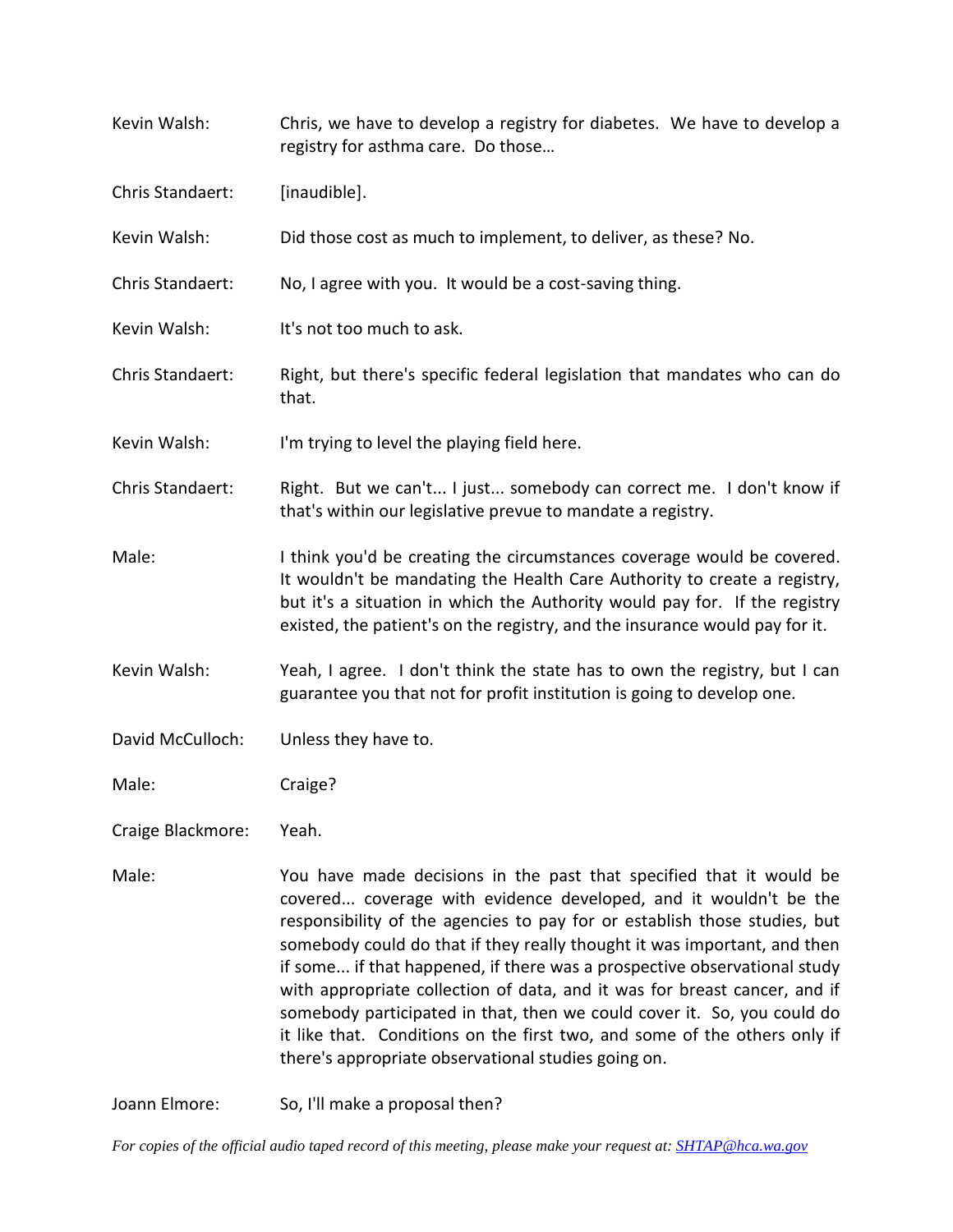Craige Blackmore: Please, go ahead.

- Joann Elmore: I propose that if it's one of the three main ones, brain, head and neck, or prostate cancer, and... not brain? Okay. So, if prostate or head and neck and the underlying treatment is in the context of a clinical trial registry or submission of data is presented to the state on outcomes, and we say just cancer outcomes or toxicity. That would be the first part. The second one would be any of these sort of spare adjacent critical structures and data are submitted.
- Craige Blackmore: So, I missed that. You're saying?
- Joann Elmore: If head and neck or prostate, and they're submitting data, I would feel comfortable covering. The second is if it's in one of these spare adjacent areas where you're worried about toxicity, and they're submitting data.
- Chris Standaert: You're adding the same clause to both.
- Joann Elmore: I know.
- David McCulloch: So, make that...
- Joann Elmore: So make it... okay, so make it the three things then. So the… get rid of brain on the top and you have head and neck cancers, prostate cancer, and then move that spare adjacent critical structures to the third. So, if one of those three, and then… and then and then here's where we can wordsmith. They're undergoing treatment in the context of... undergoing treatment in the context of an evidence collection. That might be better, because I was going to say a clinical trial, registry, or… and I was thinking of adding in just basically have them have to submit data to the state on outcomes, and then you can put in parentheses, e.g. cancer recurrence, mortality, toxicity, closed parentheses. It's vague, it leaves it up to the individual practitioners and groups, as to what they submit, but at least it means you're going to hopefully get something out of it.
- David McCulloch: Why do you need to submit data to the state? Why not just have a registry as long as you can [inaudible] to the state that you've got a registry.
- Joann Elmore: Because I don't know whose going to run the registry and...
- David McCulloch: Yeah, but that means that somebody in the state has to be in a position to receive it, audit it, check it.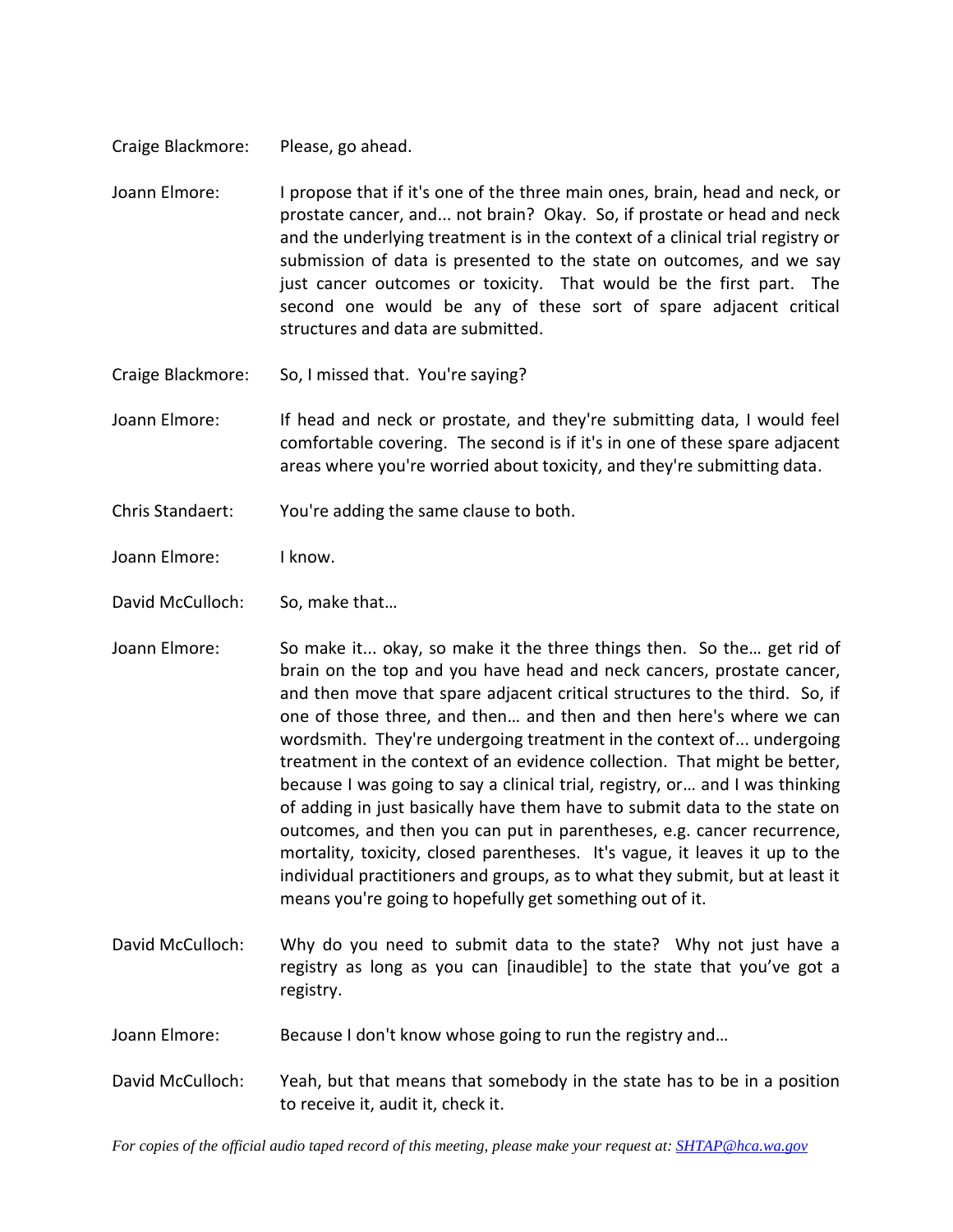- Joann Elmore: How did we word it earlier when we did this?
- Chris Standaert: Well, we didn't do it this way. I mean this, I, you know, as a fundamental issue I don't disagree with the idea at all. From a practical standpoint, I mean, trying to develop an initiative registry is a massive undertaking, and it's very difficult to do, and it's very difficult to do with complex data. So, somebody really has to put a lot of brain power and time and money into it. It would be a good thing to do. I totally agree. You flip the delivery system on its head a bit doing this, and I understand what you're saying, Kevin, but the things you have came from federal legislation saying just this. They made the legislation from patients under [inaudible] was designed to do just that, and if you look at sort of all the different levels of federal legislation and reporting and PQRS and all this sort of stuff, it's very unclear what the effect of all that is. So, and it's a huge sort of cost in there. I'm just a little worried in terms of how this would actually be operationalized, and I have no idea, and I'm a little worried what happens to access. Do you create different levels of care for different people and different populations and different things, because you're spending it?
- Kevin Walsh: We already have created that. That exists today. That's our healthcare system today.
- Chris Standaert: I understand that, but I... the operational effect of doing this is very unpredictable. There's a lost of cost and structure to it. There's no precedence for it, and there's no means of knowing who the hell is going to do it, and that's the problem. And that's not us. We're not the... that isn't…
- David McCulloch: What... what's the goal here. I thought that we were agreed that we would cover the... everyone seemed reasonably persuaded that it was logic for head and neck and prostate cancers. Everything else that we want to address is kind of like stop there, the what-ifs and maybes, and that's where I think the value of a registry comes to the fore of that if you can persuade people that... now, I think it would be nice to see it extended to head and neck and prostate, you know, as well just to benefit, but I don't really see the same need to exert the inhibitory effect of there, as much as I do in the kind of what-ifs and maybes category.

Joann Elmore: I think it's…

David McCulloch: Which is all other cancers.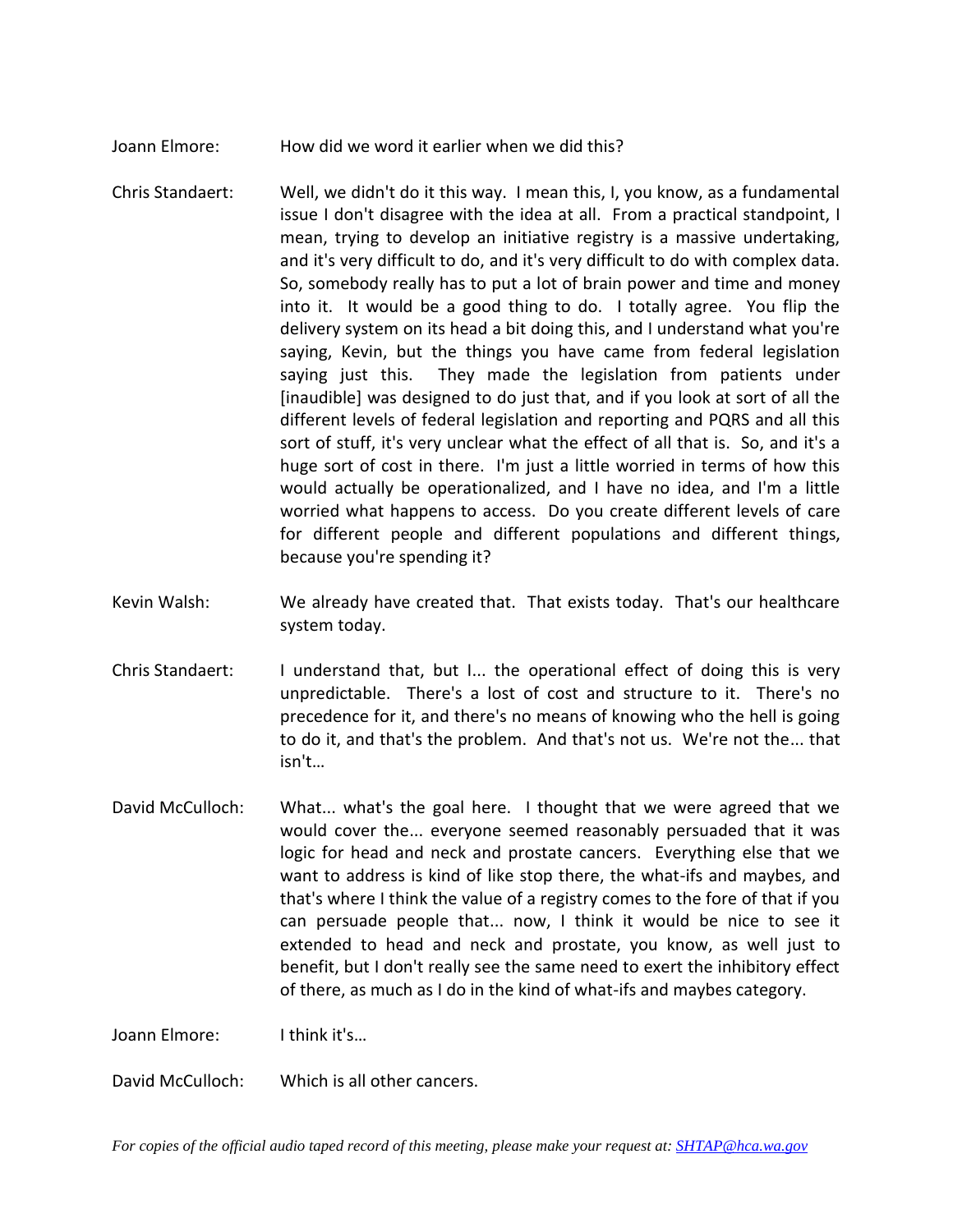- Chris Standaert: You're also... this is one piece of a big field of radiation oncology, and you know, again, you're... the effect in the world of doing this, I don't know, and it's almost like there should be, when we start talking... we're talking about one little piece of radiation oncology as a subset, as a little thing, which is sort odd, because I don't know why. It would be nicer to talk about our other topics all at the same time so you put them in perspective, but I... personally, I'm perfectly comfortable with what Jeff Thompson had put up the first time, and I agree with the idea of all this. I just very much worry about the operational effect of it and how this is going to run and where money monitoring decisions, where all that's going to come from. There's no champion to do it at the moment, and I'm not sure the state's going to do that.
- Kevin Walsh: And if we don't, we're basically putting no controls on its use.
- Craige Blackmore: I think we would be putting no controls on its use in prostate and head and neck, but we would... there would be a preauthorization process whereby somebody would have to show a justification for the use of this technology in terms of not causing x-number of Gy to Y organ where there is, I believe, longitudinal data showing that the probability of adverse effects goes up. I mean, I think I'm willing to accept that even though we don't have as much as we want to, because we never do, but I'm willing to accept that if you use this, you're going to cause less rectal and GI complications than prostate cancer. So, I don't want to put a barrier in that circumstance. I'm willing to accept that xerostomia is decreased in head and neck and that is an important quality of life. I think there are probably other circumstances like that, that it's near the spine or some of the other conditions we've talked about. I think... I don't have the ability to micromanage those. Leaving it up to the preauthorization process is far from perfect, but it seems to be the best that anybody's been able to come up. Then, I think beyond that, meaning the rest of radiation therapy, I haven't seen any reason to use it. So, in that context, there should be research or it shouldn't be used. That's where I am. It's a little different from where you guys are, but that's why there's 11 of us. Richard?
- Richard Phillips: Yeah, you recall that when we... one of the first two ones we did I think was in low back pain, and we... some of us argued at that time for a registry because there was a 10-fold variation in the utilization across the state, and at that time, I mean a very reminiscent... this discussion's very reminiscent of it, because at that time, basically, we shot it down by the medical director who said we can't afford it. In COPE, for example, we spent about a quarter of a million dollars a year just to do the cardiac stuff. I'm sure this would cost a half million dollars and in order to make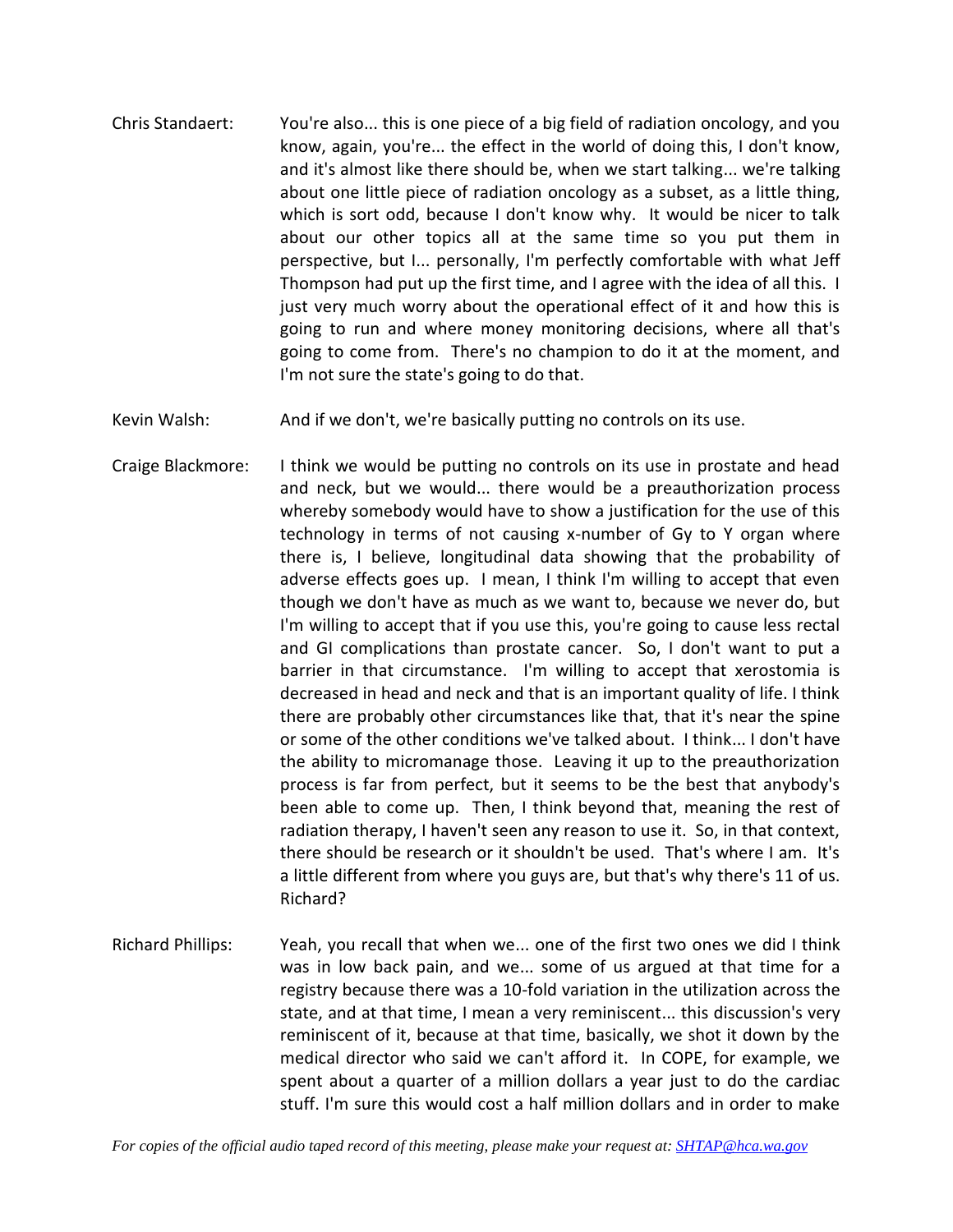these kinds of decisions, it might be more than that, I'm just guessing, but the point is we get into policy decisions and I don't think we can do that. I think we sort of have to come to some compromise. I really agree with what you're saying, what both Joann and Kevin are saying. I think we ought to have some way to get the data, but we also have to be... have our heads above water on this whole thing and come to something that makes sense. I think we're going to have to compromise on this and maybe we have to accept some things we don't want to accept, but I don't think we have the money. I don't think we can make policy.

- Michelle Simon: I don't think we need to say who has to come up with the money for the registry or put it on the state necessarily, but the reason we're in this position is the FDA did not require trials of efficacy of this tool before it was widely disseminated, and I really think the paradigm should be that there are trials before you bring out a new, expensive technology and show that it's effective. Show that it's safe. Show that it has some cost effectiveness or do something behind it. The cart behind the horse... or horse behind the cart situation here. So, I feel that the evidence on prostate cancer and head and neck cancers are persuasive enough that we can approve those, but I feel very strongly that we should not provide approval to other cancers without the caveat that there is some evidence collection taking place, and we don't have to get into the policy of how that happens, but we should have that as our recommendation.
- Richard Phillips: I think you're saying exactly what I would say, too. I don't think we can specify, and I'm not sure that... it may be an empty statement. But it's not when we leave it to them to make a decision, but what else can we do?
- Seth Schwartz: Well, I think the challenge is you're talking about developing infrastructure that doesn't currently exist. Now, that might happen in a week, it might happen in a year, it might take 10 years to do, and so in the meantime, what you're saying is that patient who has a tumor right next to their optic chiasm or right against their spine is going to be paralyzed and is going to be blind, because you're denying coverage to them period, across the board, if you don't leave in this critical structure statement, and that's what I struggle with, and I don't think clinically I feel at all comfortable taking that out. I mean, I think there's a lot of smart people who have been thinking about this. Clearly, there's cost concerns here, and I wish we could address it and tackle it more conclusively, and if we could... and if we knew that we could set up a registry tomorrow, I would completely agree with you, but I just think in practice that's going to hurt a lot of patients, and I'm not comfortable with that at all.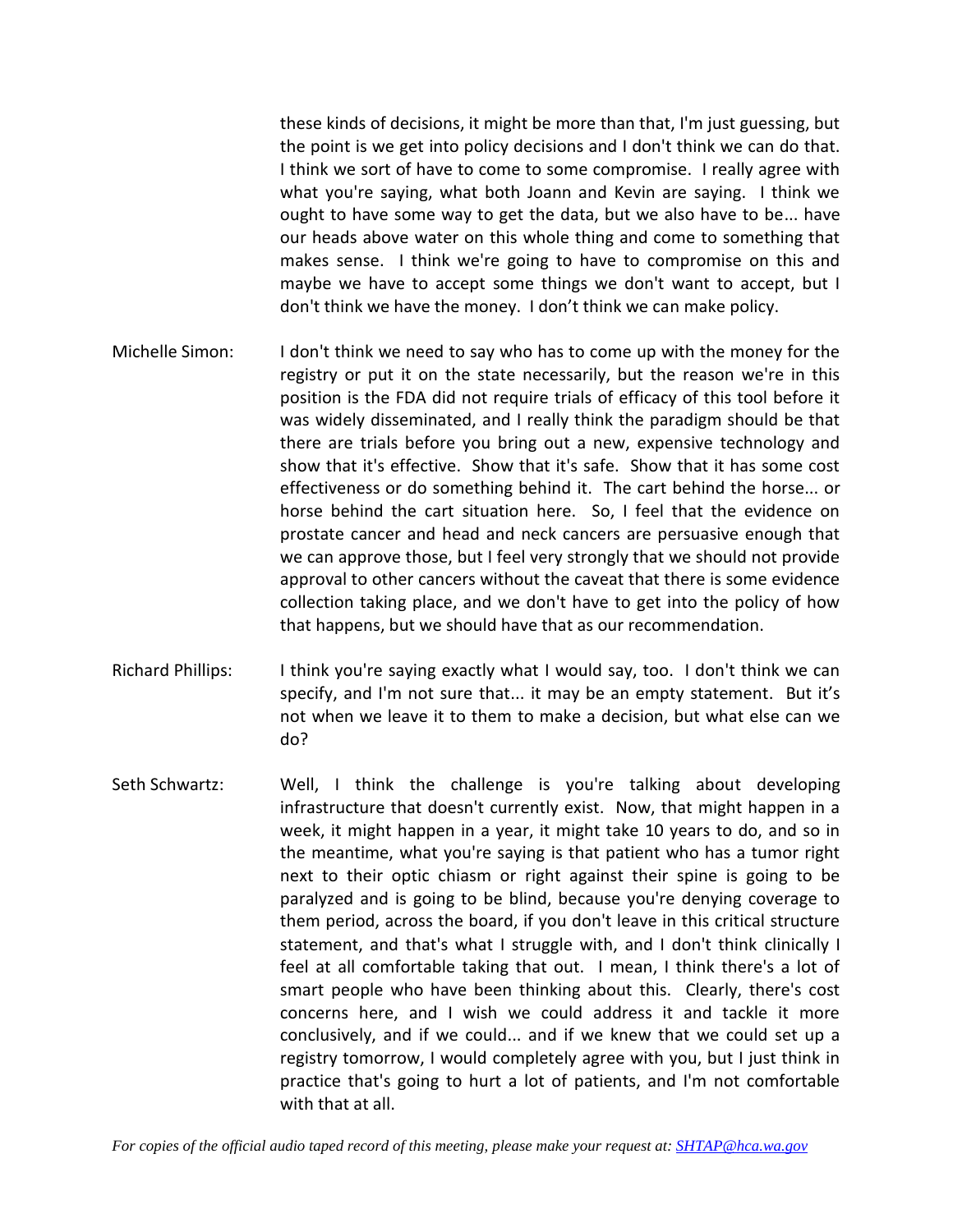- Chris Standaert: I agree. I mean I've watched a number of registries try to go up and boy, it is really hard to do, and if you look around the world at successful registries, they're really uncommon and they tend to be very dichotomous sorts of things. Yes, no. Recurrent hip fracture, no recurrent hip fracture. Infection, no infection. That's what they tend to be, and even those are really hard to do, and you're trying to do… suggest a mandate this be done, and it's very hard operationally, and I completely get it. I completely agree with the whole FDA thing. It drives me crazy, but then we run into the issue of what other folks have said, that you... if you have a tumor in your optic chiasm, you have a tumor in your spine, do you spare the spinal cord? Somebody whose had prior radiation to their chest for something else who now has a focal lesion somewhere you want to get at, but you've already exceeded their sort of lifetime tolerance of their cord. What do you do? And you're drastically changing what is a standard of care for those patients at the moment. And I understand there's a big [inaudible] of data, but I have the same concerns.
- Seth Schwartz: I would just remind you that these are the recommendations that Jeff put down, that he said the agencies could live with. I am hard pressed to think that they are going to cut off therapy for all these cases until they build a registry. I don't think that's realistic.
- Michael Souter: Can I propose that we go back to head and neck. We cover head and neck. We cover prostate. We cover spare adjacent critical structures to expect toxicities within the expected lifespan, and then anything else has to be in the context of a registry, which will encourage those people who want to experiment and develop and look at what happens if we irradiate muscle tumors, for example, to develop a registry in that kind of context. It will now be up to them.
- Chris Standaert: That's essentially what Jeff said the first time. The only line you're taking out is…
- Michael Souter: The only thing we're taking is... well, we're taking clinical trials, as Craige said, would get covered anyway.
- Chris Standaert: Right, and you…
- Michael Souter: What we're really talking about is something that…
- Chris Standaert: Some other evidence.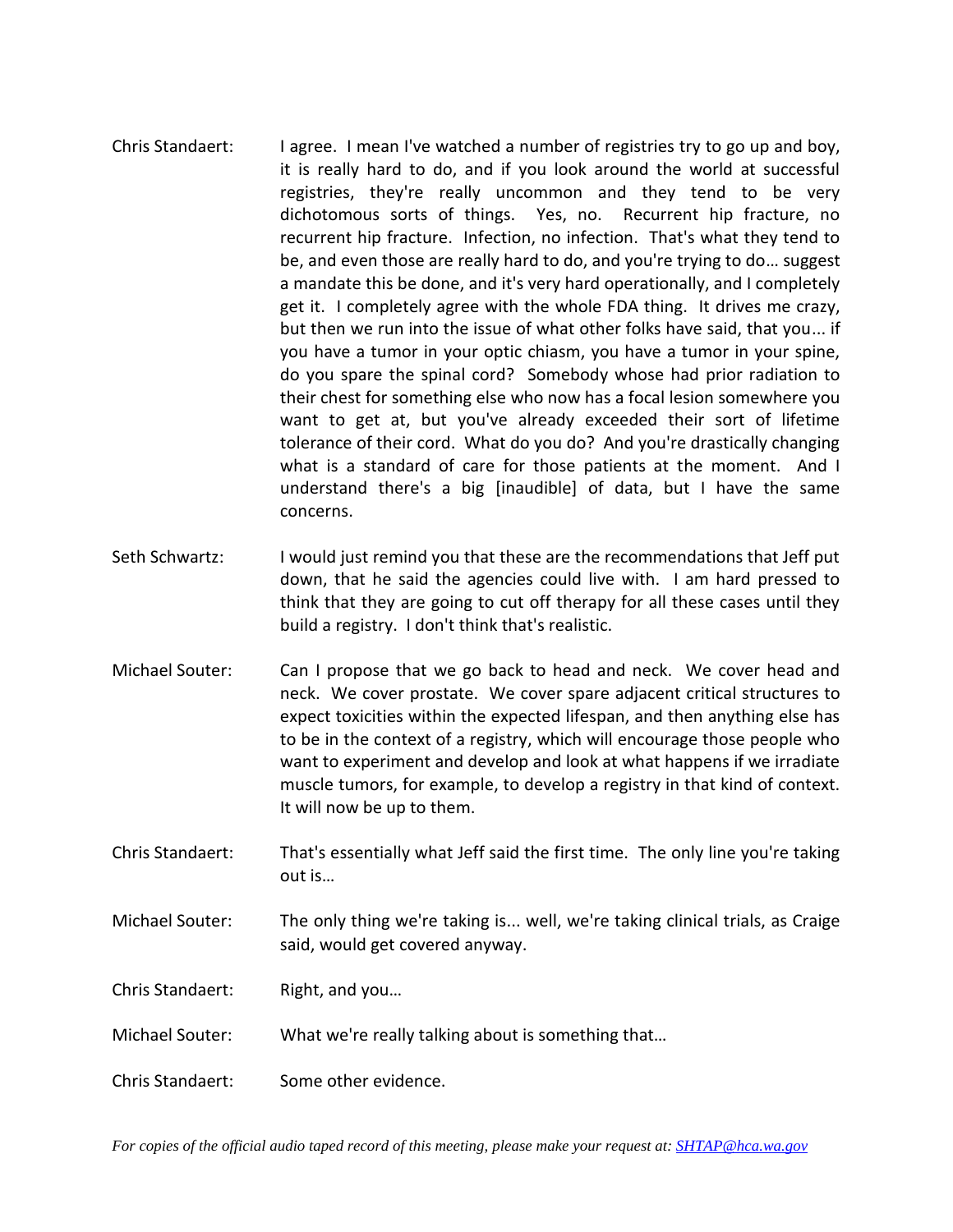- Michael Souter: …is more embracing.
- Chris Standaert: And you're taking out the sentence on prior radiation, but that's almost still covered in the spare adjacent critical structures, because that's a calculation of lifetime total dose.
- Craige Blackmore: So, we basically have two proposals. We have the proposal that Jeff gave us at the start, except we seem less happy with the prior radiation therapy. So, that's proposal number one. Proposal number two is that basically we add 'must be in the context of some sort of investigation' to head and neck and prostate and previous radiation, etc. So, I haven't stated this well, but proposal one is basically Jeff's slide minus radiation therapy and proposal two is those conditions and you have to be in some sort of investigation. Is that a fair summary? So, I mean, I think we have coalesced around those two issues, or those two choices?
- Kevin Walsh: No, I don't think you... I don't think you expressed Michael's proposition accurately.
- Craige Blackmore: Did I not express?
- Joann Elmore: His is the third.
- Craige Blackmore: Okay, then let's try again.
- Michael Souter: Okay, so, essentially what I'm saying is cover with conditions head and neck cancers, prostate cancer, sparing adjacent critical structures, which can include history of previous radiation therapy, because that becomes a critical structure because of the threat to its liability. And then anything else has to be done in the context of ongoing data collection in a registry, which I think is superior to a clinical trial.
- Craige Blackmore: That's exactly what Jeff gave us in slide 16.
- Michael Souter: Well, no, not quite.
- Craige Blackmore: Okay.
- Joann Elmore: He has just moved the spare adjacent structures up to the same level as the other ones.
- Michael Souter: Yes.
- Craige Blackmore: Okay. So…
- *For copies of the official audio taped record of this meeting, please make your request at[: SHTAP@hca.wa.gov](mailto:SHTAP@hca.wa.gov)*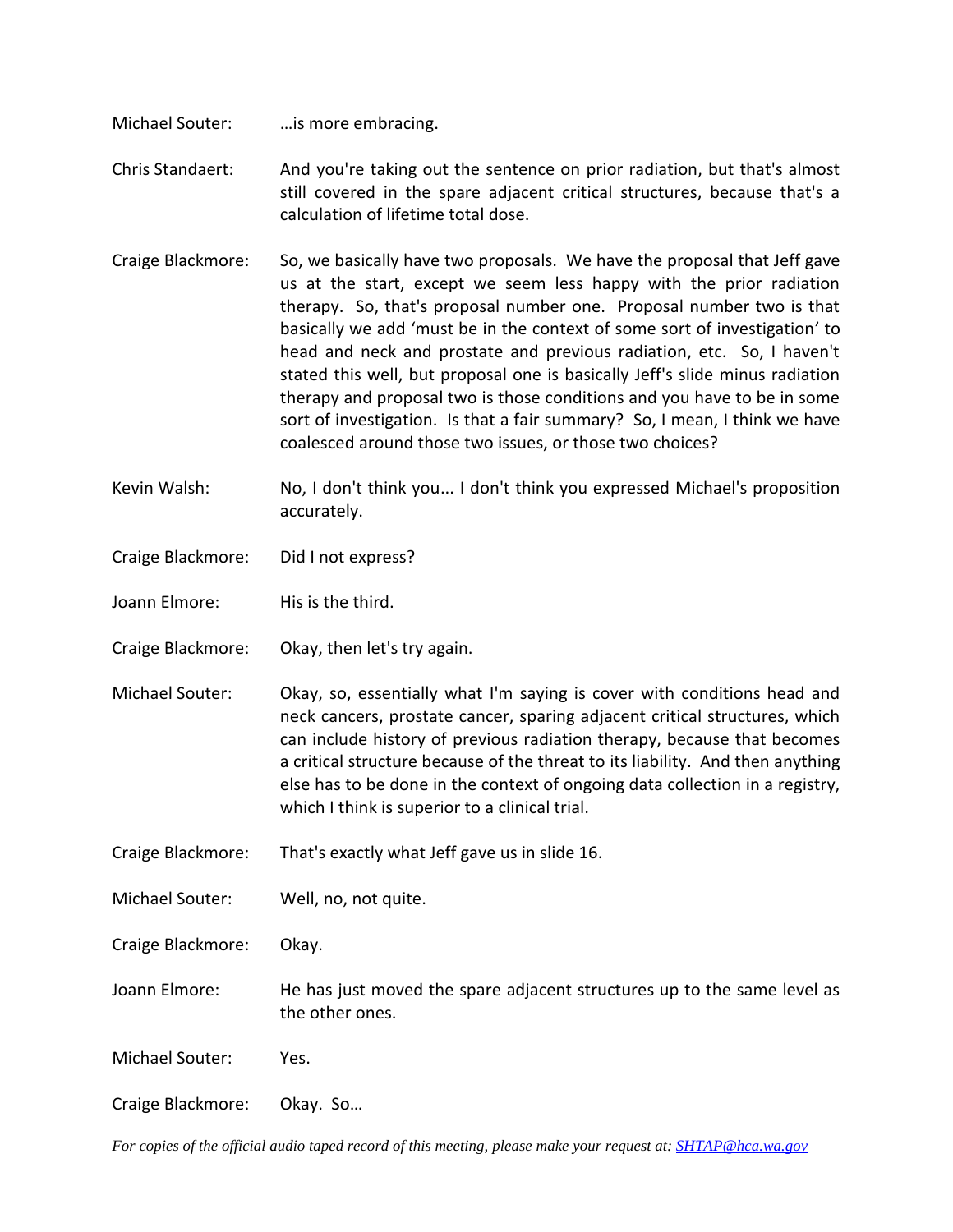| Michael Souter:          | I'm injecting registry, as opposed to clinical trial.                                                                                                                                                                                                                                                                                                                                                                                                                          |
|--------------------------|--------------------------------------------------------------------------------------------------------------------------------------------------------------------------------------------------------------------------------------------------------------------------------------------------------------------------------------------------------------------------------------------------------------------------------------------------------------------------------|
| <b>Richard Phillips:</b> | If something is not covered in a registry, then it wouldn't be covered at<br>all. That's what you're saying.                                                                                                                                                                                                                                                                                                                                                                   |
| Michael Souter:          | Right.                                                                                                                                                                                                                                                                                                                                                                                                                                                                         |
| <b>Richard Phillips:</b> | So, you're insisting on a registry.                                                                                                                                                                                                                                                                                                                                                                                                                                            |
| Craige Blackmore:        | No, no, no, no.                                                                                                                                                                                                                                                                                                                                                                                                                                                                |
| Chris Standaert:         | He said or. He didn't say and covered in a registry. He said or. So, for<br>things that aren't discrete lesions where you have to protect something<br>else for whatever reason, you have to have them in some sort of study,<br>not just a clinical trial, but any other sort of study. So, you're actually<br>expanding coverage a bit and trying to encourage people to do<br>something else short of a clinical study to track what they're doing is<br>what you're doing. |
| Michael Souter:          | Right.                                                                                                                                                                                                                                                                                                                                                                                                                                                                         |
| Chris Standaert:         | Versus this alternative, which is sort of that none of this happens unless<br>you're studying it is what you guys are saying.                                                                                                                                                                                                                                                                                                                                                  |
| Michelle Simon:          | That's not what I'm saying.                                                                                                                                                                                                                                                                                                                                                                                                                                                    |
| Chris Standaert:         | That's not what I'm saying. Isn't that what you're saying?                                                                                                                                                                                                                                                                                                                                                                                                                     |
| Kevin Walsh:             | Mm-hm.                                                                                                                                                                                                                                                                                                                                                                                                                                                                         |
| Chris Standaert:         | You have none of this happening unless you're studying it.                                                                                                                                                                                                                                                                                                                                                                                                                     |
| <b>Richard Phillips:</b> | Right.                                                                                                                                                                                                                                                                                                                                                                                                                                                                         |
| Craige Blackmore:        | And what's Michelle's what's your?                                                                                                                                                                                                                                                                                                                                                                                                                                             |
| Michelle Simon:          | I was saying thumbs up to head and neck cancer and prostate cancer. I<br>think the evidence is strong enough with that, but I would say for other<br>things, I would prefer that there was a registry to develop evidence on<br>the others that we have no evidence for.                                                                                                                                                                                                       |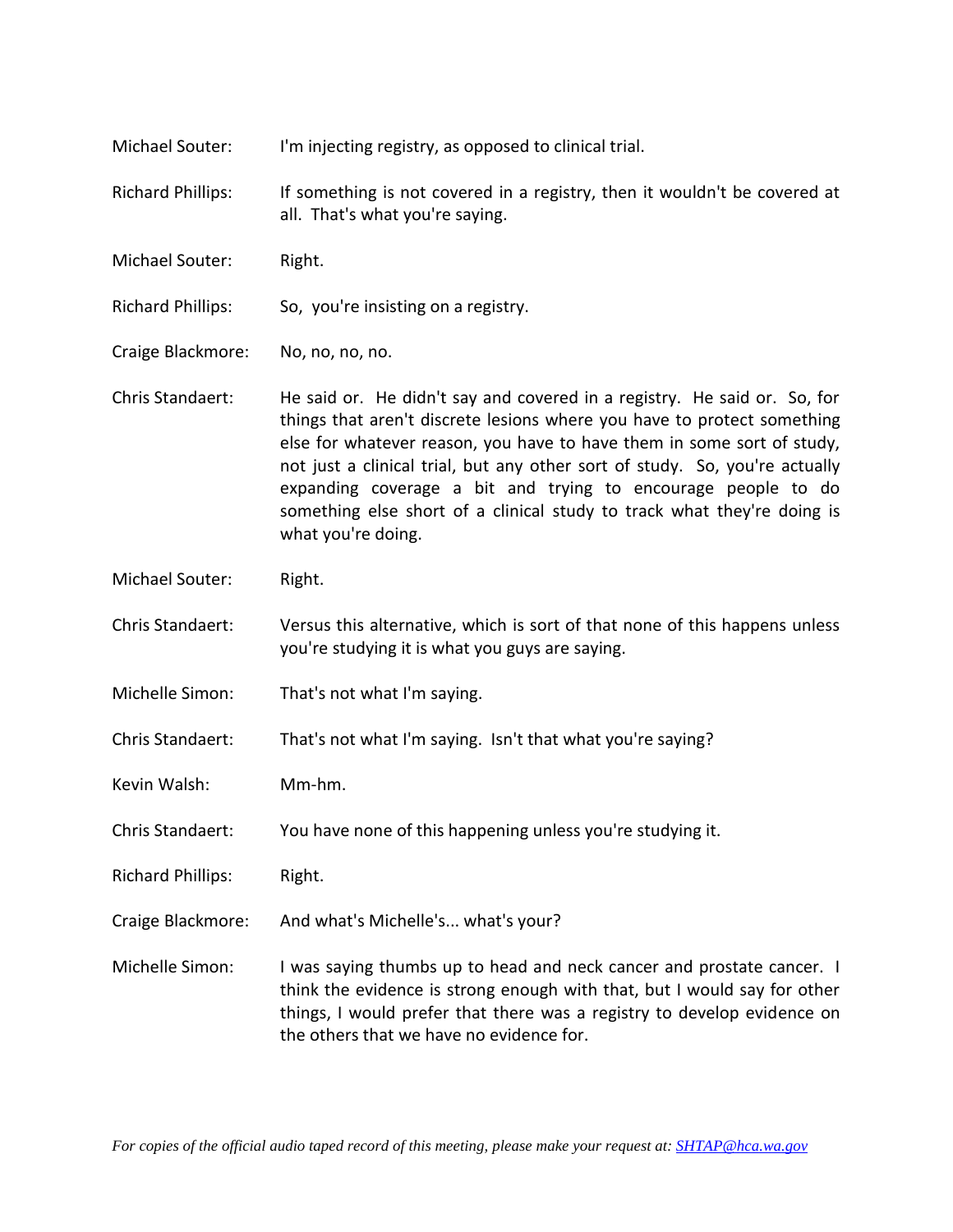Craige Blackmore: Okay, so we're doing good. So, we have head and neck. We have prostate. We have spare adjacent structures, and then the next line should say everything else, go with me, not and/or, say everything else.

Richard Phillips: Everything else. All other types of cancers.

- Joann Elmore: That's the same thing as or.
- Chris Standaert: Same thing as or.
- Craige Blackmore: It's all good... no, just... and then get rid of everything else below it. Erase everything else.
- Joann Elmore: Oh, you mean [inaudible].
- Craige Blackmore: Get rid of all that. I'm getting you somewhere. Don't worry, Joann. It's going to be okay.
- Chris Standaert: All other circumstances, or? Is that what you mean by everything?
- Craige Blackmore: Yeah, yeah. We're... we'll wordsmith in a second, but just get rid of that. So, the places where we disagree is where we have the line for investigation, right? Whether we call it a registry or whatever. Some people think it should be everything else and below. Some people think it should be spare adjacent critical structures and below, and some people think it should be everything. Is that fair? Is that a fair summary of where we are?
- David McCulloch: I think you've captured it accurately.
- Craige Blackmore: Okay. So, now all we need to do then is come to a consensus on where we put that line, where we put that threshold. So, it would be nice if there were two choices, because it makes it easier to vote, but there are 11 of us, and we need to vote or we can discuss further. I think…
- Joann Elmore: I think we can vote.
- David McCulloch: Do you mind if I make one more comment?

Craige Blackmore: Go ahead.

David McCulloch: The spare adjacent critical structures is the underlying theme of [inaudible] and it implies specifically to head and neck and prostate but it applies to many individual situations, and even in the registry, patients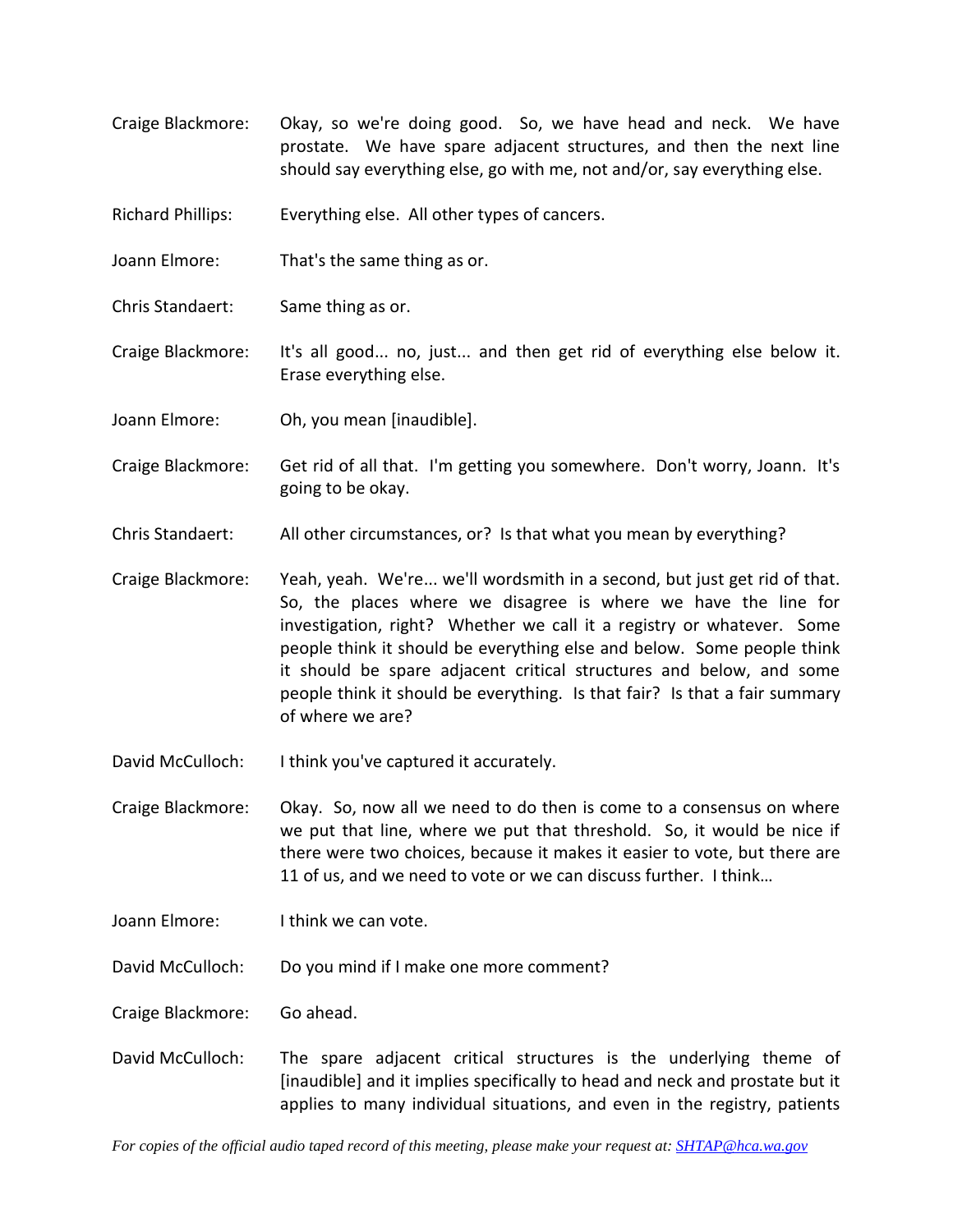are… you can tell if they are broke into too small a population of individual indications, locations, reasons why you're using them to generate a meaningful amount of data, because it's not one other organ. If you cut like that this is breast. The breast topic is a different topic. I just want to say that, because what I would stipulate is that a good clinical reason for necessity is given and that has to be specific.

- Craige Blackmore: Okay.
- Martin Fuss: That needs to be said.
- Chris Standaert: I think I'd like to ask one question of the expert in terms of the line we took out on prior radiation. We're reading that as not any significant change to what you actually might do because sparing adjacent critical structures is a lifetime calculation. Do we lose or gain anything by taking out the line on... how does that change the game if you take out the line of prior radiation? Are you making a narrower pool, or is it really not... doesn't make a difference? If you leave it…
- Martin Fuss: It depends on your approval process. If you have prior radiation at the same area immediately adjacent, the assumption will be that there's some exhaustion of tolerance.
- Chris Standaert: Right. Then it's automatic approval.
- Craige Blackmore: Okay. So, Marg…
- Chris Standaert: Or you could make that argument under this case. One would be an automatically approved and one would be argued.
- Craige Blackmore: Margaret's going to move the lines for us, or Christine, or somebody. So, A goes to the top, B goes where A is, and C goes where B is. And you turn yourself around. So, are we all board on with this schema here, with what we're trying to decide?

Group: Right.

- Craige Blackmore: So, I need a vote on As, Bs, and Cs, and I'm going to wait for her to get it up there so we're all on the same page.
- Chris Standaert: I'm going to go back to that radiation thing one more time.
- Craige Blackmore: Okay.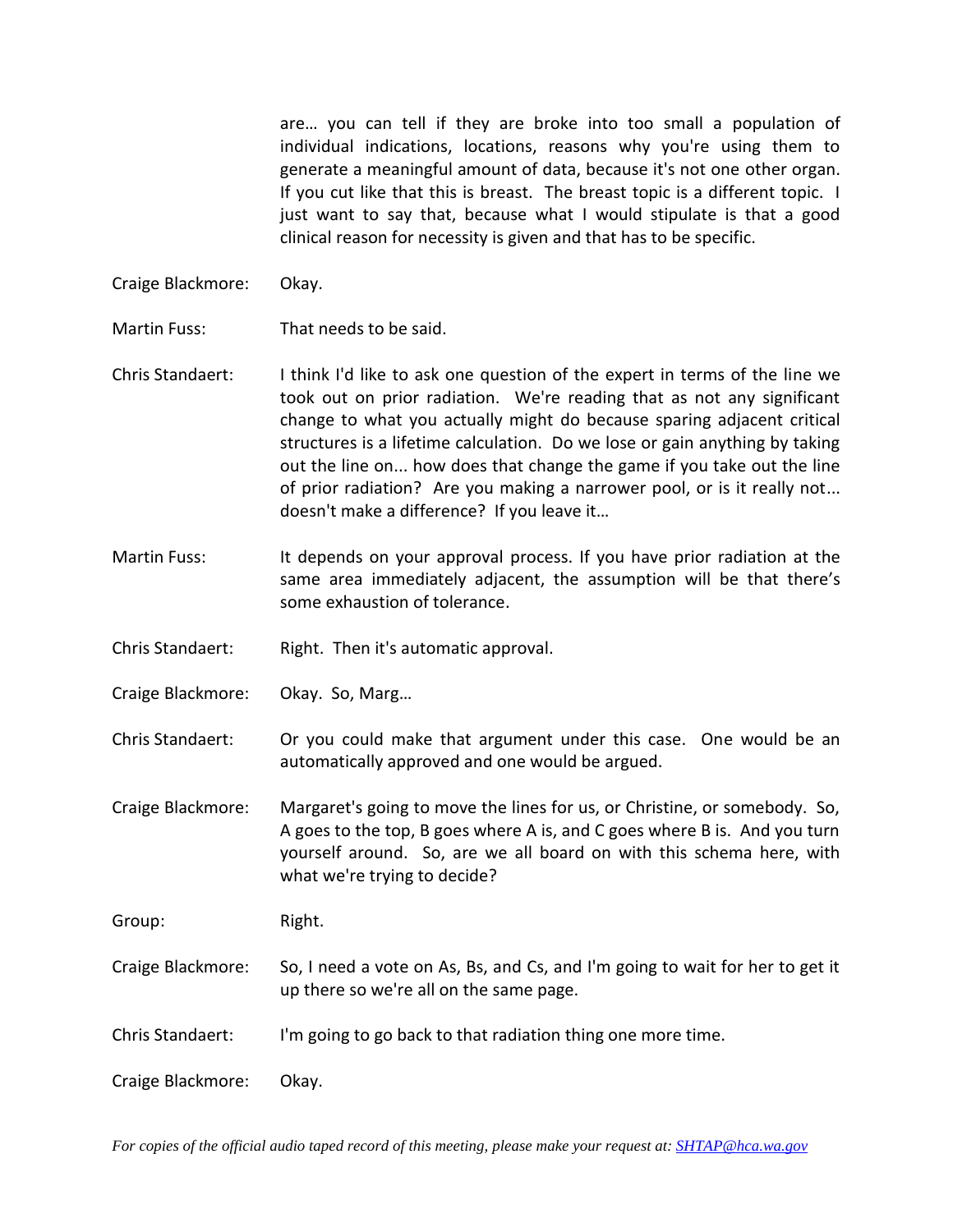- Chris Standaert: So, the operational effect is that… and cleaner is better for me. I like it better cleaner. The operational affect of that means that if we put in prior radiation that would automatically be approved like head, neck, or prostate. If we don't put it in, then people have to make their case for it; and the state specifically asked us to put in head and neck and things that would be approved automatically anyway. Is it helpful to them, and they asked for the [inaudible], is it helpful to them to have the line about previous radiation, or are they okay with it not being there? Is that easier or worse to implement for them? Because you asked that we…
- Heidi Krist: It's fine not being there.

Chris Standaert: It's fine not, okay. Then I'm good.

Craige Blackmore: Okay. So, I need... so what we're voting on is what we think the conditions might look like should we elect to cover with conditions, and this is not your binding vote. You'll have an opportunity again to vote, either cover, not cover, or cover with conditions, but this will be the set of conditions that we use for the cover with conditions choice. So, I would like a show of hands for option A.

Michelle Simon: So, that's all A?

- Craige Blackmore: That means everything gets investigation. You have to have investigation under any of these indications. Okay? B means head and neck is clear, prostate is clear, and anything else needs investigation, and how many votes do I have for that? That was Michelle's, okay? And then line C means... line C is not in the right place. Line C should be above the everything else, but line C means head and neck is okay. Prostate is okay. If you can spare adjacent... if you're going in to spare adjacent critical structures to prevent toxicities within the expected life span, that's okay, but everything else requires some form of investigation. So, votes for that one. What is that? 8? Okay. Okay, so this seems to be the set of... yes.
- Joann Elmore: I just want to add one point of clarification about the evidence that I just had verified. When thinking about the effectiveness, in other words effectiveness of cancer recurrence and death, these are low-quality studies, but more than that, when they give the little arrow going this way, meaning no significant difference, they didn't point out the fact that most of these studies are underpowered and they are not adequately able to tell whether it's worse. That's why I wanted to get more data.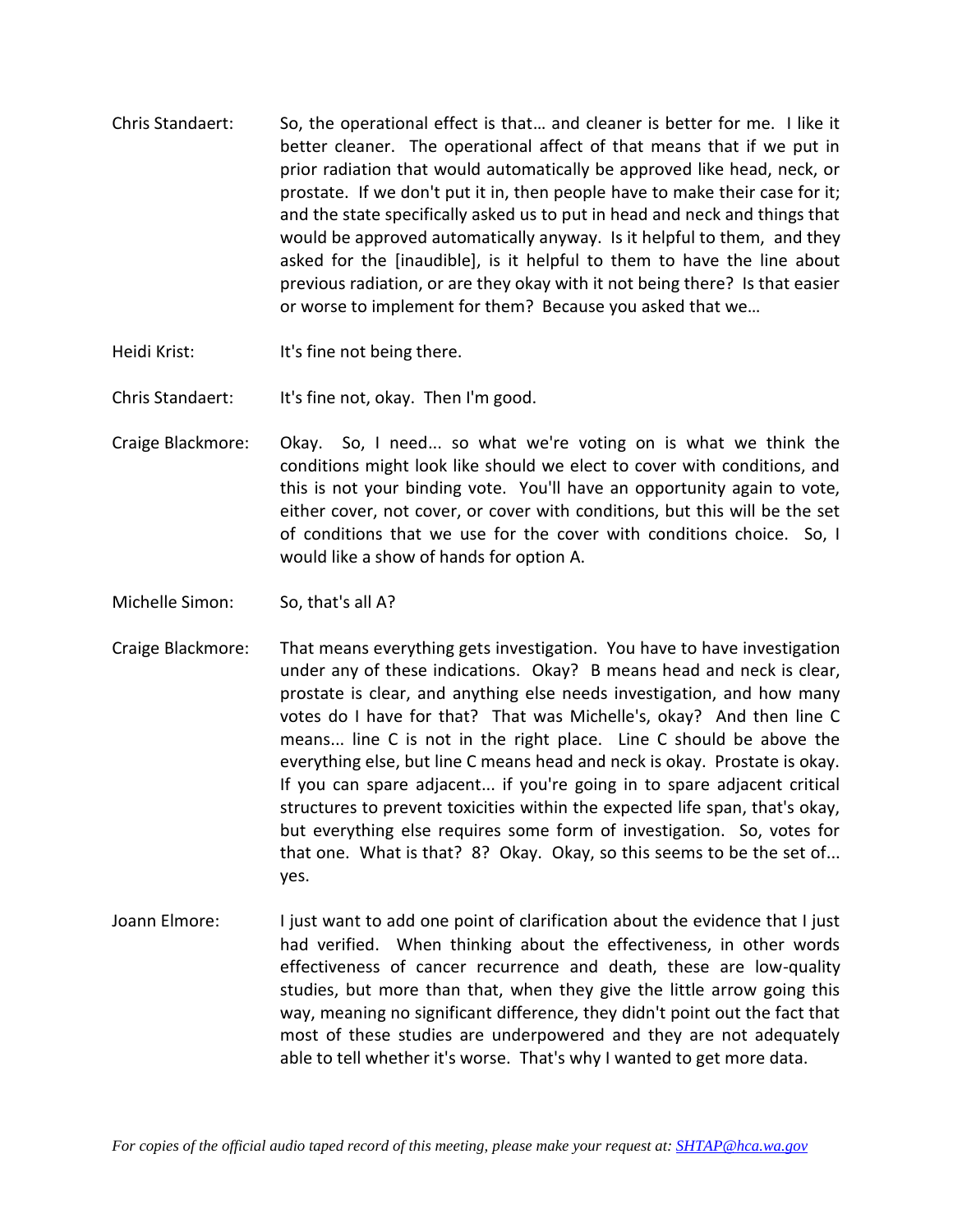Craige Blackmore: Yeah, I... thank you. Is that... does anybody want to revote, or are we... that doesn't?

Michelle Simon: No.

Craige Blackmore: Okay. Any other points? Okay. So, let's go back to the sheet. So, I think we're ready to move to the binding coverage decision vote. Does anybody have anything that they want to bring up before we get to that point?

Joann Elmore: Can we get wording for this? Can we make sure I got it right?

Craige Blackmore: So, or we should talk about the wording or the…

Joann Elmore: It's what you deleted.

Craige Blackmore: Data is being collected for an investigation.

Joann Elmore: Evidence is being collected. It's what you deleted. That's why I told you to save the bottom one. Oh, look at her go. She's gonna go find it. Oh, I could have just told you. Evidence is being collected.

Craige Blackmore: No, the undergoing treatment part.

Joann Elmore: Evidence and treatment.

Margaret: So I put a [inaudible] there?

Joann Elmore: Mm-hm.

Craige Blackmore: Yeah, you don't need everything else. Just or is fine.

Richard Phillips: That's basically what Jeff had, only you have an or in there.

Craige Blackmore: Yeah, I mean it's…

Richard Phillips: Yeah. It's... it's…

Craige Blackmore: An adaption.

Richard Phillips: The or is the difference.

Craige Blackmore: We made it. Okay. Is the wording... are we happy with the wording?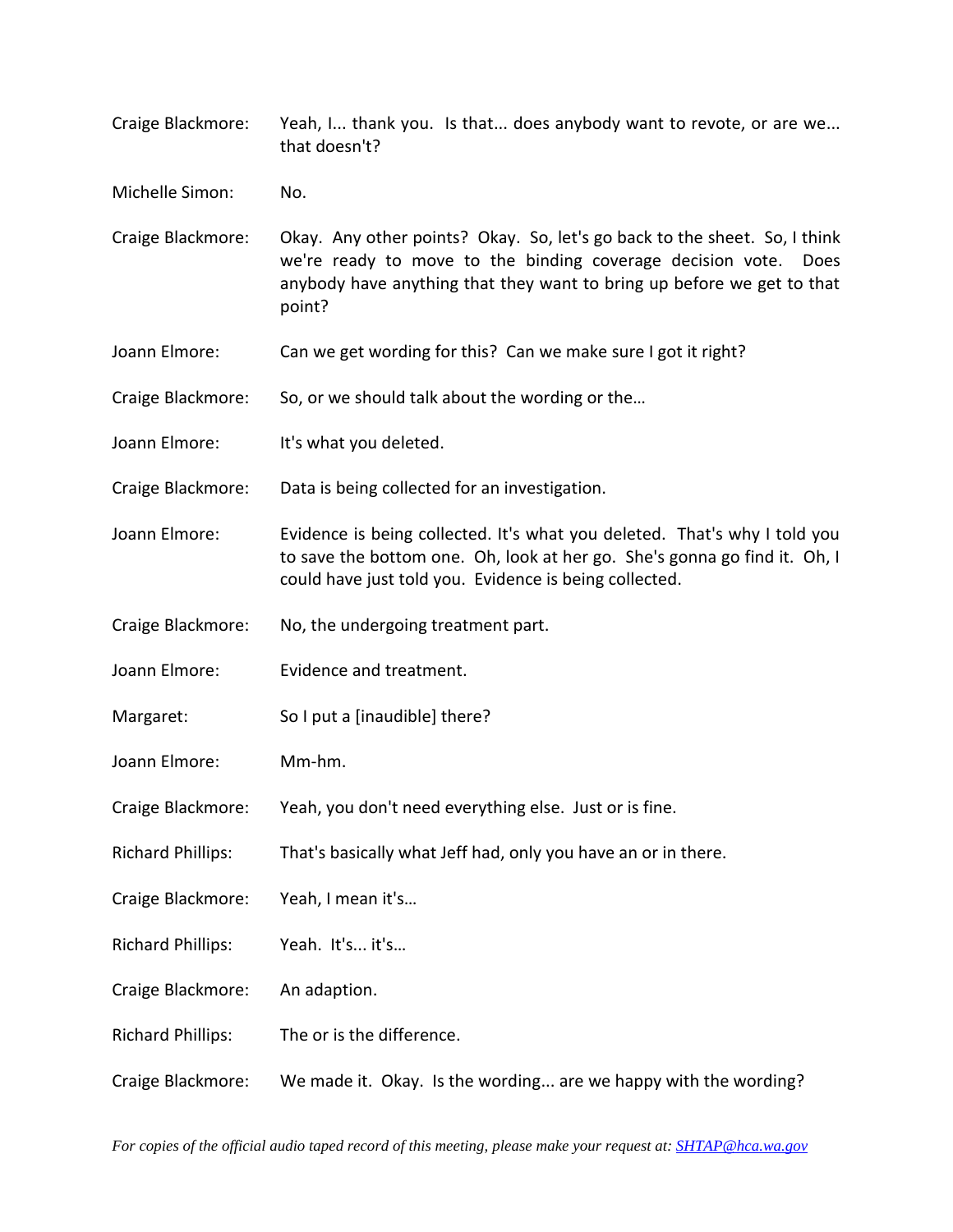| Male:             | I would put registry [inaudible] study [inaudible].                                                                                                                                                                                                                                                                                                                                                                                                                                                                                  |
|-------------------|--------------------------------------------------------------------------------------------------------------------------------------------------------------------------------------------------------------------------------------------------------------------------------------------------------------------------------------------------------------------------------------------------------------------------------------------------------------------------------------------------------------------------------------|
| Craige Blackmore: | Etc.?                                                                                                                                                                                                                                                                                                                                                                                                                                                                                                                                |
| Male:             | I wouldn't keep etc. or e.g. so you don't specify those are the only<br>choices. Not ET. Phone home.                                                                                                                                                                                                                                                                                                                                                                                                                                 |
| Seth Schwartz:    | The only comment I would say is that I think the wording to prevent<br>toxicities within the expected life span is a little bit vague about what that<br>means. I mean, I think we kinda know what that means, but                                                                                                                                                                                                                                                                                                                   |
| Chris Standaert:  | We're trying to cover a lot of ground, but                                                                                                                                                                                                                                                                                                                                                                                                                                                                                           |
| Seth Schwartz:    | Yeah.                                                                                                                                                                                                                                                                                                                                                                                                                                                                                                                                |
| Chris Standaert:  | I mean that seems like the idea.                                                                                                                                                                                                                                                                                                                                                                                                                                                                                                     |
| Craige Blackmore: | Do we want just spare adjacent critical structures, or do we want the to<br>prevent toxicities within expected?                                                                                                                                                                                                                                                                                                                                                                                                                      |
| David McCulloch:  | I like the prevent toxicities.                                                                                                                                                                                                                                                                                                                                                                                                                                                                                                       |
| Chris Standaert:  | I like those there. That makes it it specifies the intent the intent to<br>keep adjacent tissues over the course of the lifetime.                                                                                                                                                                                                                                                                                                                                                                                                    |
| Craige Blackmore: | And these guys will operationalize it with okay. Okay, we're moving to<br>a binding vote. So, these are the pink cards, or purple, or whatever they<br>are, and you have three choices. Your choices are to not cover, which<br>means IMRT will not be covered under any circumstance. Your second<br>choice is to cover unconditionally meaning it will always be covered.<br>Your third choice will be covered under certain conditions, and the<br>conditions are those defined on the board, and we will have a vote,<br>please. |
| Michelle Simon:   | Well, can we have a vote for cover with condition and then a vote for<br>whether we approve the conditions? Because you may have some<br>dissenting on the conditions.                                                                                                                                                                                                                                                                                                                                                               |
| Craige Blackmore: | No. We did that. So you                                                                                                                                                                                                                                                                                                                                                                                                                                                                                                              |
| Chris Standaert:  | You can vote against them by saying no cover.                                                                                                                                                                                                                                                                                                                                                                                                                                                                                        |
| Craige Blackmore: | You can choose another option or you can                                                                                                                                                                                                                                                                                                                                                                                                                                                                                             |